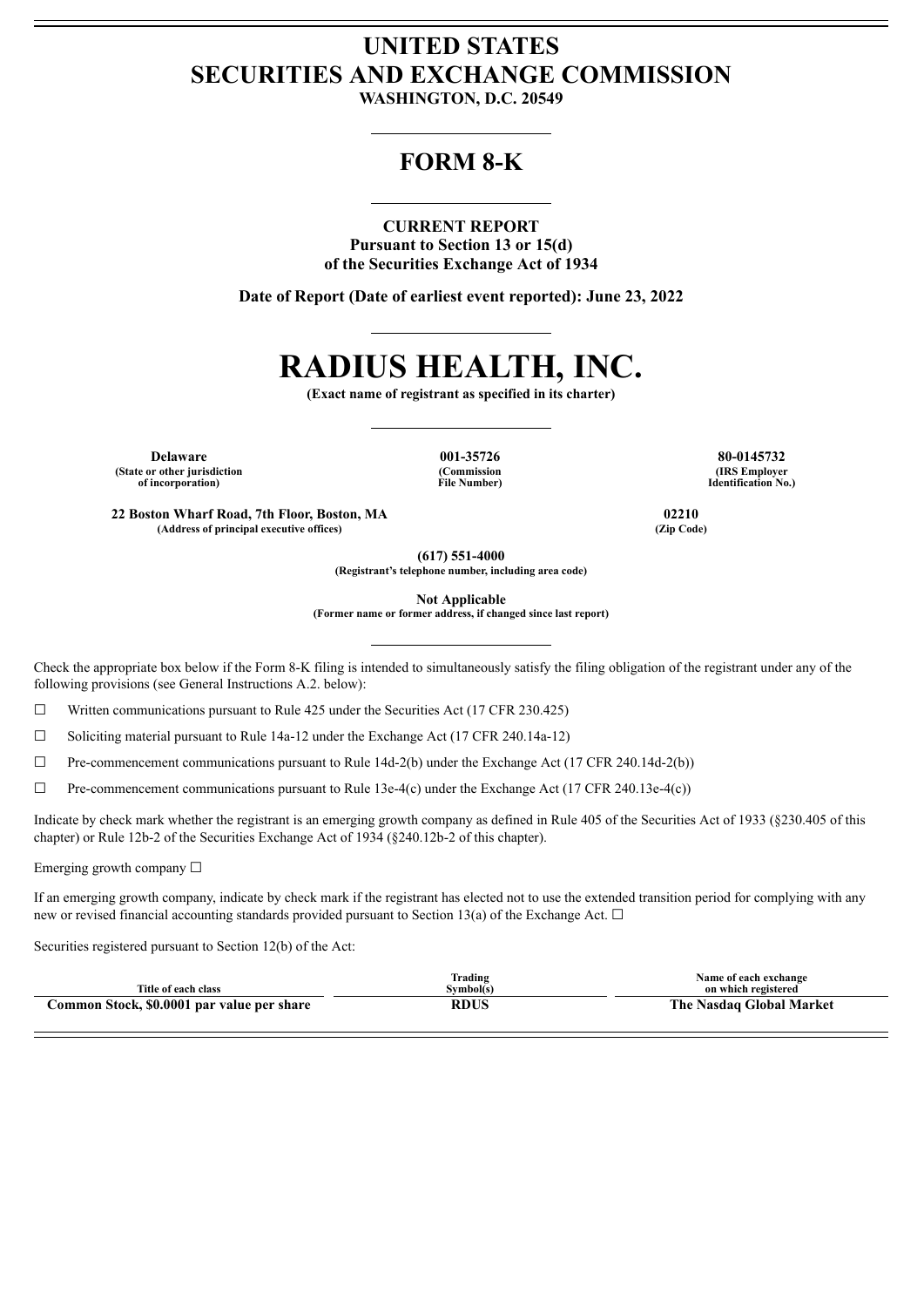## **Item 1.01 Entry into a Material Definitive Agreement**

## **Agreement and Plan of Merger**

On June 23, 2022, Radius Health, Inc., a Delaware corporation (the "Company"), entered into an Agreement and Plan of Merger (the "Merger Agreement") with Ginger Acquisition, Inc., a Delaware corporation ("Parent"), a subsidiary jointly owned by Gurnet Point Capital, LLC and Patient Square Capital, and Ginger Merger Sub, Inc., a Delaware corporation and wholly owned subsidiary of Parent ("Purchaser").

Pursuant to the Merger Agreement, and upon the terms and subject to the conditions thereof, Purchaser will commence a tender offer (the "Offer") to purchase each issued and outstanding share (the "Shares") of common stock, par value \$0.0001 per share, of the Company (the "Common Stock") in exchange for  $(x)$  an amount in cash equal to \$10.00, without interest and less applicable tax withholdings (the "Cash Consideration"), and  $(v)$  one contractual contingent value right (a "CVR") that will represent the right to receive a contingent payment of \$1.00 (without interest thereon) upon the achievement of certain conditions described under the "Contingent Value Right Agreement" section below, pursuant to a Contingent Value Rights Agreement (the "CVR Agreement") to be entered into between Parent and a rights agent mutually agreeable to Parent and the Company (the "Rights Agent") (the Cash Consideration and one CVR, collectively, the "Offer Price"). Subject to the terms and conditions of the Merger Agreement, if certain conditions are satisfied and the Offer closes, Parent would acquire any remaining shares in connection with a merger of Purchaser with and into the Company (the "Merger"), with the Company being the surviving corporation. The Merger Agreement contemplates that the Merger will be effected pursuant to Section 251(h) of the General Corporation Law of the State of Delaware (the "DGCL"), which permits completion of the Merger without a stockholder vote promptly following consummation of the Offer.

At the effective time of the Merger (the "Effective Time"), each:

- 1) Share issued and outstanding immediately prior to the Effective Time (other than (i) each Share held in the treasury of the Company or owned by the Company or any direct or indirect wholly owned subsidiary of the Company and each Share owned by Parent, Purchaser or any direct or indirect wholly owned subsidiary of Parent or Purchaser immediately prior to the Effective Time or (ii) Shares outstanding immediately prior to the Effective Time and held by stockholders who are entitled to demand, and properly demand, appraisal for such Shares in accordance with Section 262 of the DGCL) will be converted into the right to receive the Offer Price, without interest (the "Merger Consideration");
- 2) (i) Company stock option ("Company Stock Option"), Company restricted stock unit ("Company RSU") and Company performance stock unit ("Company PSU" and, together with the Company RSUs, the "Company Equity Awards") that is outstanding and unvested immediately prior to the Effective Time that vests solely based on the holder's continued employment or service, will vest in full, and (ii) Company Stock Option and Company Equity Award that does not vest solely based on the holder's continued employment or service, will vest (in part or in full) based on achievement of the specified performance in accordance with the terms and conditions of the Company Stock Option or Company Equity Award, as applicable, and the terms of the Merger Agreement and the unvested portion of each such award will be cancelled for no consideration;
- 3) (i) Company Stock Option that has an exercise price per Share that is less than the Offer Price (an "In-the-Money Option") that is outstanding will be cancelled, and, in exchange therefor, the holder of such cancelled Company Stock Option will be entitled to receive (without interest),  $(A)$  an amount in cash (less applicable tax withholdings) equal to the product of  $(x)$  the total number of Shares subject to such Company Stock Option immediately prior to the Effective Time *multiplied by* (y) the excess, if any, of the Cash Consideration over the applicable exercise price per Share under such Company Stock Option, and (B) one CVR for each Share subject thereto (the "Option Consideration"), and (ii) each Company Stock Option that is not an In-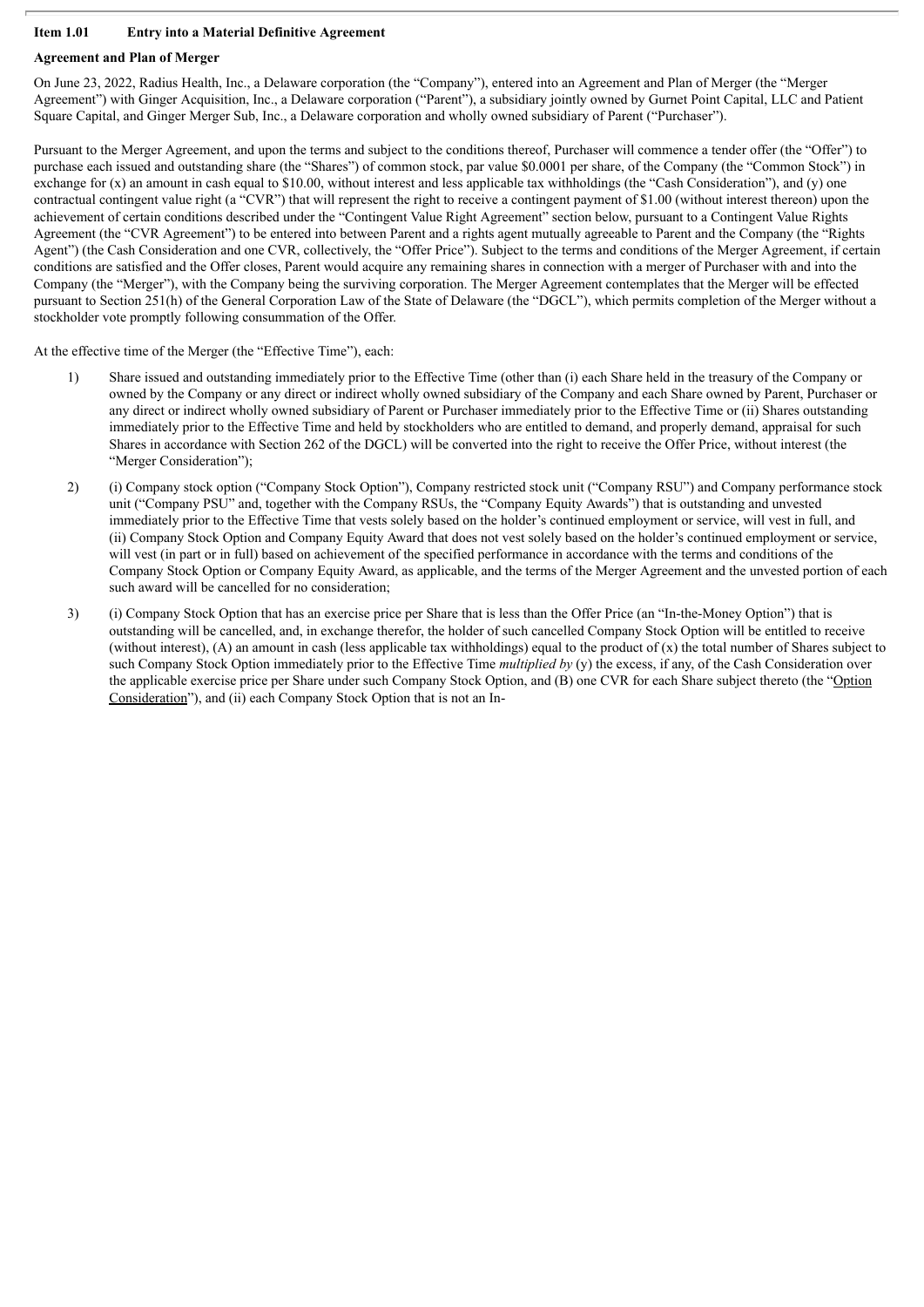the-Money Option will be cancelled for no consideration. As of the Effective Time, all holders of Company Stock Options will cease to have any rights with respect thereto, except the right to receive the Option Consideration in accordance with the Merger Agreement; and

4) Company Equity Award that is outstanding will be cancelled, and the holder of such cancelled Company Equity Award will be entitled, in exchange therefor, to receive (without interest) (A) an amount in cash (less applicable tax withholdings) equal to the product of  $(x)$  the total number of Shares subject to (or deliverable under) such Company Equity Award immediately prior to the Effective Time *multiplied by* (y) the Cash Consideration, and (B) one CVR for each Share subject thereto.

Consummation of the Offer is subject to certain conditions, including: (i) immediately prior to the expiration of the Offer (as extended in accordance with the Merger Agreement) the number of Shares validly tendered, and not validly withdrawn, is at least one more than 50% of the total number of Shares outstanding at the time of the expiration of the Offer (the "Minimum Condition"); (ii) immediately prior to the expiration of the Offer (as extended in accordance with the Merger Agreement), any waiting period (and any extensions thereof) and any approvals or clearances applicable to the consummation of the transactions contemplated by the Merger Agreement in accordance with the Hart-Scott-Rodino Antitrust Improvements Act of 1976 have expired or been terminated or obtained, as applicable; and (iii) none of the following events shall have occurred and be continuing: (a) there is pending any suit, action or proceeding by a governmental body (i) seeking to prohibit or impose any material limitations on Parent's or Purchaser's ownership or operation of all or any material portion of their or the Company's businesses or assets, taken as a whole, or to compel Parent or Purchaser to dispose of or hold separate any material portion of the business or assets of the Company or Parent, (ii) seeking to prohibit or make illegal the making or consummation of the Offer or the Merger, (iii) seeking to impose material limitations on the ability of Purchaser, or render Purchaser unable, to accept for payment, pay for or purchase Shares in accordance with the Offer or the Merger such that the Minimum Condition would fail to be satisfied or (iv) seeking to impose material limitations on the ability of Purchaser or Parent effectively to exercise full rights of ownership of the Shares; (b) there is any statute, rule, regulation, judgment, order or injunction enforced, by or on behalf of a governmental body, to the Offer, the Merger or any other transaction contemplated by the Merger Agreement, or any other action will be taken by any governmental body, that is reasonably expected to result, directly or indirectly, in any of the consequences referenced in clauses (i) through (iv) of (a) above; (c) subject to certain qualifications, the accuracy of representations and warranties of the Company under the Merger Agreement, (d) the performance and compliance in all material respects by the Company of its obligations under the Merger Agreement; (e) the absence of any Company Material Adverse Effect (as defined in the Merger Agreement); (f) the delivery by the Company to Parent of a certificate signed by an authorized officer of the Company certifying as to the satisfaction of certain closing conditions by Company. The Minimum Condition may not be waived by Parent or Purchaser without the prior written consent of the Company.

Consummation of the Merger is subject to certain conditions, including: (i) no order, injunction or decree issued by any court or other governmental body, and no statute, rule, regulation, order, injunction, or decree will have been enacted, entered, promulgated, or enforced (and continue to be in effect) by any governmental body that prohibits, enjoins, restricts, prevents or makes illegal the consummation of the transactions contemplated by the Merger Agreement; and (ii) Purchaser has irrevocably accepted for purchase the Shares validly tendered (and not validly withdrawn) pursuant to the Offer.

The Company has made customary representations and warranties in the Merger Agreement and has agreed to customary covenants regarding the operation of the business of the Company and its subsidiaries to the Effective Time.

The Merger Agreement also includes covenants requiring the Company not to (i) initiate, solicit, knowingly encourage or knowingly facilitate any inquiry with respect to, or the making, submission or announcement of any alternative acquisition proposal, (ii) enter into, continue or engage in negotiations with any person (other than Parent or Purchaser, or any of their designees) with respect to any alternative acquisition proposal or any inquiry or proposal that could reasonably be expected to lead to an alternative acquisition proposal, (iii) provide any non-public information or access to any person (other than Parent or Purchaser, or any of their designees) in connection with any alternative acquisition proposal or any inquiry or proposal that could reasonably be expected to lead to an alternative acquisition proposal, (iv) approve, endorse or recommend any alternative acquisition proposal, or any person becoming an "interested stockholder" of the Company as defined in Section 203 of the DGCL, (v) enter into any letter of intent or agreement in principle or any agreement providing for any alternative acquisition proposal (except for confidentiality agreements permitted under the Merger Agreement) or (vi) to resolve to do or agree or publicly announce an intention to do any of the foregoing.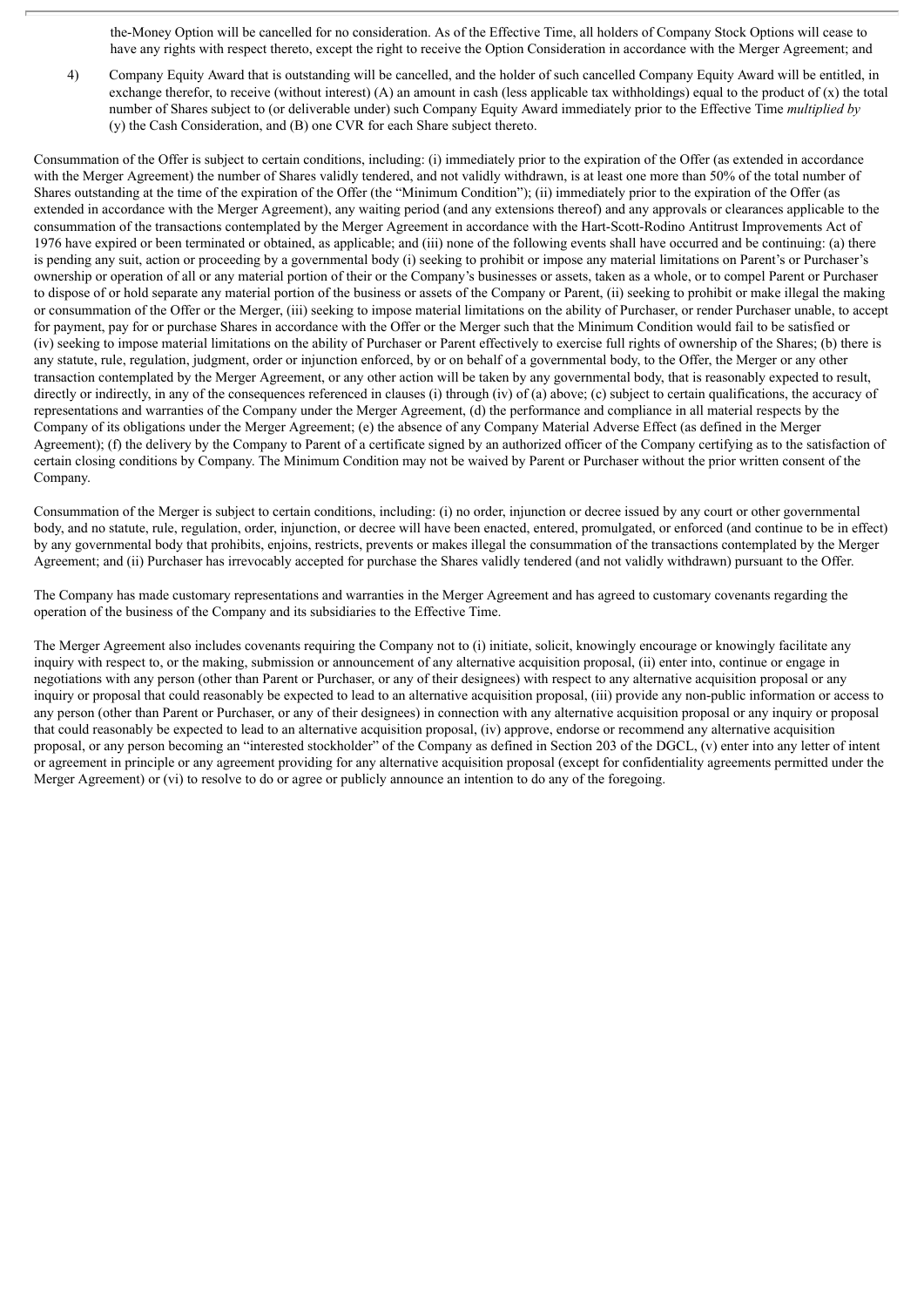Notwithstanding these restrictions, the Company may under certain circumstances provide information to and engage in discussions or negotiations with third parties with respect to a bona fide acquisition proposal that Company's Board of Directors (the "Company Board") determines in good faith, after consultation with the Company's financial advisors and outside legal counsel, constitutes a Superior Proposal (as defined in the Merger Agreement). In addition, the Company Board is permitted, subject to the terms and conditions set forth in the Merger Agreement, to make a Change of Board Recommendation (as defined in the Merger Agreement) following (i) receipt of a Superior Proposal that did not result from a material breach of the non-solicitation covenants in the Merger Agreement, or (ii) in response to an Intervening Event (as defined in the Merger Agreement), in each case, if the Company Board concludes in good faith, after consultation with outside counsel and its financial advisors, that failure to take such action would reasonably be likely to be inconsistent with the directors' fiduciary duties under applicable law and subject to certain matching rights in favor of Parent.

The Merger Agreement contains certain termination rights for each of the Company and Parent. Upon termination of the Merger Agreement by the Company in accordance with its terms, under certain circumstances, the Company will be required to pay Parent a termination fee in an amount equal to \$16.15 million, including if the Merger Agreement is terminated due to (i) the Company Board accepting a Superior Proposal or (ii) the Company Board or any committee thereof effecting a Change of Board Recommendation. This termination fee will also be payable by the Company if the Merger Agreement is terminated under certain circumstances and prior to such termination, an Acquisition Proposal is publicly disclosed and not publicly withdrawn and the Company enters into an Alternate Acquisition Agreement within 12 months of such termination and such Acquisition Proposal is subsequently consummated. Additionally, upon termination of the Merger Agreement by Parent in accordance with its terms, under certain circumstances, Parent will be required to pay the Company a termination fee in an amount equal to \$22.64 million, including if the Company has satisfied the closing conditions required under the Merger Agreement and Parent and Purchaser fail to consummate the closing of the transactions contemplated by the Merger Agreement. In addition, in the event that the Merger Agreement is terminated by either Parent or the Company due to a failure to reach the Minimum Condition in the Offer, the Company will pay to Parent a reimbursement payment for fees and expenses incurred in connection with the Merger Agreement and the transactions contemplated thereby in an amount not to exceed \$3.5 million.

Concurrently with the execution of the Merger Agreement, each of GPC WH Fund LP and Patient Square Equity Partners, LP (together, the "Guarantors") entered into a limited guarantee (together, the "Limited Guarantees") in favor of the Company, pursuant to which the Guarantors have each provided a limited guarantee with respect to the payment of their pro rata portion of the termination fee payable by Parent, as well as certain reimbursement and indemnity obligations that may be owed by Parent pursuant to the Merger Agreement, in each case, subject to the terms of the Merger Agreement and of such Limited Guarantee.

Concurrently with the execution of the Merger Agreement, each of the Guarantors entered into an equity commitment letter (together, the "Equity Commitment Letters") with Parent, pursuant to which the Guarantors agreed to provide equity commitments to Parent in an aggregate amount of \$496.0 million to finance the transactions contemplated by the Merger Agreement and to pay related fees and expenses.

Concurrently with the execution of the Merger Agreement, Parent entered into a debt commitment letter dated June 23, 2022 (the "Debt Commitment Letter"), pursuant to which, and subject to the terms and conditions set forth therein, the commitment party thereto committed to provide to Parent, at the Effective Time, debt financing in an aggregate principal amount of \$350.0 million to finance the transactions contemplated by the Merger Agreement and to pay related fees and expenses.

The aggregate proceeds of equity commitments and debt financing are expected to be sufficient for Parent to pay the aggregate Cash Consideration in respect of the Shares validly tendered and accepted in the Offer, to repay the Company's existing indebtedness that will not remain outstanding and to pay any fees and expenses of or payable by Parent, Purchaser or the Company in connection with the foregoing. The funding of such debt and equity commitments is subject to the satisfaction of customary closing conditions.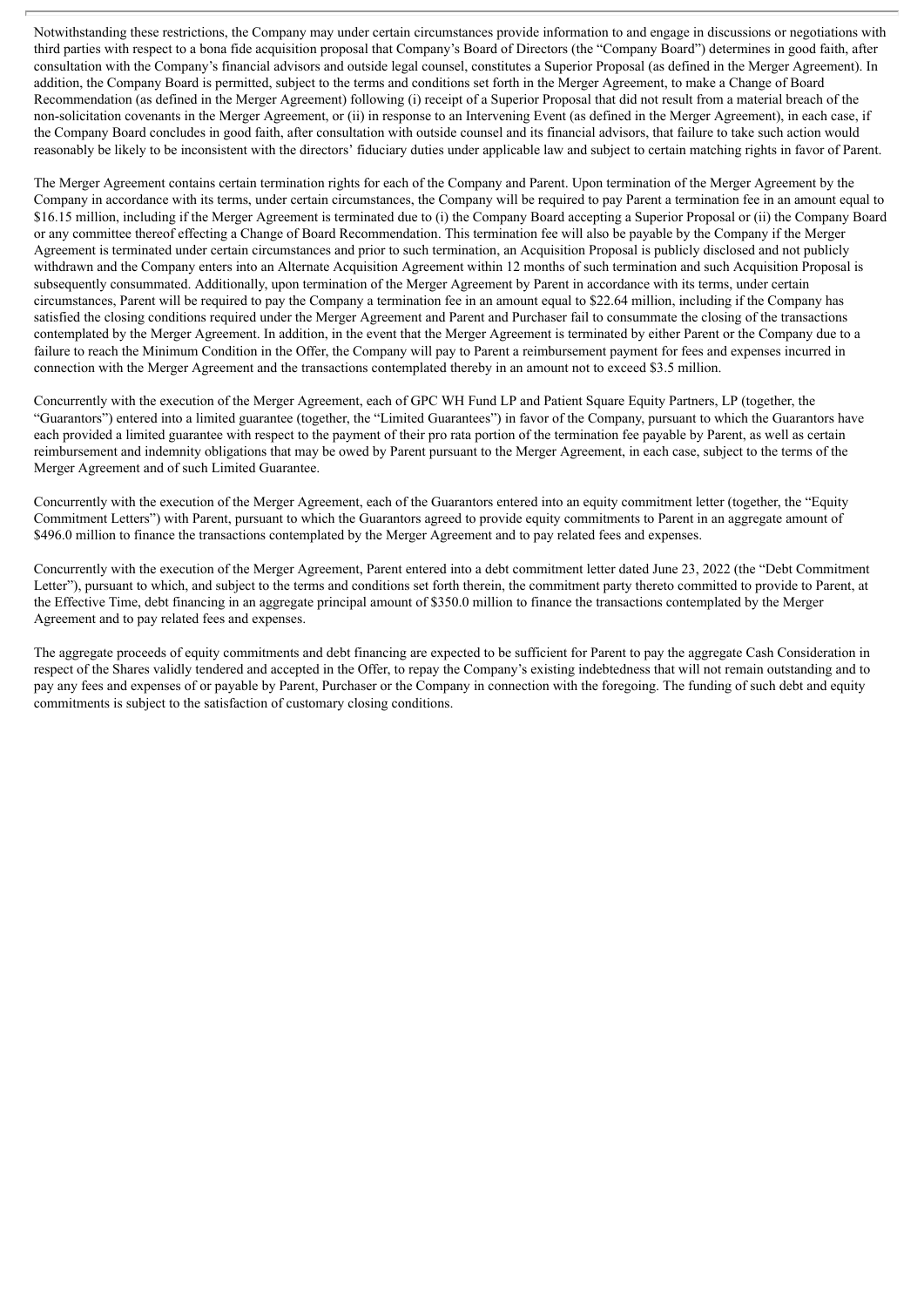Pursuant to the Merger Agreement, the Company expects the tender offer materials in respect of the Offer to be filed with the Securities and Exchange Commission (the "SEC") approximately 15 business days following the date of the Merger Agreement. Subject to satisfaction of the conditions to the consummation of the Offer and the Merger, the Company expects the closing of the transactions contemplated by the Merger Agreement to occur in the third quarter of 2022.

## **Contingent Value Right Agreement**

Prior to consummation of the Merger, Parent will enter into the CVR Agreement with the Rights Agent, which will govern the terms of the CVR portion of the Offer Price and Merger Consideration. Each CVR represents the right to receive a contingent payment of \$1.00 in cash, without interest, upon the achievement of the sum of (A) cumulative net sales of TYMLOS in the United States and (B) either (i) royalty payments based on sales of TYMLOS in Japan or (ii), if and at such time that no such royalty payments are owed, supply payments based on the supply of TYMLOS for sale in Japan that together exceed \$300 million during any consecutive 12-month period beginning on the date of the CVR Agreement and ending on or prior to December 31, 2025.

The right to the CVR portion of the merger consideration as evidenced by the CVR Agreement is a contractual right only and will not be transferable, except in the limited circumstances specified in the CVR Agreement.

## **Additional Information**

The foregoing descriptions of the Merger Agreement and the CVR Agreement and the transactions contemplated thereby do not purport to be complete, and are subject to, and qualified in its entirety by reference to, the full text of the each agreement, which are attached as Exhibits 2.1 and 10.1 to this Current Report on Form 8-K, respectively, and are incorporated herein by reference. It is not intended to provide any factual information about the Company, Parent or their respective subsidiaries and affiliates. The representations, warranties and covenants contained in the Merger Agreement have been made solely for the purposes of the Merger Agreement and as of specified dates; were made solely for the benefit of the parties to the Merger Agreement; are not intended as statements of fact to be relied upon by the Company's stockholders, but rather as a way of allocating the risk between the parties in the event that statements therein prove to be inaccurate; have been modified or qualified by certain confidential disclosures that were made between the parties in connection with the negotiation of the Merger Agreement, which disclosures are not reflected in the Merger Agreement itself; may have been made for the purposes of allocating contractual risk between the parties to the Merger Agreement instead of establishing these matters as facts; may no longer be true as of a given date; and may apply standards of materiality in a way that is different from what may be viewed as material by the Company's stockholders. The Company's stockholders are not third-party beneficiaries under the Merger Agreement (except, following the Effective Time, with respect to the Company's stockholders' right to receive the Merger Consideration and the right of the holders of Company Stock Options and Company Equity Awards to receive the consideration pursuant to the Merger Agreement and to seek specific performance or damages with respect to those rights, and the provisions of Section 6.6 of the Merger Agreement relating to indemnification) and should not rely on the representations, warranties and covenants or any descriptions thereof as characterizations of the actual state of facts or conditions of the Company, Parent or any of their respective subsidiaries or affiliates. Moreover, information concerning the subject matter of the representations, warranties and covenants may change after the date of the Merger Agreement, which subsequent information may or may not be fully reflected in the Company's or Parent's public disclosures.

A copy of the press release announcing the proposed Offer is attached as Exhibit 99.1 hereto and incorporated herein by reference.

## **Cautionary Statement Regarding Forward-Looking Statements**

This Current Report on Form 8-K includes forward-looking statements, including the ability of the parties to complete the transactions contemplated by the Merger Agreement, including the parties' ability to satisfy the conditions to the consummation of the offer contemplated thereby and the other conditions set forth in the merger agreement, statements about the expected timetable for completing the transaction and statements about potential benefits of the transaction for the Company. These statements are neither promises nor guarantees, and are subject to known and unknown risks, uncertainties and other important factors that may cause our actual results, performance or achievements to be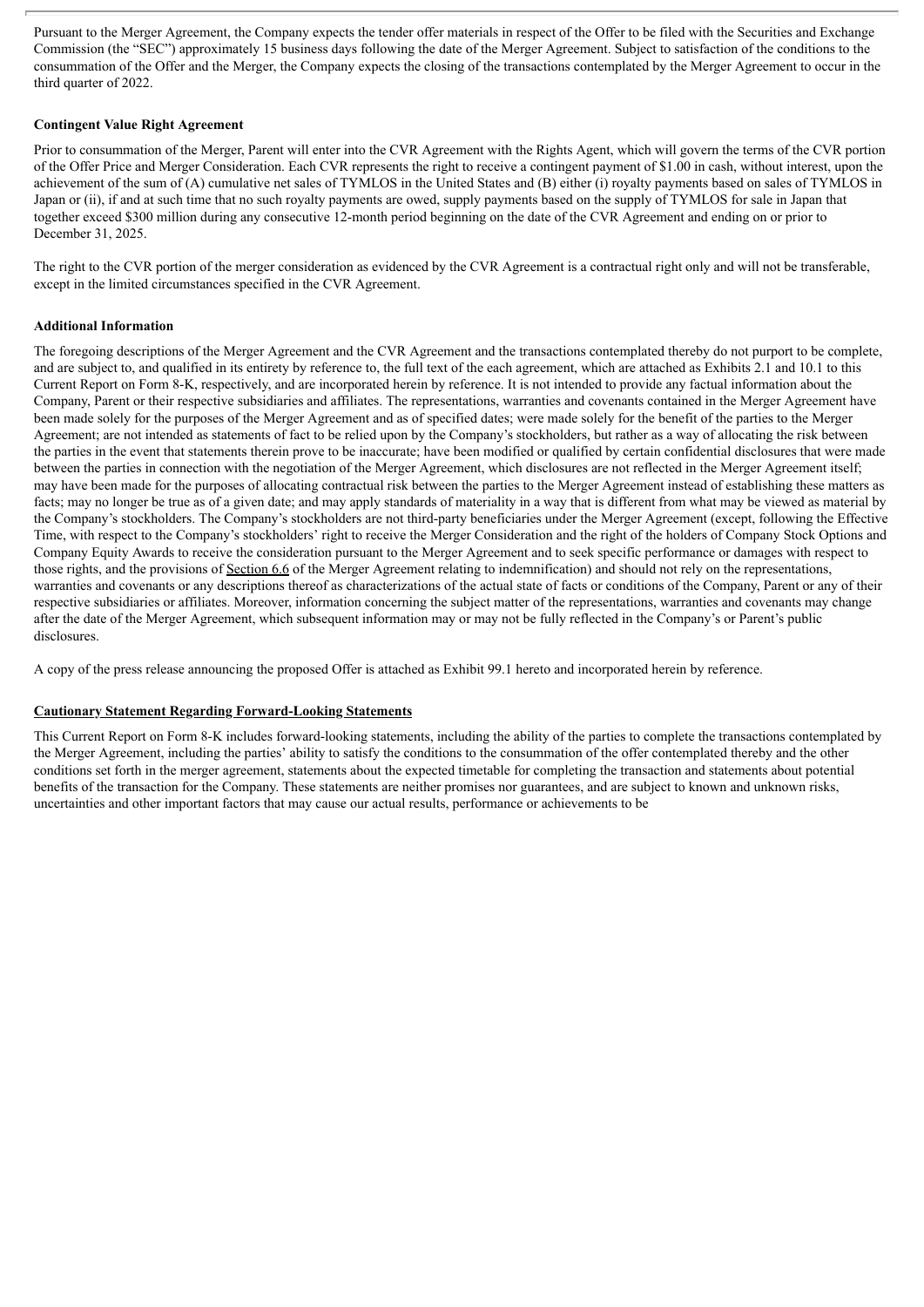materially different from any future results, performance or achievements expressed or implied by the forward-looking statements, including, but not limited to, the following: uncertainties as to the timing of the offer and the subsequent merger; uncertainties as to how many of the Company's shares will be tendered in the tender offer; the possibility that various conditions to the consummation of the offer and the merger may not be satisfied or waived; the effects of disruption from the transactions contemplated by the Merger Agreement and the impact of the announcement and pendency of the transactions on the Company's business; the risk that stockholder litigation in connection with the offer or the merger may result in significant costs of defense, indemnification and liability; the risks related to non-achievement of the CVR milestone and that holders of the CVRs will not receive payments in respect of the CVRs; the adverse impact the ongoing COVID-19 pandemic is having and is expected to continue to have on the Company's business, financial condition and results of operations, including our commercial operations and sales, clinical trials, preclinical studies, and employees; quarterly fluctuation in our financial results; the Company's dependence on the success of TYMLOS, and the Company's inability to ensure that TYMLOS will obtain regulatory approval outside the U.S. or be successfully commercialized in any market in which it is approved; risks related to manufacturing, supply and distribution; and the risk of litigation or other challenges regarding our intellectual property rights. These and other important risks and uncertainties discussed in the Company's filings with the SEC, including under the caption "Risk Factors" in our Annual Report on Form 10-K for the year ending December 31, 2021, and subsequent filings with the SEC, could cause actual results to differ materially from those indicated by the forward-looking statements made in this communication. Forward-looking statements speak only as of the date they are made. Readers are cautioned not to put undue reliance on forward-looking statements, and the Company assumes no obligation to, and does not intend to, update or revise these forwardlooking statements, whether as a result of new information, future events, or otherwise, unless required by law. The Company does not give any assurance that it will achieve its expectations.

## **Additional Information and Where to Find It**

The Offer for the outstanding Shares referenced in this communication has not yet commenced. This communication is for informational purposes only and is neither an offer to purchase nor a solicitation of an offer to sell securities, nor is it a substitute for the tender offer materials that Parent and Purchaser will file with the SEC, upon the commencement of the Offer. At the time the Offer is commenced, Parent and its acquisition subsidiary will file a tender offer statement on Schedule TO, including an offer to purchase, a letter of transmittal and related documents, and thereafter the Company will file a Solicitation/Recommendation Statement on Schedule 14D-9 with the SEC with respect to the Offer.

THE TENDER OFFER MATERIALS (INCLUDING AN OFFER TO PURCHASE, A LETTER OF TRANSMITTAL AND RELATED DOCUMENTS) AND THE SOLICITATION/RECOMMENDATION STATEMENT ON SCHEDULE 14D-9 WILL CONTAIN IMPORTANT INFORMATION. THE COMPANY'S STOCKHOLDERS ARE URGED TO READ THESE DOCUMENTS CAREFULLY WHEN THEY BECOME AVAILABLE (AS EACH MAY BE AMENDED OR SUPPLEMENTED FROM TIME TO TIME) BECAUSE THEY WILL CONTAIN IMPORTANT INFORMATION THAT HOLDERS OF THE COMPANY'S SECURITIES SHOULD CONSIDER BEFORE MAKING ANY DECISION REGARDING TENDERING THEIR SECURITIES. Holders of Shares can obtain these documents free of charge when they are filed from the SEC's website at www.sec.gov or on the Company's website at www.radiuspharm.com.

## **Item 9.01 Financial Statements and Exhibits.**

**(d) Exhibits**

| Exhibit<br><b>Number</b> | <b>Exhibit Description</b>                                                                                                                        |
|--------------------------|---------------------------------------------------------------------------------------------------------------------------------------------------|
| $2.1*$                   | <u>Agreement and Plan of Merger, dated as of June 23, 2022, by and among the Company, Ginger Acquisition, Inc. and Ginger Merger Sub,</u><br>Inc. |
| 10.1                     | Form of Contingent Value Rights Agreement to be entered into between Ginger Acquisition, Inc. and a Rights Agent                                  |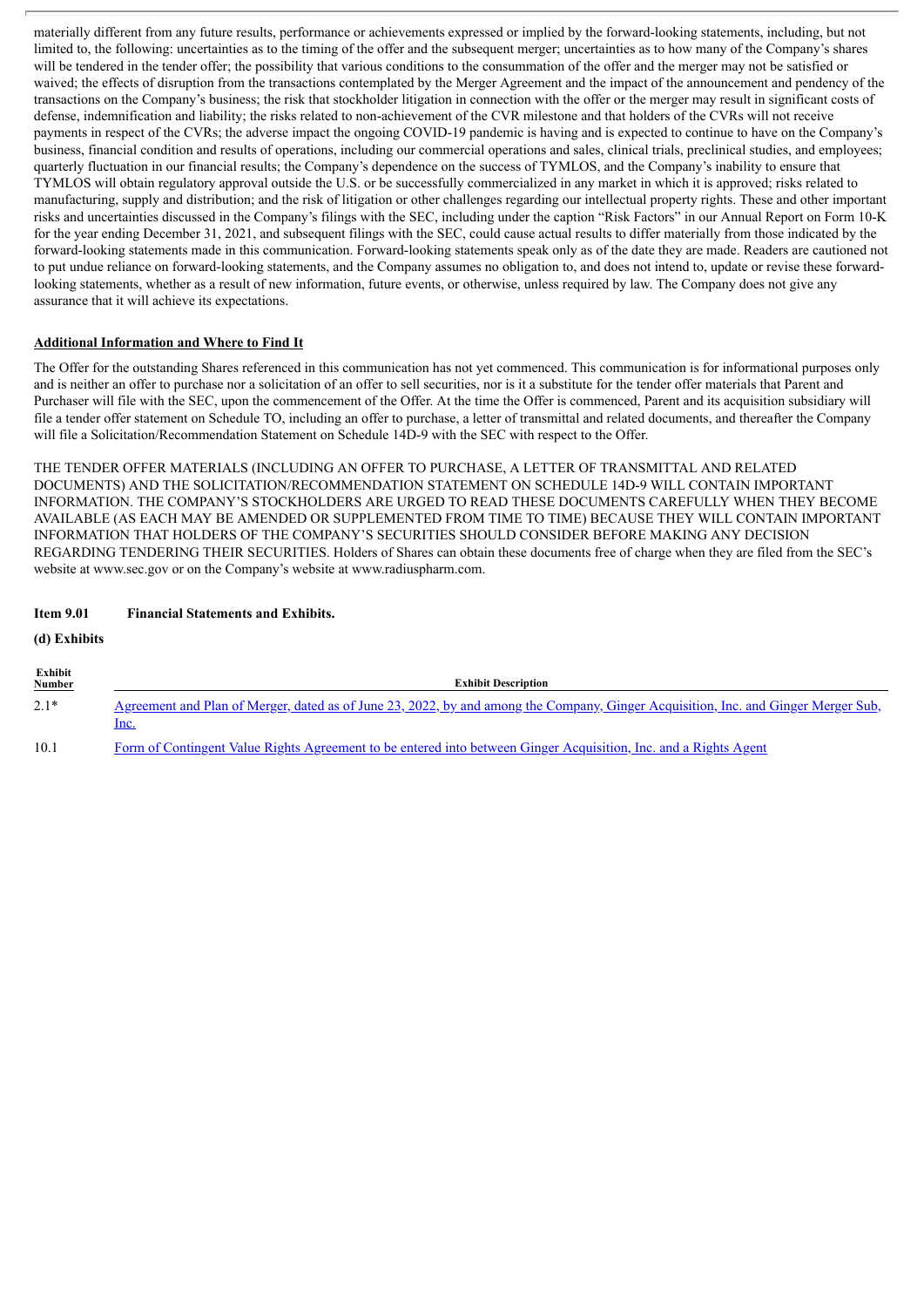99.1 Press [Release,](#page-121-0) dated as of June 23, 2022

104 The cover page of this Current Report on Form 8-K formatted as Inline XBRL

**\*** Certain exhibits and schedules have been omitted pursuant to Item 601(b)(2) of Regulation S-K. The Company agrees to furnish supplementally to the SEC a copy of any omitted exhibits or schedules upon request.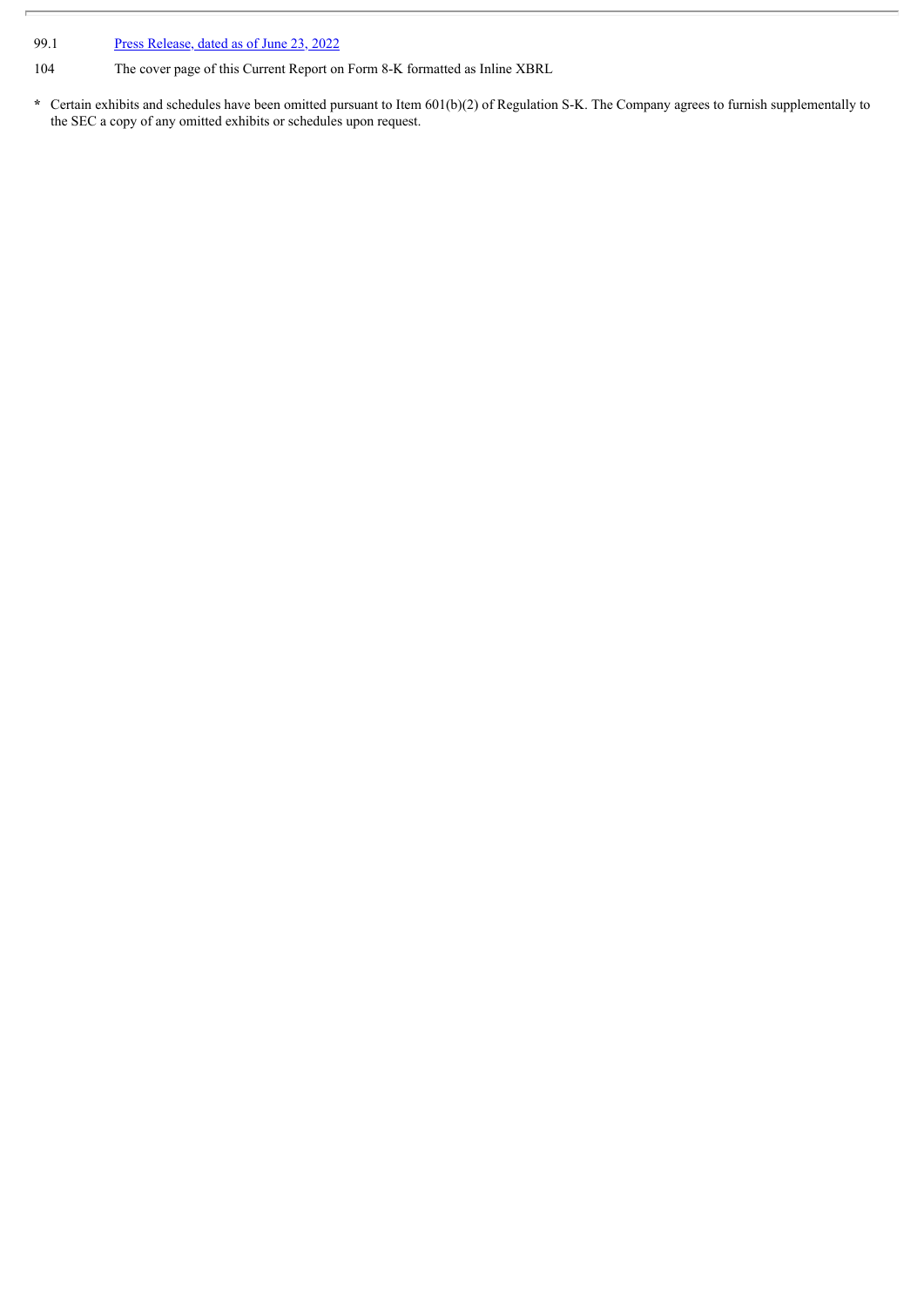**SIGNATURES**

Pursuant to the requirements of the Securities Exchange Act of 1934, the registrant has duly caused this report to be signed on its behalf by the undersigned hereunto duly authorized.

## **RADIUS HEALTH, INC.**

Date: June 23, 2022 By: /s/ G. Kelly Martin

Name: G. Kelly Martin<br>Title: Chief Executive Chief Executive Officer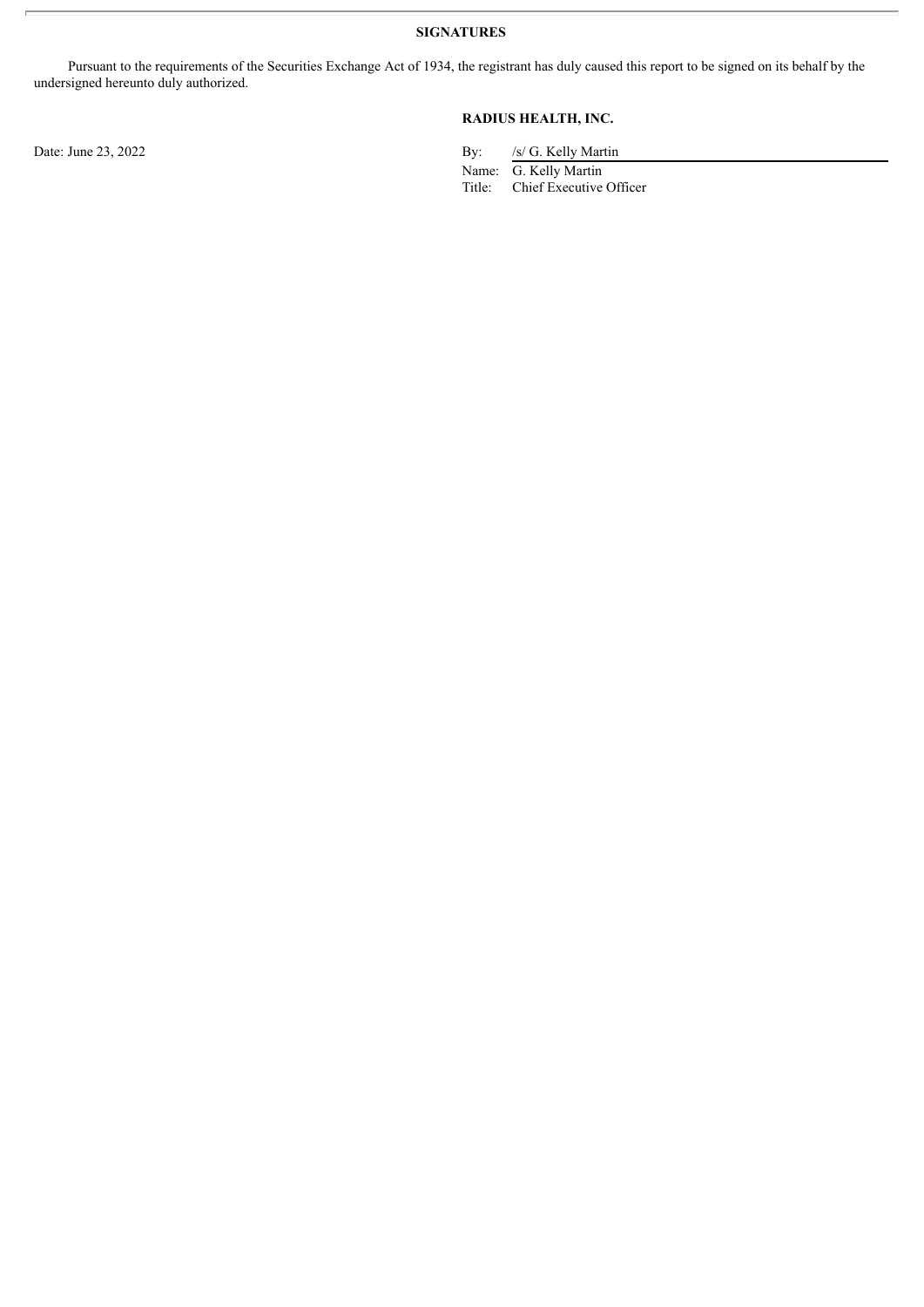## <span id="page-8-0"></span>AGREEMENT AND PLAN OF MERGER

## among

GINGER ACQUISITION, INC.,

## GINGER MERGER SUB, INC.

and

## RADIUS HEALTH, INC.

Dated as of June 23, 2022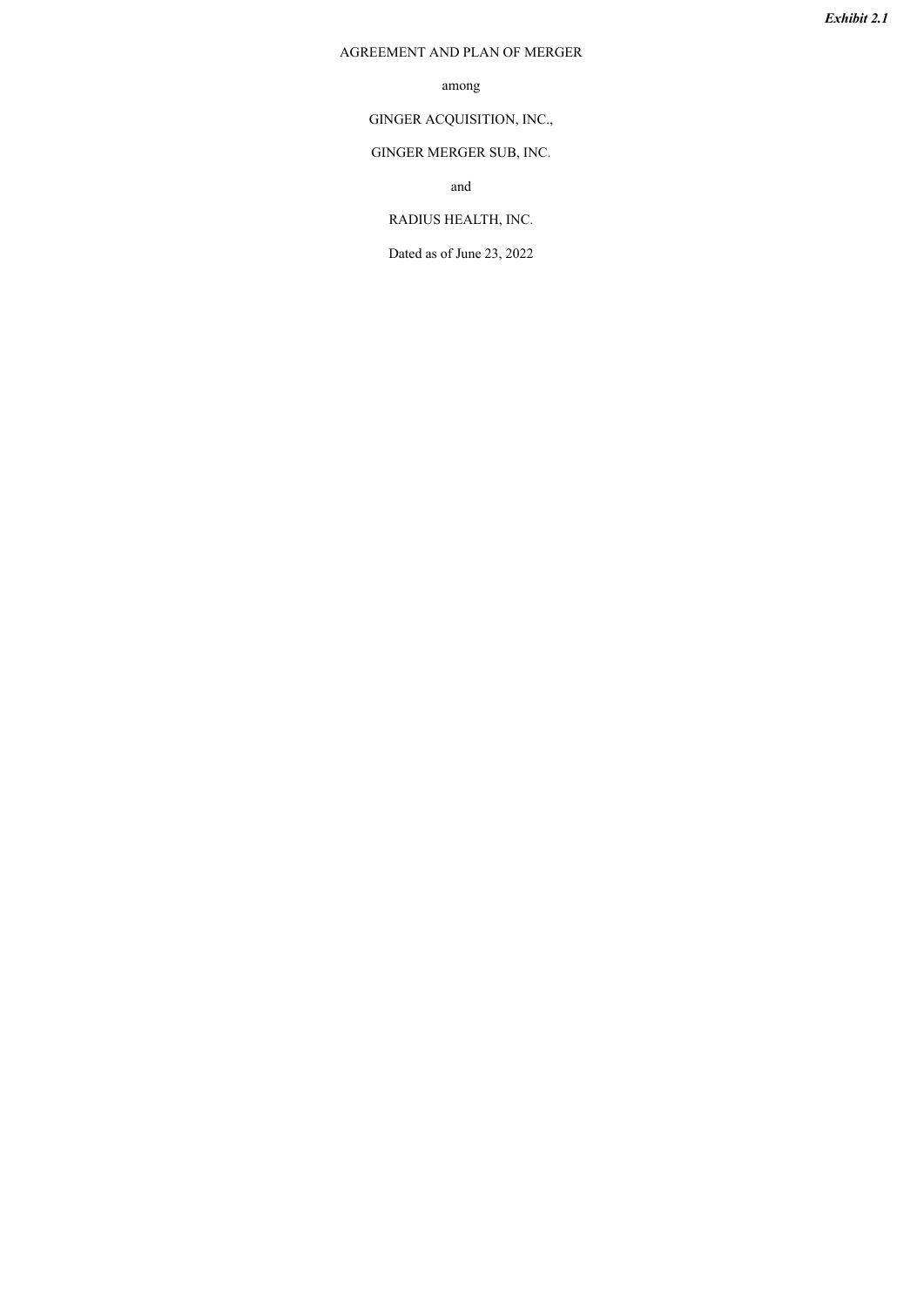## TABLE OF CONTENTS

|               | ARTICLE I THE OFFER AND THE MERGER                                                   | $\overline{c}$ |
|---------------|--------------------------------------------------------------------------------------|----------------|
| Section 1.1.  | The Offer                                                                            | $\overline{2}$ |
| Section 1.2.  | Company Actions                                                                      | 5              |
| Section 1.3.  | The Merger                                                                           | 6              |
| Section 1.4.  | Closing; Effective Time                                                              | 6              |
| Section 1.5.  | Effects of the Merger                                                                | 6              |
| Section 1.6.  | Certificate of Incorporation and Bylaws of the Surviving Corporation                 | $\overline{7}$ |
| Section 1.7.  | Directors and Officers                                                               | 7              |
| Section 1.8.  | Merger Without a Vote of Stockholders                                                | 7              |
|               | ARTICLE II EFFECT OF THE MERGER ON THE CAPITAL STOCK OF THE CONSTITUENT CORPORATIONS | $\tau$         |
| Section 2.1.  | <b>Conversion of Securities</b>                                                      | 7              |
| Section 2.2.  | Treatment of Equity Awards                                                           | 8              |
| Section 2.3.  | Dissenting Shares                                                                    | 9              |
| Section 2.4.  | Surrender of Shares                                                                  | 10             |
| Section 2.5.  | Section 16 Matters                                                                   | 11             |
| Section 2.6.  | Withholding                                                                          | 12             |
| Section 2.7.  | <b>Transfer Taxes</b>                                                                | 12             |
|               | ARTICLE III REPRESENTATIONS AND WARRANTIES OF THE COMPANY                            | 12             |
| Section 3.1.  | Organization and Corporate Power                                                     | 12             |
| Section 3.2.  | Authorization; Valid and Binding Agreement                                           | 13             |
| Section 3.3.  | Capital Stock                                                                        | 13             |
| Section 3.4.  | Subsidiaries                                                                         | 14             |
| Section 3.5.  | No Breach                                                                            | 14             |
| Section 3.6.  | Consents                                                                             | 15             |
| Section 3.7.  | SEC Reports; Disclosure Controls and Procedures                                      | 15             |
| Section 3.8.  | No Undisclosed Liabilities                                                           | 16             |
| Section 3.9.  | Absence of Certain Developments                                                      | 17             |
| Section 3.10. | Compliance with Laws                                                                 | 17             |
| Section 3.11. | Data Privacy and Security                                                            | 18             |
| Section 3.12. | Title to Tangible Properties                                                         | 20             |
| Section 3.13. | <b>Tax Matters</b>                                                                   | 20             |
| Section 3.14. | Contracts and Commitments                                                            | 22             |

-i-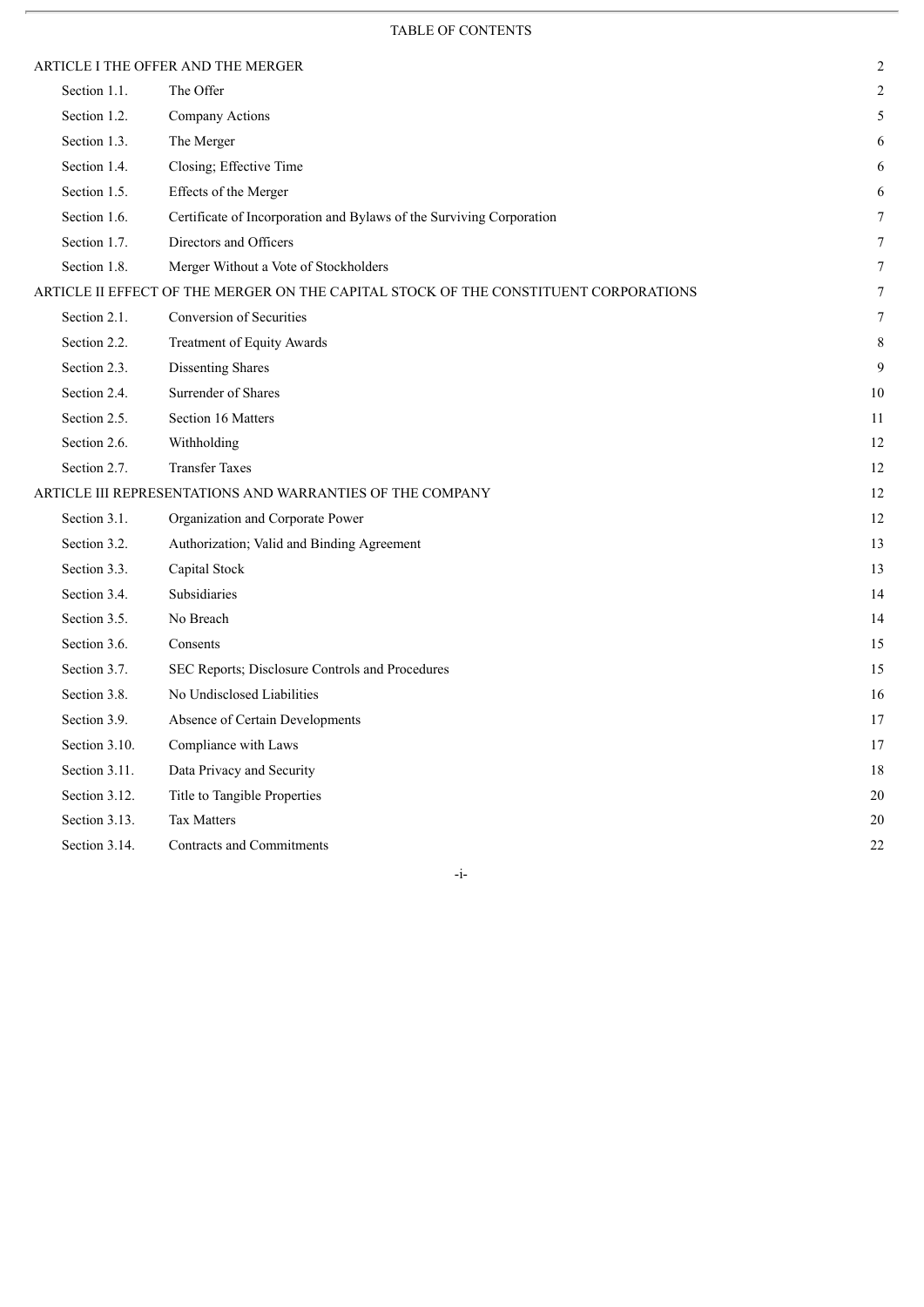| Section 3.15.              | <b>Intellectual Property</b>                                      | 24     |
|----------------------------|-------------------------------------------------------------------|--------|
| Section 3.16.              | Litigation                                                        | $28\,$ |
| Section 3.17.              | Insurance                                                         | 28     |
| Section 3.18.              | Employee Benefit Plans                                            | $28\,$ |
| Section 3.19.              | Environmental Compliance and Conditions                           | $30\,$ |
| Section 3.20.              | <b>Employment and Labor Matters</b>                               | 31     |
| Section 3.21.              | FDA and Health Care Law Matters                                   | 32     |
| Section 3.22.              | Brokerage                                                         | 35     |
| Section 3.23.              | Disclosure                                                        | 35     |
| Section 3.24.              | Opinion                                                           | 35     |
| Section 3.25.              | No Vote Required                                                  | 36     |
| Section 3.26.              | No Other Representations and Warranties                           | 36     |
|                            | ARTICLE IV REPRESENTATIONS AND WARRANTIES OF PARENT AND PURCHASER | 36     |
| Section 4.1.               | Organization and Corporate Power                                  | 36     |
| Section 4.2.               | Authorization; Valid and Binding Agreement                        | 36     |
| Section 4.3.               | No Breach                                                         | 37     |
| Section 4.4.               | Consents                                                          | 37     |
| Section 4.5.               | Litigation                                                        | 37     |
| Section 4.6.               | Offer Documents and Schedule 14D-9                                | 37     |
| Section 4.7.               | Brokerage                                                         | 38     |
| Section 4.8.               | Capitalization and Operations of Purchaser                        | 38     |
| Section 4.9.               | Ownership of Shares                                               | 38     |
| Section 4.10.              | Financing                                                         | 38     |
| Section 4.11.              | Investigation by Parent and Purchaser; Disclaimer of Reliance     | $40\,$ |
| Section 4.12.              | Other Agreements                                                  | 41     |
| Section 4.13.              | No Other Representations and Warranties                           | 41     |
| <b>ARTICLE V COVENANTS</b> |                                                                   | 41     |
| Section 5.1.               | Covenants of the Company                                          | 41     |
| Section 5.2.               | Access to Information; Confidentiality                            | 44     |
| Section 5.3.               | <b>Acquisition Proposals</b>                                      | 45     |
| Section 5.4.               | <b>Employment and Employee Benefits Matters</b>                   | 48     |
| Section 5.5.               | Directors' and Officers' Indemnification and Insurance            | 49     |
| Section 5.6.               | Further Action; Efforts                                           | 50     |
| Section 5.7.               | <b>Public Announcements</b>                                       | 52     |

-ii-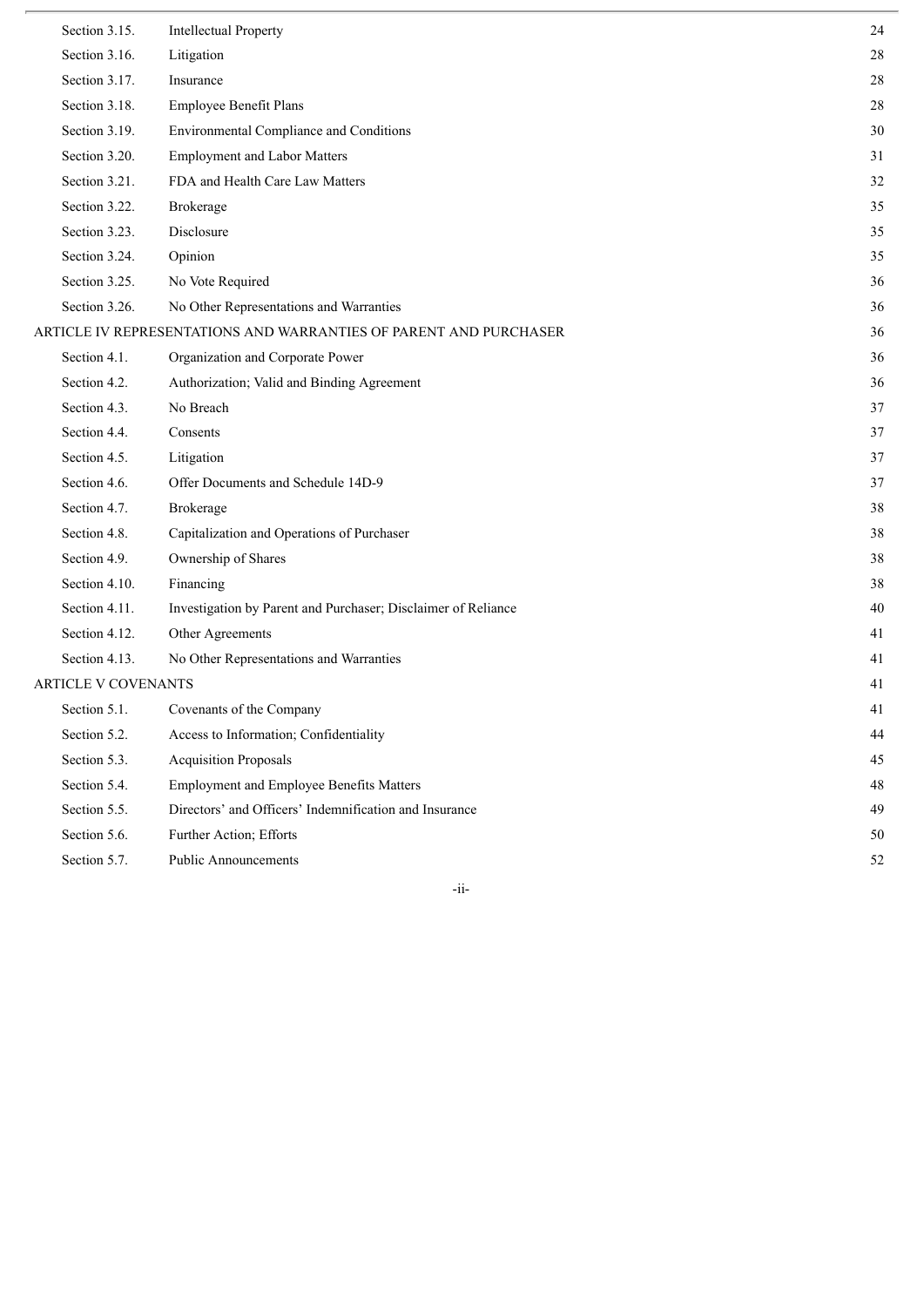| Section 5.8.  | Conduct of Parent and Purchaser                                       | 53 |
|---------------|-----------------------------------------------------------------------|----|
| Section 5.9.  | No Control of the Company's Business                                  | 53 |
| Section 5.10. | Purchaser                                                             | 53 |
| Section 5.11. | Ownership of Company Securities                                       | 53 |
| Section 5.12. | Stockholder Litigation                                                | 54 |
| Section 5.13. | <b>State Takeover Laws</b>                                            | 54 |
| Section 5.14. | Stock Exchange Delisting; Deregistration                              | 54 |
| Section 5.15. | Resignations                                                          | 54 |
| Section 5.16. | <b>CVR</b> Agreement                                                  | 54 |
| Section 5.17. | Company Credit Agreement                                              | 54 |
| Section 5.18. | Financing                                                             | 55 |
| Section 5.19. | Treatment of Convertible Notes                                        | 59 |
|               | ARTICLE VI CONDITIONS OF MERGER                                       | 60 |
| Section 6.1.  | Conditions to Obligation of Each Party to Effect the Merger           | 60 |
|               | ARTICLE VII TERMINATION, AMENDMENT AND WAIVER                         | 60 |
| Section 7.1.  | Termination by Mutual Agreement                                       | 60 |
| Section 7.2.  | Termination by Either Parent or the Company                           | 60 |
| Section 7.3.  | Termination by the Company                                            | 61 |
| Section 7.4.  | Termination by Parent                                                 | 62 |
| Section 7.5.  | Effect of Termination                                                 | 62 |
| Section 7.6.  | Expenses                                                              | 65 |
| Section 7.7.  | Amendment and Waiver                                                  | 65 |
|               | ARTICLE VIII GENERAL PROVISIONS                                       | 65 |
| Section 8.1.  | Non-Survival of Representations, Warranties, Covenants and Agreements | 65 |
| Section 8.2.  | Notices                                                               | 65 |
| Section 8.3.  | Certain Definitions                                                   | 67 |
| Section 8.4.  | Severability                                                          | 83 |
| Section 8.5.  | Assignment                                                            | 83 |
| Section 8.6.  | Entire Agreement; Third-Party Beneficiaries                           | 83 |
| Section 8.7.  | Debt Financing Source Matters                                         | 83 |
| Section 8.8.  | Governing Law                                                         | 85 |
| Section 8.9.  | Headings                                                              | 85 |
| Section 8.10. | Counterparts                                                          | 85 |
| Section 8.11. | Jurisdiction; Waiver of Jury Trial                                    | 85 |

-iii-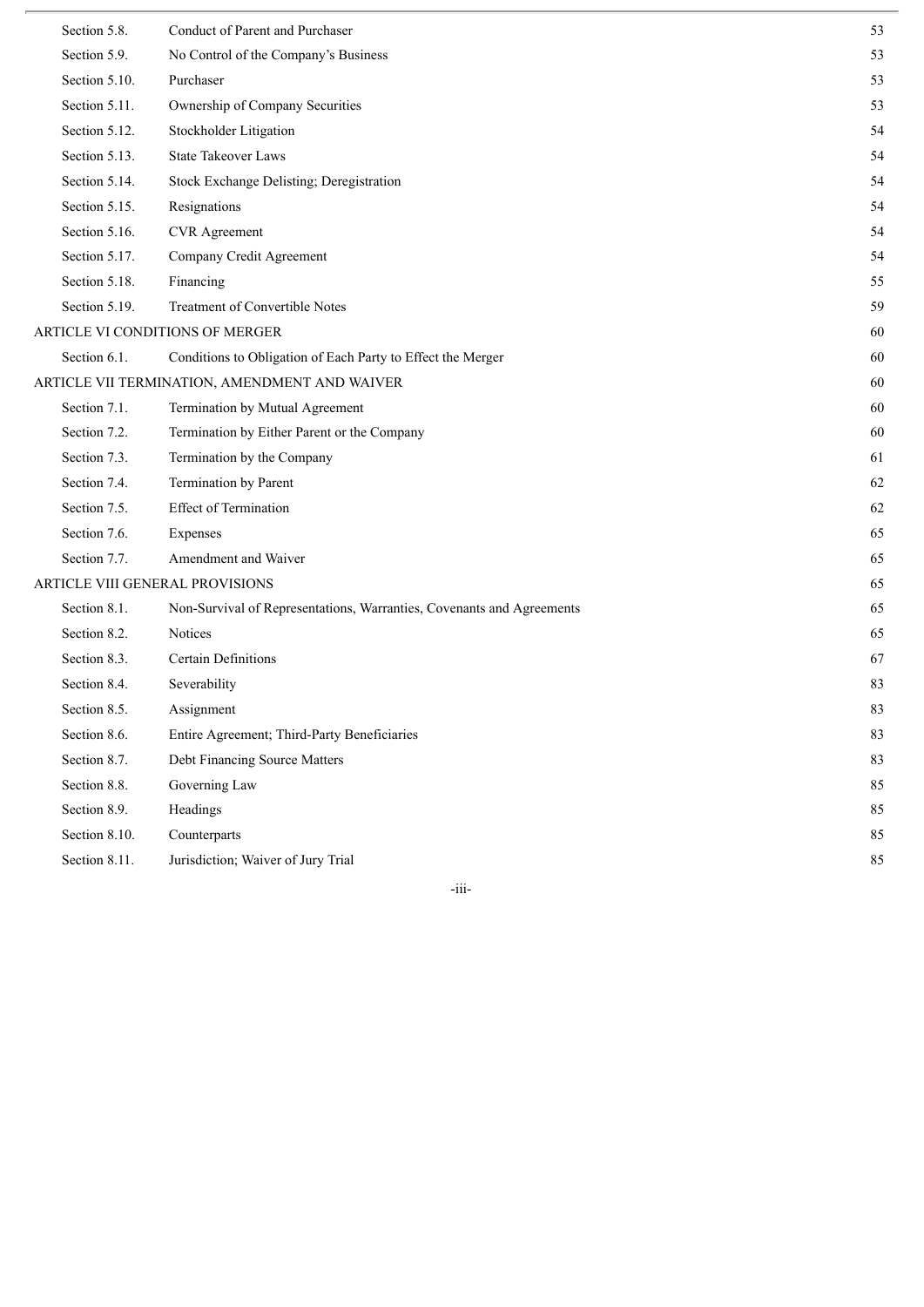Section 8.12 2. Service of Process

Section 8.13 3. Specific Performance

Section 8.14. In nterpretation

#### Annexes

| Annex I   | Conditions to the Offer                   |
|-----------|-------------------------------------------|
| Annex II  | Form of Contingent Value Rights Agreement |
| Annex III | Certificate of Incorporation              |
| Annex IV  | <b>Bylaws</b>                             |
| Annex V   | Debt Commitment Letter                    |
| Annex VI  | <b>Equity Commitment Letter</b>           |

- i v -

8 6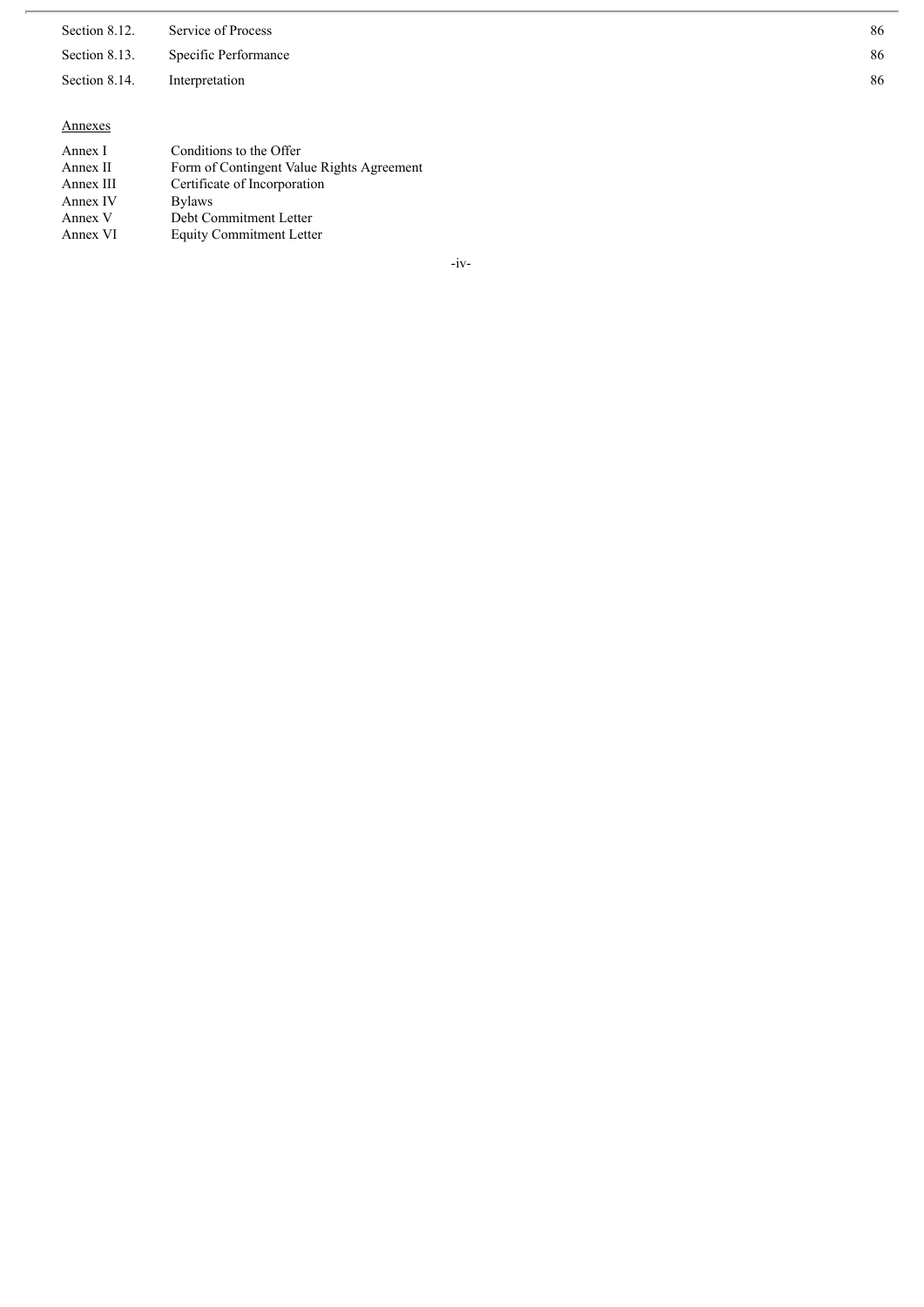## AGREEMENT AND PLAN OF MERGER

AGREEMENT AND PLAN OF MERGER, dated as of June 23, 2022 (this "Agreement"), among Ginger Acquisition, Inc., a Delaware corporation ("Parent"), Ginger Merger Sub, Inc., a Delaware corporation and wholly owned Subsidiary of Parent ("Purchaser"), and Radius Health, Inc., a Delaware corporation (the "Company").

WHEREAS, (a) Parent has agreed to cause Purchaser to commence a tender offer (such offer, as amended, extended or supplemented from time to time as permitted by this Agreement, the "Offer") to purchase all of the shares of common stock, par value \$0.0001 per share, of the Company (the "Shares") that are outstanding, for the Offer Price (as defined below) and (b) as soon as practicable after the acquisition of Shares in accordance with the Offer and in accordance with Section 251(h) of the General Corporation Law of the State of Delaware (the "DGCL"). Purchaser will merge with and into the Company, with the Company being the surviving corporation (the "Merger"), and each Share, other than Shares cancelled in accordance with Section 2.1(b) and Dissenting Shares (as defined below), that is not tendered and accepted in accordance with the Offer will thereupon be cancelled and converted into the right to receive the Offer Price, on the terms and conditions set forth herein;

WHEREAS, the boards of directors of Parent, Purchaser and the Company each have approved the Offer and the other transactions set forth in this Agreement, including the Merger following the Offer, in accordance with the DGCL and on the terms and conditions set forth herein;

WHEREAS, the board of directors of the Company (the "Company Board") has (i) determined that this Agreement and the Contemplated Transactions (as defined below) are fair to, and in the best interests of, the Company and the holders of the Shares, and that it is advisable to enter into this Agreement, (ii) adopted this Agreement and (iii) resolved to recommend that the holders of the Shares accept the Offer and tender their shares on the terms and subject to the conditions set forth herein;

WHEREAS, the boards of directors of Parent and Purchaser each have, on the terms and subject to the conditions set forth herein, adopted this Agreement and approved the Contemplated Transactions, including the Offer and the Merger;

WHEREAS, concurrently with the execution of this Agreement, and as a condition and inducement to the Company's willingness to enter into this Agreement, each Equity Investor has entered into an Equity Commitment Letter (as defined below) and Parent has received and accepted a Debt Commitment Letter (as defined below);

WHEREAS, concurrently with the execution of this Agreement, and as a condition and inducement to the Company's willingness to enter into this Agreement, each Equity Investor has delivered to the Company a guaranty (the "Guaranty"), pursuant to which such Equity Investor has agreed to guarantee certain of the obligations of Parent and Purchaser hereunder; and

-1-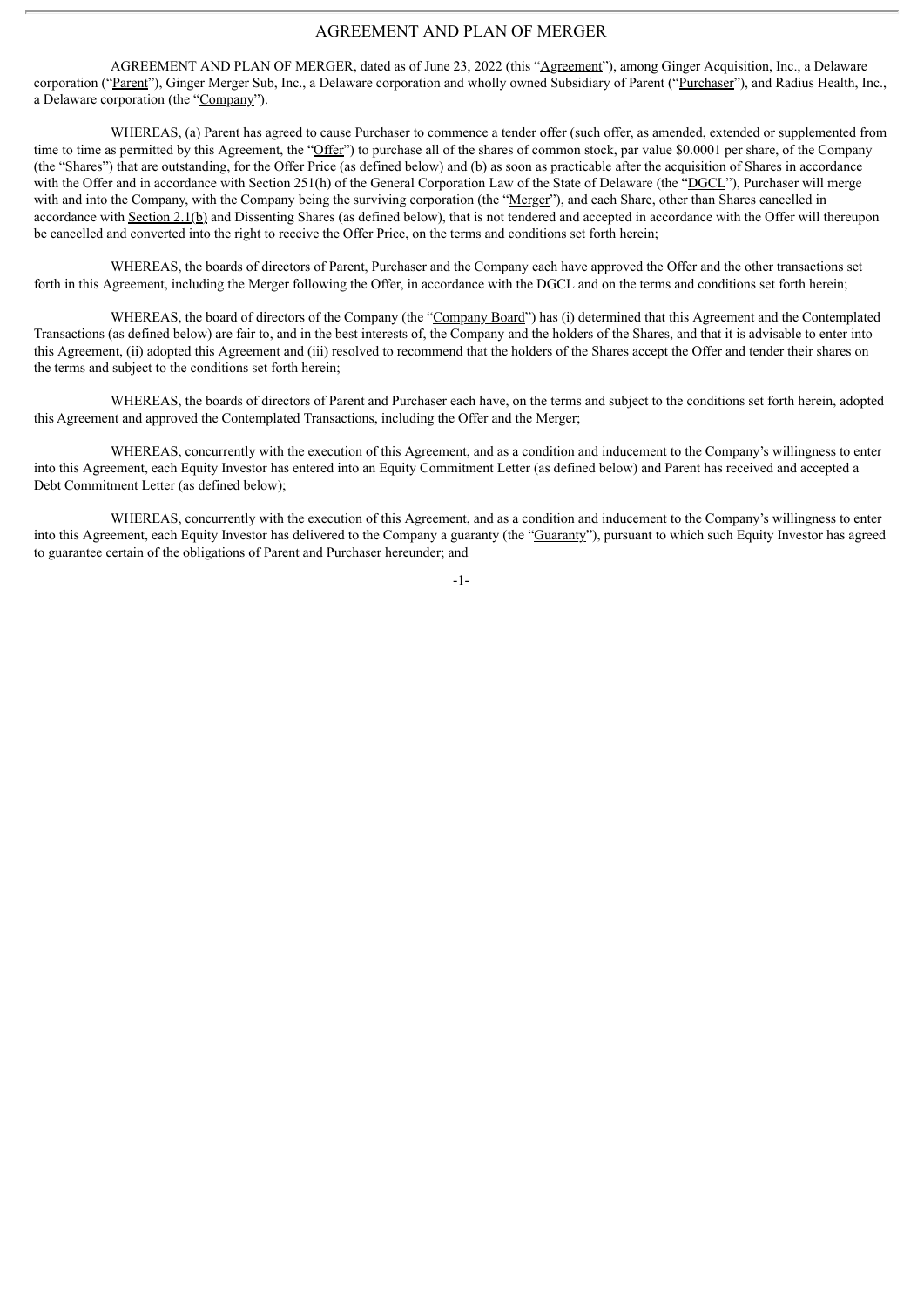WHEREAS, Parent, as sole stockholder of Purchaser, has approved the adoption of this Agreement and approved the Contemplated Transactions, including the Offer and the Merger;

NOW, THEREFORE, in consideration of the foregoing and the mutual covenants and agreements herein contained, and intending to be legally bound hereby, Parent, Purchaser and the Company hereby agree as follows:

## ARTICLE I

## THE OFFER AND THE MERGER

Section 1.1. The Offer.

(a) Provided that this Agreement has not been validly terminated in accordance with Article VII of this Agreement and subject to the Company having provided any information required to be provided by it pursuant to Section 1.2, no later than the fifteenth (15th) Business Day following the date of this Agreement, Purchaser shall, and Parent shall cause Purchaser to, commence (within the meaning of Rule 14d-2 promulgated under the Exchange Act), the Offer with a consideration per Share of  $(x)$  \$10.00, payable to the holder thereof in cash, without interest but subject to reduction for any applicable withholding Taxes payable in respect thereof (such price, or any higher price per Share that may be paid in accordance with the Offer, the "Cash Consideration") and (y) one (1) contractual contingent value right (a "CVR") that shall represent the right to receive \$1.00 upon satisfaction of certain conditions set forth in the Contingent Value Rights Agreement in the form attached hereto as Annex II (the "CVR Agreement") to be entered into between Parent and a rights agent selected by Parent and reasonably acceptable to the Company (the "Rights Agent"), if any, at the times provided for in the CVR Agreement, without interest thereon (the Cash Consideration and one (1) CVR, collectively, the "Offer Price"). The obligations of Purchaser to accept for payment and to pay for any Shares validly tendered and not withdrawn prior to the expiration of the Offer (as it may be extended in accordance with this Section 1.1(a)) will be subject only to the conditions set forth in  $\overline{\text{Annex I}}$  (each of conditions (i) through (iii), an "Offer Condition"). Subject to the prior satisfaction or waiver by Parent and Purchaser of the Offer Conditions, Purchaser shall consummate the Offer in accordance with the terms of such Offer, and accept for payment and pay for all Shares tendered and not withdrawn promptly following the acceptance of Shares for payment in accordance with the Offer (the time of such acceptance for payment, the "Acceptance Time"). The Offer will be made by an offer to purchase (the "Offer to Purchase") that contains the terms set forth in this Agreement and the Offer Conditions. Parent and Purchaser shall cause the Acceptance Time to be 12:01 a.m. Eastern Time on the Business Day that immediately follows the Expiration Date (as defined below). Parent and Purchaser reserve the right to waive any of the Offer Conditions, to increase the Offer Price (subject to the Company's prior consent for any increase of less than \$0.10) and to make any other changes in the Offer. Purchaser shall not, and Parent shall cause Purchaser not to, decrease the Offer Price, change the form of consideration payable in the Offer, decrease the number of Shares sought in the Offer, amend, modify or waive the Minimum Condition (as defined in Annex I), extend the Expiration Date except as required or permitted by this Section 1.1, impose additional conditions to, or amend, modify or waive the conditions set forth in Annex I in a manner adverse to, holders of Shares or provide for a "subsequent offering period" in accordance with Rule 14d-11 promulgated under the Exchange Act, except as set forth below, in each case, without the prior written consent of the Company. Notwithstanding anything to the contrary contained in this Agreement, but subject to the parties' respective termination rights under Article VII:

-2-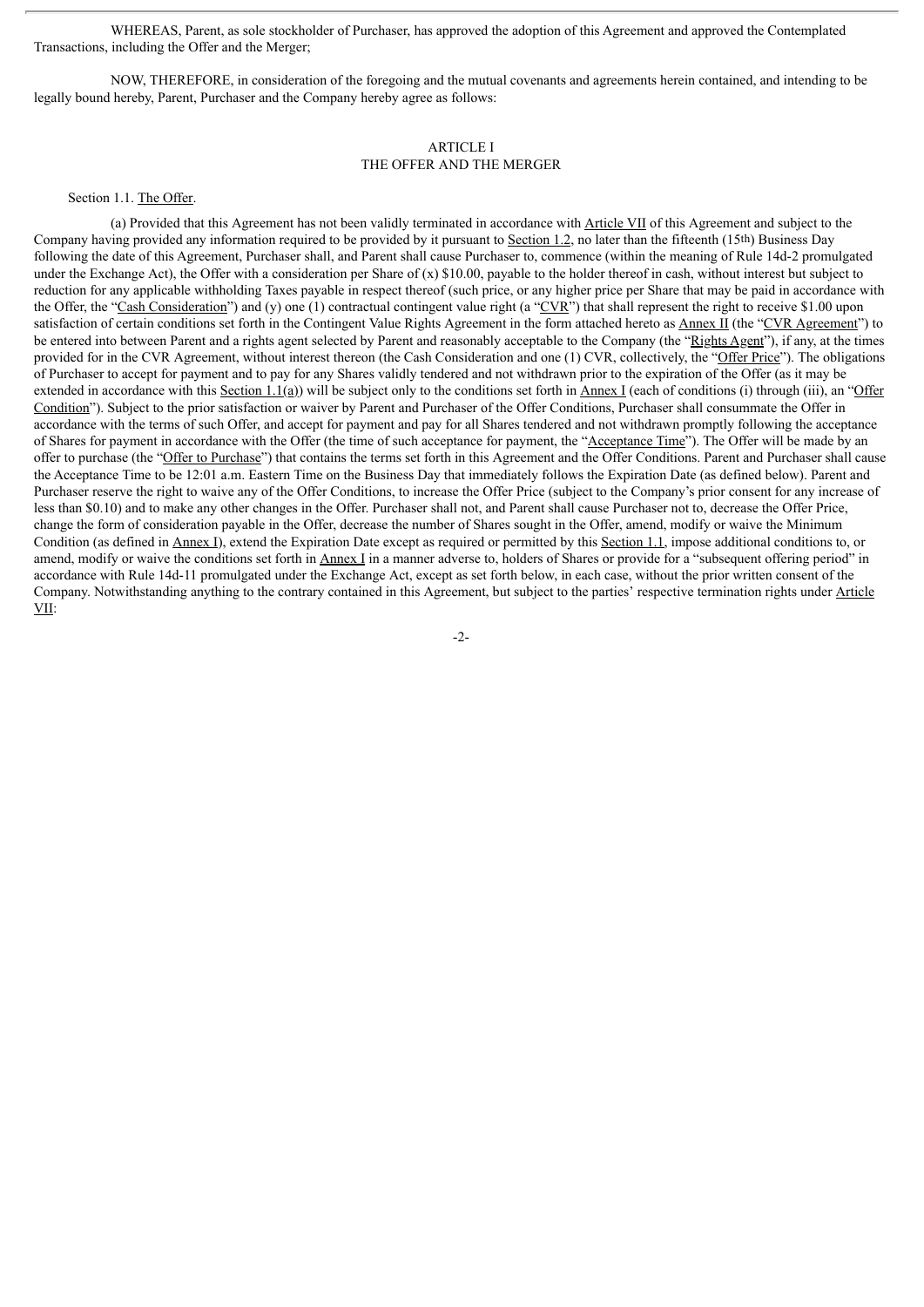(i) Subject to the termination rights under Article VII, Purchaser shall, and Parent shall cause Purchaser to, extend the Offer (A) for any extension period required by any Law, any injunction or decree issued by any Governmental Body, or any rule, regulation or interpretation of the SEC, its staff or Nasdaq or its staff, in any such case which is applicable to the Offer, (B) for successive extension periods of up to ten (10) Business Days, if, as of the applicable Expiration Date, either (x) any waiting period (and any extensions thereof) or any approvals or clearances applicable to the Offer or the consummation of the Merger in accordance with the HSR Act have not expired, been terminated or been obtained, as applicable, or (y) any of the Offer Conditions set forth in Annex I hereof (other than the Minimum Condition) is not satisfied, in order to permit such Offer Condition to be satisfied; and (C) for no more than three (3) successive extension periods of up to ten (10) Business Days per extension period, if, at the applicable Expiration Date, (x) there has not been a Change of Board Recommendation, (y) each Offer Condition other than the Minimum Condition is capable of being satisfied or waived (if permitted hereunder), and (z) the Minimum Condition is not satisfied, in order to permit such Minimum Condition to be satisfied; and

(ii) Purchaser, without the consent of the Company, may extend the Offer (A) for additional periods of up to ten (10) Business Days per extension period (or a longer extension period as may be approved in advance by the Company), if, as of any Expiration Date, any Offer Condition is not satisfied and has not been irrevocably waived by Parent and Purchaser in writing, in order to permit such Offer Condition to be satisfied, and (B) for additional periods of up to ten (10) Business Days per extension period (or a longer extension period as may be approved in advance by the Company), if  $(x)$  all of the Offer Conditions have been satisfied or waived,  $(y)$  the full amount of the Debt Financing necessary to pay the Financing Amount has not been funded and will not be funded at the Acceptance Time, and (z) Parent and Purchaser acknowledge and agree that the Company may terminate this Agreement pursuant to, and in accordance with and upon the satisfaction of the requirements set forth in Section 7.3(c) and receive the Parent Termination Fee pursuant to, and only in accordance with, Section 7.5( $f(x)$ ) in order to permit the funding of the full amount of the Debt Financing necessary to pay the Financing Amount;

provided*,* however, that in no event will Purchaser be required to, and without the Company's consent shall not, extend the Offer beyond the Outside Date (as defined below). Purchaser shall not terminate the Offer prior to any scheduled Expiration Date without the prior written consent of the Company except in the event that this Agreement is validly terminated pursuant to Article VII. In addition, in the event this Agreement is terminated in accordance with the terms of Article VII, Purchaser, at such time, shall irrevocably and unconditionally terminate the Offer. If the Offer is terminated by Purchaser, or if this Agreement is terminated pursuant to Article VII prior to the acquisition of Shares in the Offer, Purchaser shall promptly (and in any event within two (2) Business Days of such termination) return, and shall cause any depositary or other agent acting on behalf of Purchaser to return, in accordance with applicable Law, all Shares tendered into the Offer to the registered holders thereof.

-3-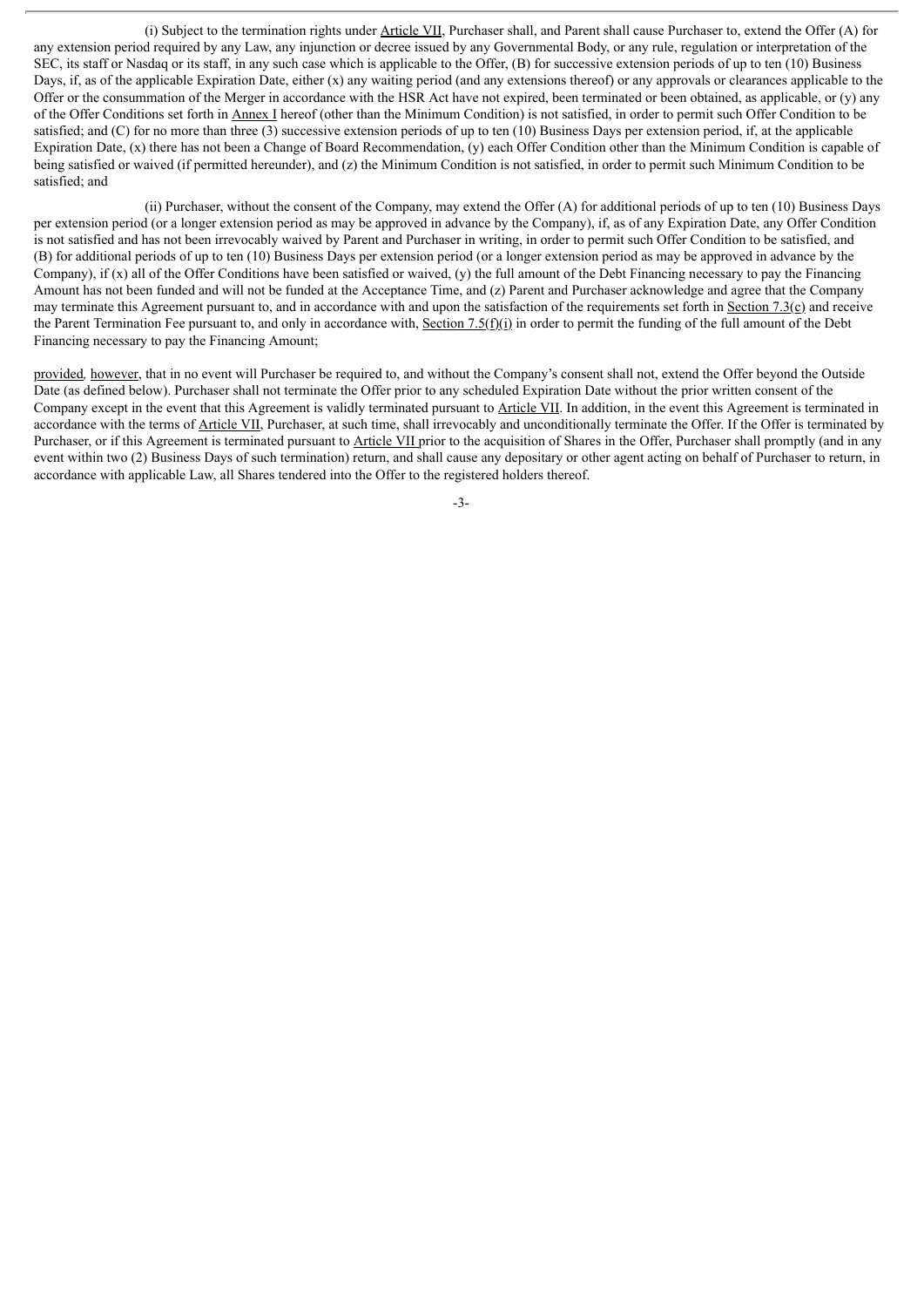(b) On the date of commencement of the Offer, Parent and Purchaser shall file with the SEC, in accordance with Regulation M-A promulgated under the Exchange Act, a Tender Offer Statement on Schedule TO with respect to the Offer (together with all amendments, supplements and exhibits thereto, the "Schedule TO"). The Schedule TO shall include, as exhibits, the Offer to Purchase and a form of letter of transmittal and summary advertisement and all information required by applicable Law (collectively, together with any amendments and supplements thereto, the "Offer Documents"). Subject to Section 5.3, the Company hereby consents to the inclusion in the Offer Documents of the recommendation and the approval of the Company Board referenced in Section 3.2. Subject to the Company's compliance in all material respects with Section 1.2(b), Parent and Purchaser shall take all actions necessary to cause the Offer Documents to be filed with the SEC and disseminated to holders of the Shares, in each case, as and to the extent required by Law. Parent, on the one hand, and the Company, on the other hand, shall promptly correct any information provided by it for use in the Offer Documents if and to the extent that such information will have become false or misleading in any material respect or as otherwise required by Law. Parent and Purchaser shall take all actions necessary to cause the Offer Documents as so corrected to be filed with the SEC and disseminated to holders of the Shares, in each case, as and to the extent required by Law. The Company will be given a reasonable opportunity to review and comment on the Schedule TO and any amendment thereto before it is filed with the SEC, and Parent and Purchaser shall give reasonable consideration to any such comments. In addition, Parent and Purchaser shall provide the Company with any comments, whether written or oral, that Parent, Purchaser or their counsel may receive from time to time prior to the expiration or termination of the Offer, from the SEC or its staff with respect to the Offer Documents, promptly after receipt of such comments, and any written or oral responses thereto, and the Company will have the right to consult with Parent, Purchaser and their counsel prior to responding to any such comments, either in written or oral form. Subject to the foregoing, the Parent and the Purchaser shall respond to any such comments promptly after they are received.

(c) Subject to the terms and conditions of this Agreement, unless extended in accordance with the terms of this Agreement, the Offer will expire at one minute after 11:59 p.m. Eastern Time on the twentieth (20th) Business Day (calculated in accordance with Rule  $14d-1(g)(3)$  and  $14d-2$ under the Exchange Act) following (and including the day of) the commencement of the Offer (the "Initial Expiration Date") or, if the Offer has been extended in accordance with Section 1.1(a) of this Agreement, at the time and date to which the Offer has been so extended (the Initial Expiration Date, or such later time and date to which the Offer has been extended in accordance with this Agreement, the "Expiration Date").

(d) Purchaser shall provide, or cause to be provided, to the Paying Agent promptly following the Acceptance Time (and in any event prior to the Closing Date), all funds necessary to pay the aggregate Offer Price with respect to Shares that have been validly tendered and not withdrawn in accordance with the Offer and that Purchaser is obligated to accept for payment in accordance with the Offer and permitted to accept for payment in accordance with Law, provided, that the Purchaser shall not accept for payment or pay for any Shares if, as a result, the Purchaser would acquire less than the number of Shares necessary to satisfy the Minimum Condition. Purchaser shall not permit holders of Shares to tender Shares pursuant to the Offer pursuant to guaranteed delivery procedures. Purchaser shall promptly (and in any event within two (2) Business Days (calculated as set forth in Rule 14d-1(g)(3) under the Exchange Act)) after the Acceptance Time cause the Paying Agent to pay for all Shares validly tendered (and not validly withdrawn) in the Offer. The Company shall instruct its transfer agent to register the transfer of the Shares accepted for payment by Purchaser in the Offer effective immediately after the Acceptance Time.

-4-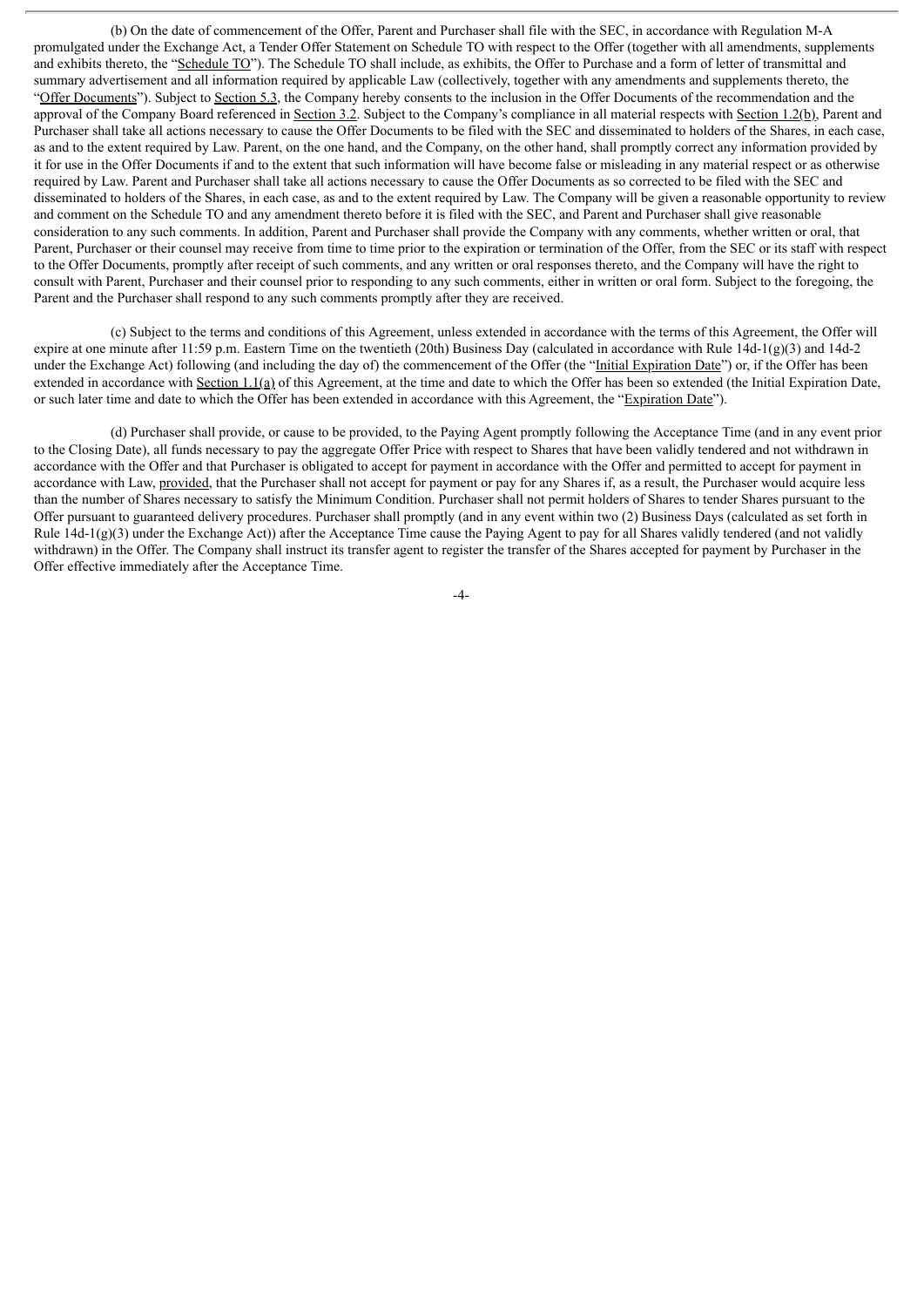## Section 1.2. Company Actions.

(a) The Company shall, as promptly as reasonably practicable after the Offer Documents are filed (and in any event on or prior to the fifteenth (15th) Business Day following the date of this Agreement), in a manner that complies with Rule 14d-9 promulgated under the Exchange Act, file with the SEC a Tender Offer Solicitation/Recommendation Statement on Schedule 14D-9 (together with all amendments, supplements and exhibits thereto, the "Schedule 14D-9") which will, subject to Section 5.3, contain the recommendation of the Company Board referenced in Section 3.2, all information required by Law, and the notice and other information required by Section 262(d)(2) of the DGCL such that the Schedule 14D-9 will constitute a valid notice of appraisal rights under Section 262(d)(2) of the DGCL. Subject to Parent and Purchaser's compliance in all material respects with the terms of Section 1.1, the Company agrees to take all actions necessary to cause the Schedule 14D-9 to be filed with the SEC and disseminated to holders of the Shares, in each case, as and to the extent required by Law. The Company shall adopt the Stockholder List Date (as defined below) as the record date for the purpose of receiving the notice required by Section  $262(d)(2)$  of the DGCL; provided, however, that such record date will not be more than ten (10) calendar days prior to the date that the Schedule 14D-9 is first mailed. The Company, on the one hand, and Parent and Purchaser, on the other hand, shall promptly correct and supplement any information provided by it for use in the Schedule 14D-9 if and to the extent that such information will have become false or misleading in any material respect or as otherwise required by Law. The Company agrees to take all actions necessary to cause the Schedule 14D-9 as so corrected to be filed with the SEC and disseminated to holders of the Shares, in each case, as and to the extent required by Law; provided, however, that any such filing of the corrected Schedule 14D-9 will not, without the prior written consent of Parent, waive, extend or restart the notice period for purposes of Section 262(d)(2) of the DGCL. Parent and Purchaser will be given the opportunity to review and comment on the Schedule 14D-9 and any amendment thereto before filing with the SEC, and the Company shall give reasonable consideration to any such comments. In addition, the Company agrees to provide Parent and Purchaser any comments, whether written or oral, that the Company or its counsel may receive from time to time from the SEC or its staff with respect to the Schedule 14D-9 promptly after receipt of such comments, and to consult with Parent, Purchaser and their counsel prior to responding to any such comments, either in written or oral form. Subject to the foregoing, the Company shall respond to any such comments promptly after they are received.

(b) The Company shall promptly furnish to Parent and the Purchaser, for inclusion in the Offer Documents, all information concerning the Company and its stockholders required by applicable Law or reasonably requested by Parent or the Purchaser to be included in the Offer Documents. The Company shall promptly furnish, or cause to be furnished, to Parent or Purchaser mailing labels, security position listings and all available listings and computer files containing the names and addresses of the record of the Shares as of a recent date (such date, the "Stockholder List Date"), and of those Persons becoming record holders subsequent to such date,

-5-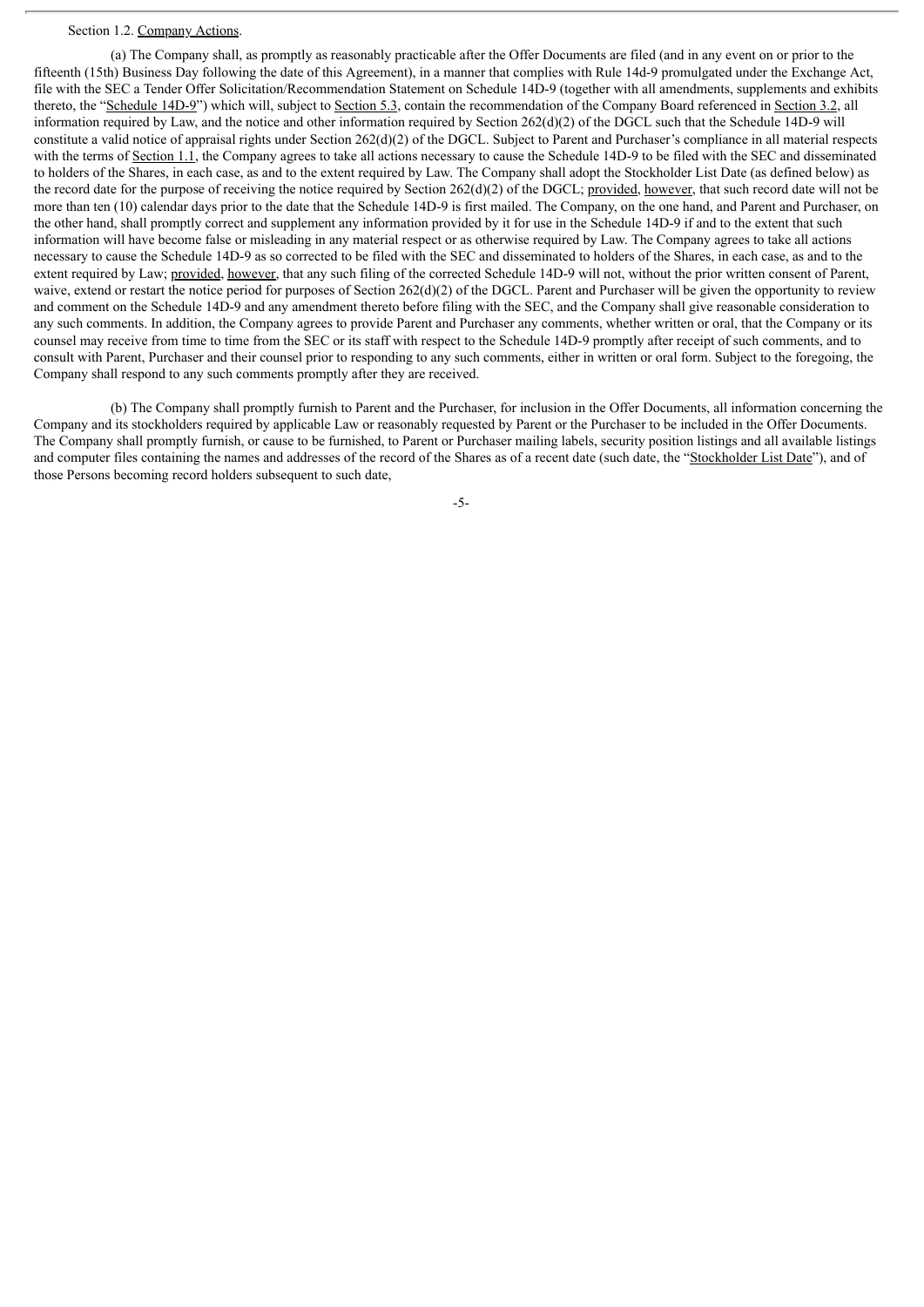and shall promptly furnish Parent or Purchaser with such information and assistance (including lists of record of the Shares, updated periodically, and their addresses, mailing labels and lists of security positions) as Parent or Purchaser or its agents may reasonably request. Subject to Law, such information will be held confidential by Parent and Purchaser in accordance with the Confidential Disclosure Agreement. Parent and Purchaser shall, and shall cause their agents and Representatives to, use such information only in connection with the making of the Offer pursuant to the terms of this Agreement. If this Agreement shall be terminated, Parent shall, upon request, deliver, and shall cause its agents to deliver, to the Company (or destroy) all copies and any extracts or summaries from such information then in their possession or control. For the avoidance of doubt, the parties agree that the Confidential Disclosure Agreement does not restrict any action taken to prepare, file or disseminate the Offer Documents and any other documents necessary to consummate the transactions contemplated hereby, in each case, in the manner contemplated by this Agreement. Subject to the requirements of applicable Law and provided that the Company shall not have made a Change of Board Recommendation, the Company shall, and shall cause its directors, officers and employees to, and shall use its reasonable best efforts to cause its other applicable Representatives to, use their reasonable best efforts to make solicitations and recommendations to the record holders and beneficial owners of Shares for purposes of causing the Minimum Condition to be satisfied.

Section 1.3. The Merger. Upon the terms and subject to the conditions of this Agreement and in accordance with Section 251(h) of the DGCL, at the Effective Time (as defined below), Purchaser will be merged with and into the Company. As a result of the Merger, the separate corporate existence of Purchaser will cease, and the Company will continue as the surviving corporation of the Merger (the "Surviving Corporation"). Without limiting the generality of the foregoing, and subject thereto, at the Effective Time, all the property, rights, privileges, powers and franchises of the Company and Purchaser will be vested in the Surviving Corporation, and all obligations, debts, liabilities and duties of the Company and Purchaser will be the obligations, debts, liabilities and duties of the Surviving Corporation.

Section 1.4. Closing; Effective Time. Subject to the provisions of this Agreement and pursuant to the DGCL, the closing of the Merger (the "Closing") will take place by the remote exchange of documents as soon as practicable following the Acceptance Time, but in no event later than the second (2nd) Business Day after the satisfaction or waiver of the conditions set forth in Article VI (excluding conditions that, by their terms, cannot be satisfied until the Closing, but subject to the satisfaction or waiver of such conditions at the Closing), or at such other place or on such other date as Parent and the Company may mutually agree (such date, the "Closing Date"). At the Closing, the parties hereto shall cause the Merger to be consummated by filing a certificate of merger (the "Certificate of Merger") with the Secretary of State of the State of Delaware, in such form as required by, and executed in accordance with, the relevant provisions of the DGCL (the date and time of the filing of the Certificate of Merger with the Secretary of State of the State of Delaware, or such later time as is specified in the Certificate of Merger and agreed to by Purchaser and the Company, being hereinafter referred to as the "Effective Time") and shall make all other filings or recordings required under the DGCL in connection with the Merger.

Section 1.5. Effects of the Merger. The Merger will have the effects set forth in this Agreement, the Certificate of Merger and the DGCL.

-6-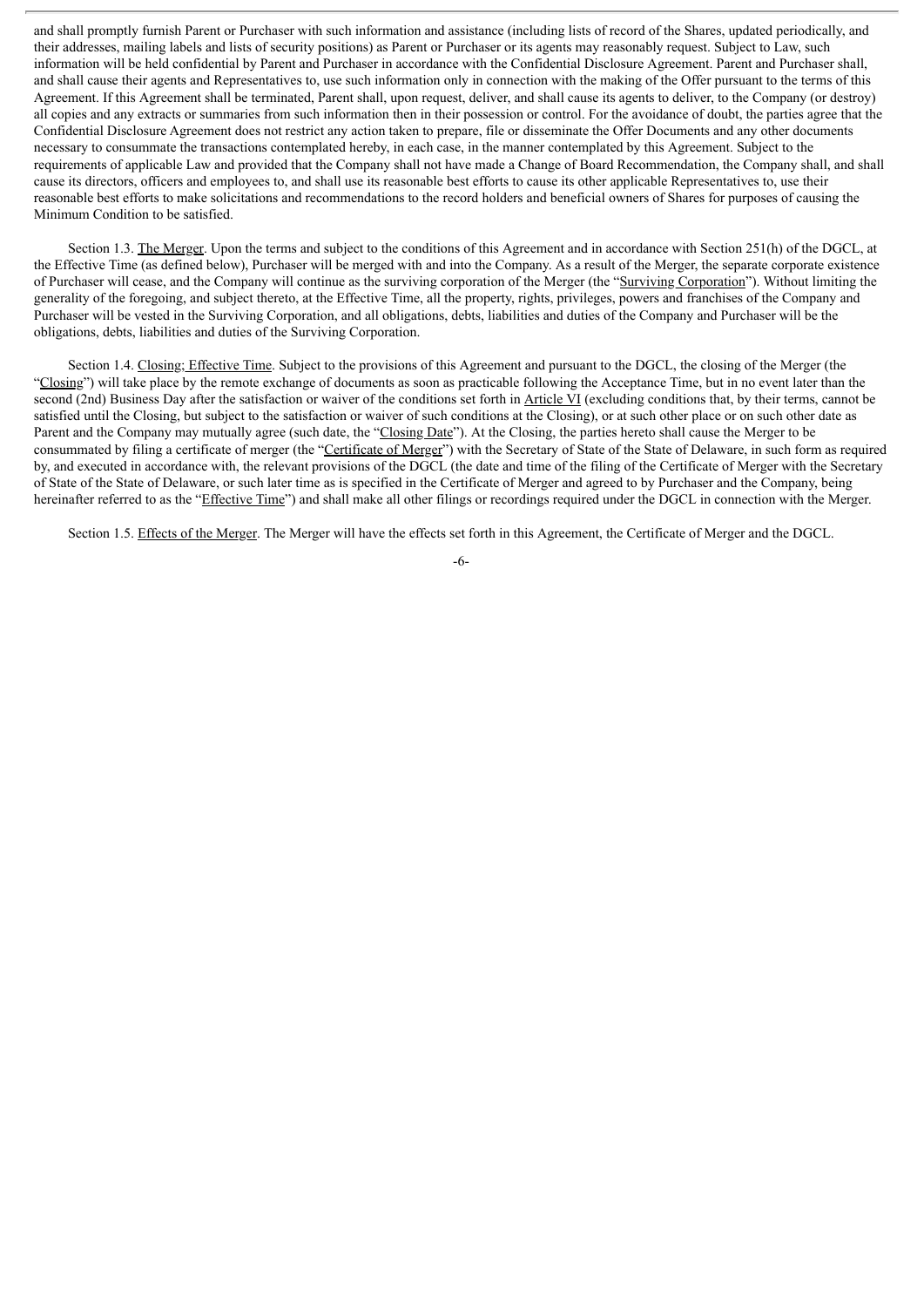#### Section 1.6. Certificate of Incorporation and Bylaws of the Surviving Corporation.

(a) At the Effective Time, the certificate of incorporation of the Company will, by virtue of the Merger, be amended and restated in its entirety to read in the form of Annex I, and as so amended, will be the certificate of incorporation of the Surviving Corporation until thereafter amended in accordance with its terms and as provided by applicable Law.

(b) At the Effective Time, and without any further action on the part of the Company or Purchaser, the bylaws of the Company will be amended and restated in their entirety so as to read in the form of Annex IV, and, as so amended, will be the bylaws of the Surviving Corporation until thereafter amended in accordance with their terms, in accordance with the certificate of incorporation of the Surviving Corporation and as provided by applicable Law.

Section 1.7. Directors and Officers. The directors of Purchaser immediately prior to the Effective Time will be the initial directors of the Surviving Corporation, and the officers of the Company immediately prior to the Effective Time will be the initial officers of the Surviving Corporation, in each case, until the earlier of his or her death, resignation, or removal, or until his or her successor is duly elected and qualified in accordance with the Surviving Corporation's certificate of incorporation and bylaws.

Section 1.8. Merger Without a Vote of Stockholders. The Merger will be governed by Section 251(h) of the DGCL. The parties hereto shall take all necessary and appropriate action to cause the Merger to become effective as soon as practicable following the consummation of the Offer, without a vote of the holders of the Shares in accordance with Section 251(h) of the DGCL.

#### ARTICLE II

#### EFFECT OF THE MERGER ON THE CAPITAL STOCK OF THE CONSTITUENT CORPORATIONS

Section 2.1. Conversion of Securities. At the Effective Time, by virtue of the Merger and without any further action on the part of Parent, Purchaser, the Company or the holders of any of the following securities, the following will occur:

(a) each Share issued and outstanding immediately prior to the Effective Time (other than any Shares described in Section 2.1(b) and any Dissenting Shares) will be converted into the right to receive the Offer Price, without interest (the "Merger Consideration");

(b) each Share held in the treasury of the Company or owned by the Company or any direct or indirect wholly owned Subsidiary of the Company and each Share owned by Parent, Purchaser or any direct or indirect wholly owned Subsidiary of Parent or Purchaser immediately prior to the Effective Time will be cancelled and retired without any conversion thereof;

(c) each share of common stock, par value \$0.01 per share, of Purchaser issued and outstanding immediately prior to the Effective Time will be converted into one (1) share of common stock, par value \$0.01 per share, of the Surviving Corporation with the same rights, powers and privileges as the shares so converted, which shall constitute the only outstanding shares of capital stock of the Surviving Corporation after the Effective Time; and

-7-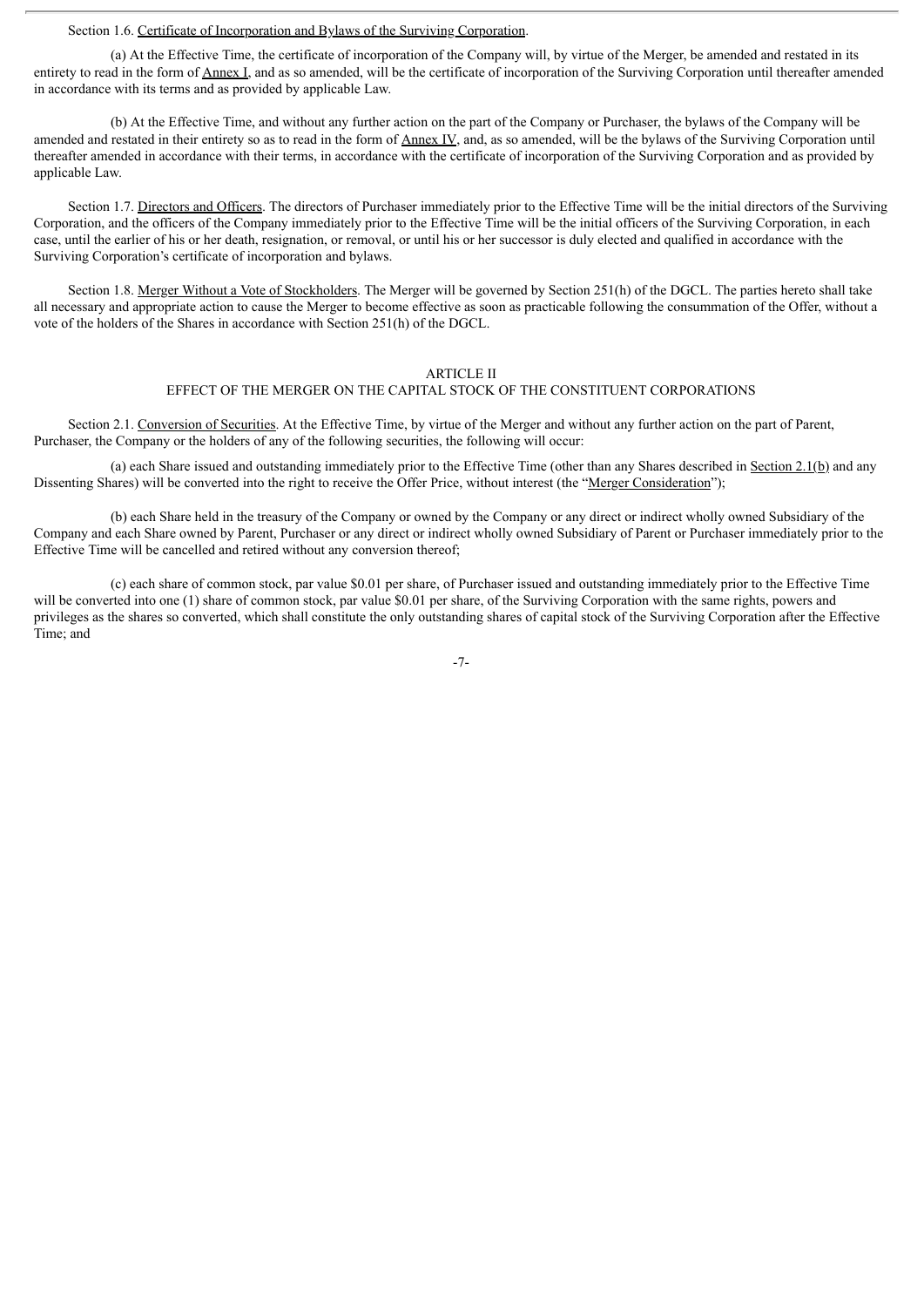(d) each Dissenting Share immediately prior to the Effective Time will be cancelled and retired without any conversion thereof, and Dissenting Shares will thereafter only represent the right to receive payment pursuant to Section 262 of the DGCL and as described in Section 2.3.

## Section 2.2. Treatment of Equity Awards.

(a) Effective as of five (5) Business Days prior to, and conditional upon the occurrence of, the Effective Time, each holder of an outstanding Company Stock Option that qualifies as an "incentive stock option" within the meaning of Section 422(b) of the Code, whether vested or unvested, shall be entitled to exercise such Company Stock Option in full by providing the Company with a notice of exercise and full payment of the applicable exercise price in accordance with and subject to the terms of the applicable Company Equity Plan and award agreement.

(b) (i) Each Company Stock Option, Company RSU and Company PSU (the Company RSUs and the Company PSUs, collectively, "Company Equity Awards") that is outstanding and unvested immediately prior to the Effective Time that vests solely based on the holder's continued employment or service, will vest in full at the Effective Time, and (ii) each Company Stock Option and Company Equity Award that does not vest solely based on the holder's continued employment or service, will vest (in part or in full) based on achievement of the specified performance in accordance with the terms and conditions of the Company Stock Option or Company Equity Award, as applicable, and further as set forth on Section 2.2(b)(ii) of the Company Disclosure Letter and the unvested portion of such award will be cancelled for no consideration at the Effective Time.

(c) At the Effective Time, (i) each In-the-Money Option that is outstanding will be cancelled, and, in exchange therefor, the holder of such cancelled Company Stock Option will be entitled to receive (without interest), in consideration of the cancellation of such Company Stock Option, (A) an amount in cash (less applicable Tax withholdings pursuant to Section 2.6) equal to the product of  $(x)$  the total number of Shares subject to such Company Stock Option immediately prior to the Effective Time *multiplied by* (y) the excess, if any, of the Cash Consideration over the applicable exercise price per Share under such Company Stock Option, and (B) one (1) CVR for each Share subject thereto (the "Option Consideration"), and (ii) each Company Stock Option that is not an In-the-Money Option shall be cancelled for no consideration. As of the Effective Time, all holders of Company Stock Options will cease to have any rights with respect thereto, except the right to receive the Option Consideration in accordance with this Agreement.

(d) At the Effective Time, each Company Equity Award that is outstanding will be cancelled, and the holder of such cancelled Company Equity Award will be entitled, in exchange therefor, to receive (without interest) (A) an amount in cash (less applicable Tax withholdings pursuant to Section 2.6) equal to the product of  $(x)$  the total number of Shares subject to (or deliverable under) such Company Equity Award immediately prior to the Effective Time (excluding Shares that are subject to such Company Equity Award described in Section 2.2(b)(ii) that do not vest in accordance with such Section 2.2(b)(ii)) *multiplied by* (y) the Cash Consideration, and (B) one (1) CVR for each Share subject thereto (the "Equity Award" Consideration"). As of the Effective Time, all holders of Company Equity Awards will cease to have any rights with respect thereto, except the right to receive the Equity Award Consideration in accordance with this Agreement.

-8-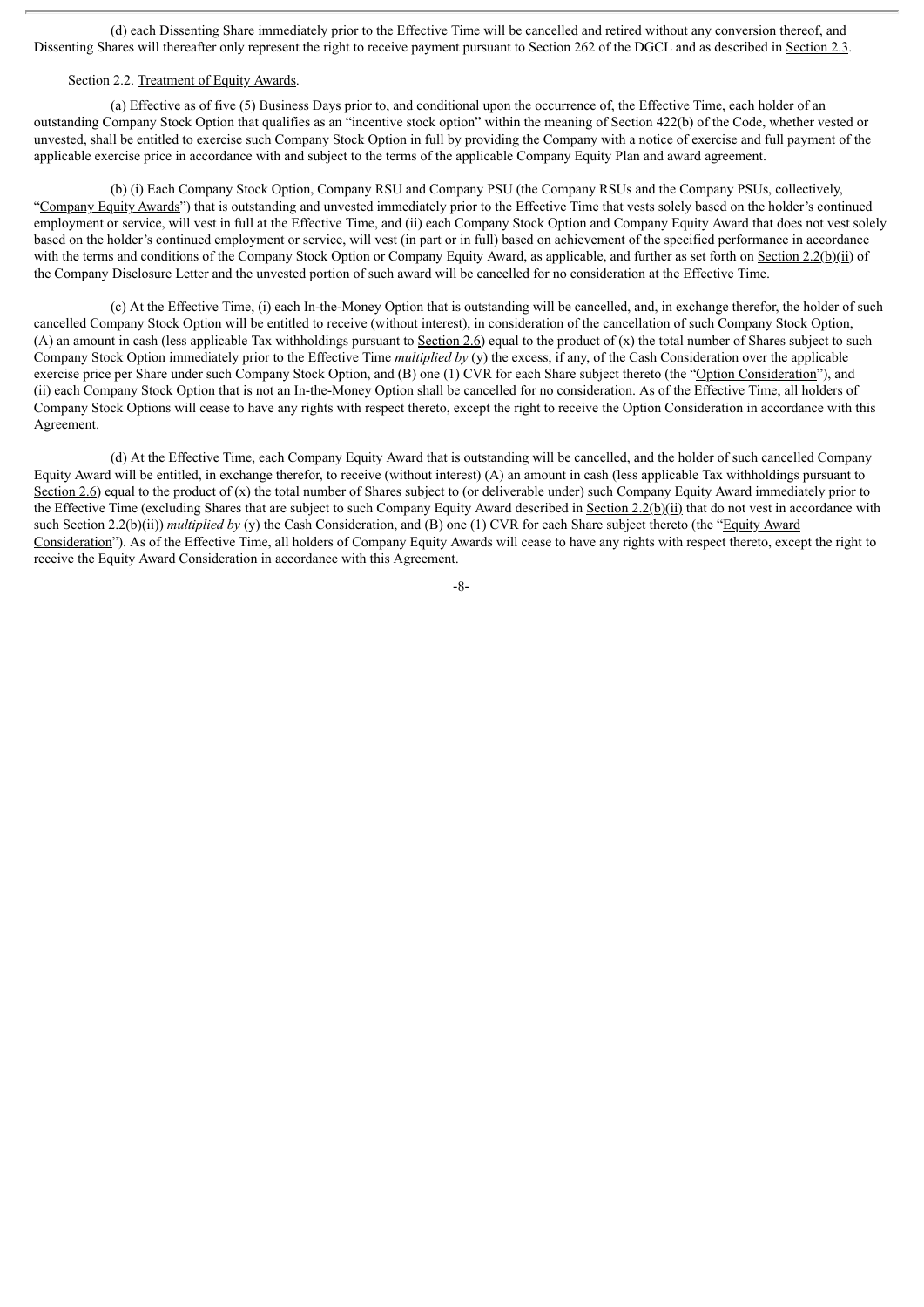(e) Subject to Section 2.6, Parent shall cause the Surviving Corporation to make all payments to former holders of Company Stock Options and Company Equity Awards required under this Section 2.2 as promptly as reasonably practicable after the Effective Time, and, in any event no later than the first regularly scheduled payroll date of the Surviving Corporation occurring on or after the third (3rd) Business Day after the Effective Time.

(f) Subject to this Section 2.2, the Company shall continue to operate the Company's 2016 Employee Stock Purchase Plan (the "Company ESPP") in accordance with its terms and past practice for the Offering Period (as defined in the Company ESPP) in effect on the date of this Agreement (the "Current Purchase Period"). If the Effective Time is expected to occur prior to the end of the Current Purchase Period, the Company Board (or if applicable, the committee administering the Company ESPP) shall take action to provide that each Company ESPP Option shall be exercised upon the earlier to occur of (i) a date that is no later than five (5) Business Days on which the Nasdaq is open for trading prior to the Effective Time, or (ii) the date on which the Current Purchase Period would otherwise end. From and after the date of this Agreement, (A) no individual participating in the Company ESPP shall be permitted to  $(x)$  increase the amount of such participant's rate of payroll contributions under the Company ESPP, or  $(y)$  except to the extent required by applicable Law, make separate non-payroll contributions to the Company ESPP, (B) no individual who is not participating in the Current Purchase Period may commence participation in such Current Purchase Period or the Company ESPP after the date of this Agreement, and (C) the commencement of any future Offering Period shall be suspended unless and until this Agreement is terminated.

(g) Neither Parent nor Purchaser will assume any Company Stock Option, Company ESPP Option or Company Equity Award or substitute for any such option or equity award any similar award for common stock of the Surviving Corporation in connection with the Merger and the Contemplated Transactions. Prior to the Effective Time, the Company shall provide such notices, if any, to the extent required under the terms of any of the Company Equity Plans, adopt applicable resolutions, and take all other necessary actions to (i) effect the transactions contemplated by this Section 2.2 and (ii) terminate each of the Company Equity Plans as of the Effective Time. The Company shall provide Parent with documentation evidencing the termination of the Company Equity Plans (the form and substance of such documentation shall be subject to Parent's reasonable review and comment) no later than the Business Day preceding the Effective Time.

## Section 2.3. Dissenting Shares.

(a) Notwithstanding anything in this Agreement to the contrary, Shares outstanding immediately prior to the Effective Time and held by a holder who is entitled to demand and properly demands appraisal for such Shares in accordance with Section 262 of the DGCL (the "Dissenting") Shares") will not be converted into a right to receive the Merger Consideration unless such holder fails to perfect or effectively withdraws or otherwise loses his,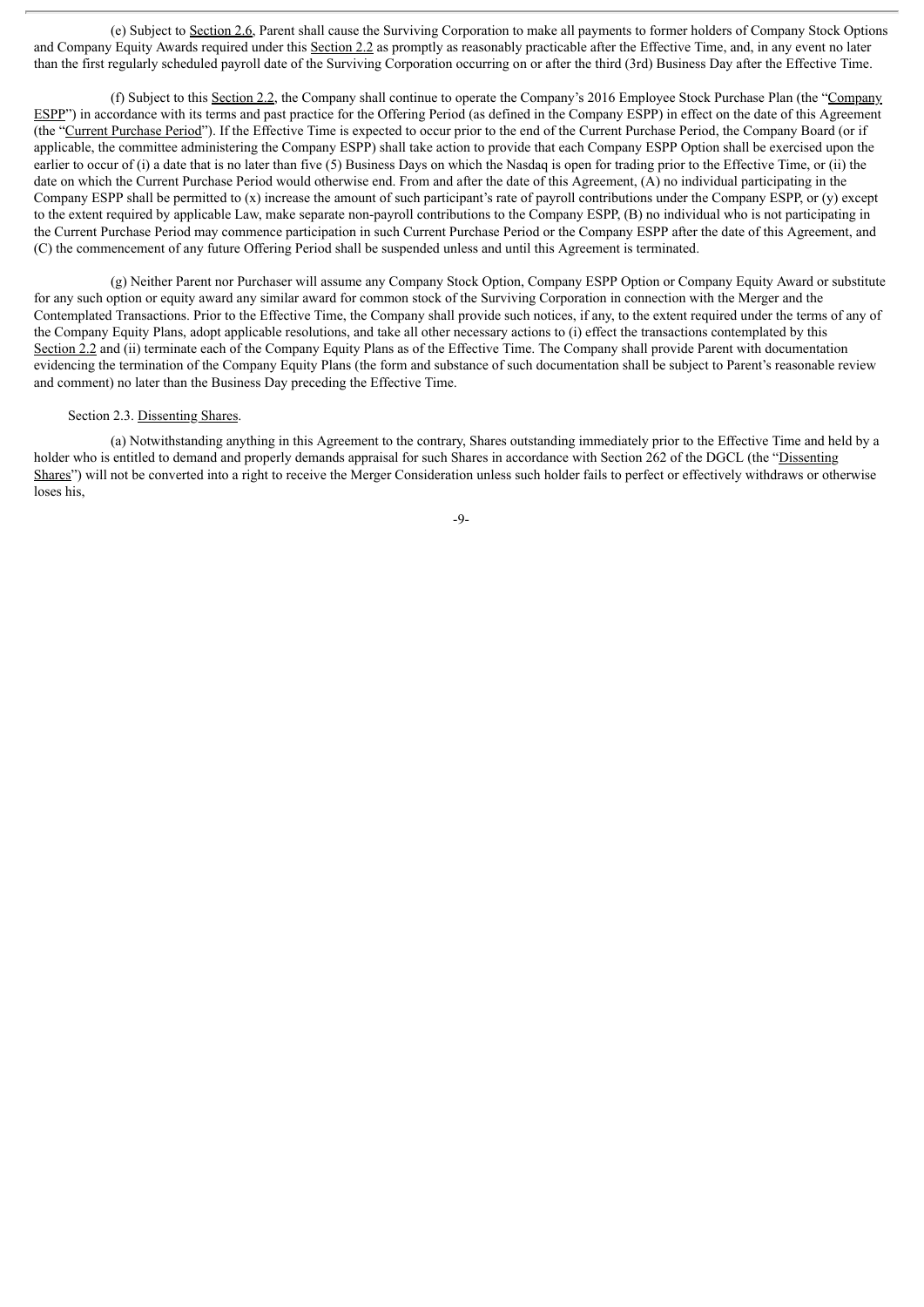her, or its right to appraisal. From and after the Effective Time, a holder of Shares who has properly exercised appraisal rights will not have any rights of a stockholder of the Company or the Surviving Corporation with respect to such Shares, except those provided under Section 262 of the DGCL. A holder of Dissenting Shares will be entitled only to receive payment of the appraised value of such Shares in accordance with Section 262 of the DGCL, unless, after the Effective Time, such holder effectively withdraws or loses his, her, or its right to appraisal in accordance with Section 262 of the DGCL, in which case such Dissenting Shares will be treated as if such Shares had been converted as of the Effective Time into the right to receive the Merger Consideration, without interest thereon, upon surrender of the Certificate or Certificates, pursuant to Section 2.1.

(b) The Company shall provide Parent with prompt written notice of any written demands for appraisal, withdrawals of such demands, and any other instruments received by the Company from holders of Shares relating to rights of appraisal, and Parent will have the opportunity and right to direct the conduct of all negotiations and proceedings with respect to demands for appraisal. Except with the prior written consent of Parent, the Company shall not, and shall not agree to, make any payment with respect to any demands for appraisal or settle or offer to settle any such demands for appraisal.

## Section 2.4. Surrender of Shares.

(a) At or immediately after the Acceptance Time, Parent shall deposit or cause to be deposited with a bank or trust company reasonably acceptable to the Company (the "Paying Agent"), cash in an amount sufficient to pay the aggregate Cash Consideration (calculated for the purposes of this Section  $2.4(a)$ ). In the event that the amount of cash held by the Paying Agent is insufficient to pay the aggregate Cash Consideration, Parent shall promptly deposit, or cause to be deposited, additional funds with the Paying Agent in an amount which is equal to the deficiency in the amount required to make all such payments pursuant to Section 2.4(b). The aggregate Cash Consideration as so deposited with the Paying Agent will not be used for any purpose other than to fund payments pursuant to Section 2.4(b), except as expressly provided for in this Agreement. Any portion of the cash made available to the Paying Agent in respect of any Dissenting Shares will be returned to Parent, upon demand. For the avoidance of doubt, any cash consideration payable related to the In-the-Money Options or Company Equity Awards will not be deposited with the Paying Agent and will be paid in accordance with Section 2.2.

(b) As soon as reasonably practicable after the Effective Time, Parent shall cause the Paying Agent to mail to each holder of record of a certificate (a "Certificate") or a book-entry share ("Book-Entry Share"), which immediately prior to the Effective Time represented outstanding Shares that were converted pursuant to Section 2.1 into the right to receive the Merger Consideration, (i) a letter of transmittal in customary form (which will specify that delivery will be effected, and risk of loss and title to the Certificate will pass, only upon delivery of such Certificate to the Paying Agent and customary provisions regarding delivery of an "agent's message" with respect to Book-Entry Shares) and (ii) instructions for effecting the surrender of the Certificate or Book-Entry Share in exchange for payment of the Merger Consideration. Upon surrender of a Certificate or Book-Entry Share for cancellation to the Paying Agent or to such other agent or agents as may be appointed by Parent, together with

-10-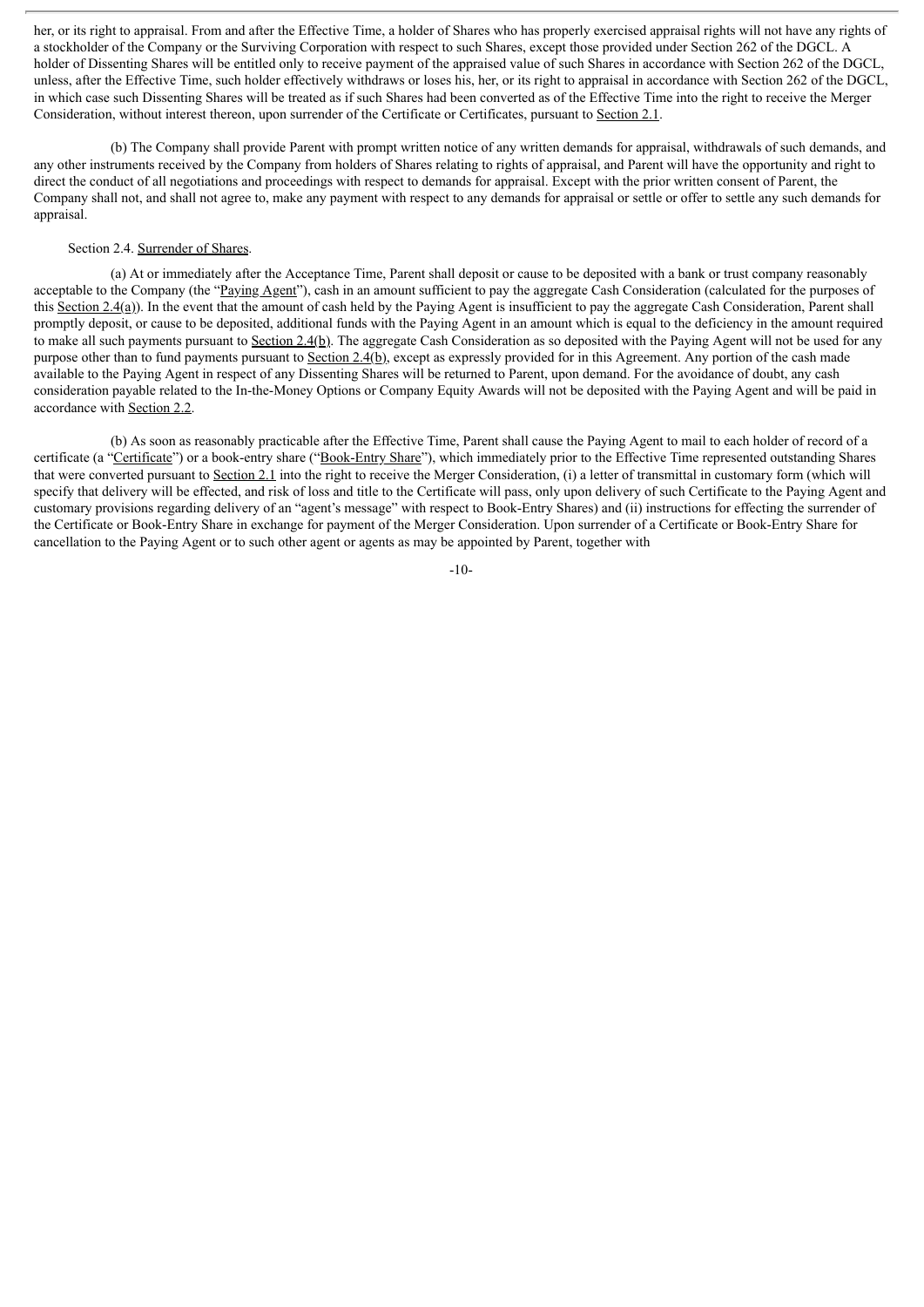such letter of transmittal, duly executed and properly completed, or "agent's message," as applicable, the holder of such Certificate or Book-Entry Share will be entitled to receive in exchange therefor the Merger Consideration, subject to all required Tax withholding as provided in Section 2.6, for each Share formerly represented by such Certificate or Book-Entry Share, and the Certificate or Book-Entry Share so surrendered will be cancelled. Until surrendered as contemplated by this Section 2.4(b), each Certificate or Book-Entry Share will be deemed at any time after the Effective Time to represent only the right to receive the Merger Consideration, subject to all required Tax withholding as provided in Section 2.6, and will not evidence any interest in, or any right to exercise the rights of a stockholder or other equity holder of, the Company or the Surviving Corporation.

(c) At any time following the date that is twelve (12) months after the Effective Time, Parent may require the Paying Agent to deliver to the Surviving Corporation any funds (including any interest received with respect thereto) that have been made available to the Paying Agent and that have not been disbursed to holders of Certificates and Book-Entry Shares, and thereafter such holders will be entitled to look to the Surviving Corporation (subject to abandoned property, escheat or other similar laws) with respect to the Cash Consideration payable upon surrender of a Certificate or Book-Entry Share. The Surviving Corporation shall pay all charges and expenses, including those of the Paying Agent, in connection with the exchange of Shares for the Cash Consideration. If any Certificate or Book-Entry Share has not been surrendered immediately prior to the date on which the Cash Consideration in respect of such Certificate or Book-Entry Share would otherwise escheat to or become the property of any Governmental Body, any Cash Consideration in respect of such Certificate or Book-Entry Share will, to the extent permitted by applicable Law, immediately prior to such time become the property of the Surviving Corporation, free and clear of all claims or interest of any individual, corporation, partnership, limited liability company, association, trust, unincorporated organization, other entity or group (as defined in Section 13(d)(3) of the Exchange Act) previously entitled thereto.

(d) From and after the Effective Time, the stock transfer books of the Company will be closed, and no subsequent transfers of Shares that were issued prior to the Effective Time will be registered. After the Effective Time, any Certificate or Book-Entry Share presented to the Surviving Corporation for transfer will be cancelled and exchanged for the consideration provided for, and in accordance with the procedures set forth in, this Article II.

(e) In the event that any Certificate has been lost, stolen or destroyed, upon the holder's delivery of an affidavit of loss to the Paying Agent (and, if required by Parent or the Paying Agent, the posting by such holder of a bond in customary amount and upon such terms as may be reasonably required by Parent or the Paying Agent as indemnity against any claim that may be made against it or the Surviving Corporation with respect to such Certificate), the Paying Agent will deliver as consideration for the lost, stolen or destroyed Certificate the applicable Merger Consideration payable in respect of the Shares represented by such Certificate.

Section 2.5. Section 16 Matters. Prior to the Effective Time, the Company Board shall take all necessary and appropriate action to approve, for purposes of Section 16(b) of the Exchange Act and the related rules and regulations thereunder, the disposition by Company directors and officers of Shares, Company Stock Options and Company Equity Awards in the Contemplated Transactions.

-11-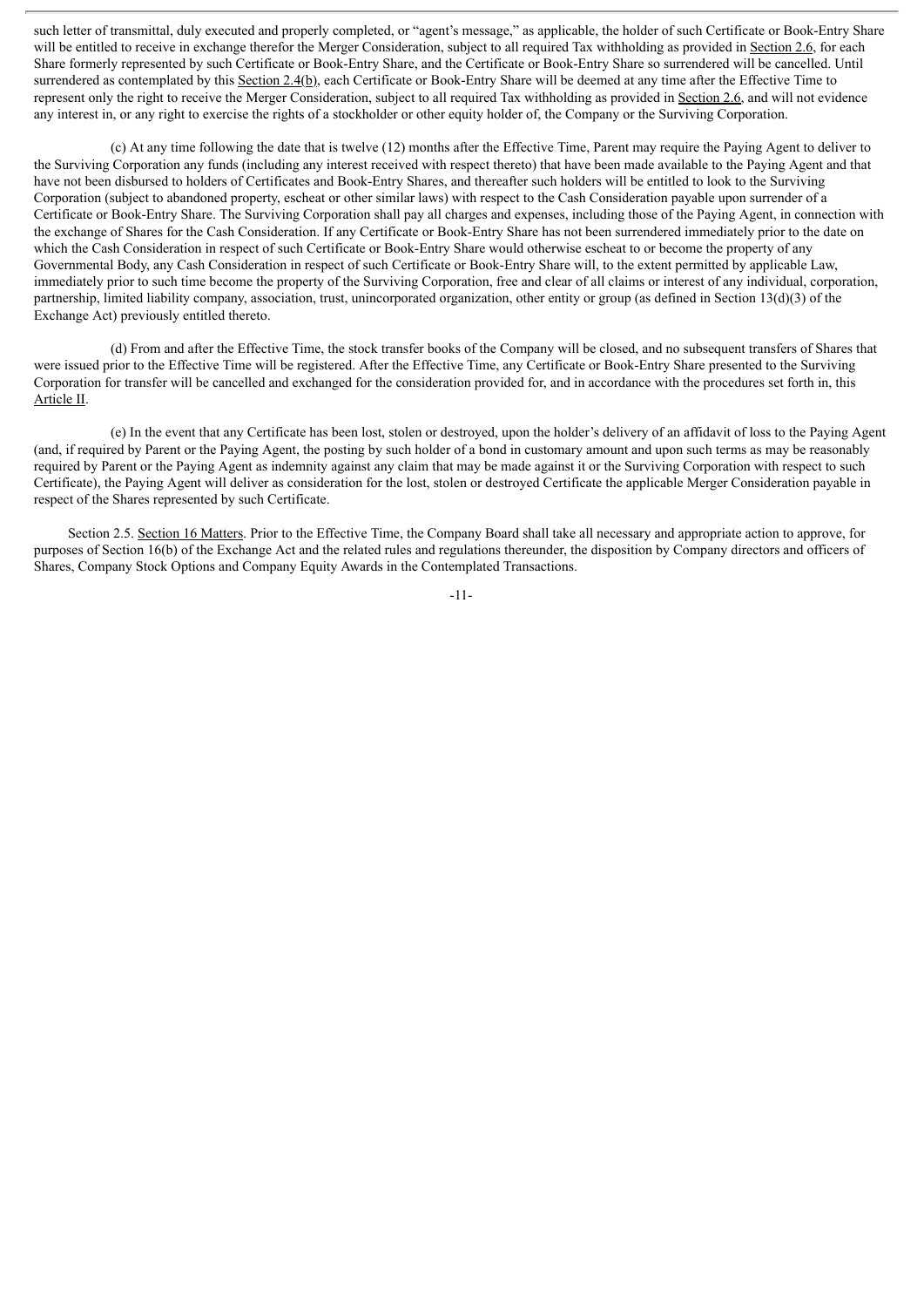Section 2.6. Withholding. The parties hereto and the Paying Agent are entitled to deduct and withhold from any amounts payable or otherwise deliverable pursuant to this Agreement such amounts as are required to be deducted and withheld therefrom under the Code, or the Treasury Regulations thereunder (the "Treasury Regulations"), or any other applicable Tax Law. Any compensatory amounts payable pursuant to or as contemplated by this Agreement, including pursuant to Section 2.2, will be remitted to the applicable payor for payment to the applicable Person through regular payroll procedures, as applicable. To the extent that any amounts are so deducted and withheld, such amounts (i) will be treated for all purposes under this Agreement as having been paid to the Person to whom such amounts would otherwise have been paid and (ii) will be timely paid over to the appropriate Governmental Body.

Section 2.7. Transfer Taxes. If any payment pursuant to the Merger is to be made to a Person other than the Person in whose name the surrendered Certificate or Book-Entry Share is registered, it will be a condition to such payment that (a) such Certificate or Book-Entry Share so surrendered must be properly endorsed or must otherwise be in proper form and (b) the Person presenting such Certificate or Book-Entry Share to the Paying Agent for payment must pay to the Paying Agent any Transfer Taxes or other Taxes required as a result of such payment to a Person other than the registered holder of such Certificate or Book-Entry Share or must establish to the satisfaction of the Paying Agent that such Tax has been paid or is not required to be paid. Parent shall timely pay any other Transfer Taxes incurred in connection with the Contemplated Transactions.

## ARTICLE III

## REPRESENTATIONS AND WARRANTIES OF THE COMPANY

Except as otherwise disclosed in (a) Company SEC Documents (excluding any disclosures in "risk factors" or otherwise relating to "forwardlooking statements" to the extent that they are cautionary, predictive or forward-looking in nature) or (b) the confidential disclosure letter delivered by the Company to Parent and Purchaser prior to the execution and delivery of this Agreement (the "Company Disclosure Letter") (it being understood and agreed that any disclosure set forth in one section or subsection of the Company Disclosure Letter also shall be deemed to apply to each other section and subsection of the Company Disclosure Letter to which its applicability is reasonably apparent on its face), the Company represents and warrants to Parent and Purchaser as follows:

Section 3.1. Organization and Corporate Power. The Company is a corporation validly existing and in good standing under the Laws of the State of Delaware, with full corporate power and authority to enter into this Agreement and perform its obligations hereunder. Each of the Subsidiaries of the Company is a corporation or other entity validly existing under the Laws of the jurisdiction of its incorporation or organization. Each of the Company and its Subsidiaries has all requisite corporate power and authority and all authorizations, licenses and Permits necessary to own, lease and operate its properties and assets and to carry on its business as it is now being conducted, except where the failure to hold such authorizations, licenses and Permits would not have a Company Material Adverse Effect. Each of the Company and its Subsidiaries

-12-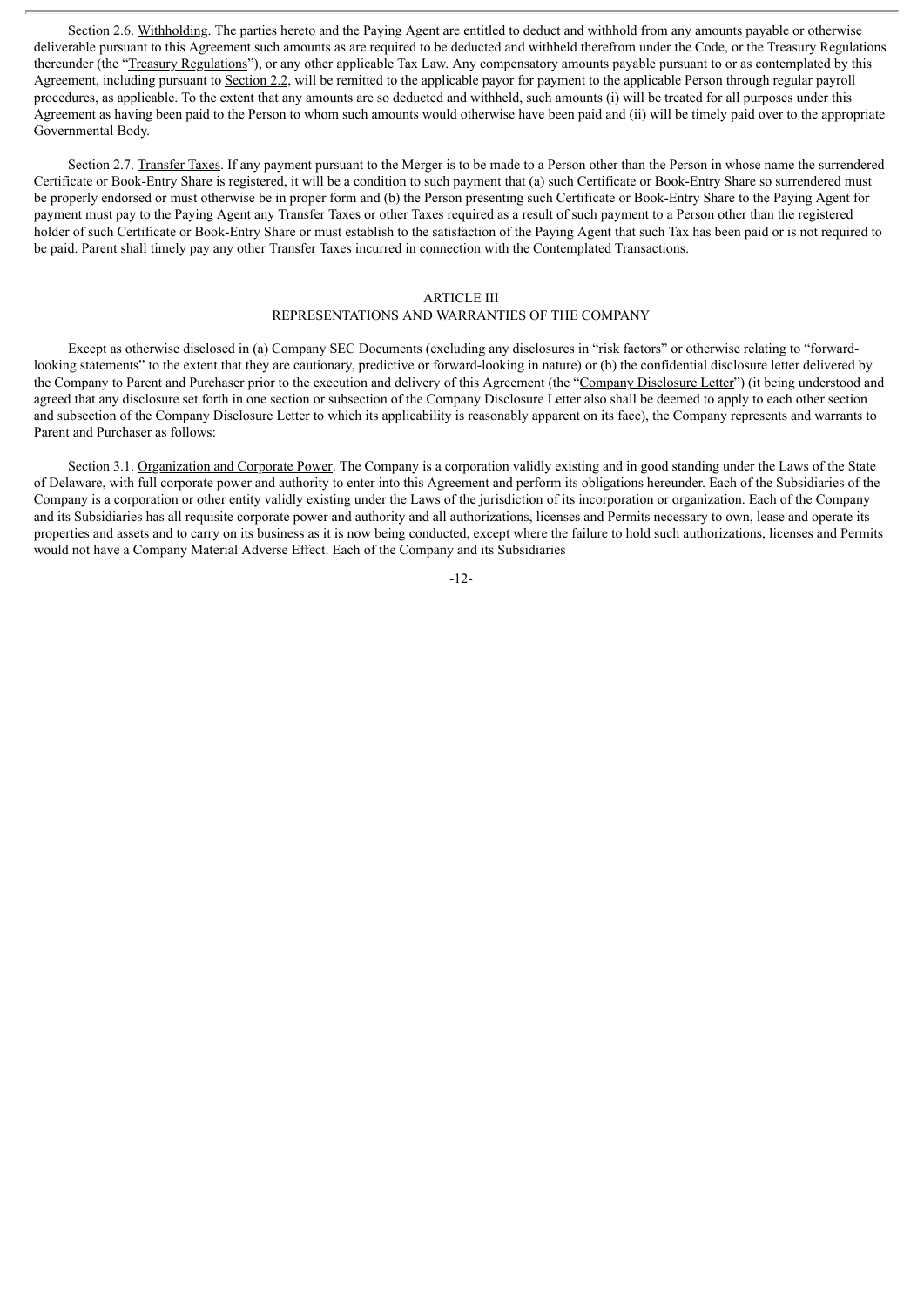is duly qualified or authorized to do business and is in good standing in every jurisdiction (to the extent such concept exists in such jurisdiction) in which its ownership of property or the conduct of business as now conducted requires it to qualify, except where the failure to be so qualified, authorized or in good standing would not have a Company Material Adverse Effect. True and complete copies of the certificate of incorporation and bylaws of the Company, as amended or restated (the "Company Organizational Documents"), each as in effect as of the date of this Agreement, have been heretofore made available to Parent and Purchaser.

Section 3.2. Authorization; Valid and Binding Agreement. The Company has all requisite corporate power and authority to enter into, execute and deliver this Agreement, to perform its obligations hereunder and to consummate the transactions contemplated hereby. The Company Board has (a) approved this Agreement and (b) resolved to recommend that the holders of the Shares tender their shares (the "Company Board Recommendation"), which actions have not, as of the date of this Agreement, been rescinded, modified or withdrawn. As of the date of this Agreement, such actions are valid and have not been amended or withdrawn. No other corporate action pursuant to the Laws of the State of Delaware, on the part of the Company, other than, with respect to the Merger, tendering of Shares representing such percentage of Shares that, absent Section 251(h) of the DGCL, is necessary to authorize this Agreement. The Company has duly executed and delivered this Agreement and, assuming the due authorization, execution and delivery by Purchaser and Parent, this Agreement constitutes its legal, valid and binding obligation, enforceable against it in accordance with its terms except as enforcement may be limited by bankruptcy, insolvency, reorganization or similar laws affecting creditors' rights generally and by general principles of equity. The Company has no rights plan, "poison-pill" or other similar agreement or arrangement or any anti-takeover provision in the Company Organizational Documents that is as of the date hereof, or at the Effective Time shall be, applicable to the Company, the Shares, the Merger or the Contemplated Transactions.

#### Section 3.3. Capital Stock.

(a) The authorized capital stock of the Company consists of 200 million Shares and 10 million shares of preferred stock, \$0.0001 par value per share ("Company Preferred Stock"), of which, as of June 14, 2022 (the "Measurement Date"), (i) 47,600,500 Shares and no shares of Company Preferred Stock were issued and outstanding, (ii) 6,701,581 Shares were subject to outstanding Company Stock Options, (iii) 1,666,634 Shares were subject to outstanding Company RSUs, (iv) 960,000 Shares were subject to outstanding Company PSUs at the maximum amounts permitted under the terms of such Company PSUs, (v) 1,160,120 Shares were reserved for future awards under the Company Equity Plans, and (vi) a maximum of 37,013 Shares could be delivered pursuant to the Company ESPP upon exercise of the outstanding purchase rights, based on the closing price of a Share at the beginning of the Current Purchase Period and Company ESPP participants' elections as of the date hereof.

(b) Section 3.3(b) of the Company Disclosure Letter sets forth a true and complete list as of the Measurement Date of each Company Equity Award and Company Stock Option, including (i) the name (or employee identification number) and country of residence (if outside the United States) of the holder thereof, (ii) the Company Equity Plan under which such Company Equity Award or Company Stock Option was granted, (iii) the number of the Shares issued or issuable thereunder (and, if applicable, assuming achievement of the applicable performance metrics at the target level and at the maximum level), (iv) the expiration date,  $(v)$ 

-13-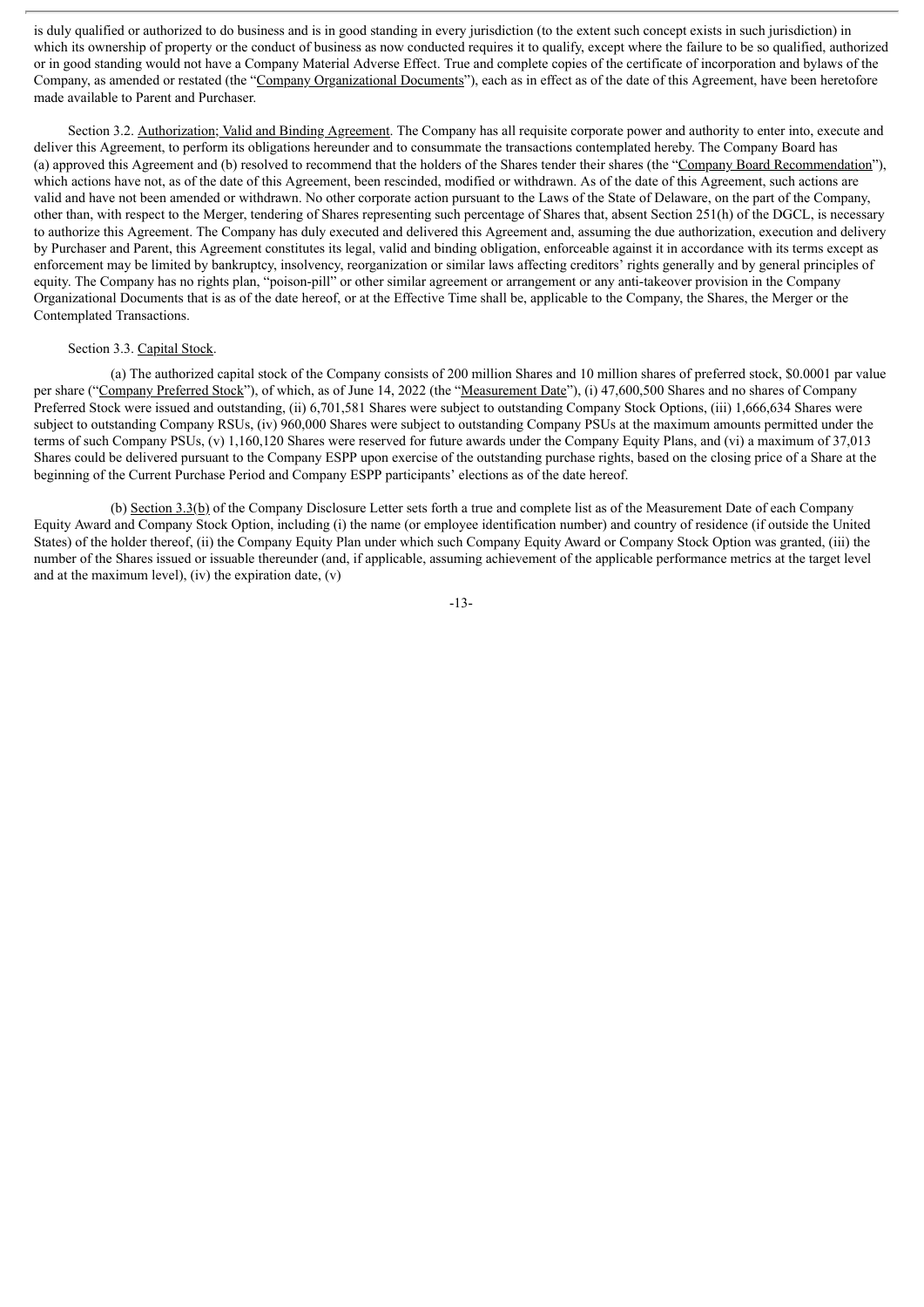the exercise price (if any), and (vi) with respect to a Company Stock Option, whether such Company Stock Option is intended to constitute an "incentive stock option" within the meaning of Section 422 of the Code. As of the Measurement Date, other than the Company RSUs, Company PSUs and Company Stock Options and Company ESPP Options, there were no other equity or equity-based awards outstanding, and the Company has granted no other such awards between the Measurement Date and the date of this Agreement.

(c) Except as disclosed in this Section 3.3, the Company has no outstanding (i) shares of capital stock or other equity interests or voting securities, (ii) securities convertible or exchangeable, directly or indirectly, into capital stock of the Company, (iii) options, warrants, purchase rights, subscription rights, preemptive rights, conversion rights, exchange rights, calls, puts, rights of first refusal or other contracts that require the Company to issue, sell or otherwise cause to become outstanding or to acquire, repurchase or redeem capital stock of the Company, (iv) stock appreciation, restricted stock, stock units, phantom stock, profit participation, other incentive equity or equity-linked compensation awards or similar rights with respect to the Company or (v) bonds, debentures, notes or other indebtedness of the Company having the right to vote on any matters on which the Company's stockholders may vote. Since the date of the Convertible Notes Indenture, no event or circumstance has occurred that has resulted in an adjustment to the Conversion Rate (as defined in the Convertible Notes Indenture as in effect on the date hereof) from 20.4891 Shares per \$1,000 principal amount of the Company Convertible Notes.

Section 3.4. Subsidiaries. Section 3.4 of the Company Disclosure Letter lists each Subsidiary of the Company along with the state or country of formation and each jurisdiction in which such Subsidiary is qualified or licensed to do business. All of the outstanding shares of capital stock or equivalent equity interests of each of the Company's Subsidiaries are owned of record and beneficially, directly or indirectly, by the Company free and clear of all Liens (other than Permitted Liens). None of the Company's Subsidiaries has any outstanding or authorized any options or other rights to acquire from such Subsidiary, or any obligations to issue, any capital stock, voting securities, or securities convertible into or exchangeable for capital stock or voting securities of such Subsidiary not owned by the Company.

Section 3.5. No Breach. Neither the execution, delivery and performance of this Agreement by the Company nor the consummation by the Company of the Contemplated Transactions, will (a) conflict with or violate the Company Organizational Documents, (b) assuming all Approvals (as defined below) and other actions described in Section 3.6 have been obtained, and all Filings (as defined below) and obligations described in Section 3.6 have been made, conflict with or violate any Law, order, judgment or decree to which the Company, its Subsidiaries or any of their properties or assets is subject, except any conflicts, violations, breaches, defaults or other occurrences which would not have a Company Material Adverse Effect, or (c) conflict with or result in any material breach of, constitute a material default under, result in a material violation of, give rise to a right of termination, cancellation or acceleration under any Company Material Contract, except any conflicts, breaches, defaults, violations, terminations, cancellations or accelerations that would not have a Company Material Adverse Effect.

-14-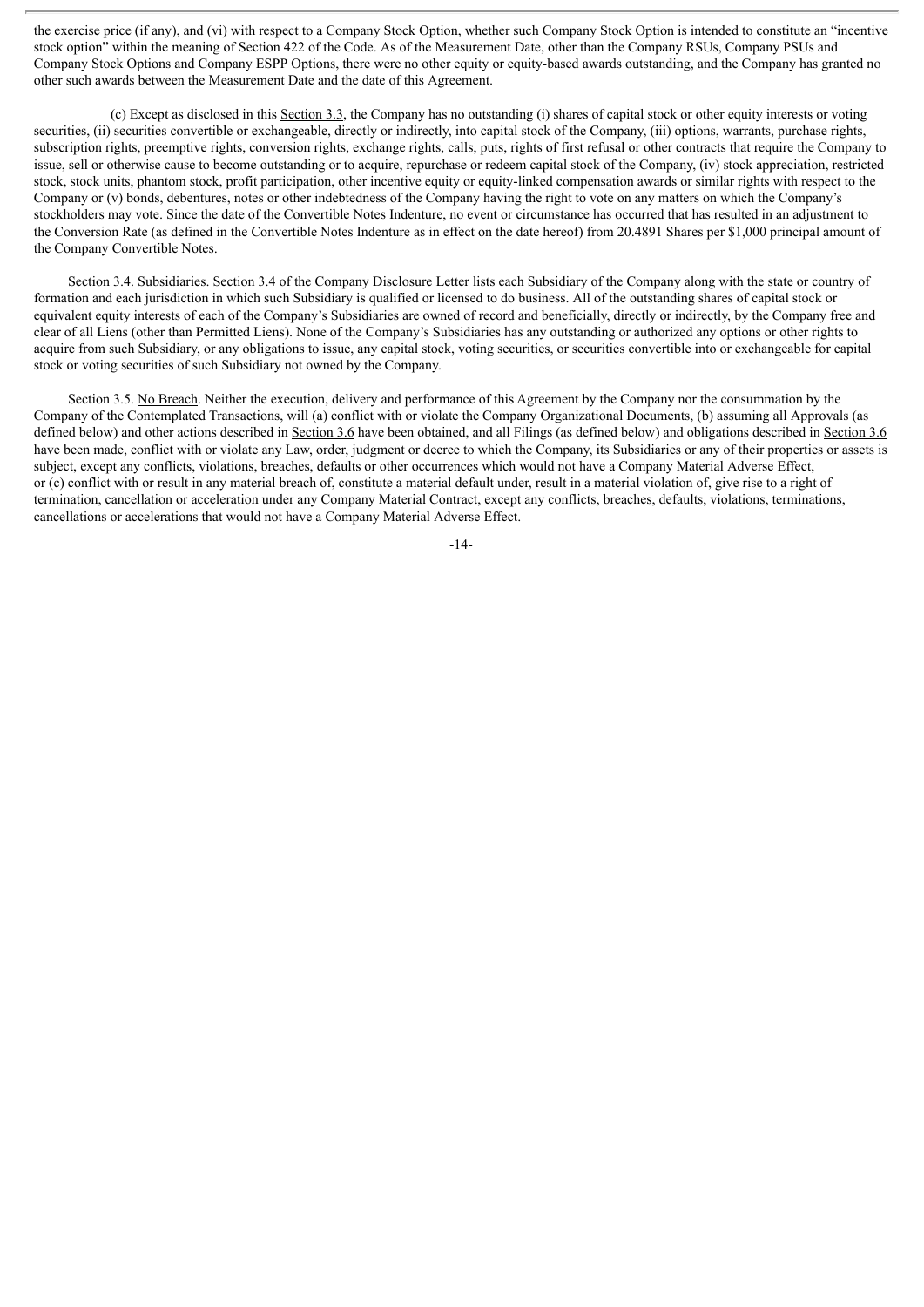Section 3.6. Consents. Except for (a) the applicable requirements of the Hart-Scott-Rodino Antitrust Improvements Act of 1976, as amended (the "HSR Act"), and antitrust and competition Laws of other jurisdictions, (b) applicable requirements of the Exchange Act, (c) any Filings required by Nasdaq, (d) the Filing of the Certificate of Merger, (e) the Filing of Approvals, as required by the FDA, the DEA and any other federal, state, local or foreign Governmental Body that is concerned with or regulates the marketing, sale, use, handling and control, safety, efficacy, reliability or manufacturing of drug or biological products or medical devices or is concerned with or regulates public health care programs set forth in Section 3.6(e) of the Company Disclosure Letter and (f) any Filing with the relevant authorities of states in which the Company or any of its Subsidiaries is qualified to do business, in each case, the Company is not required to submit any Approvals or other Filing with any Governmental Body in connection with the execution, delivery or performance by it of this Agreement or the consummation of the Contemplated Transactions. Other than as stated above, no consent, clearance, approval, application, authorization, waiting period expiration or termination, waiver or permit of, or action by (each, an "Approval"), filing with or application or notification to (each, a "Filing") any Governmental Body or any other party or Person is required to be obtained or made by the Company in connection with its execution, delivery and performance of this Agreement or the consummation of the Contemplated Transactions, except for those Approvals required under any of the Company Real Property leases or the failure of which to obtain would not have a Company Material Adverse Effect.

## Section 3.7. SEC Reports; Disclosure Controls and Procedures.

(a) The Company has timely filed all reports and other documents with the SEC required to be filed by the Company under the Exchange Act since the Company Balance Sheet Date (such reports or documents, the "Company SEC Documents"). No Subsidiary of the Company is required to file any form, report or other document with the SEC. As of their respective filing dates (or, if amended, supplemented or superseded by a filing prior to the date of this Agreement, then on the date of such amendment, supplement or superseding filing): (i) each of the Company SEC Documents complied in all material respects with the applicable requirements of the Exchange Act, as in effect on the date so filed, and (ii) at the time of filing, none of the Company SEC Documents contained any untrue statement of a material fact or omitted to state a material fact required to be stated therein or necessary in order to make the statements therein, in the light of the circumstances under which they were made, not misleading. Since the Company Balance Sheet Date, neither the Company nor any Company Subsidiary has received from the SEC or any other Governmental Body any written comments or questions with respect to any of the Company SEC Documents (including the financial statements included therein) that are not resolved, or as of the date hereof has received any written notice from the SEC or other Governmental Body that such Company SEC Documents (including the financial statements included therein) are being reviewed or investigated, and, to the Knowledge of the Company, there is not, as of the date hereof, any investigation or review being conducted by the SEC or any other Governmental Body of any Company SEC Documents (including the financial statements included therein). No Company Subsidiary is required to file any forms, reports or other documents with the SEC.

(b) The financial statements contained in the Company SEC Documents (i) complied as to form in all material respects with the published rules and regulations of the SEC applicable thereto, (ii) were prepared in accordance with GAAP, applied on a consistent basis throughout the periods covered (except as may be indicated in the notes to such financial statements or, in the case of unaudited statements, as permitted by Form 10-Q of the SEC) and (iii) fairly presented in accordance with GAAP in all material respects the consolidated financial position of the Company and its consolidated Subsidiaries as of the respective dates thereof and the consolidated results of operations and cash flows of the Company and its consolidated Subsidiaries for the periods covered thereby (subject, in the case of unaudited statements, to the absence of footnote disclosure and to normal and recurring year-end audit adjustments not material in amount).

-15-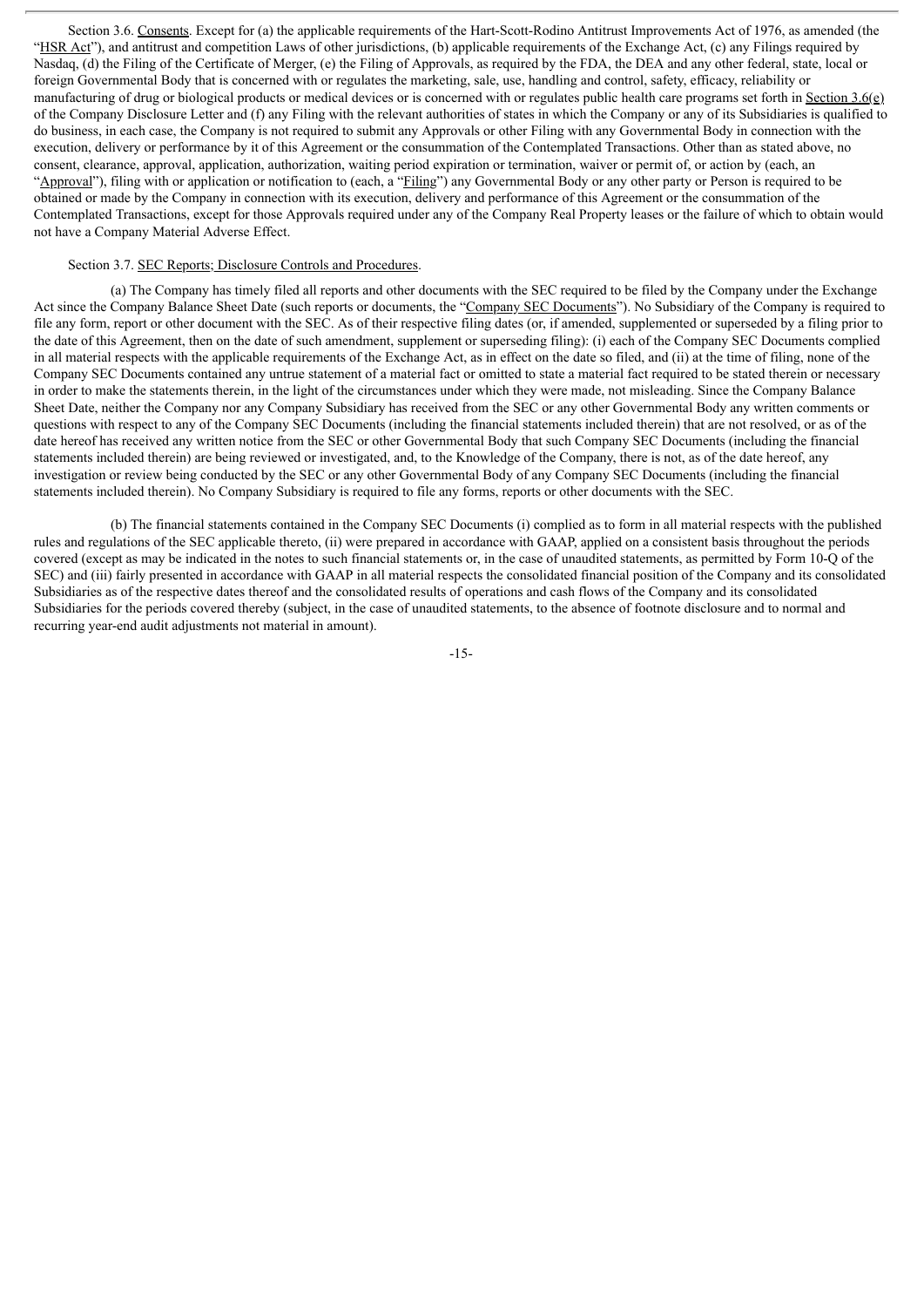(c) The Company has designed and maintains a system of internal control over financial reporting (as defined in Rules 13a–15(f) and 15d– 15(f) of the Exchange Act) sufficient to provide reasonable assurance regarding the reliability of financial reporting. The Company (i) has designed and maintains disclosure controls and procedures (as defined in Rules 13a–15(e) and 15d–15(e) of the Exchange Act) to provide reasonable assurance that all material information required to be disclosed by the Company in the reports that it files or submits under the Exchange Act is recorded, processed, summarized and reported within the time periods specified in the SEC's rules and forms and is accumulated and communicated to the Company's management as appropriate to allow timely decisions regarding required disclosure and (ii) has disclosed, based on its most recent evaluation of its disclosure controls and procedures and internal control over financial reporting prior to the date of this Agreement, to the Company's auditors and the audit committee of the Company Board (A) any significant deficiencies and material weaknesses in the design or operation of its internal control over financial reporting that are reasonably likely to adversely affect in any material respect the Company's ability to record, process, summarize and report financial information and (B) any fraud, whether or not material, that involves management or other employees who have a significant role in the Company's internal control over financial reporting. Since the Company Balance Sheet Date, any material change in internal control over financial reporting required to be disclosed in any Company SEC Document has been so disclosed.

(d) Since the Company Balance Sheet Date, neither the Company nor any of its Subsidiaries, any director, officer, employee, nor, to the Knowledge of the Company, auditor, accountant or third party Representative of the Company or any of its Subsidiaries has received a material complaint, allegation, assertion or claim, and there have been no investigations regarding the accounting, auditing or revenue recognition practices, procedures, methodologies or methods of the Company or any of its Subsidiaries or their respective internal accounting controls, including any material complaint, allegation, assertion or claim that the Company or any of its Subsidiaries has engaged in questionable accounting, auditing or revenue recognition practices.

Section 3.8. No Undisclosed Liabilities. Except (a) as and to the extent disclosed or reserved against on the consolidated balance sheet of the Company as of December 31, 2021 (the "Company Balance Sheet Date"), that is included in the Company's Annual Report on Form 10-K filed with the SEC on February 24, 2022, (b) as incurred after the date thereof in the ordinary course of business, (c) incurred in connection with this Agreement or the Contemplated Transactions or (d) as set forth in Section 3.8 of the Company Disclosure Letter, the Company, together with its Subsidiaries, does not have any material liabilities or obligations of any nature, whether known or unknown, absolute, accrued, contingent or otherwise and whether due or to become due, in each case required by GAAP to be reflected or reserved against in the consolidated balance sheet of the Company and its Subsidiaries (or disclosed in the notes to such balance sheet). This Section 3.8 does not apply to Taxes, which are addressed in Section 3.13.

-16-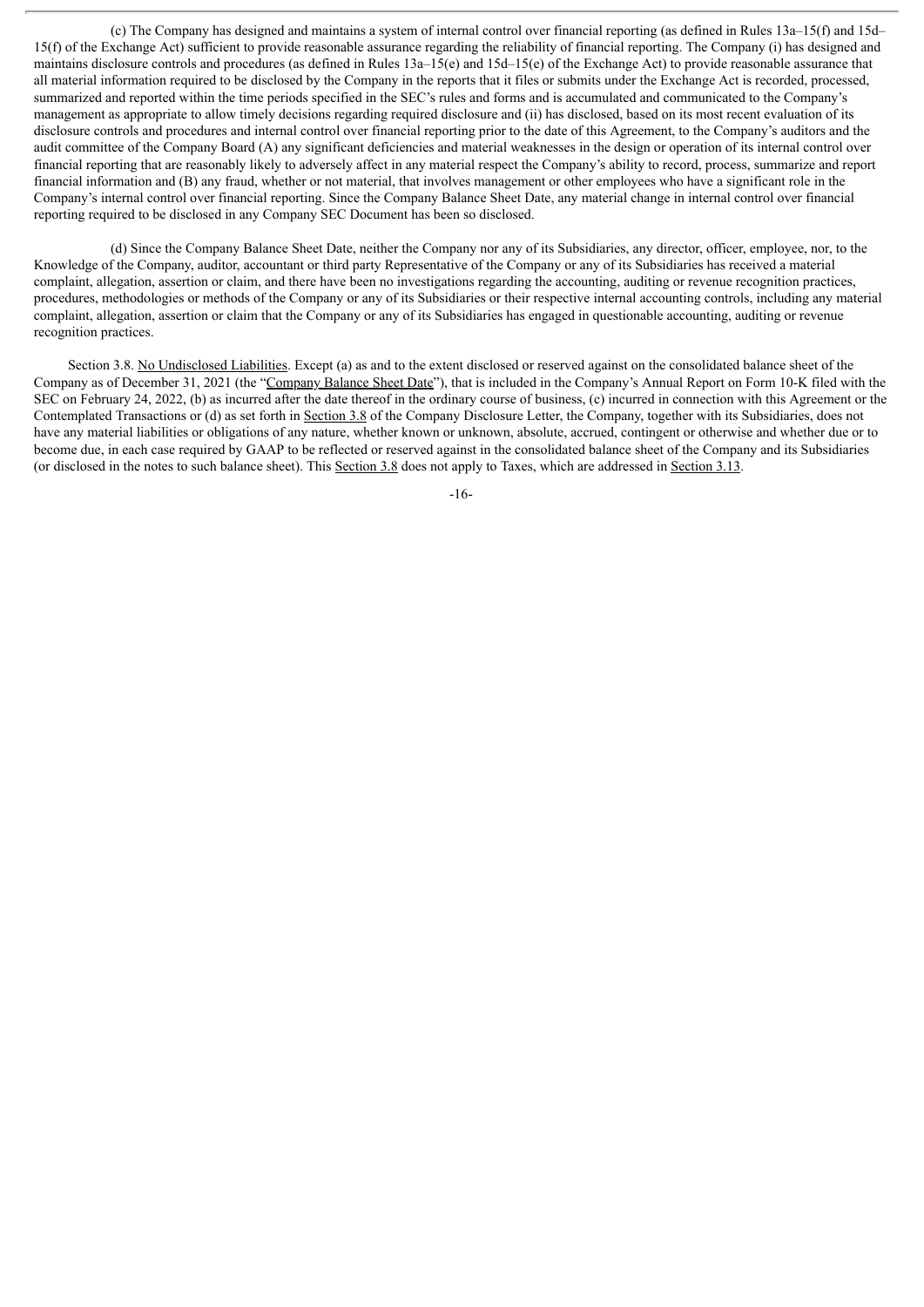Section 3.9. Absence of Certain Developments. From the Company Balance Sheet Date to the date of this Agreement, the Company has not experienced a Company Material Adverse Effect. Except in connection with the Contemplated Transactions, from the Company Balance Sheet Date to the date of this Agreement, the Company has carried on and operated its business in all material respects in the ordinary course of business, and neither the Company nor its Subsidiaries has taken, committed or agreed to take any actions that would have been prohibited by Section 5.1(b) (other than Section 5.1(b)(iii), Section 5.1(b)(iv) and Section 5.1(b)(vi) if such covenants had been in effect as of the Company Balance Sheet Date).

#### Section 3.10. Compliance with Laws.

(a) The Company and its Subsidiaries operate, and since the Reference Date have operated, in compliance, in all material respects, with all Laws applicable to them, any of their properties or other assets or any of their business or operations.

(b) Since the Reference Date, (i) neither the Company nor any of its Subsidiaries has received any written notice from any Governmental Body that alleges (A) any material violation or noncompliance (or reflects that the Company or any of its Subsidiaries is under investigation or the subject of an inquiry by any such Governmental Body for such alleged noncompliance) with any applicable Law or (B) any material fine, assessment or cease and desist order, or the suspension, revocation or limitation or restriction of any material Company Permit, and (ii) neither the Company nor any of its Subsidiaries has entered into any material agreement or settlement with any Governmental Body with respect to its alleged noncompliance with, or violation of, any applicable Law.

(c) Since the Reference Date, the Company and each of its Subsidiaries have timely filed all material regulatory reports, schedules, statements, documents, Filings, submissions, forms, registrations and other documents, together with any amendments required to be made with respect thereto, that each was required to file with any Governmental Body, and have timely paid all fees and assessments due and payable in connection therewith.

(d) The Company and each of its officers and directors are in material compliance with, and have complied in all material respects with (i) the applicable provisions of the Sarbanes-Oxley Act of 2002 and the related rules and regulations promulgated under such act ("Sarbanes-Oxley") or the Exchange Act and (ii) the applicable listing and corporate governance rules and regulations of Nasdaq.

(e) Since the Reference Date, the Company and each of its Subsidiaries has complied with all applicable Anti-Corruption Laws. Neither the Company nor any of its Subsidiaries, nor, to the Knowledge of the Company, any of their respective officers, directors or employees, nor any agent or other third party representative acting on behalf of the Company or any if its Subsidiaries has taken any action that would constitute a violation of any applicable Anti-Corruption Law, including giving, offering, promising or authorizing the provision of anything of value to a Person, directly or indirectly, to secure an improper business advantage. The Company and each of its Subsidiaries has maintained policies and procedures to promote and ensure compliance with all applicable Anti-Corruption Laws.

-17-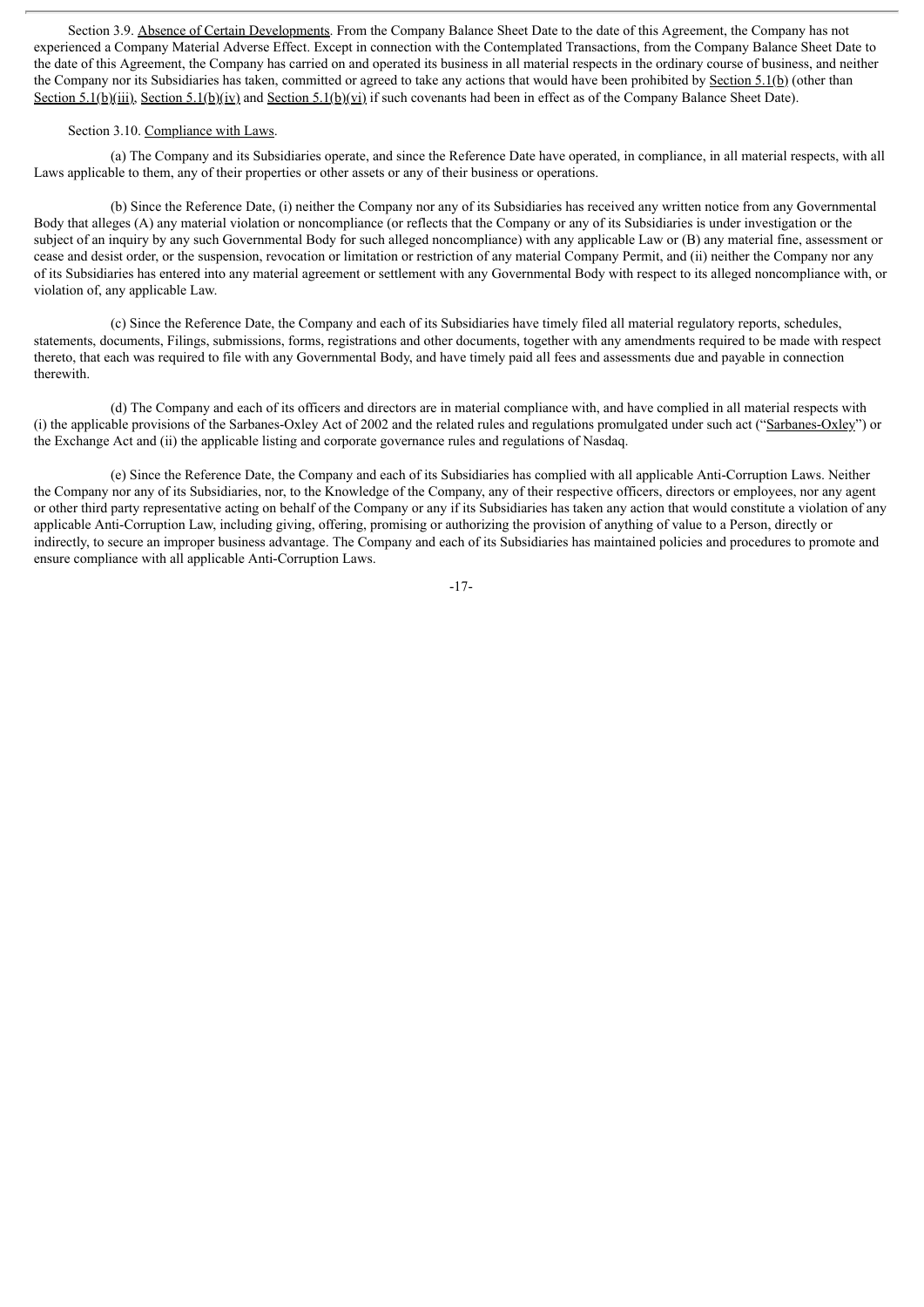(f) Neither the Company nor any of its Subsidiaries nor, to the Knowledge of the Company, any of their respective officers, directors or employees, nor any agent or other third party representative acting on behalf of the Company or any of its Subsidiaries is currently, or has been since the Reference Date: (i) a Sanctioned Person; (ii) organized, resident or located in a Sanctioned Country; (iii) engaging in any dealings or transactions with or for the benefit of any Sanctioned Person or in any Sanctioned Country; or (iv) otherwise in violation of applicable Sanctions Laws, Ex-Im Laws or U.S. anti-boycott applicable Laws (collectively, "Trade Control Laws").

(g) Since the Reference Date, neither the Company nor any of its Subsidiaries has: (i) received from any Governmental Body or any Person any written notice, inquiry or internal or external allegation; (ii) made any voluntary or involuntary disclosure to a Governmental Body; or (iii) conducted any internal investigation or audit, in each case of clauses (i) through (iii), concerning any actual or potential violation or wrongdoing related to Anti-Corruption Laws or Trade Control Laws.

## (h) This Section 3.10 does not apply to Taxes, which are addressed in Section 3.13.

## Section 3.11. Data Privacy and Security.

(a) Since the Reference Date, the Company's and each of its Subsidiaries' receipt, collection, monitoring, maintenance, creation, transmission, use, analysis, disclosure, storage, disposal and security of Personal Information has complied, and complies, with (i) any material contracts, agreements, public representations or terms of use to which the Company or any its Subsidiaries is a party to the extent any commitments therein relate to the privacy, data protection, and security of Personal Information, (ii) applicable Privacy and Security Laws, and (iii) all written consents and authorizations that the Company and each of its Subsidiaries obtain under the Privacy and Security Laws that apply to the Company's or its Subsidiaries' receipt, access, use and disclosure of Personal Information with respect to each of (i), (ii) and (iii) of this Section 3.11, except, in each case, where the failure to do so would not have a Company Material Adverse Effect (together, the obligations described in this sentence are referred to hereinafter as the "Data Protection Obligations"). Except where the failure to do so would not have a Company Material Adverse Effect, the Company and each of its Subsidiaries have (or have obtained) all lawful bases, authority, consents and authorizations required by the Data Protection Obligations to collect, receive, access, transfer, process, use and disclose the Personal Information in the Company's or each of its Subsidiaries' possession or under its control in the manner in which it is collected, received, accessed, transferred, processed, used and disclosed by the Company and its Subsidiaries in the ordinary course of business (including the Personal Information of clinical trial participants, patients, patient family members, caregivers or advocates, physicians and other health care professionals, clinical trial investors, researches and pharmacists). Except where the failure to do so would not have a Company Material Adverse Effect, each of the Company and its Subsidiaries has posted any privacy policies governing its use of Personal Information on any of their websites required by applicable Privacy and Security Laws. Except where the failure to do so would not have a Company Material Adverse Effect, each of the Company and its Subsidiaries has reasonable internal procedures for complying with applicable Privacy and Security Laws.

-18-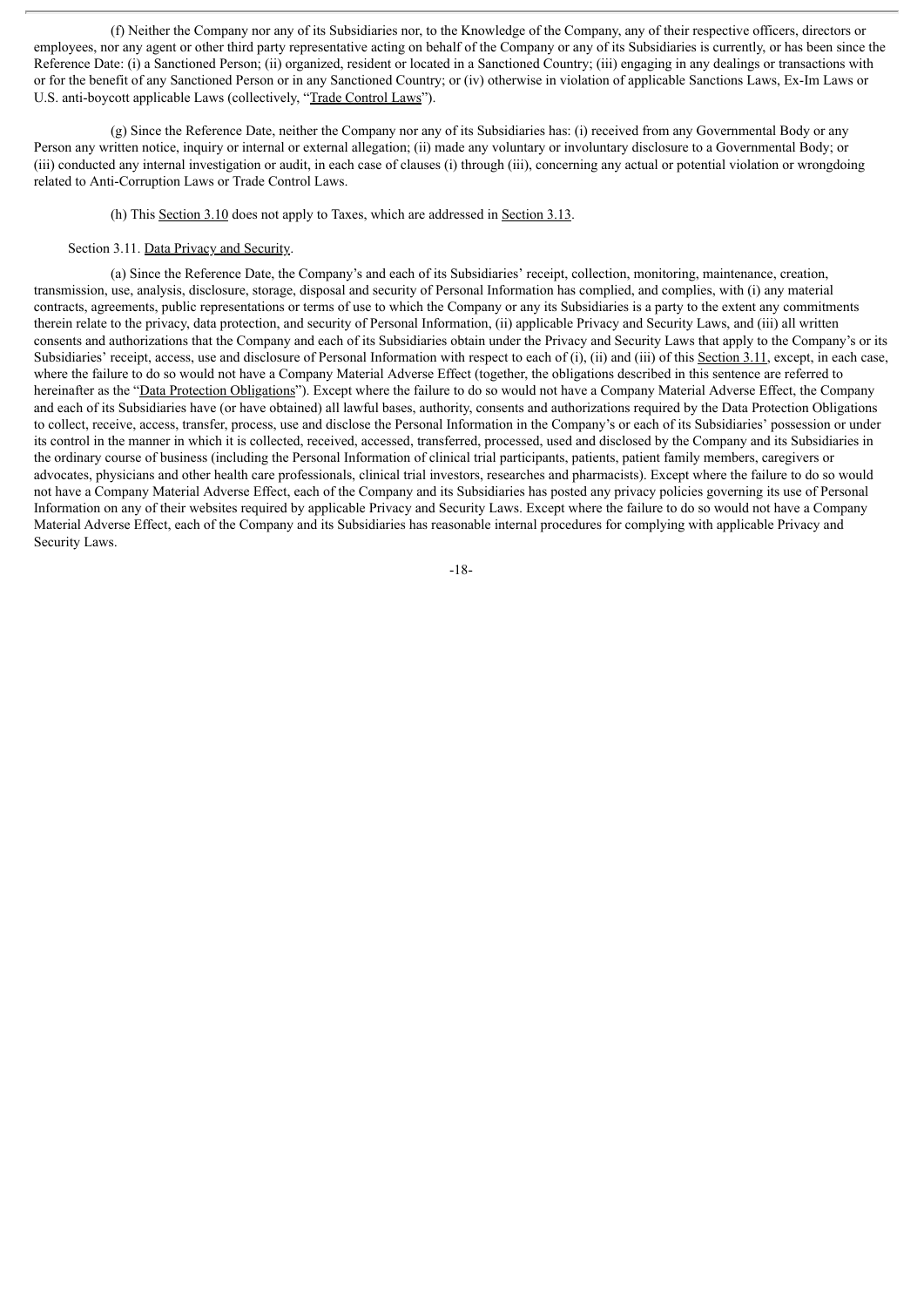(b) Each of the Company and its Subsidiaries has implemented and maintains an information security program that complies in all material respects with all Privacy and Security Laws and is commercially reasonable. The Company and its Subsidiaries' information security program is comprised of administrative, organizational, technical, and physical safeguards designed to protect Personal Information and all Company IT Assets against any material unauthorized use, access, interruption, modification, or corruption and in conformance with Privacy and Security Laws. Except where the failure to do so would not have a Company Material Adverse Effect, each of the Company and its Subsidiaries take commercially reasonable steps to ensure that Personal Information collected or handled by authorized third parties acting on behalf of the Company or any Subsidiary is handled in accordance with commercially reasonable security standards.

(c) Except where the failure to do so would not have a Company Material Adverse Effect, the execution, delivery and performance of this Agreement and the consummation of the Contemplated Transactions will comply with the Data Protection Obligations.

(d) Except where the failure to do so would not have a Company Material Adverse Effect, the Company and each of its Subsidiaries have entered into all agreements as and to the extent required by applicable Privacy and Security Laws, including, to the extent applicable, written agreements with all Affiliates, vendors, subcontractors or other Persons whose relationship with such Company or Subsidiary involves the Processing of Personal Information on behalf of such Company or Subsidiary, or whose relationship involves the sharing of Personal Information on a controller or joint controller basis, such agreements permit the Company and each of its Subsidiaries to operate the business of the Company and each of its Subsidiaries as presently conducted, in each case to the extent required to comply in all material with respects with Privacy and Security Laws, and except where the failure to do so would not have a Company Material Adverse Effect, neither the Company nor any of its Subsidiaries are in breach of any such agreements.

(e) Neither the Company nor any of its Subsidiaries is a "covered entity" or "business associate" as defined under HIPAA. Except where the failure to do so would not have a Company Material Adverse Effect, the Company and its Subsidiaries are not required to comply with the Payment Card Industry Data Security Standard.

(f) Since the Reference Date, to the Knowledge of the Company, there have been no material unauthorized intrusions to, or breaches of the security of, the Company IT Assets, ransomware incidents, or other incidents involving any material unauthorized access, use, acquisition or disclosure of any Personal Information owned, stored, used, received or controlled by or on behalf of the Company or any of its Subsidiaries (a "Security Incident"). The Company and each of its Subsidiaries have taken reasonable measures to identify, document, investigate, contain or eradicate and remediate Security Incidents. Since the Reference Date, to the Knowledge of the Company, the Company and its Subsidiaries have not been required to make any disclosure or notification under any applicable Privacy and Security Laws in connection with any Security Incident.

-19-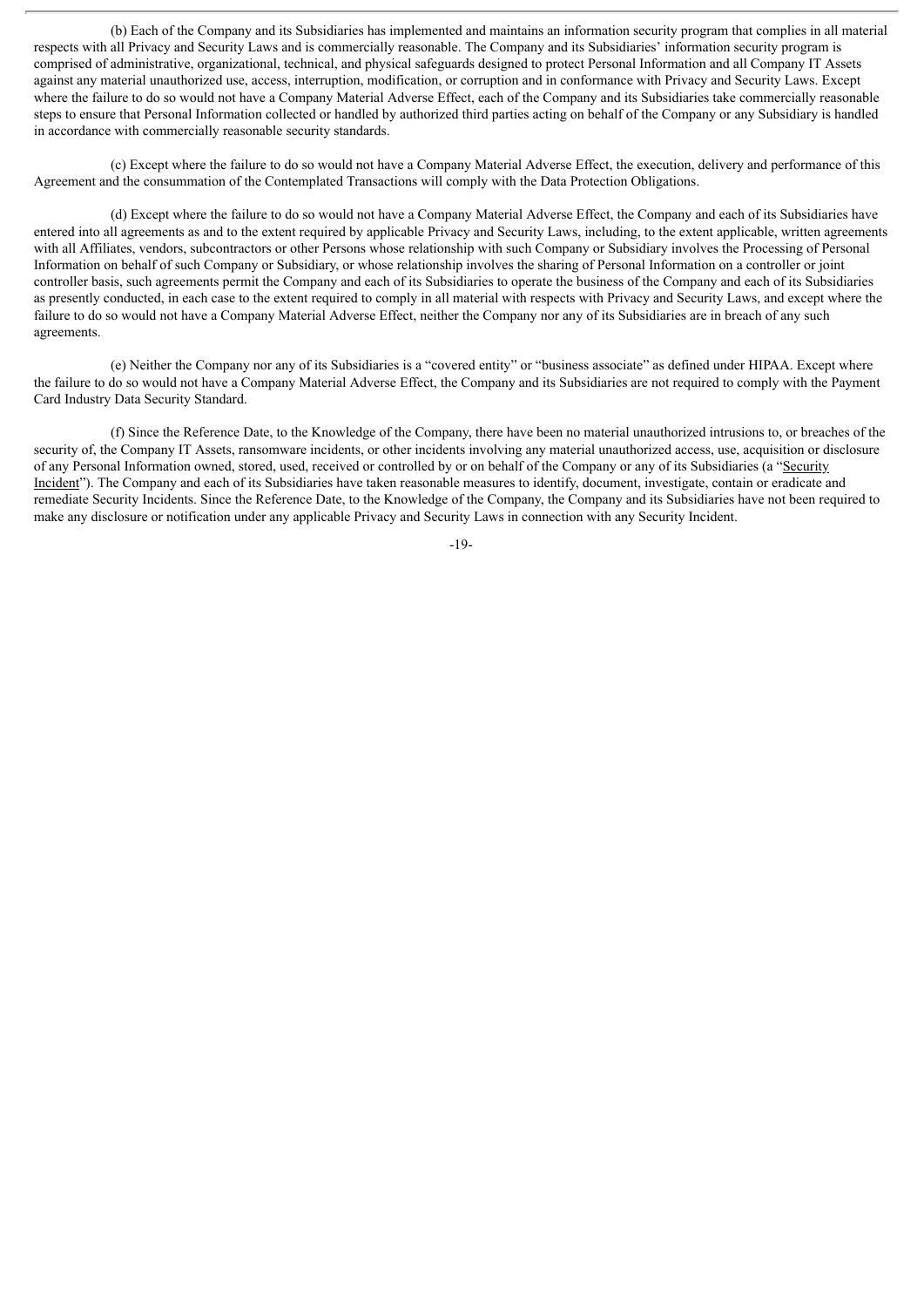(g) Since the Reference Date, the Company and its Subsidiaries have not received any written orders, claims, investigations, suits, inquiries or actions pending or, to the Knowledge of the Company, have any of the same been threatened in writing against the Company or any of its Subsidiaries by any Person or by or before any Governmental Body for (i) a violation of any Privacy and Security Laws or (ii) any alleged "breach" (as defined in 45 C.F.R. § 164.402).

## Section 3.12. Title to Tangible Properties.

(a) The Company and its Subsidiaries have good and valid title to, or hold pursuant to good, valid and enforceable leases or other comparable contract rights, all of the tangible personal property and other tangible assets necessary for the conduct of the business of the Company and its Subsidiaries, taken as a whole, as currently conducted, in each case free and clear of any Liens (other than Permitted Liens), except where the failure to do so would not have a Company Material Adverse Effect.

(b) The leased real property described in Section 3.12(b) of the Company Disclosure Letter (the "Company Real Property") is a true and complete list of all the Company Real Properties leases as of the date of this Agreement and constitutes all of the real property used, occupied or leased by the Company or its Subsidiaries. There are no subleases, licenses, occupancy agreements, consents, assignments, purchase agreements, or other contracts granting to any person (other than the Company or its Subsidiaries) the right to use or occupy the Company Real Property, and no other Person (other than the Company and its Subsidiaries) is in possession of the Company Real Property. The Company Real Property leases are in full force and effect. Except as would not have a Company Material Adverse Effect, each of the Company Real Property leases is valid, binding and enforceable on the Company or one of its Subsidiaries that is a party to such lease and, to the Company's Knowledge, the other parties thereto, subject to applicable bankruptcy, insolvency, reorganization, fraudulent conveyance or transfer, moratorium or other similar laws affecting creditors' rights generally, and subject to general principles of equity, and is in full force and effect, and the Company or one of its Subsidiaries has performed all material obligations required to be performed by it to date under each such lease. Neither the Company nor any of its Subsidiaries nor, to the Company's Knowledge, any other party to the applicable the Company Real Property leases is in default in any material respect under any of such leases, nor has the Company or any of its Subsidiaries given or received written notice of termination, cancellation, breach, or default under any such lease. No event has occurred which, if not remedied, would result in a default by the Company in any material respect under the Company Real Property leases, and, to the Company's Knowledge, no event has occurred which, if not remedied, would result in a default by any party other than the Company in any material respect under the Company Real Property leases. There are no outstanding options, rights of first offer or rights of first refusal in favor of any other party to purchase or lease the Company Real Property or any portion thereof or interest therein.

(c) The Company does not and has never owned any real property.

## Section 3.13. Tax Matters.

(a) (i) The Company and its Subsidiaries have timely filed (taking into account any applicable extensions) all material Tax Returns required to be filed by them, (ii) such Tax Returns are true, complete and correct in all material respects and (iii) the Company and its Subsidiaries have paid all material Taxes shown as due and payable on any material Tax Return.

-20-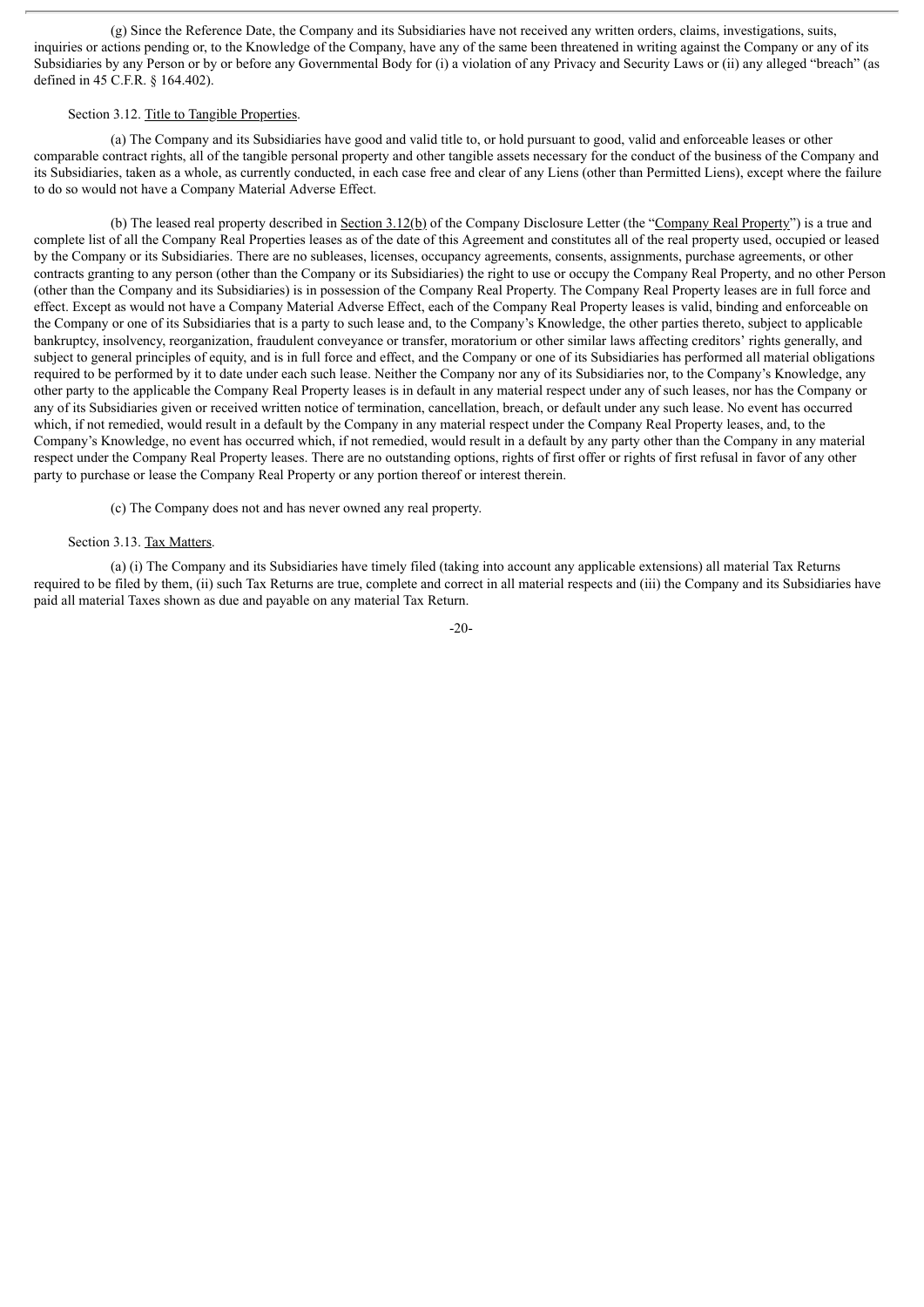(b) As of the Company Balance Sheet Date, neither the Company nor any of its Subsidiaries has any material liabilities for unpaid Taxes which have not been accrued or reserved on the Company Balance Sheet in accordance with GAAP. Neither the Company nor any of its Subsidiaries has incurred any material liability for Taxes since the date of the Company Balance Sheet other than in the ordinary course of business.

(c) There are no material Liens for Taxes (other than Taxes not yet due and payable or the amount or validity of which is being contested in good faith) upon any of the assets of the Company or any of its Subsidiaries. The Company and its Subsidiaries have withheld and paid all material Taxes required to have been withheld and paid in connection with any amounts paid or owing to any employee, independent contractor, creditor, shareholder or other Person. Neither the Company nor any of its Subsidiaries has been a party to any "listed transaction" within the meaning of Treasury Regulation Section 1.6011-4.

(d) No material U.S., federal, state, local or foreign Actions relating to Taxes are pending or being conducted by a taxing authority with respect to the Company or any of its Subsidiaries.

(e) There has been no waiver or extension of any applicable statute of limitations for the assessment or collection of any material Tax of the Company or any of its Subsidiaries that is currently in force.

(f) Neither the Company nor any of its Subsidiaries has deferred any Taxes under Section 2302(a) of the Coronavirus Aid, Relief, and Economic Security Act or any similar applicable federal, state or local law.

(g) Neither the Company nor any of its Subsidiaries (i) is a party to or bound by any Tax allocation, sharing, indemnity or similar agreement (other than any commercial agreement entered into in the ordinary course of business that does not relate primarily to Taxes), (ii) has been a member of an affiliated group filing a combined, consolidated or unitary Tax Return (other than a group for which the Company or one of its Subsidiaries is the common parent) or (iii) has liability for the Taxes of any Person (other than the Company or its Subsidiaries) under Treasury Regulation Section 1.1502-6 (or any similar provision of state, local or non-U.S. Law), as a transferee or successor, or otherwise by operation of Law.

(h) Neither the Company nor any of its Subsidiaries has constituted either a "distributing corporation" or a "controlled corporation" in a distribution of stock intended to qualify for tax-free treatment under Section 355 of the Code at any time in the last two (2) years.

(i) Neither the Company nor any of its Subsidiaries will be required to include any material item of income in, or exclude any material item of deduction from, taxable income for any taxable period (or portion thereof) ending after the Closing Date as a result of any (i) adjustment under Section 481 of the Code (or any corresponding or similar provision of state, local or non-U.S. Law) by reason of a change in method of accounting made prior to the Closing, (ii) "closing agreement" as described in Section 7121 of the Code (or any corresponding

-21-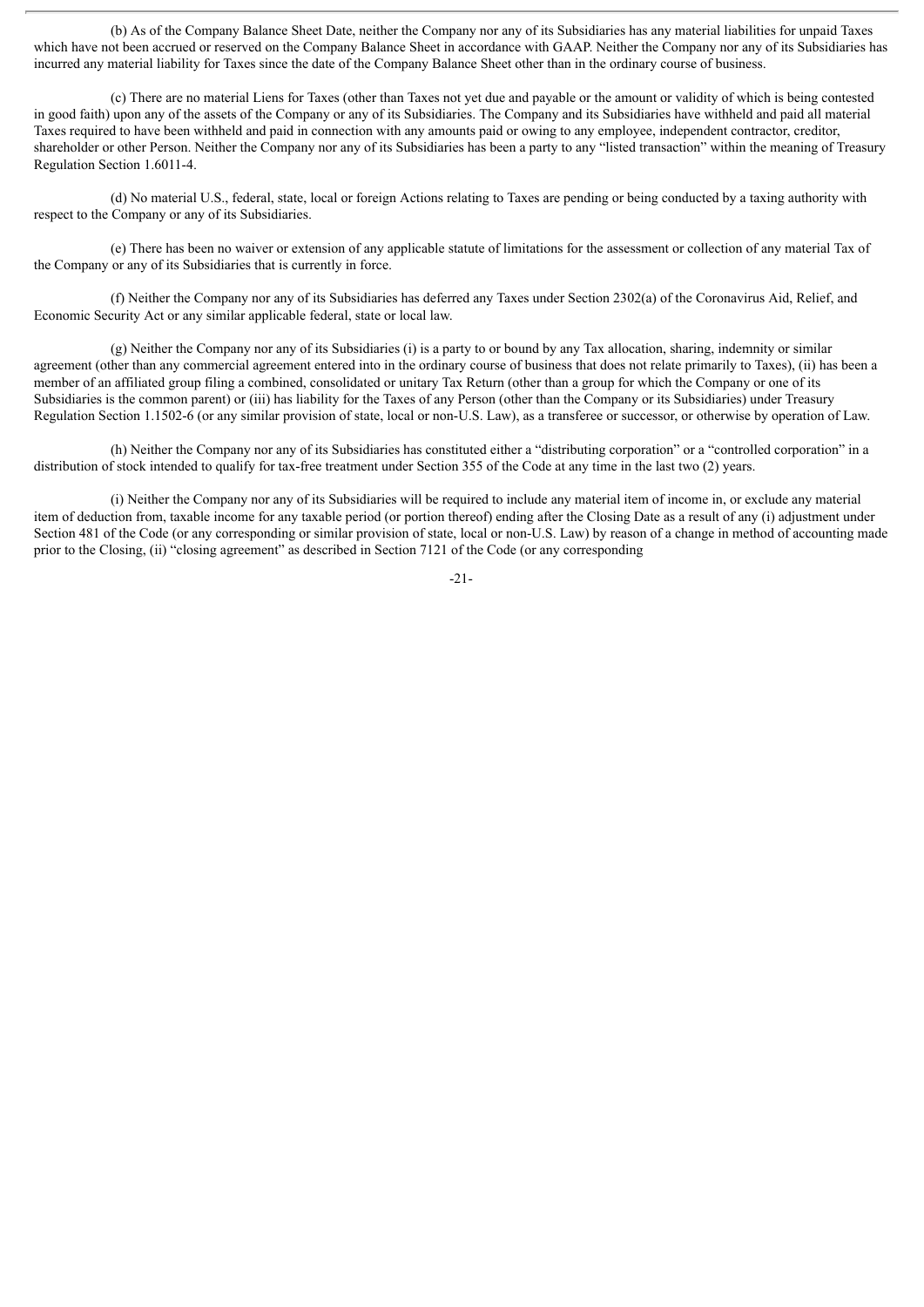or similar provision of state, local or non-U.S. Law) executed prior to the Closing Date, (iii) installment sale or open transaction disposition made prior to the Closing outside the ordinary course of business, (iv) prepaid amount received or deferred revenue recognized prior to the Closing outside the ordinary course of business, or (v) election pursuant to Section 965(h) of the Code (or any similar provision of state, local or non-U.S. Law).

(j) Neither the Company nor any of its Subsidiaries has received written notice of any claim from a taxing authority in a jurisdiction in which the Company or such Subsidiary does not file Tax Returns stating that the Company or such Subsidiary is or may be subject to taxation in such jurisdiction.

(k) Neither the Company nor any of its Subsidiaries has, or has ever had, a permanent establishment in any country other than the country of its organization, or is, or has ever been, subject to income Tax in a jurisdiction outside the country of its organization.

(l) There is no unclaimed property or escheat obligation with respect to property or other assets held or owned by the Company or any of its Subsidiaries.

(m) Notwithstanding any other provision of this Agreement, (i) nothing in this Agreement will be construed as providing a representation or warranty with respect to the existence, amount, expiration date or limitations on (or availability of) any Tax attribute (including methods of accounting) of the Company or any of its Subsidiaries, and (ii) the representations in this Section 3.13 and Section 3.18 are the only representations and warranties being made with respect to Tax matters.

#### Section 3.14. Contracts and Commitments.

(a) As of the date of this Agreement, neither the Company nor any of its Subsidiaries is a party to or bound by any:

(i) "material contract" (as such term is defined in Item 601(b)(10) of Regulation S-K of the SEC) with respect to the Company or any of its Subsidiaries that was required to be, but has not been, filed with the SEC with the Company's Annual Report on Form 10-K for the year ended December 31, 2021, or any Company SEC Documents filed after the date of filing of such Form 10-K until the date of this Agreement;

(ii) Contract (A) relating to the disposition or acquisition by the Company or any of its Subsidiaries of a material amount of assets (1) after the date of this Agreement, other than the sale of inventory in the ordinary course of business, or (2) prior to the date of this Agreement, that contains any material ongoing obligations (including sale of inventory, indemnification, "earn-out" or other contingent obligations) that are still in effect that are expected to result in claims in excess of \$500,000 or (B) pursuant to which the Company or any of its Subsidiaries will acquire any material ownership interest in any other person or other business enterprise other than the Company's Subsidiaries;

-22-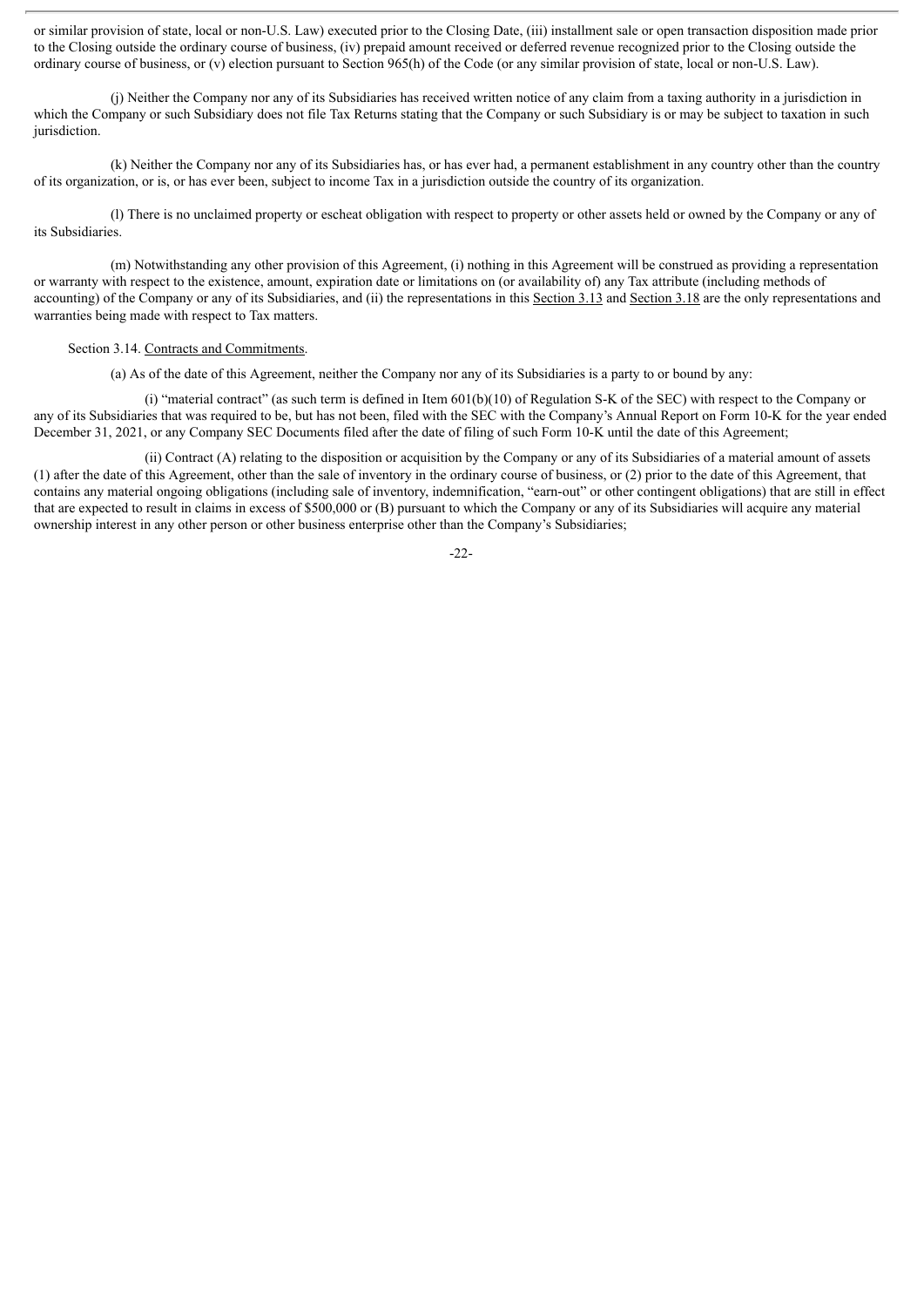(iii) Contract (A) prohibiting or materially limiting the right of the Company or any of its Subsidiaries to compete in any line of business or to conduct business with any Person or in any geographical area, (B) obligating the Company or any of its Subsidiaries to purchase or otherwise obtain any material product or service exclusively from a single party, to purchase a specified minimum amount of goods or services, or sell any material product or service exclusively to a single party, (C) requiring the Company or any of its Subsidiaries to conduct any business on a "most favored nation" basis with any third party or (D) under which any Person has been granted the right to manufacture, sell, market or distribute any product of the Company or any of its Subsidiaries on an exclusive basis to any Person or group of Persons or in any geographical area;

(iv) Contracts in respect of Indebtedness of \$1,500,000 or more, other than loans to direct or indirect wholly owned subsidiaries, in each case in the ordinary course of business;

(v) Contract (other than a Company Plan) between the Company, on the one hand, and any Affiliate of the Company (other than a Subsidiary of the Company), on the other hand;

(vi) Contract relating to the voting or registration of any securities;

(vii) Contract containing a right of first refusal, right of first negotiation or right of first offer with respect to any equity interests or assets in favor of a party other than the Company or its Subsidiaries;

(viii) Contract under which the Company or any of its Subsidiaries is expected to make annual expenditures or receive annual revenues in excess of \$1,000,000 during the current or a subsequent fiscal year;

(ix) Contracts of the Company or any of its Subsidiaries relating to the settlement of any litigation proceeding that provide for any continuing material obligations on the part of the Company or any of its Subsidiaries;

(x) Contracts of the Company or any of its Subsidiaries that prohibit, limit or restrict the payment of dividends or distributions in respect of the capital stock of the Company or any of its Subsidiaries or otherwise prohibit, limit or restrict the pledging of capital stock of the Company or any of its Subsidiaries or prohibit, limit or restrict the issuance of guarantees by the Company or any of its Subsidiaries other than the Company Equity Plans or any Contracts evidencing awards granted under the Company Equity Plans;

(xi) collective bargaining, works council or other similar labor agreement or Contract with a labor union;

(xii) (A) any Contract for the employment or engagement of any individual on a full-time, part-time, consulting or other basis that provides for annual base compensation of \$300,000 or more (other than any "at-will" agreements that may be terminated by the Company or any of its Subsidiaries without liability or advance notice), or (B) any Contract with a current or former Service Provider that provides for transaction, change in control, retention or severance payments or benefits or other similar payments or benefits;

-23-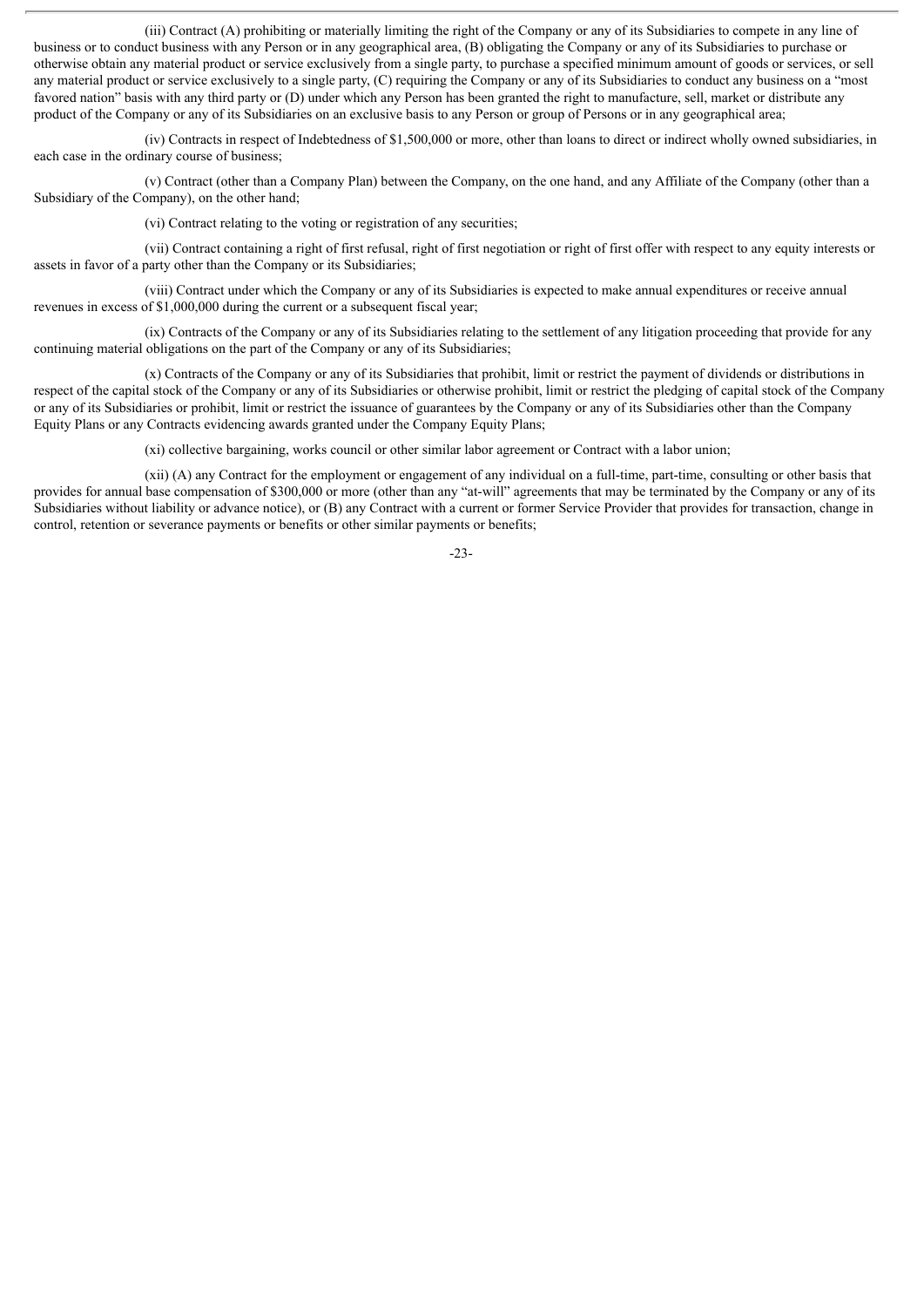(xiii) Contracts with third party manufacturers and suppliers for the manufacture and/or supply of materials or products in the supply chain for Products that involve payments in excess of \$500,000 during the current or a subsequent fiscal year;

#### (xiv) IP Contracts;

(xv) Contracts relating to any joint venture, strategic alliance, partnership or similar agreement that is material to the operations of the Company and its Subsidiaries, taken as a whole;

(xvi) Contracts between or among the Company, on the one hand, and any directors, executive officers (as such term is defined in the Exchange Act) or any beneficial owner of five percent (5%) or more of any class of Shares (other than the Company) or any Affiliate of the foregoing (or, to the Knowledge of the Company, any immediate family member of any of the foregoing), on the other hand; or

(xvii) Contract to enter into any of the foregoing.

Each such Contract described in clauses (i) through (xvi) above of this Section 3.14(a) or excluded therefrom due to the exception of being filed as an exhibit to the Company SEC Documents, together with each Company Real Property lease listed in Section 3.12(b) of the Company Disclosure Letter, is referred to herein as a "Company Material Contract."

(b) (i) Except as would not have a Company Material Adverse Effect, neither the Company nor any of its Subsidiaries (A) is, or has received written notice that any other party to any Company Material Contract is, in violation or breach of or default (with or without notice or lapse of time or both) under or (B) has waived or failed to enforce any rights or benefits under any Company Material Contract to which it is a party or any of its properties or other assets is subject, (ii) there has occurred no event giving to others any right of termination, amendment or cancellation of (with or without notice or lapse of time or both) any such Company Material Contract and (iii) each such Company Material Contract is in full force and effect and is a legal, valid and binding agreement of, and enforceable against, the Company or any of its Subsidiaries, and, to the Knowledge of the Company, each other party thereto. As of the date of this Agreement, no party to any Company Material Contract has given any written notice of termination or cancellation of any Company Material Contract or that it intends to seek to terminate or cancel any Company Material Contract (whether as a result of the Contemplated Transactions or otherwise).

# Section 3.15. Intellectual Property.

(a) Section 3.15(a) of the Company Disclosure Letter sets forth, as of the date of this Agreement, a true and complete list of all material (i) Patents, (ii) Trademarks and (iii) Copyrights, in each instance, that are owned (or purported to be owned) or exclusively licensed by the Company or any of its Subsidiaries and that have been registered with, issued by or otherwise granted by a Governmental Body, or with respect to which the Company or any of its Subsidiaries has filed an application for registration, issue, or grant, except for any such Patents, Trademarks or Copyrights that have been abandoned by the Company or any of its Subsidiaries as of the date of this Agreement in the normal course of business (collectively, "Company

-24-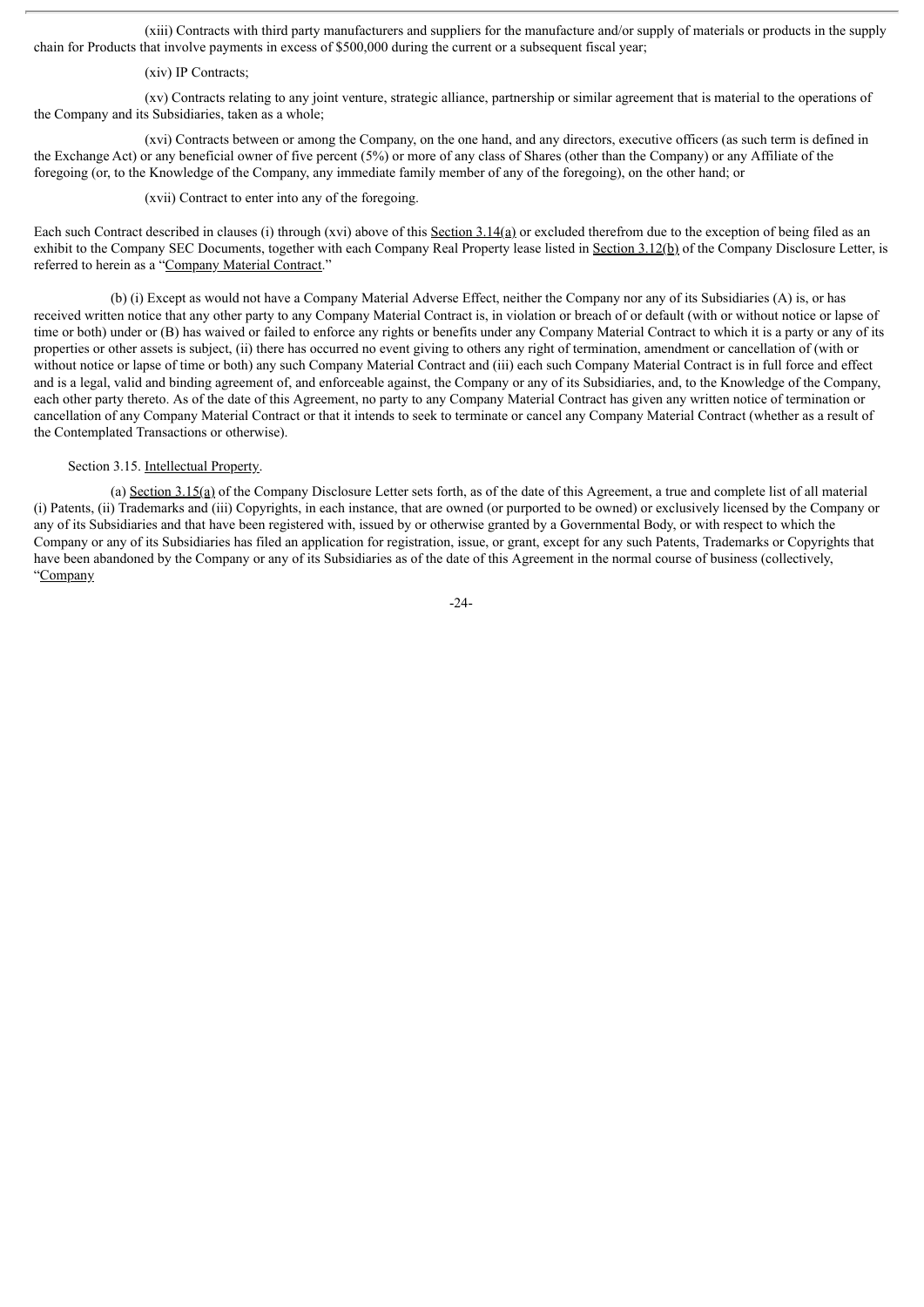Registered Intellectual Property"), indicating for each such item in (i), (ii) and (iii), as applicable and as of the date of this Agreement, the name of the current record owner(s) and if different, the legal and beneficial owner(s), the jurisdiction of application/registration, the application/registration number and the filing/issuance date. Section  $3.15(a)$  of the Company Disclosure Letter also sets forth, as of the date of this Agreement, a list of all material internet domain names with respect to which the Company or any of its Subsidiaries are the registrant and, with respect to each domain name, the record owner of such domain name and if different, the legal and beneficial owner(s) of such domain name and the applicable domain name registrar.

(b) The Owned Intellectual Property and, to the Knowledge of the Company, the Exclusive Intellectual Property are valid, subsisting and, excluding pending applications for Owned Intellectual Property, enforceable. To the Knowledge of the Company, the Company or its applicable Subsidiary (i) has made necessary filings and paid necessary registration, maintenance, renewal and other fees required for maintaining the Company Registered Intellectual Property and (ii) is listed as the exclusive or joint owner of all rights, title and interests at the U.S. Patent and Trademark Office in the Company Registered Intellectual Property, free and clear of all Liens (except for Permitted Liens, and rights, title or interests granted under the IP Contracts). The Company and its Subsidiaries possess legally sufficient and enforceable rights to use all other Intellectual Property used in connection with and material to the conduct of the Company's and any of its Subsidiary's businesses as of the date of this Agreement; provided, however, that the foregoing will not be interpreted as a representation of non-infringement of third-party Intellectual Property, which is dealt with exclusively in Section 3.15(c) below. The Company has complied with its duty of candor and disclosure in all material respects and has made no material misrepresentations in the filings submitted by it to any applicable Governmental Body with respect to all patents included in the Company Registered Intellectual Property. All Company Registered Intellectual Property that is owned by the Company is validly registered in the name of the Company and no application for, or registration with respect to, any such Company Registered Intellectual Property has been abandoned, cancelled, allowed to lapse or rejected. The Company has not engaged in patent or copyright misuse or any fraud or inequitable conduct in connection with any Company Registered Intellectual Property.

(c) To the Knowledge of the Company, since the Reference Date, neither the conduct of the Company's business nor the conduct of any of its Subsidiaries' businesses has misappropriated, infringed or otherwise violated the Intellectual Property of any Person in any material respect. Since the Reference Date, neither the Company nor any of its Subsidiaries has received any written notice from any Person claiming any violation, misappropriation or infringement of the Intellectual Property of such Person.

(d) Since the Reference Date, (i) to the Knowledge of the Company, no Person has misappropriated, infringed or violated any Owned Intellectual Property or Exclusive Intellectual Property in any material respect and (ii) no written claims are pending or, to the Knowledge of the Company, threatened in writing, against the Company or any of its Subsidiaries (A) regarding the Company's or its Subsidiaries' use or ownership of any Owned Intellectual Property or use of any Exclusive Intellectual Property or (B) challenging or questioning the validity or enforceability of any Owned Intellectual Property or Exclusive Intellectual Property. No cancellation, interference, inter partes review, opposition, reissue,

-25-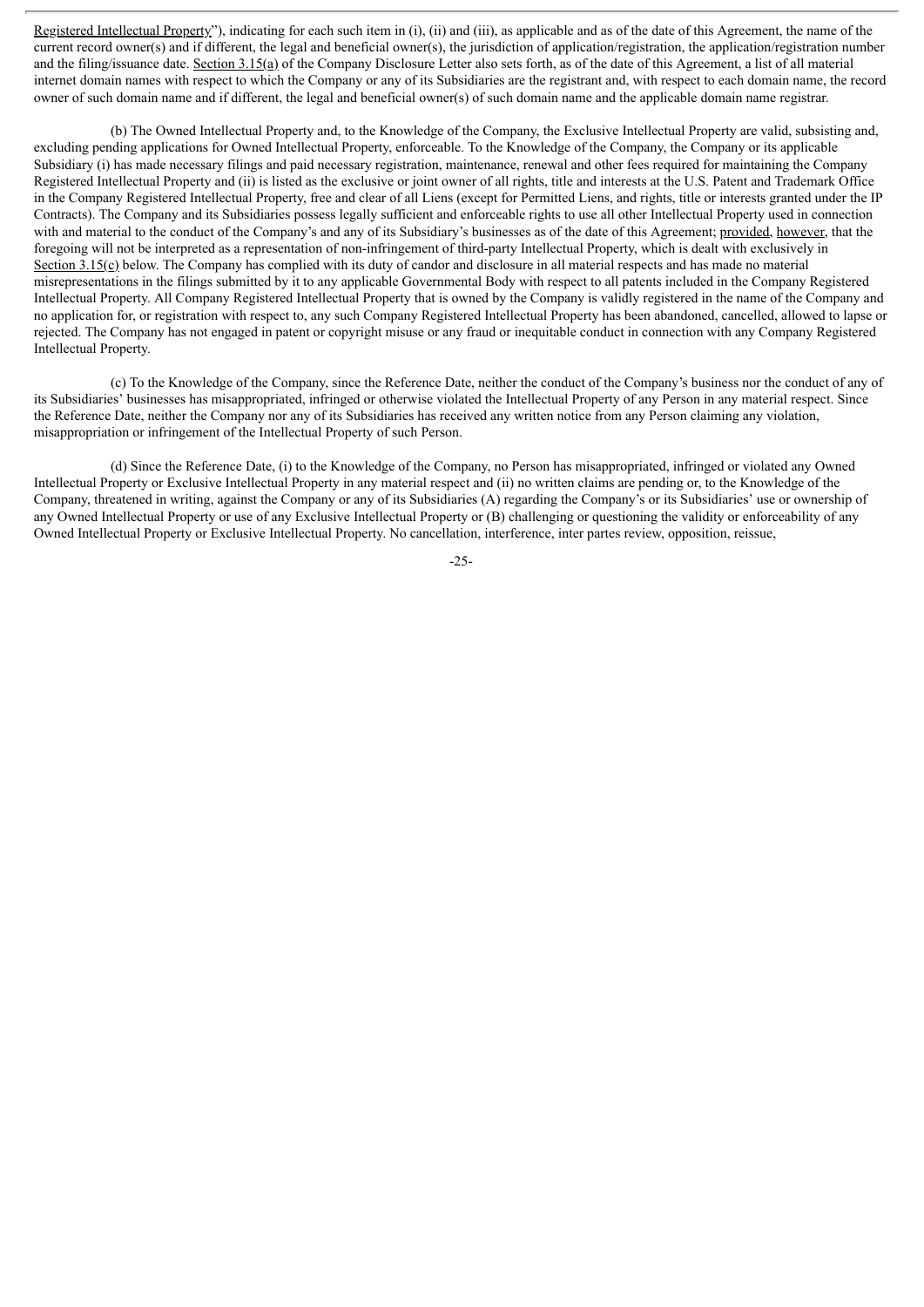reexamination or other proceeding of any nature is, or has been, pending or, to the Knowledge of the Company, threatened against the Company or, to the Knowledge of the Company, against any of the Company's licensors, in which the scope, validity or enforceability of any Company Registered Intellectual Property is being or has been contested or challenged, and to the Knowledge of the Company, there is no reasonable basis for any such proceedings. To the Knowledge of the Company, no application has been submitted to the FDA pursuant to 21 U.S.C. § 355(j) or 21 U.S.C. § 355(b)(2) by any Person referencing any of the Company's Products. To the Knowledge of the Company, no notice of a patent certification pursuant to 21 U.S.C. §  $355(j)(2)(A)(vii)(IV)$  or 21 U.S.C. §  $355(b)(2)(A)(iv)$  relating to any Owned Intellectual Property or Exclusive Intellectual Property has been sent by any Person or received by the Company.

(e) Section 3.15(e) of the Company Disclosure Letter sets forth, as of the date of this Agreement, a complete and correct list of all IP Contracts to which the Company or any of its Subsidiaries is a party. The Company has made available to Parent and Purchaser true and correct copies of all such IP Contracts. To the Knowledge of the Company, (i) each other party to any such IP Contracts has performed all material obligations required to be performed by such party as of the date of this Agreement and (ii) neither the Company nor its Subsidiaries are in material breach of any such IP Contracts. The consummation of the Contemplated Transactions will not result in or by itself afford any other party to IP Contracts to which the Company or any of its Subsidiaries is a party the right to modify, cancel, terminate or suspend any such IP Contracts or accelerate any payments with respect to any such IP contracts. Following the closing of the Contemplated Transactions, the Parent itself or the Company will be permitted to exercise all of the rights of the Company under such IP Contracts to the same extent the Company would have been able had the transactions contemplated by this Agreement not occurred and without the payment of any additional amounts or consideration other than ongoing fees, royalties or payments that the Company would otherwise be required to pay pursuant to such Contracts. Other than with respect to Off-The-Shelf Software licenses, and as set forth on Section 3.15(a) and Section 3.15(e) of the Company Disclosure Letter, there are no outstanding Contracts, options, licenses, agreements, claims, encumbrances or shared ownership interests of any kind relating to (i) any Owned Intellectual Property or Exclusive Intellectual Property, or (ii) to the Company's Knowledge, any other Intellectual Property. All money currently due and payable by the Company in connection with any IP Contracts have been satisfied in a timely manner. Section 3.15(e) of the Company Disclosure Letter sets forth a list and description of any material payments or other consideration (in any form, including royalties, profit-share revenue, milestones, sublicense revenue and other contingent payments) required to be made by the Company to any third party under any of the IP Contracts.

(f) The Company has taken commercially reasonable measures designed to protect and maintain (i) the confidentiality of all material proprietary information that the Company holds as a trade secret and (ii) its ownership of, and rights in, all Company Owned Intellectual Property and the Exclusive Intellectual Property, as applicable. Without limiting the foregoing, to the Knowledge of the Company, the Company has not made any of its trade secrets or other material confidential or proprietary information that it intended to maintain as confidential information available to any other Person except pursuant to written agreements requiring such Person to maintain the confidentiality of such trade secrets or confidential information. Each current employee of the Company or any of its Subsidiaries, each current

-26-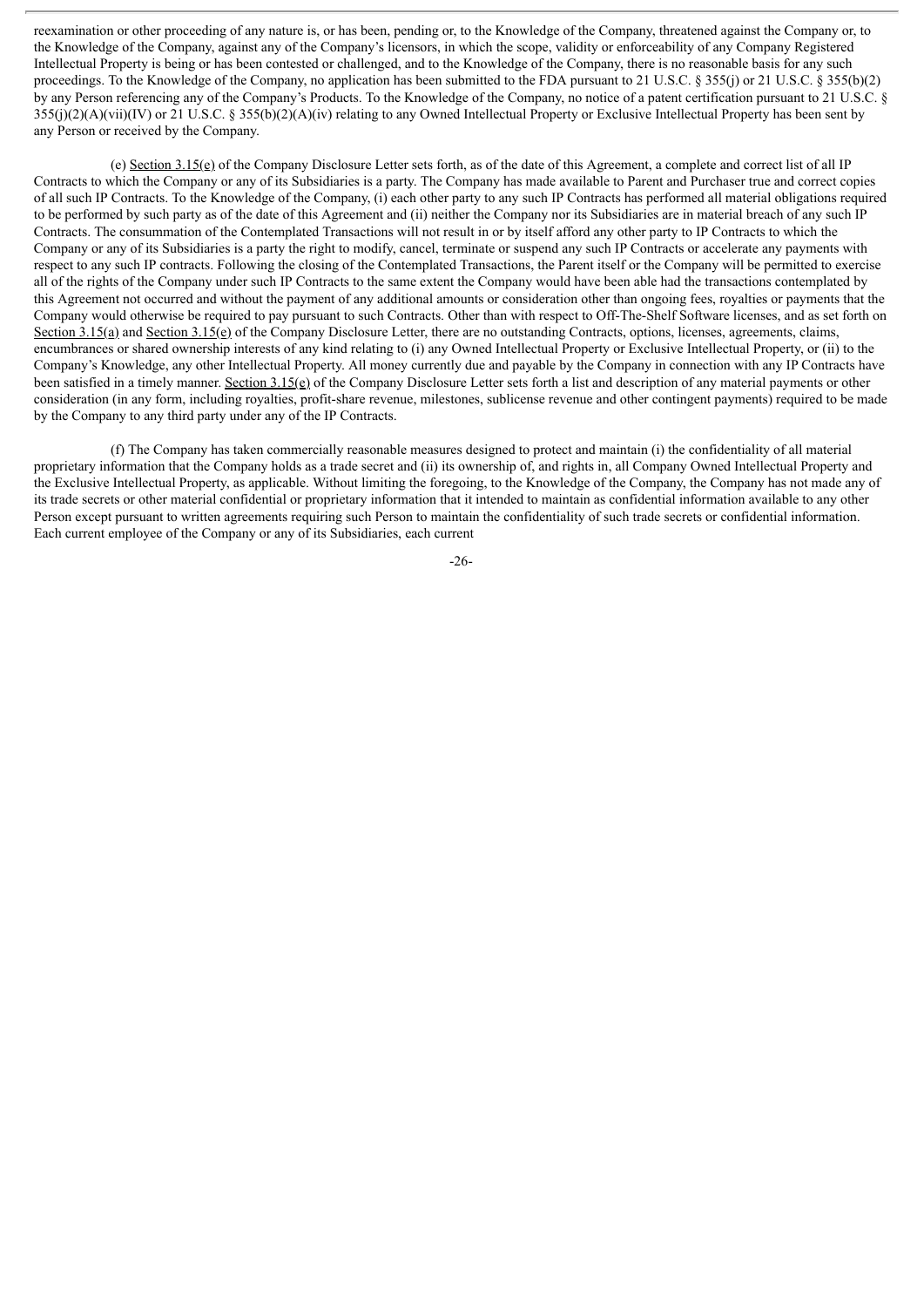independent contractor of the Company or any of its Subsidiaries and, to the Knowledge of the Company, each former employee, each former independent contractor and any other third parties with access to any confidential information of the Company or any of its Subsidiaries that is material to the Company is subject to a written non-disclosure or other confidentiality agreement requiring them to maintain the confidentiality of such information and use such information only for the benefit of the Company or its Subsidiaries, as applicable. The Company and its Subsidiaries have taken reasonable steps to prevent the unauthorized disclosure or use of its and their material Trade Secrets.

(g) Each Person who is or was an employee, officer, director, consultant or contractor of the Company and who is or was engaged by the Company to design, create or otherwise develop any Owned Intellectual Property has signed a valid and enforceable agreement containing an irrevocable present assignment to the Company of all rights of such employee, officer, director, consultant or contractor in or to such Owned Intellectual Property. The Owned Intellectual Property (i) for patents and patent applications, has, to the Knowledge of the Company, been fully and properly assigned to Company by all inventors who contributed to the conception of such Owned Intellectual Property, and (ii) as applicable, accurate forms of assignments by all such inventors have been timely filed with each respective national Governmental Body before which an application for registration, issue, or grant is pending. No current or former stockholder, officer, director or employee of the Company has any valid claim, right (whether or not currently exercisable), or interest to or in any Owned Intellectual Property. To the Company's Knowledge, no employee of the Company is (i) bound by or otherwise subject to any Contract restricting him or her from performing his or her duties for the Company or (ii) in breach of any Contract with any former employer or other Person, in each case, concerning Intellectual Property or confidentiality.

(h) No Governmental Body has any right to (including any "step-in" or "march-in" rights with respect to), ownership of, commercialization of, or right to royalties or other payments for any Owned Intellectual Property or, to the Company's Knowledge, the Exclusive Intellectual Property. Without limiting the generality of the foregoing, no invention claimed or covered by any patent within the Owned Intellectual Property or, to the Company's Knowledge, the Exclusive Intellectual Property (i) was conceived or reduced to practice in connection with any research activities funded, in whole or in part, by the federal government of the United States or any agency thereof, (ii) is a "subject invention" as that term is described in 35 U.S.C. Section 201(e), or (iii) is otherwise subject to the provisions of the Bayh-Dole Act or any similar Law of any other jurisdiction, including with respect to any patents that are part of the Owned Intellectual Property. No funding, facilities, or personnel of any educational or research institution were used, directly or indirectly, to develop or create in whole or in part, any of the Owned Intellectual Property or, to the Company's Knowledge, the Exclusive Intellectual Property, and no educational institution has any right to, or right to royalties for, or to impose any requirement on the manufacture or commercialization of any product incorporating, any Intellectual Property that is, or is purportedly, owned by the Company.

(i) To the Knowledge of the Company, no Trademark (whether registered or unregistered) or trade name owned, used, or applied for by the Company conflicts or interferes with any Trademark (whether registered or unregistered) or trade name owned, used, or applied for by any other person. To the Knowledge of the Company, none of the goodwill associated with or inherent in any Trademark (whether registered or unregistered) included in the Owned Intellectual Property has been impaired. Section 3.15(i) of the Company Disclosure Letter sets forth all material unregistered Trademarks included in the Owned Intellectual Property and Exclusive Intellectual Property.

-27-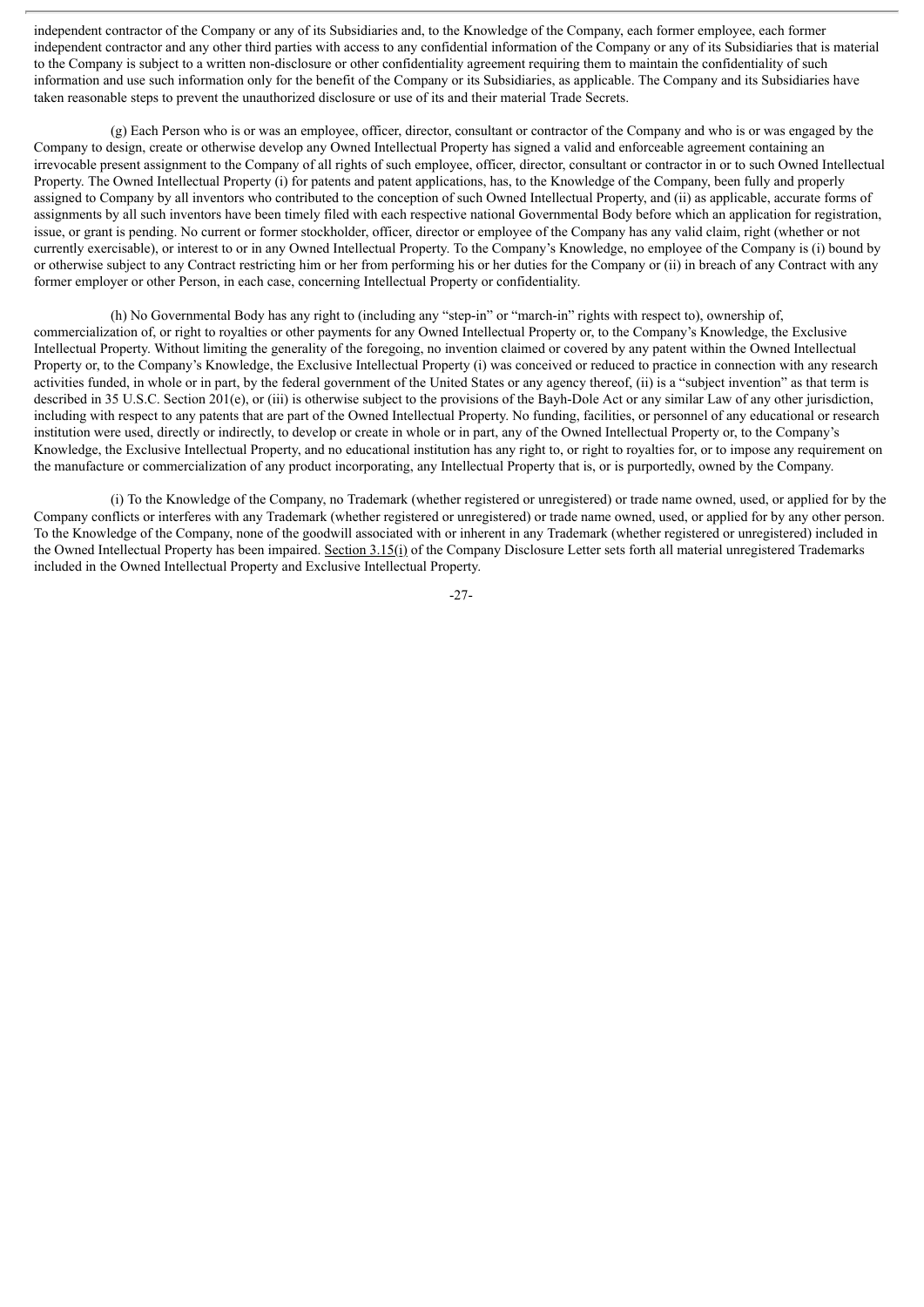(j) Except as set forth in Section 3.15(j) of the Company Disclosure Letter, (i) the Company is not bound by any Contract to indemnify, defend, hold harmless, or reimburse any other Person with respect to any Intellectual Property infringement, misappropriation, or similar claim, and (ii) the Company has never assumed, or agreed to discharge or otherwise take responsibility for, any existing or potential liability of another Person for infringement, misappropriation, or violation of any Intellectual Property, which assumption, agreement or responsibility remains in force as of the date of this Agreement.

(k) The Company makes no additional representations and warranties with respect to any Intellectual Property matters except as expressly set forth in this Section 3.15.

Section 3.16. Litigation. As of the date of this Agreement, there are no Actions pending or, to the Company's Knowledge, no Actions threatened in writing against the Company or any of its Subsidiaries, at law or in equity, or before or by any Governmental Body, and neither the Company nor any of its Subsidiaries is subject to or in violation of any outstanding material judgment, injunction, rule, order or decree of any court or Governmental Body, in each case except as would not have a Company Material Adverse Effect.

Section 3.17. Insurance. Section 3.17 of the Company Disclosure Letter sets forth each insurance policy (including policies providing casualty, liability, medical and works compensation coverage) to which the Company or any of its Subsidiaries is a party as of the date of this Agreement. As of the date of this Agreement, each insurance policy under which the Company or any of its Subsidiaries is an insured or otherwise the principal beneficiary of coverage is in full force and effect, and (i) neither the Company nor any of its Subsidiaries is in breach or default under any such insurance policy, (ii) no notice of cancellation or termination has been received with respect to any insurance policy and (iii) no event has occurred which, with notice or lapse of time, would constitute such breach or default, or permit termination, or modification, under any such insurance policy, except as would not have a Company Material Adverse Effect.

## Section 3.18. Employee Benefit Plans.

(a) Section 3.18 of the Company Disclosure Letter lists all material Company Plans.

(b) With respect to each material Company Plan, the Company has made available to Parent and Purchaser true and correct copies of the following (as applicable) (except for such documents that are filed as an exhibit to a Company SEC Document) prior to the date of this Agreement: (i) the plan document, including all amendments thereto or, with respect to any unwritten plan, a summary of all material terms thereof, (ii) the summary plan description along with all summaries of material modifications thereto, (iii) all related trust instruments or other funding-related documents and insurance contracts, (iv) the financial statements (if any) for the most recent year for which such financial statements are available (in audited form if required by the Employee Retirement Income Security Act of 1974, as amended ("ERISA")) and, where

-28-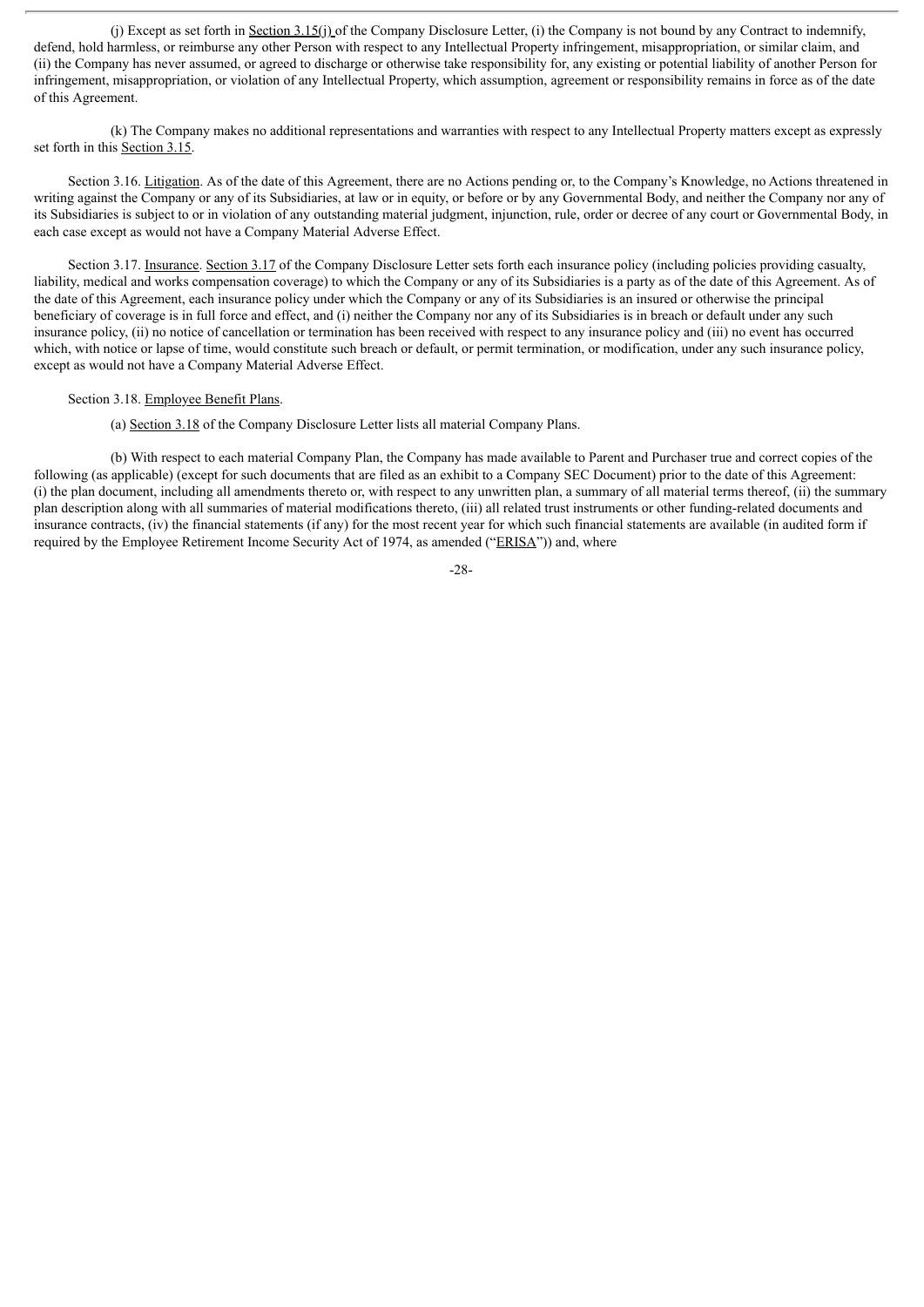applicable, Annual Report/Returns (Forms 5500) with disclosure schedules, if any, and attachments for the most recent year for which such Annual Report/Return (Form 5500) is available, in each case, to the extent not publicly available, (v) a copy of all material, non-routine correspondence with any Governmental Body relating to a Company Plan received or sent within the last three (3) years, (vi) the most recent Internal Revenue Service determination or opinion letter, and (vii) written results of any required compliance testing for the most recent plan year. The Company has made available to Parent and Purchaser true and correct copies of the following (except for such documents that are filed as an exhibit to a Company SEC Document): (i) the standard agreement evidencing Company Stock Options and Company Equity Awards, (ii) the standard agreement evidencing a Company Stock Option or Company Equity Award that is a non-plan inducement award, and (iii) each agreement evidencing a Company Stock Option or Company Equity Award that does not conform in all material respects to the standard agreement.

(c) Each Company Plan that is intended to be qualified under Section 401(a) of the Code is the subject of a favorable determination letter or is covered by a favorable opinion letter from the Internal Revenue Service and, to the Company's Knowledge, no fact or circumstance has occurred that could reasonably be expected to adversely affect the qualified status of such Company Plan. Each Company Plan has been administered and maintained in all material respects in accordance with the requirements of the applicable provisions of the Code, ERISA, and other applicable Law.

(d) With respect to each Company Plan, there are no material Actions pending or, to the Company's Knowledge, threatened, other than routine claims for benefits.

(e) None of the Company, any of its Subsidiaries or any of their respective ERISA Affiliates has at any time within the last six (6) years sponsored, maintained or contributed to, or been required to maintain or contribute to, or had any Liability in respect of, a Plan that is or was at any relevant time (i) subject to Title IV of ERISA or Section 412 of the Code, (ii) a "multiemployer plan" within the meaning of Section 3(37) of ERISA, (iii) a "multiple employer plan" as described in Section 413(c) of the Code or (iv) a "multiple employer welfare arrangement" within the meaning of Section 3(40) of ERISA. None of the Company or any of its Subsidiaries have any obligations to provide any officer, director, employee or individual independent contractor or consultant of the Company or any of its Subsidiaries (each a "Service Provider") or any former Service Provider (or any spouse or dependent thereof) any life insurance or medical, health or other welfare benefits after such Service Provider's termination of employment or service with the Company or any of its Subsidiaries, other than as required under Part 6 of Subtitle B of Title I of ERISA, Section 4980B of the Code or any other applicable Law.

(f) With respect to each Company Plan that is not subject exclusively to U.S. Law (a "Non-U.S. Benefit Plan") each Non-U.S. Benefit Plan required to be registered has been registered and has been maintained in all material respects in good standing (with respect to jurisdictions that recognize such concept) with applicable regulatory authorities

-29-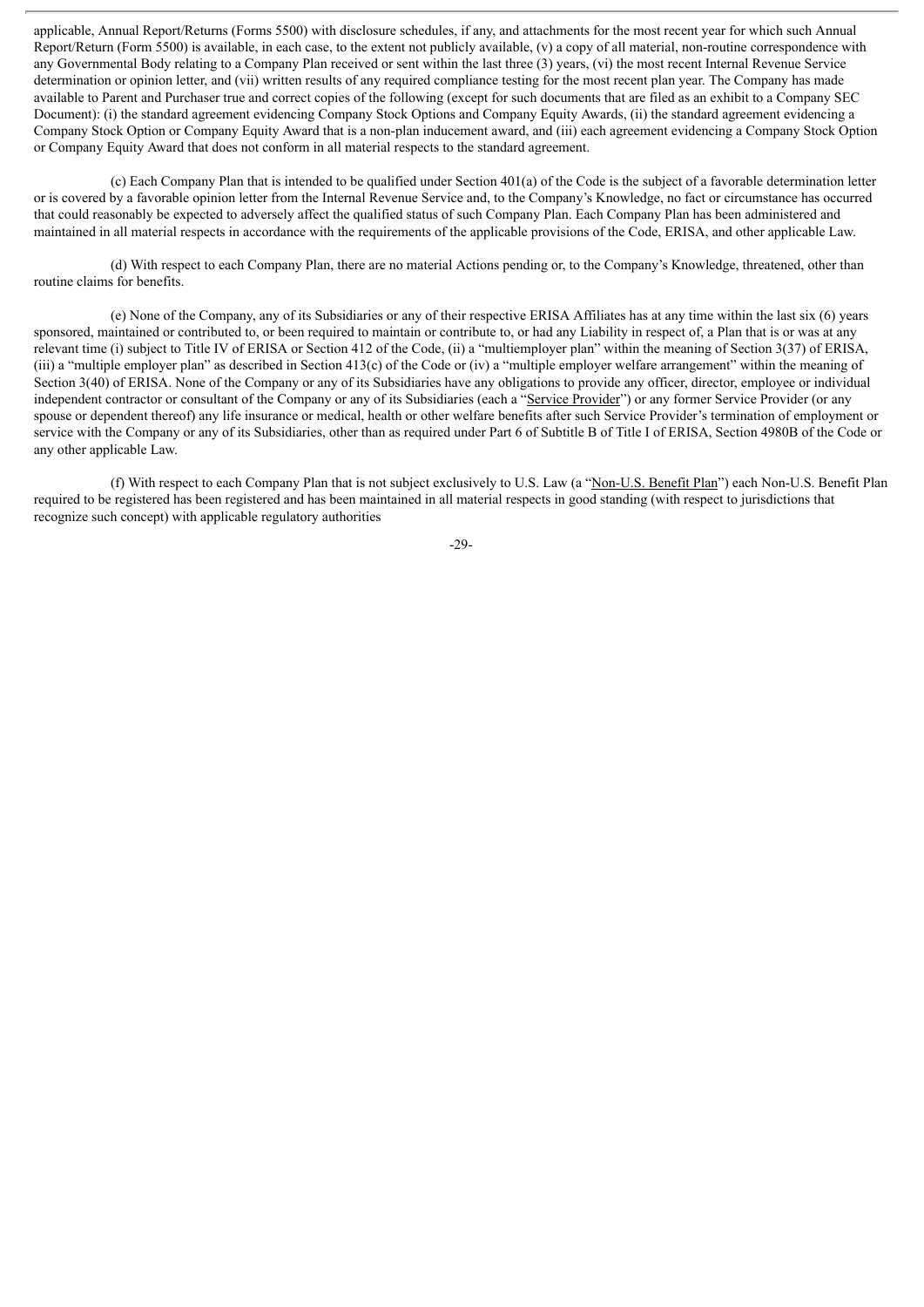(g) Except as otherwise provided in this Agreement, neither the execution or delivery of this Agreement, nor the consummation of the Contemplated Transactions, will, either individually or together with the occurrence of another event (including a termination of employment or service), (i) result in any material payment becoming due to any current or former Service Provider, including any severance payment, or in the forgiveness of any indebtedness of any current or former Service Provider, (ii) materially increase or enhance any benefits or compensation otherwise payable to any current or former Service Provider or under any Company Plan, (iii) result in the acceleration of the time of payment or vesting of any material amounts, payments or benefits due to any current or former Service Provider under any Company Plan, (iv) require the Company or any of its Subsidiaries to set aside any assets to fund (whether to a trust or otherwise) any compensation or benefits due to any current or former Service Provider or under any Company Plan, (v) result in any restriction that does not exist on the date hereof outside of the Contemplated Transactions on the right of the Company or any of its Subsidiaries or, after the consummation of the Contemplated Transactions, the Surviving Corporation, to merge, amend, terminate or transfer any material Company Plan or (vi) result in the payment of any "excess parachute payment" within the meaning of Section 280G of the Code or in the imposition of an excise Tax under Section 4999 of the Code.

(h) Each Company Plan has complied in all material respects with Section 409A of the Code, to the extent applicable. The Company has no obligation to pay any gross-up, reimbursement or other payment in respect of any Tax imposed under Section 4999 or Section 409A of the Code. All Company Stock Options listed on Section 3.3(b) of the Company Disclosure Letter that are denoted as "incentive stock options" under Section 422 of the Code are intended to so qualify.

Section 3.19. Environmental Compliance and Conditions.

(a) Except for matters that would not have a Company Material Adverse Effect:

(i) The Company and its Subsidiaries are, and since the Reference Date have been, in compliance with all Environmental Laws;

(ii) The Company and each of its Subsidiaries holds, and is in compliance with, all Permits required under Environmental Laws to operate their business at the Company Real Property as presently conducted;

(iii) Except for matters that are resolved, neither the Company nor any of its Subsidiaries has received any written claim, notice or complaint, or been subject to any Action from any Governmental Body or third party regarding any actual or alleged violation of Environmental Laws or any Liabilities or potential Liabilities under Environmental Laws; and

(iv) To the Company's Knowledge, neither the Company nor any of its Subsidiaries has released any Hazardous Substance on, under or about the Company Real Property or any other real property now or formerly occupied or used by the Company or any of its Subsidiaries in a manner that reasonably could be expected to give rise to Liability for the Company or any of its Subsidiaries under any Environmental Laws.

-30-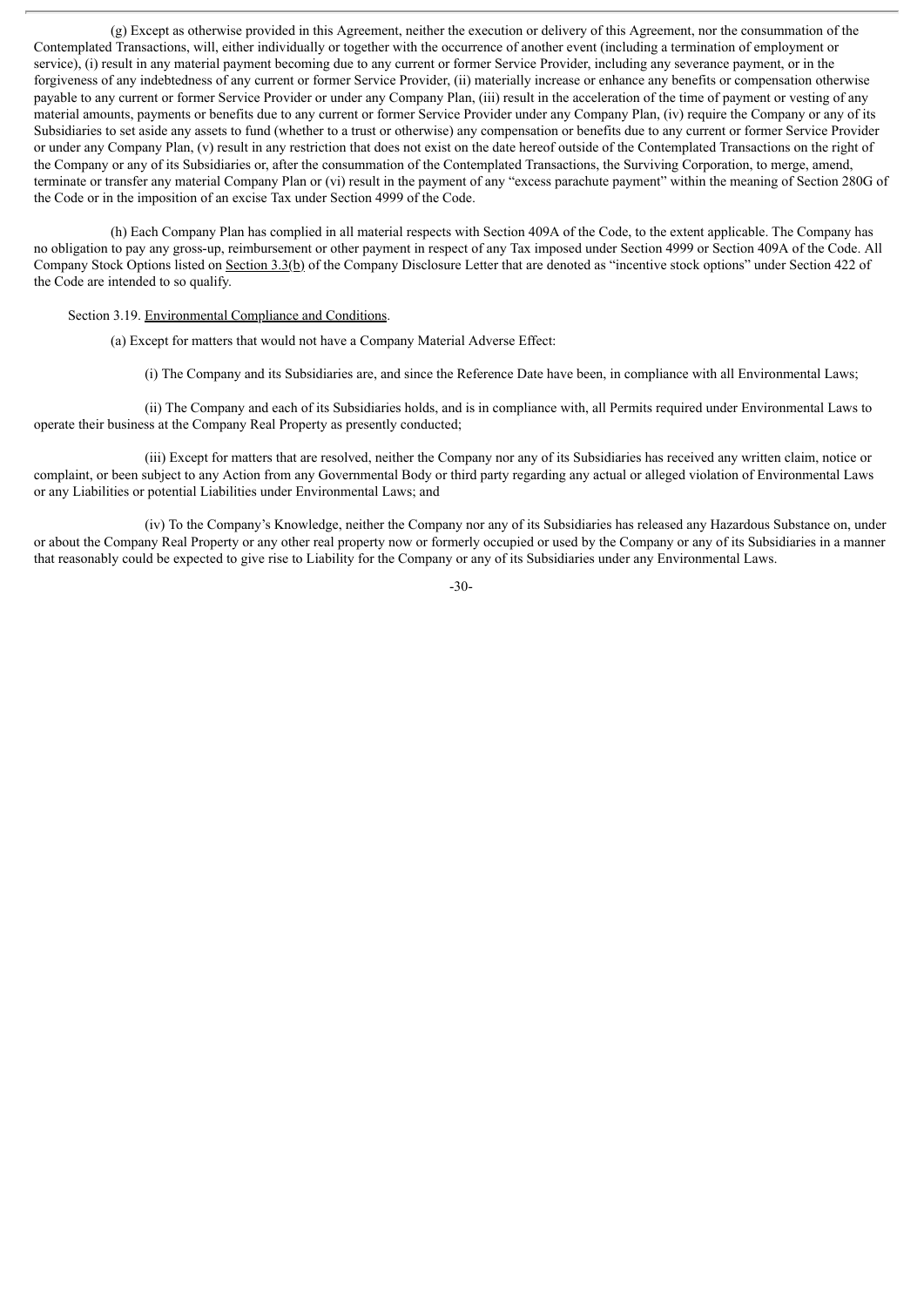#### Section 3.20. Employment and Labor Matters.

(a) Neither the Company nor any of its Subsidiaries has any works council or is a party to or bound by any collective bargaining agreement or other agreement or is party to any other legally binding commitment to any labor union, works council or other employee representative body. Since the Reference Date, (i) to the Knowledge of the Company, there has not been any material activity on behalf of any labor union, works council or other employee representative body to organize any employees of the Company or any of its Subsidiaries and (ii) neither the Company nor any of its Subsidiaries has experienced any pending or, to the Knowledge of the Company, threatened picketing, strike, slowdown, material work stoppage, lockout or material grievance, claim of unfair labor practices or other collective bargaining dispute.

(b) As of the date of this Agreement the Company and its Subsidiaries are, and between the Reference Date and the date of this Agreement have been, in compliance in all material respects with all Laws relating to labor, employment and employment practices, including all such Laws relating to wages (including minimum wage and overtime wages), discrimination, harassment, retaliation, workers' compensation, safety and health, immigration, work authorization, worker classification (including employee-independent contractor classification and the proper classification of employees as exempt employees and non-exempt employees), the Worker Adjustment and Retraining Notification Act ("WARN") and any similar foreign, state, provincial or local "mass layoff" or "plant closing" Law.

(c) There has been no "mass layoff", "mass termination", "collective dismissal", "group dismissal", "group termination" or "plant closing" (as defined by WARN or any similar foreign, state, provincial or local Laws) with respect to the Company between the Reference Date and the date of this Agreement. In the six (6)-month period prior to the date of this Agreement, there has not been any "employment loss" (as defined in WARN), layoff, furlough, or other act, which, if continued for six (6) months would in the aggregate trigger obligations under WARN.

(d) During the three (3) year period ending on the date of this Agreement, to the Knowledge of the Company, the Company and each of its Subsidiaries have investigated all sexual harassment allegations of which the Company has Knowledge in compliance in all material respects with all applicable Laws. The Company and each of its Subsidiaries have not, during the three (3) year period ending on the date of this Agreement, entered into any settlement agreement, separation agreement, or non-disclosure agreement with respect to allegations of sexual or other harassment allegedly committed by any directors or executive officers of the Company or any of its Subsidiaries. During the three (3) year period ending on the date of this Agreement, to the Knowledge of the Company, the Company has received no written allegation that an officer employee of the Company or any of its Subsidiaries has engaged in sexual or other unlawful harassment with respect to his or her employment with the Company.

-31-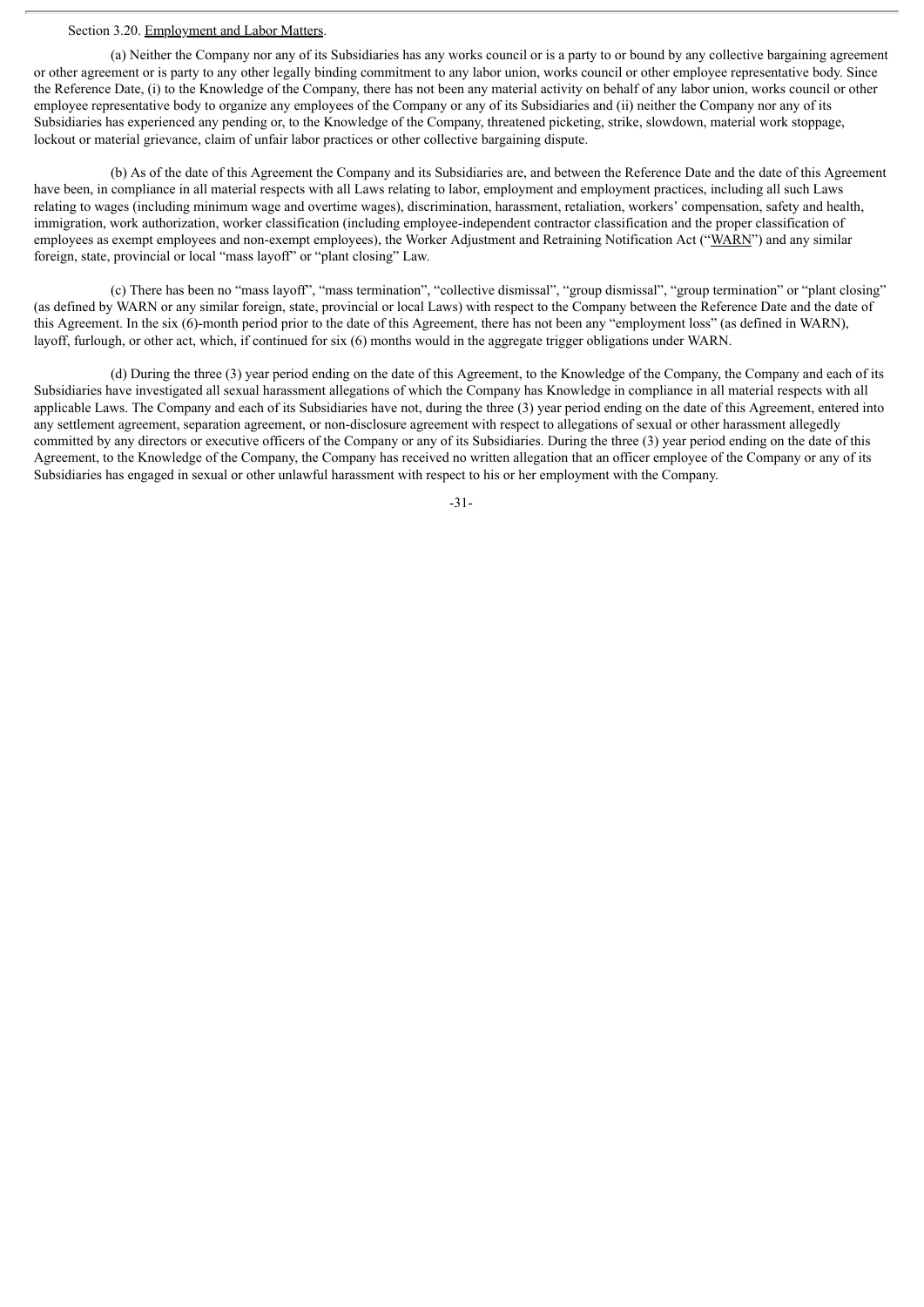## Section 3.21. FDA and Health Care Law Matters.

(a) Each of the Company and the Company's Subsidiaries, and to the Knowledge of the Company, its respective directors, officers, employees and agents (while acting in such capacity), is, and between the Reference Date and the date of this Agreement has been, in material compliance with the following or similar Laws to the extent applicable to the Company or any Subsidiary or by which any or their respective properties, businesses, activities, products or other assets is bound or affected: the federal Anti-Kickback Statute (42 U.S.C. § 1320a-7b(b)), the Anti-Inducement Law (42 U.S.C. § 1320a-7a(a)(5)), the civil False Claims Act (31 U.S.C. §§ 3729 et seq.), the administrative False Claims Law (42 U.S.C. § 1320a-7b(a)), the health care fraud, false statement and health information privacy and security provisions of the Health Insurance Portability and Accountability Act of 1996, as amended by the Health Information, Technology for Economic and Clinical Health Act of 2009, the exclusion laws (42 U.S.C. § 1320a-7), the civil monetary penalty laws (42 U.S.C. § 1320a-7a), the Federal Food Drug and Cosmetic Act ("FDCA") (21 U.S.C. §§ 301 et seq.), the Prescription Drug Marketing Act of 1987 (21 U.S.C. §§ 353 et seq.), the Medicare Program (Title XVIII of the Social Security Act), the Medicaid Program (Title XIX of the Social Security Act), the Open Payment Laws (42 U.S.C. § 1320a-7h), and any comparable state and local Laws, regulations, or orders promulgated pursuant to or related to such Laws, and any other similar Law, each as amended from time to time, including the collection and reporting requirements, and the processing of any applicable rebate, chargeback or adjustment, under applicable rules and regulations relating to the Medicaid Drug Rebate Program (42 U.S.C. § 1396r-8) and any state supplemental rebate program, state drug price transparency law, Medicare average sales price reporting (42 U.S.C. § 1395w-3a), the Public Health Service Act (42 U.S.C. § 256b), the federal TRICARE program (10 U.S.C. §§ 1071 et seq.), the VA Federal Supply Schedule (38 U.S.C. § 8126) or under any state pharmaceutical assistance program or U.S. Department of Veterans Affairs agreement, any State Pricing Transparency Program and any successor government programs (collectively, "Health Care Laws"). To the Knowledge of the Company, there are no facts, circumstances or conditions that would reasonably be expected to give rise to a material violation of Health Care Laws.

(b) The Company and its Subsidiaries hold, and are operating in material compliance with the terms of, all material permits, licenses, franchises, approvals, exemptions, authorizations and clearances of the Food and Drug Administration (the "FDA") or other Governmental Body required for the businesses of the Company and its Subsidiaries as currently conducted (the "Regulatory Permits"), and as of the date of this Agreement, all such Regulatory Permits are valid and in full force and effect. Since the Reference Date, the Company and each of its Subsidiaries have fulfilled and performed all of their material obligations with respect to the Regulatory Permits, and, to the Knowledge of the Company, no event has occurred which allows, or after notice or lapse of time would allow, revocation or termination thereof or result in any other material impairment of the rights of the holder of any Regulatory Permit. Since the Reference Date, neither the Company nor any of its Subsidiaries has received written notice of any pending claim, suit, proceeding, hearing, enforcement, audit, investigation, arbitration or other action from the FDA or any Governmental Body that, if determined adversely to the Company or any of its Subsidiaries, would result in the material impairment, revocation, suspension or termination of any Regulatory Permit.

-32-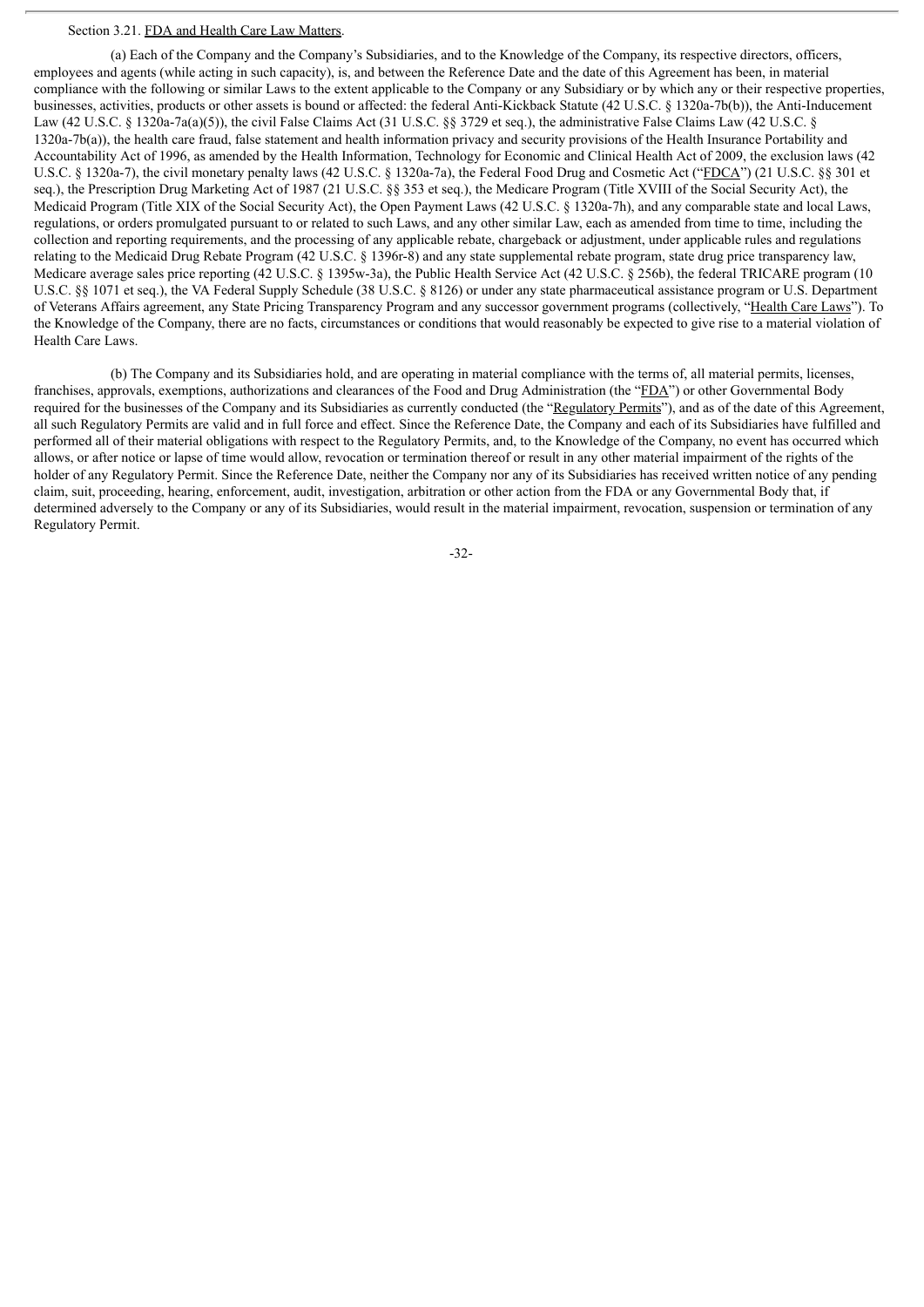(c) Since the Reference Date, all applications, schedules, filings, forms, registrations, notifications, submissions, information, claims, reports and statistics, and other data and conclusions derived therefrom, together with any supplements or amendments required to be made with respect thereto, utilized as the basis for or submitted in connection with any and all requests for a material Regulatory Permit from the FDA or other Governmental Body or required by any Health Care Laws relating to the Company, its business, its Subsidiaries, its Subsidiaries businesses, and the Products of the Company or its Subsidiaries, when submitted to the FDA or other Governmental Body were true, timely, complete, correct and in compliance in all material respects as of the date of submission and any necessary or required updates, changes, corrections or modification to such applications, submissions, information and data have been submitted to the FDA or other Governmental Body; and no material deficiencies or material liabilities exist or have been asserted by the FDA or other Governmental Body with respect to such document. The Company has provided complete and correct copies of all material filings with any Governmental Body made since the Reference Date, and all material documents related to other regulatory actions, enforcement actions, consent decrees or other similar actions since the Reference Date, including requests for information, administrative inquiries or formal compliance received from a Governmental Body.

(d) Except as set forth in Section 3.21(d) of the Company Disclosure Letter, the operation of the Company's and its Subsidiaries' businesses, including the manufacture, import, export, testing, development, processing, packaging, labeling, storage, advertising, marketing, promotion and distribution of all Products of the Company and its Subsidiaries, is and at all times since the Reference Date has been in material compliance with all applicable Laws, Regulatory Permits, and orders administered by the FDA or other Governmental Body for Products sold in the United States.

(e) Except as set forth in Section  $3.21$ (e) of the Company Disclosure Letter, neither the Company nor any of its Subsidiaries has had any Product or manufacturing site (whether Company-owned or that of a contract manufacturer for Products of the Company or its Subsidiaries) subject to a Governmental Body (including FDA) shutdown or import or export prohibition, nor received any FDA Form 483 or other Governmental Body notice of inspectional observations, warning letters, untitled letters or requests or requirements to make changes to the Products of the Company or its Subsidiaries that if not complied with would reasonably be expected to result in a material effect on the Company or its Subsidiaries, or similar written correspondence or notice from the FDA or other Governmental Body in respect of the Company or Subsidiaries' businesses and alleging or asserting material noncompliance with any applicable Law, Permit or such requests or requirements of a Governmental Body, and, to the Knowledge of the Company and its Subsidiaries, neither the FDA nor any other Governmental Body is considering such action.

(f) Since the Reference Date, the manufacture of Products of the Company and its Subsidiaries by or on behalf of the Company or its Subsidiaries is being conducted in compliance in all material respects with all applicable Laws, including, without limitation, the FDA's current Good Manufacturing Practice regulations, and the respective counterparts thereof promulgated by Governmental Bodies in countries outside the United States.

(g) Section 3.21(g) of the Company Disclosure Letter sets forth a list of (i) all recalls, field notifications, field corrections, market withdrawals or replacements, warnings, "dear doctor" letters, investigator notices, safety alerts or other notice of action relating to an alleged lack of safety, efficacy, or regulatory compliance of the Products of the Company and its Subsidiaries ("Safety Notices") since the Reference Date and (ii) the dates such Safety Notices, if any, were resolved or closed and (iii) to the Knowledge of the Company and its Subsidiaries,

-33-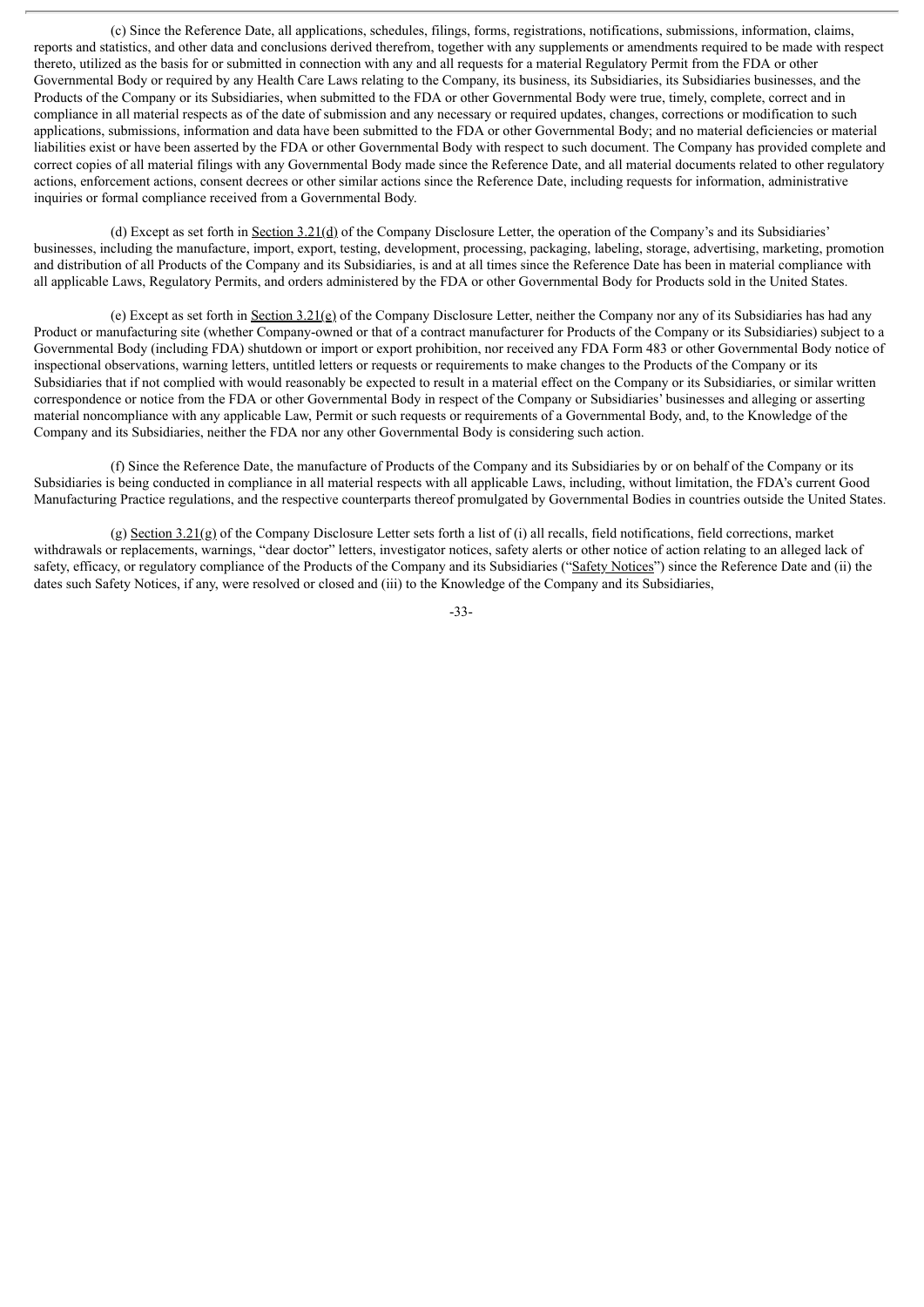any material complaints from Governmental Bodies with respect to the Products of the Company and its Subsidiaries that are currently unresolved. To the Knowledge of the Company and its Subsidiaries, there are no facts that would be reasonably likely to result in (x) a material Safety Notice with respect to the Products of the Company and its Subsidiaries, (y) a material change in labeling of any the Products of the Company and its Subsidiaries; or (z) a termination or suspension of marketing or testing of any the Products of the Company and its Subsidiaries.

(h) Since the Reference Date, the clinical, pre-clinical and other studies and tests conducted by or on behalf of or sponsored by the Company or its Subsidiaries, or in which the Products, or the products or product candidates of its Subsidiaries, have participated were and, if still pending, are being conducted in all material respects in accordance with standard medical and scientific research procedures and all applicable Laws, including, but not limited to, the FDCA and its applicable implementing regulations at 21 C.F.R. Parts 50, 54, 56, 58 and 312. Except to the extent disclosed on Section 3.21(h) of the Company Disclosure Letter, no investigational new drug application filed by or on behalf of the Company or its Subsidiaries with the FDA has been terminated or suspended by the FDA, and neither the FDA nor any applicable foreign Governmental Body has commenced, or, to the Knowledge of the Company or its Subsidiaries, threatened to initiate, any action to place a clinical hold order on, or otherwise terminate or suspend, any proposed or ongoing clinical investigation conducted or proposed to be conducted by or on behalf of the Company or its Subsidiaries.

(i) Neither the Company nor any Subsidiaries is the subject of any pending or, to the Knowledge of the Company, threatened investigation in respect of the Company or Company Products, by the FDA pursuant to its "Fraud, Untrue Statements of Material Facts, Bribery, and Illegal Gratuities" Final Policy set forth in 56 Fed. Reg. 46191 (September 10, 1991) and any amendments thereto. Neither the Company, its Subsidiaries, nor any of their officers, employees, or, to the Knowledge of the Company, agents has been convicted of any crime or engaged in any conduct that could result in debarment or exclusion (i) under 21 U.S.C. § 335a, or (ii) any similar Law. As of the date hereof, no claims, actions, proceedings or investigations that would reasonably be expected (with or without notice or lapse of time) to result in such debarment or exclusion are pending or, to the Knowledge of the Company, threatened against the Company, its Subsidiaries, or any of their officers, employees or agents.

(j) Since the Reference Date, neither the Company nor any Subsidiary has been subject to any investigation by any Governmental Body, or received any written subpoena, civil investigative demand, written notification, correspondence or any other comparable written request for information or documents, or any communication from any Governmental Body, including, without limitation, the Centers for Medicare and Medicaid Services, and the Department of Health and Human Services Office of Inspector General, the Department of Veterans Affairs Office of Inspector General, the Department of Justice (DOJ), or any U.S. Attorney's Office requesting information related to the Company's compliance with Health Care Laws or alleging potential or actual material non-compliance by, or liability of, the Company or any Company Subsidiary, under any Health Care Laws. To the Knowledge of the Company, no such investigation with respect to compliance with Health Care Laws is pending or threatened.

(k) Neither the Company nor any of its Subsidiaries is a party to any corporate integrity agreements, monitoring agreements, deferred prosecution agreements, non-prosecution agreements, consent decrees, settlement orders, or similar agreements with or imposed by any Governmental Body.

-34-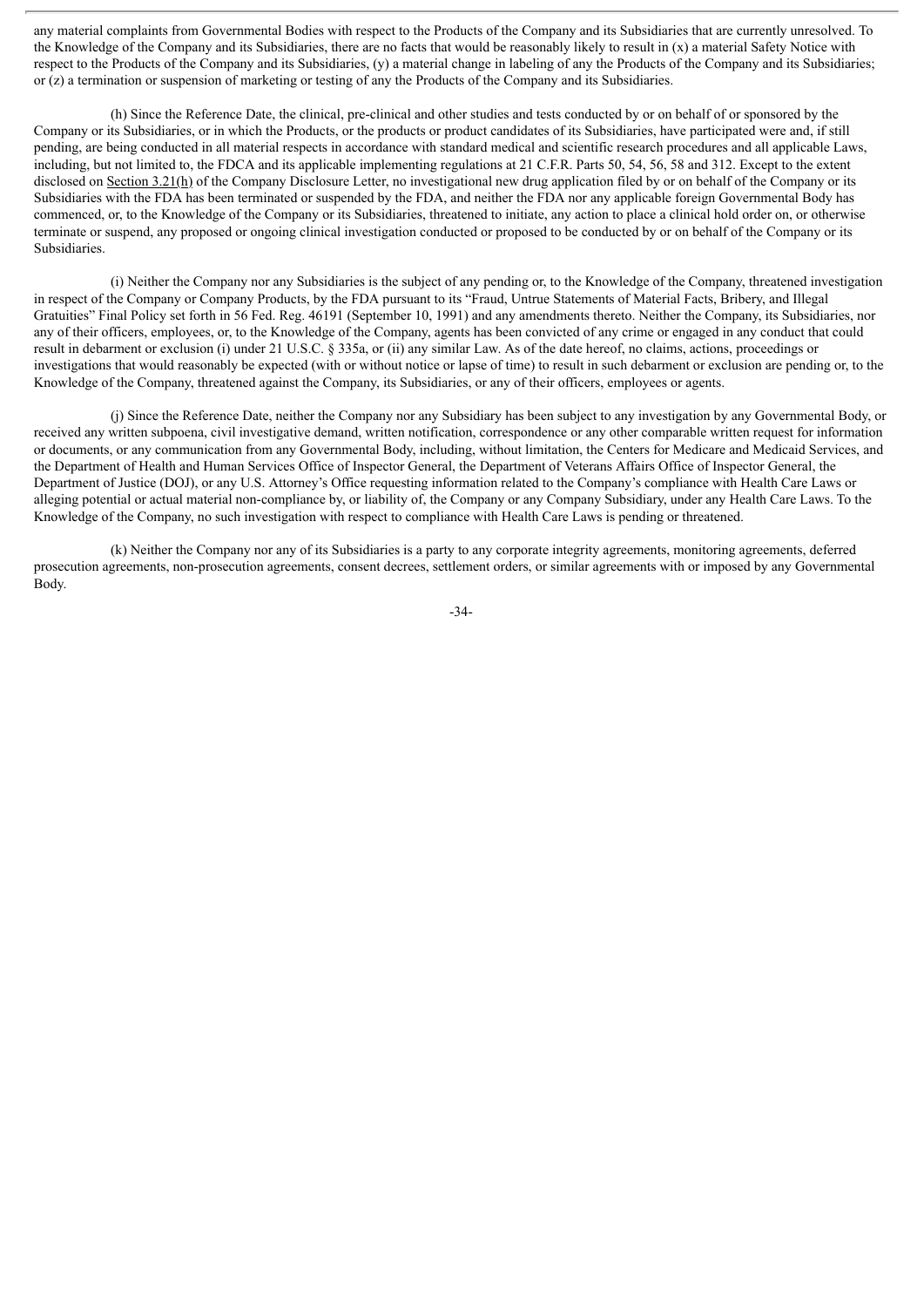(l) Between the Reference Date and the date of this Agreement, neither the Company nor its Subsidiaries, nor, to the Knowledge of the Company, any director, executive, officer or employee: (i) has been charged with or convicted of any criminal offense relating to the delivery of an item or service under any Federal Health Care Program, (ii) has been debarred, excluded or suspended from participation in any Federal Health Care Program, (iii) has had a civil monetary penalty assessed against it under 42 U.S.C. §1320a-7a, (iv) is currently listed on the list of parties excluded from federal procurement programs and non-procurement programs as maintained in the Government Services Administration's System for Award Management or other federal agencies or (v) has received written notice from a Governmental Body that it is the target of any investigation relating to any Federal Health Care Program-related offense.

(m) Between the Reference Date and the date of this Agreement, all material reports, submissions, notices required to be maintained or filed with any Governmental Body by Company or any of its Subsidiaries with respect to Health Care Laws have been so maintained or filed on a timely basis, and were complete and accurate in all material respects as of the date of filing. No such filing with any Governmental Body contains any statement or information that, as of the date such filing was made, was (expressly or due to omission of material information) materially false or misleading.

Section 3.22. Brokerage. Other than J.P. Morgan Securities LLC, no Person is entitled to any financial advisory fee in connection with the Contemplated Transactions based on any arrangement or agreement made by or on behalf of the Company. Section 3.22 of the Company Disclosure Letter sets forth the reasonably estimated fees paid or to be paid by the Company in connection with its engagement of J.P. Morgan Securities LLC.

Section 3.23. Disclosure. None of the information supplied or to be supplied by or on behalf of the Company in writing specifically for inclusion or incorporate by reference in the Offer Documents will, at the time such documents are filed with the SEC, at the time they are mailed to the holders of Shares, or at the time any amendment or supplement thereto is filed with the SEC, contain any untrue statement of a material fact or omit to state any material fact required to be stated therein or necessary in order to make the statements therein, in the light of the circumstances under which they are made, not misleading. The Schedule 14D-9 will not, at the time it is filed with the SEC, at the time it is mailed to the holders of Shares, or at the time any amendment or supplement thereto is filed with the SEC, contain any untrue statement of a material fact or omit to state any material fact required to be stated therein or necessary in order to make the statements therein, in the light of the circumstances under which they are made, not misleading. Notwithstanding the foregoing, no representation or warranty is made by the Company with respect to information supplied by or on behalf of Parent, Purchaser, or any Affiliate of Parent or Purchaser in writing specifically for inclusion in the Offer Documents or the Schedule 14D-9.

Section 3.24. Opinion. The Company Board has received an opinion from J.P. Morgan Securities LLC, to the effect that, as of the date of such opinion and based upon and subject to the assumptions made, procedures followed, matters considered and limitations on the review undertaken set forth therein, as to the fairness, from a financial point of view, of the consideration to be paid pursuant to the Offer and the Merger to the Company's stockholders, and such opinion has not been withdrawn, revoked or modified.

-35-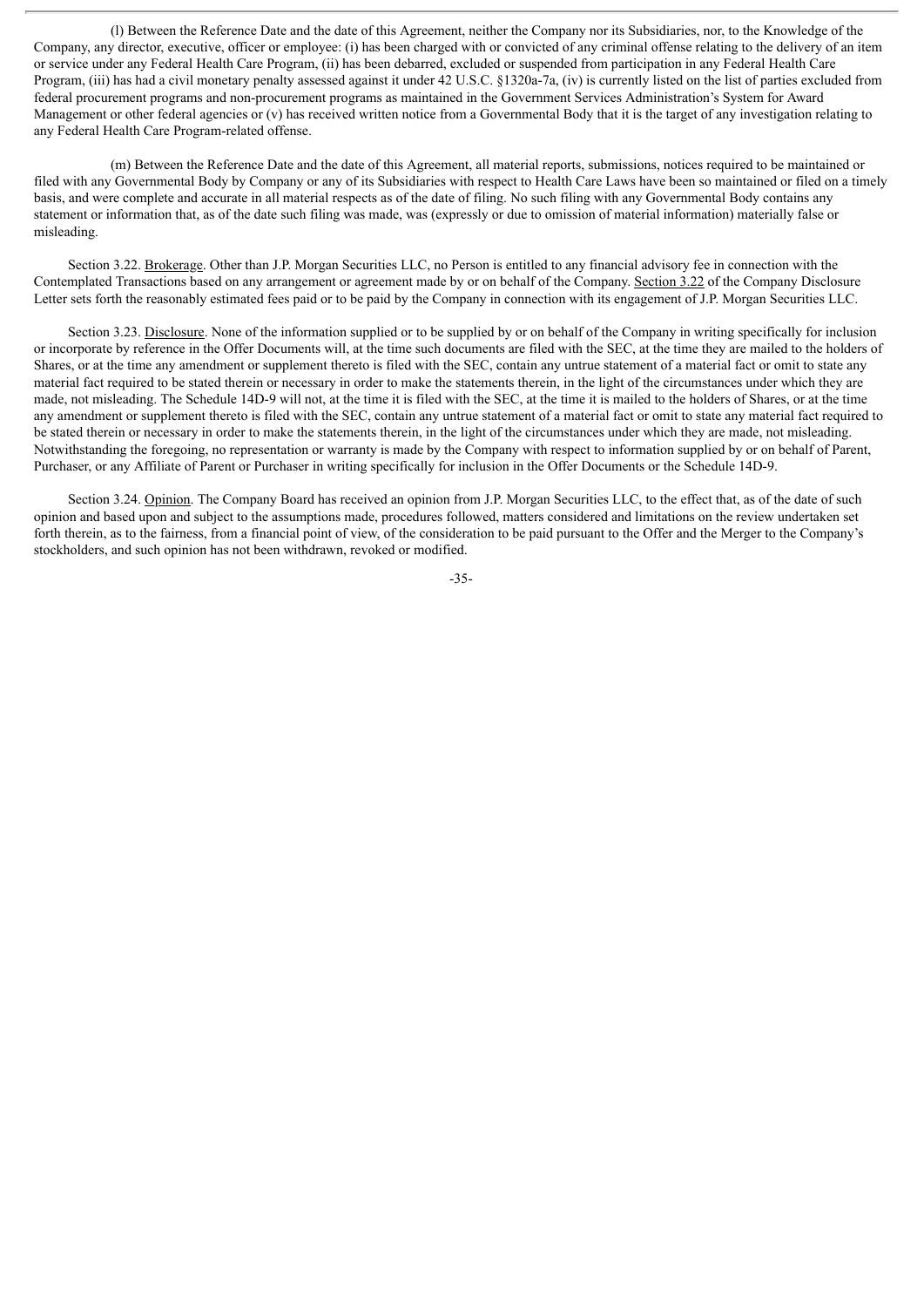Section 3.25. No Vote Required. Assuming the Contemplated Transactions are consummated in accordance with Section 251(h) of the DGCL and assuming the accuracy of the representations and warranties set forth in Section 3.10, no stockholder votes or consents are needed to authorize this Agreement or for the consummation of the Contemplated Transactions.

Section 3.26. No Other Representations and Warranties. EXCEPT FOR THE REPRESENTATIONS AND WARRANTIES CONTAINED IN ARTICLE III OF THIS AGREEMENT (AS MODIFIED BY THE COMPANY DISCLOSURE LETTER), THE COMPANY MAKES NO EXPRESS OR IMPLIED REPRESENTATION OR WARRANTY AND THE COMPANY HEREBY DISCLAIMS ANY SUCH REPRESENTATION OR WARRANTY. IN CONNECTION WITH PARENT'S INVESTIGATION OF THE COMPANY, PARENT MAY HAVE RECEIVED FROM OR ON BEHALF OF THE COMPANY CERTAIN PROJECTIONS. THE COMPANY MAKES NO REPRESENTATIONS OR WARRANTIES WHATSOEVER WITH RESPECT TO ESTIMATES, PROJECTIONS AND OTHER FORECASTS AND PLANS (INCLUDING THE REASONABLENESS OF THE ASSUMPTIONS UNDERLYING ESTIMATES, PROJECTIONS AND FORECASTS).

# ARTICLE IV REPRESENTATIONS AND WARRANTIES OF PARENT AND PURCHASER

Parent and Purchaser, jointly and severally, hereby represent and warrant to the Company as follows:

Section 4.1. Organization and Corporate Power. Each of Parent and Purchaser is validly existing and in good standing under the Laws of the jurisdiction in which it was organized, with full corporate power and authority to enter into this Agreement and perform its obligations hereunder. Each of Parent and Purchaser has all requisite corporate power and authority and all authorizations, licenses and Permits necessary to own, lease and operate its properties and assets and to carry on its business as it is now being conducted, except where the failure to hold such authorizations, licenses and Permits would not have a Parent Material Adverse Effect. Parent owns beneficially and of record all of the outstanding capital stock of Purchaser free and clear of all Liens.

Section 4.2. Authorization; Valid and Binding Agreement. Each of Parent and Purchaser has all requisite corporate power and authority to enter into, execute and deliver this Agreement and the CVR Agreement, to perform its obligations under this Agreement and the CVR Agreement, and to consummate the Offer and the Merger. No other corporate action pursuant to the Laws of the jurisdictions in which Parent or Purchaser is organized, on the part of Parent and Purchaser, is necessary to authorize this Agreement or the CVR Agreement. Each of Parent and Purchaser has duly executed and delivered this Agreement and the CVR Agreement, and assuming the due authorization, execution and delivery by the applicable counterparties, this Agreement and the CVR Agreement constitutes its legal, valid and binding obligation, enforceable against it in accordance with its terms except as enforcement may be limited by bankruptcy, insolvency, reorganization or similar laws affecting creditors' rights generally and by general principles of equity.

-36-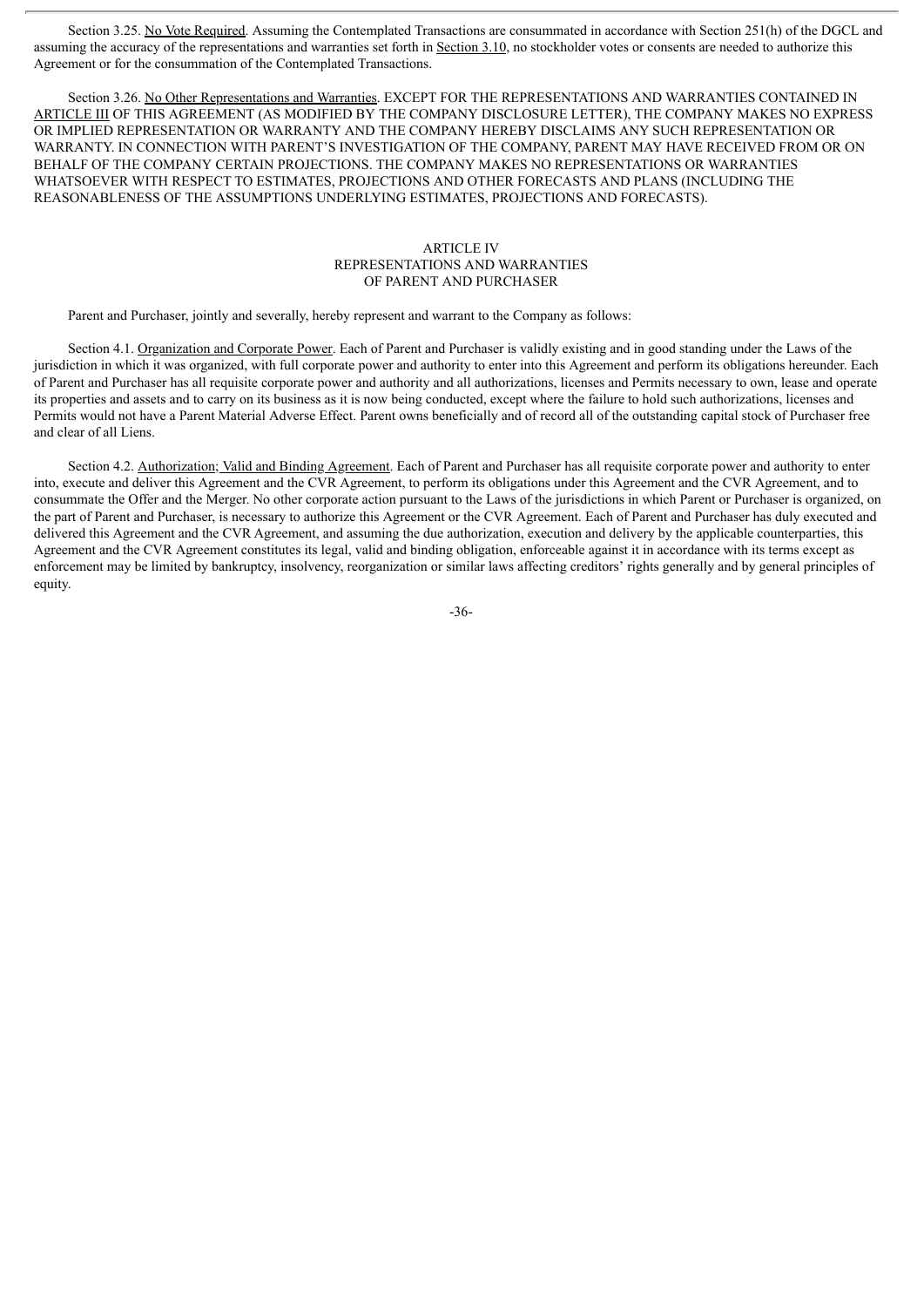Section 4.3. No Breach. The execution and delivery of this Agreement and the CVR Agreement by Parent and Purchaser, as applicable, and the consummation of the Offer and the Merger, do not (a) conflict with or violate their respective certificates of incorporation or bylaws (or similar governing documents), (b) assuming all Approvals and other actions described in Section 3.6 have been obtained, and all Filings and obligations described in Section 3.6 have been made, conflict with or violate any Law or order, judgment or decree to which Parent, Purchaser, either of their Subsidiaries or any of their properties or assets is subject or (c) conflict with or result in any material breach of, constitute a material default under, result in a material violation of, give rise to a right of termination, cancellation or acceleration under any Contract to which Parent, Purchaser or any other Subsidiary of Parent is a party, with such exceptions, in the case of each of clauses (b) and (c) above, as would not have a Parent Material Adverse Effect.

Section 4.4. Consents. Except for (a) the applicable requirements of the HSR Act and antitrust and competition Laws of other jurisdictions, (b) applicable requirements of the Exchange Act, (c) any Filings required by Nasdaq and (d) the Filing of the Certificate of Merger, Parent and Purchaser are not required to submit any Filing with any Governmental Body in connection with the execution, delivery or performance by it of this Agreement or the consummation of the Contemplated Transactions. Other than as stated above, no Approval of any Governmental Body or any other party or Person is required to be obtained by Parent or Purchaser in connection with its execution, delivery and performance of this Agreement, the CVR Agreement or the consummation of the Contemplated Transactions.

Section 4.5. Litigation. As of the date of this Agreement, there are no proceedings pending or, to the Knowledge of Parent or Purchaser, threatened against Parent or any of its Subsidiaries that seeks to enjoin the Offer, the Merger or the other Contemplated Transactions, other than any such proceedings that have not had and would not have a Parent Material Adverse Effect.

Section 4.6. Offer Documents and Schedule 14D-9. None of the information supplied by Parent or Purchaser for inclusion in Schedule 14D-9 will, at the time such documents are filed with the SEC, at the time they are mailed to the holders of Shares, or at the time any amendment or supplement thereto is filed with the SEC, contain any untrue statement of a material fact or omit to state a material fact required to be stated therein or necessary in order to make the statements made therein, in the light of the circumstances under which they are made, not misleading. The Schedule TO, including any amendments thereof and supplements and exhibits thereto, will comply as to form in all material respects with the requirements of Laws and, on the date filed with the SEC and on the date first published or sent or delivered to the holders of the Shares, will not contain any untrue statement of a material fact or omit to state any material fact required to be stated therein or necessary in order to make the statements made therein, in the light of the circumstances under which they were made, not misleading. Notwithstanding anything in the foregoing to the contrary, Parent and the Purchaser make no representation or warranty with respect to any information supplied by or on behalf of the Company, any of the Company's Subsidiaries or any of their respective Affiliates or Representatives for inclusion (or incorporation by reference) in the Offer Documents.

-37-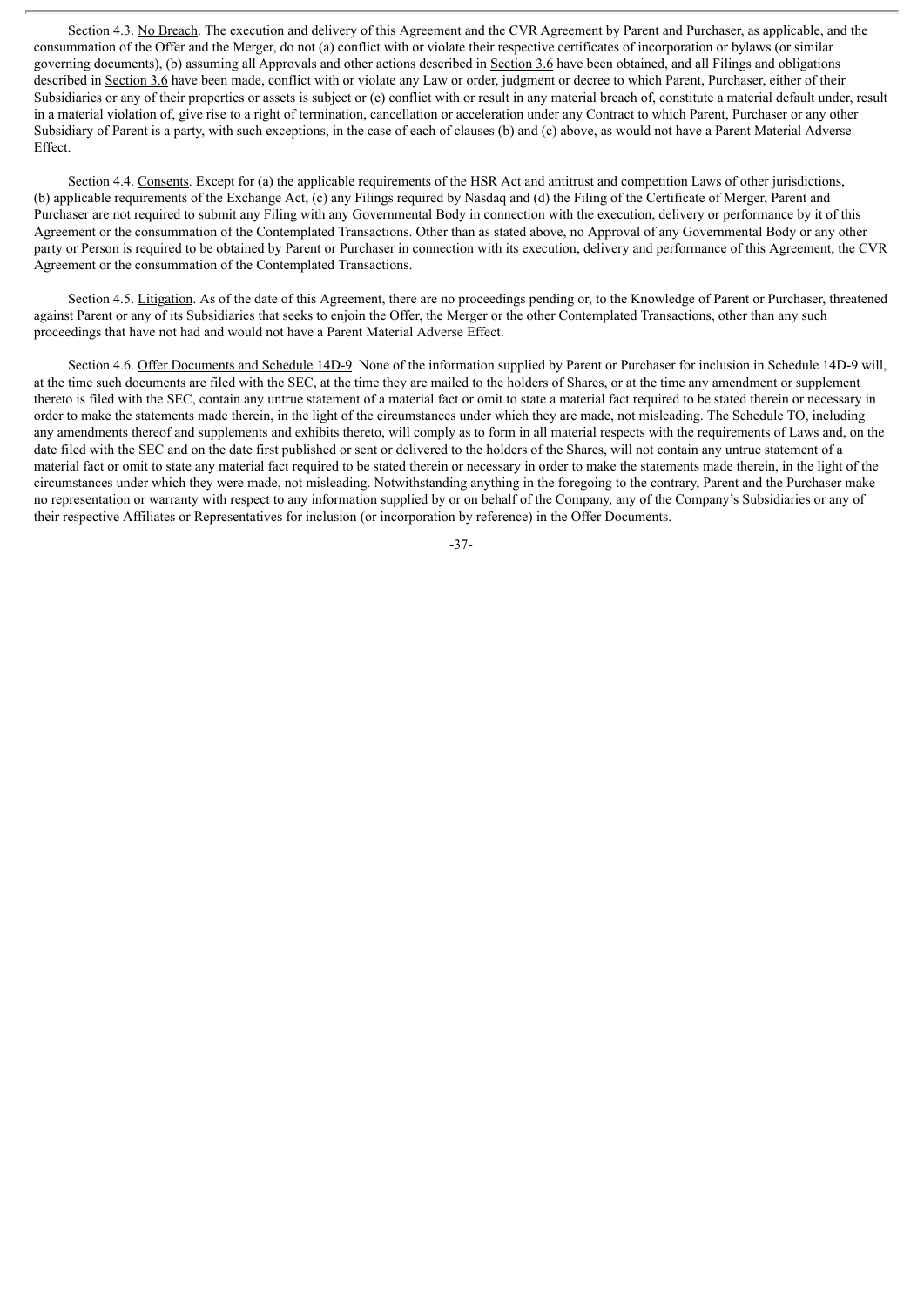Section 4.7. Brokerage. Other than Goldman, Sachs & Co., no Person is entitled to any financial advisory fee in connection with the Contemplated Transactions based on any arrangement or agreement made by or on behalf of Parent or Purchaser.

Section 4.8. Capitalization and Operations of Purchaser. All of the issued and outstanding capital stock of Purchaser is, and at the Effective Time will be, owned, directly or indirectly, by Parent. Purchaser has been formed solely for the purpose of engaging in the Contemplated Transactions and has engaged in no business activities and will have incurred no liabilities or obligations except as contemplated by this Agreement or incident to its formation.

Section 4.9. Ownership of Shares. Neither Parent nor Purchaser, nor any of their Affiliates or associates, is, or at any time since the Reference Date has Parent or Purchaser or any of their Affiliates or associates been, an "interested stockholder" of the Company as defined in Section 203 of the DGCL. Neither Parent nor Purchaser, nor any of their Affiliates and associates, beneficially owns any Shares or other securities of the Company or any options, warrants or other rights to acquire any economic interest in, the Company. Neither Parent nor Purchaser nor any of their Affiliates are an Affiliate of the Company within the meaning of that term under the U.S. federal securities Laws.

## Section 4.10. Financing.

(a) Parent has delivered to the Company a true, correct and complete copy of an executed commitment letter dated June 23, 2022, together with all attachments hereto, which is attached hereto as  $\Delta$ nnex V (as may be amended, restated, supplemented or otherwise modified in accordance with the terms hereof, the "Debt Commitment Letter") from the lenders party thereto (collectively, the "Lenders") pursuant to which the Lenders have agreed, subject to the terms and conditions thereof, to provide the debt amounts set forth therein. The debt financing contemplated by the Debt Commitment Letter is collectively referred to in this Agreement as the "Debt Financing."

(b) Parent has delivered to the Company a true, correct and complete copy of an executed equity commitment letter dated June 23, 2022, which is attached hereto as Annex VI (the "Equity Commitment Letter", and together with the Debt Commitment Letter, the "Commitment Letters"), from GPC WH Fund LP, a Delaware limited partnership, and Patient Square Equity Partners, LP, a Delaware limited partnership (each, an "Equity Investor") pursuant to which each Equity Investor has agreed, subject to the terms and conditions thereof, to invest in Parent the cash amounts set forth therein. The cash equity committed pursuant to the Equity Commitment Letter is collectively referred to in this Agreement as the "Cash Equity." The Cash Equity and the Debt Financing are collectively referred to as the "Financing." Parent has delivered to the Company true, correct and complete copies of the executed Commitment Letters and any fee letters related thereto (with respect to such related fee letters, redacted for provisions related to fees; provided that none of the redacted provisions would reasonably be expected to adversely affect the conditionality, availability or amount of the Financing).

-38-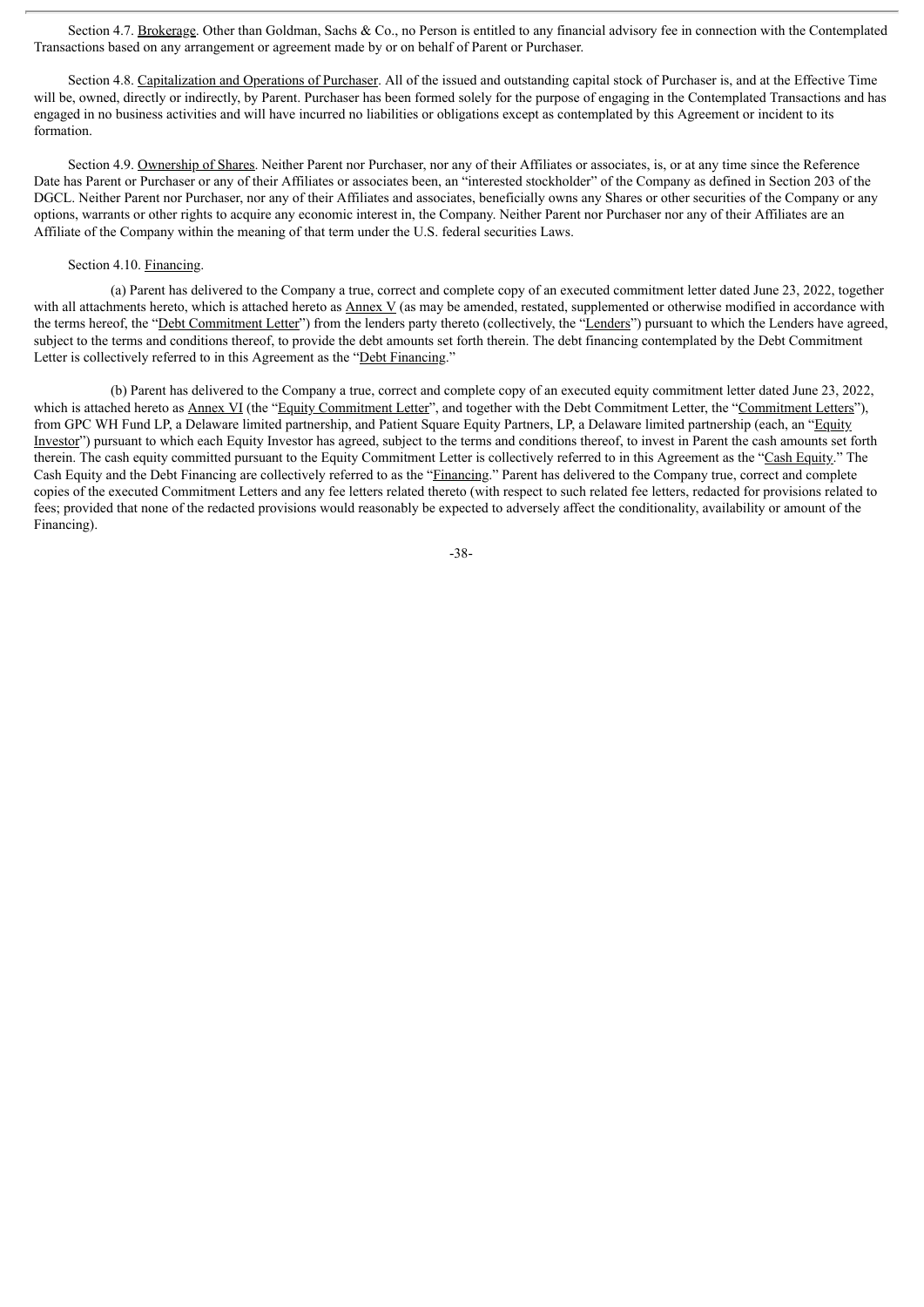(c) Except as expressly set forth in the Commitment Letters, as of the date hereof, there are no conditions precedent to the obligations of the Lenders and the Equity Investors to provide the Financing or any contingencies that would permit the Lenders or the Equity Investors to reduce the total amount of the Financing. As of the date hereof, assuming the accuracy of the representations and warranties set forth in Article III, the performance by the Company of its obligations under Article V and the satisfaction of the conditions set forth in Section 6.1 and the Offer Conditions, Parent does not have any reason to believe that it will be unable to satisfy on a timely basis all conditions to be satisfied by it in any of the Commitment Letters on or prior to the Acceptance Time, nor does Parent have knowledge that any of the Lenders or Equity Investors will not perform its obligations thereunder.

(d) The Financing, when funded in accordance with the Commitment Letters, shall provide Parent with cash proceeds at the Acceptance Time in an amount sufficient for the payment of the Cash Consideration in respect of each Share validly tendered and accepted in the Offer, the cash portion of the Merger Consideration, any other amounts required to be paid by Parent or Purchaser on the Closing Date in connection with the consummation of the transactions contemplated hereby and the payment of any fees and expenses of or payable by Parent, Purchaser or the Surviving Corporation in connection with the foregoing (such amount, the "Financing Amount").

(e) As of the date hereof, the Commitment Letters are in full force and effect and are valid and binding obligations of Parent and, to the Knowledge of Parent, the other parties thereto, except as enforcement may be limited by bankruptcy, insolvency, reorganization or similar Laws affecting creditors' rights generally and by general principles of equity and assuming the accuracy of the representations and warranties set forth in Article III, the performance by the Company of its obligations under Article V and the satisfaction of the conditions set forth in Section 6.1 and the Offer Conditions, no event has occurred that, with or without notice, lapse of time, or both, would reasonably be expected to constitute a default or breach or a failure to satisfy a condition precedent on the part of Parent under the terms and conditions of the Commitment Letters. Parent has paid in full any and all commitment fees or other fees required to be paid pursuant to the terms of the Commitment Letters on or before the date of this Agreement, and will pay in full any such amounts due on or before the Acceptance Time. None of the Commitment Letters has been modified, amended or altered as of the date hereof, none of the Commitment Letters will be amended, modified or altered at any time through the Acceptance Time, except as permitted by the terms of this Agreement, including Section 5.18(a), as of the date hereof, and none of the respective commitments under any of the Commitment Letters have been withdrawn or rescinded in any respect as of the date hereof.

(f) Notwithstanding anything to the contrary contained herein, the Company agrees that a breach of this representation and warranty will not result in the failure of a condition precedent to the Company's obligations under this Agreement, if (notwithstanding such breach) each of Parent and Purchaser is willing and able to consummate the Contemplated Transactions on the Closing Date.

(g) Parent and Purchaser acknowledge and agree that it is not a condition to the Offer or the Closing that Parent and Purchaser obtain any financing or refinancing (including, for the avoidance of doubt, the Financing) for or relating to the Contemplated Transactions.

-39-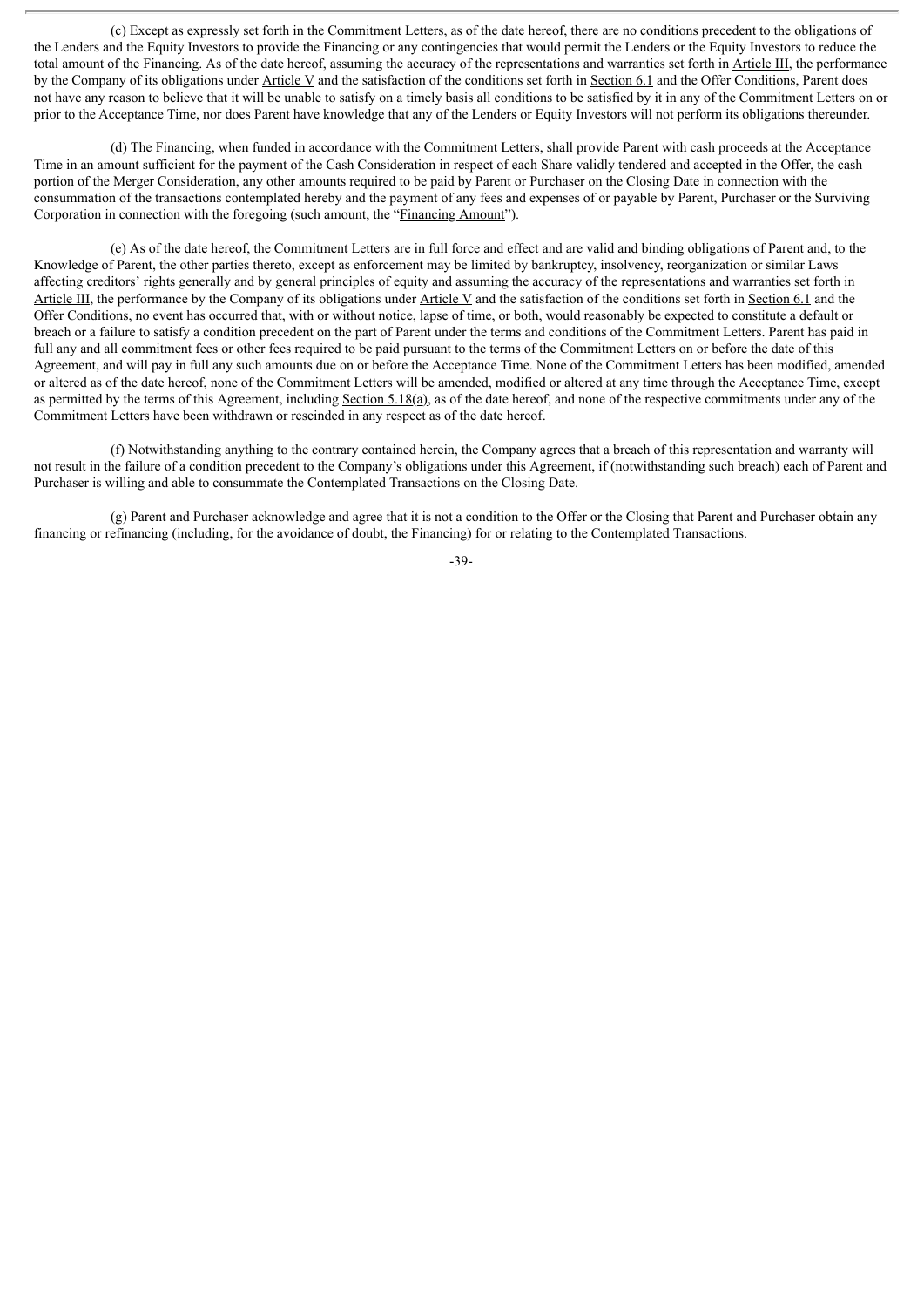### Section 4.11. Investigation by Parent and Purchaser; Disclaimer of Reliance.

(a) Each of Parent and Purchaser (i) is a sophisticated purchaser and has made its own inquiry and investigation into, and based thereon has formed an independent judgment concerning, the businesses, assets, condition, operations, and prospects of the Company and its Subsidiaries, (ii) has been furnished with or given adequate access to such information about the Company and its Subsidiaries as it has requested, (iii) to the extent it has deemed appropriate, has addressed in this Agreement any and all matters arising out of its investigation and the information provided to it and (iv) in determining to proceed with the Contemplated Transactions has not relied on any statements or information other than the representations and warranties set forth in this Agreement. Each of Parent and Purchaser acknowledges that neither the Company nor any of its Subsidiaries, nor any of their respective Affiliates or Representatives, have made, nor will any of them be deemed to have made (and nor has Parent or Purchaser or any of their respective Affiliates or Representatives relied upon) any representation, warranty, covenant or agreement, express or implied, with respect to the Company and its Subsidiaries, the businesses, assets, condition, operations and prospects of the Company and its Subsidiaries, or the Contemplated Transactions, other than those expressly set forth in this Agreement. Each of Parent and Purchaser acknowledges and agrees that neither the Company nor its Subsidiaries nor any other Person (including any officer, director, member or partner of the Company or any of its Subsidiaries or any of their respective Affiliates) will have or be subject to any liability to Parent, Purchaser or any other Person, resulting from Parent's or Purchaser's use of any information, documents or material made available to Parent, Purchaser or their Representatives in any "data rooms," management presentations, due diligence or in any other form in expectation of the Contemplated Transactions. Each of Parent and Purchaser acknowledges and agrees that, except for the representations and warranties contained in Article III, the assets and the business of the Company and its Subsidiaries are being transferred on a "where is" and, as to condition, "as is" basis. Each of Parent and Purchaser acknowledges (A) that it is an informed and sophisticated Person, and has engaged advisors experienced in the evaluation and purchase of companies such as the Company and its Subsidiaries as contemplated hereunder and (B) has had the opportunity to negotiate the terms and conditions of this Agreement and the Contemplated Transactions and that the representations and warranties in this Agreement cover all of the material topics on which it is making its decision to proceed with the consummation of the Contemplated Transactions.

(b) In connection with Parent's and Purchaser's investigation of the Company, each of Parent and Purchaser may have received from the Company and its Representatives certain projections and other forecasts and certain business plan information of the Company and its Subsidiaries. Each of Parent and Purchaser acknowledges that there are uncertainties inherent in attempting to make such projections and other forecasts and plans and accordingly is not relying on them, that each of Parent and Purchaser is familiar with such uncertainties, that each of Parent and Purchaser is taking full responsibility for making its own evaluation of the adequacy and accuracy of all projections and other forecasts and plans so furnished to it, and that each of Parent, Purchaser, and their Representatives will have no claim against any Person with respect thereto. Accordingly, each of Parent and Purchaser acknowledges that, without limiting the generality of this Section 4.11(b), neither the Company nor any Person acting on behalf of the Company has made any representation or warranty with respect to such projections and other forecasts and plans.

 $-40-$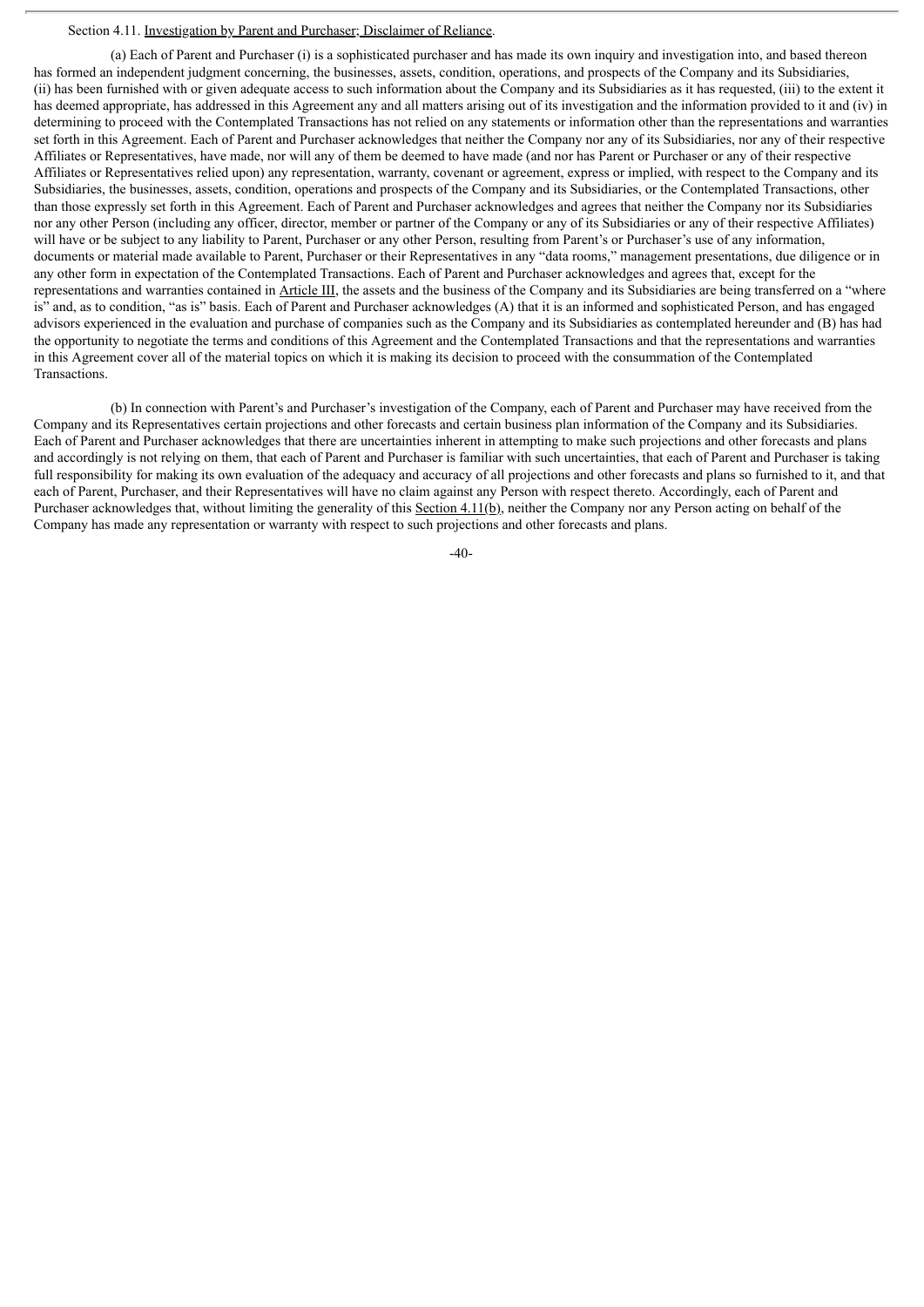Section 4.12. Other Agreements. Parent and Purchaser have disclosed to the Company all contracts, agreements, or understandings (and, with respect to those that are written, Parent and Purchaser has furnished to the Company correct and complete copies thereof) between or among Parent, Purchaser, or any Affiliate of Parent, on the one hand, and any member of the Company Board or officers or employees of the Company or its Subsidiaries, on the other hand.

Section 4.13. No Other Representations and Warranties. EXCEPT FOR THE REPRESENTATIONS AND WARRANTIES CONTAINED IN ARTICLE IV OF THIS AGREEMENT, PARENT AND PURCHASER MAKE NO EXPRESS OR IMPLIED REPRESENTATION OR WARRANTY AND PARENT AND PURCHASER HEREBY DISCLAIM ANY SUCH REPRESENTATION OR WARRANTY.

## ARTICLE V **COVENANTS**

#### Section 5.1. Covenants of the Company.

(a) Except (i) as set forth in Section 5.1(a) of the Company Disclosure Letter, (ii) as required by applicable Law, (iii) as expressly permitted or contemplated by this Agreement or (iv) with the prior written consent of Parent (which consent will not be unreasonably delayed, withheld or conditioned), from the date of this Agreement until the earlier of the Effective Time or the date this Agreement is terminated (the "Pre-Closing Period"), the Company shall, and shall cause its Subsidiaries to, use reasonable best efforts (A) to carry on its business in the ordinary course of business and in a manner consistent with past practice, (B) to preserve intact its current assets and business organization, keep available the services of its current officers and employees, (C) to carry on its business in compliance in all respects with all applicable Laws, including without limitation, all applicable Health Care Laws, (D) to notify and consult with Parent prior to meeting with, or submitting any material correspondence to, the FDA or any other comparable regulatory authority, other than routine correspondence as may be required in connection with any Regulatory Permit, and (E) to preserve its relationships and goodwill with customers, suppliers, partners, licensors, licensees, distributors, Governmental Bodies, employees and others having business dealings with it.

(b) Without limiting the generality of Section 5.1(a), during the Pre-Closing Period and except as contained in any of the clauses (i) through (iv) of <u>Section 5.1(a)</u> (including as may be set forth in Section 5.1(a) of the Company Disclosure Letter), the Company shall not and shall not permit any of its Subsidiaries to, without the prior written consent of Parent (which consent will not be unreasonably delayed, withheld or conditioned):

(i) establish a record date for, authorize, declare, set aside or pay any dividends on or make other distributions (whether in cash, assets, stock or property) in respect of any of its capital stock or shares except for the declaration and payment of dividends or distributions by a direct wholly owned Subsidiary of the Company solely to its parent;

(ii) directly or indirectly redeem, repurchase or otherwise acquire any shares of its capital stock or any Company Stock Option or Company Equity Award except for (A) transactions solely between or among the Company and its wholly owned Subsidiaries, (B) as a result of net share settlement of any Company Stock Options or Company Equity Award or to satisfy the exercise price or withholding Tax obligations in respect of any Company Stock Option or Company Equity Award or (C) any forfeiture of any Company Stock Option or Company Equity Award;

-41-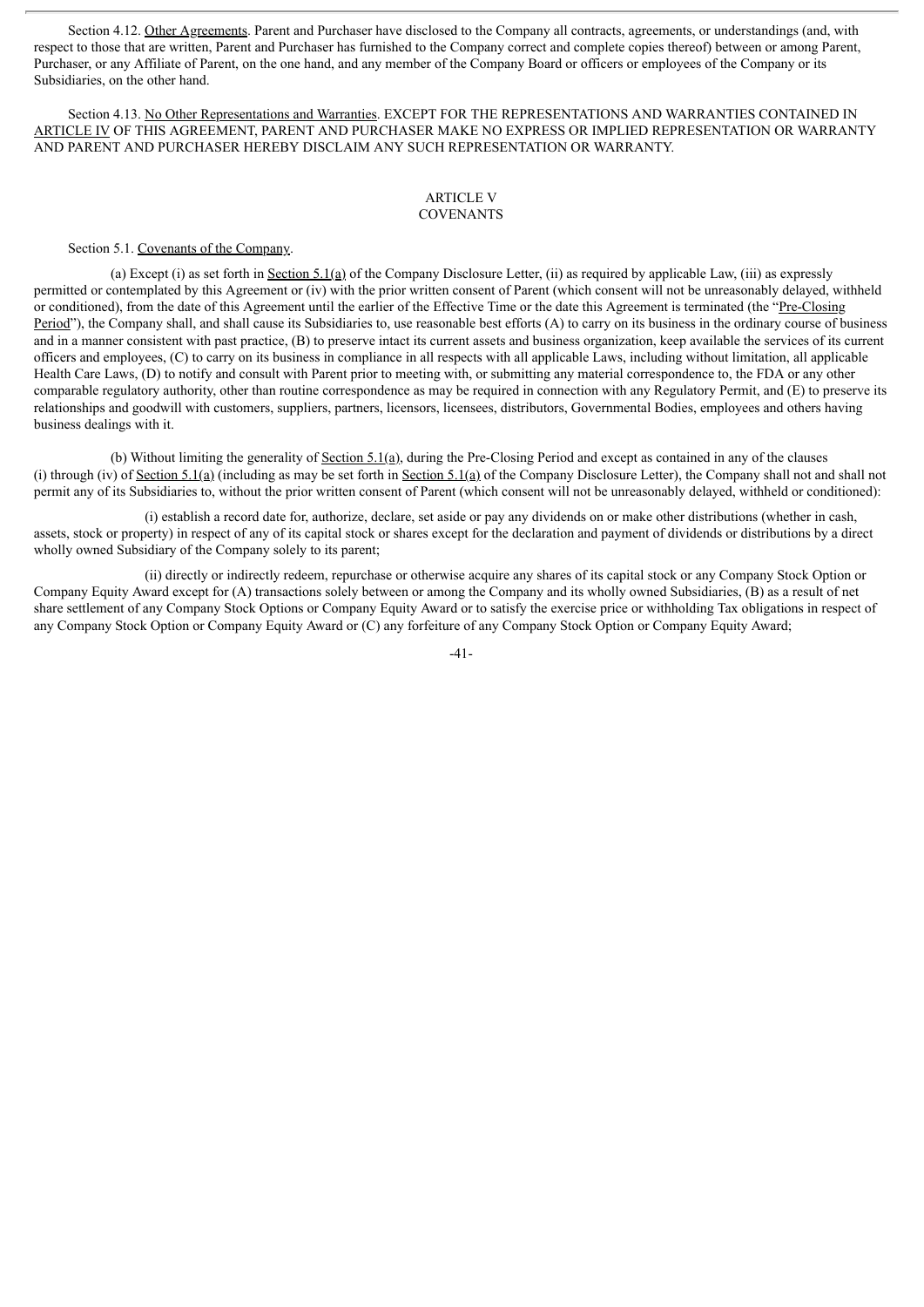(iii) grant, issue, sell, pledge, dispose of or otherwise encumber, or authorize the grant, issuance, sale, pledge, disposition or other encumbrance of, (A) any shares of capital stock or other ownership interest in the Company or any of its Subsidiaries, (B) any securities convertible into or exchangeable or exercisable for any such shares or ownership interest, (C) any phantom equity or similar contractual rights or (D) any rights, warrants, options, stock appreciation rights, restricted stock, stock units, or other equity or equity-based compensation to acquire or with respect to any such shares of capital stock, ownership interest or convertible or exchangeable securities except, in each case: (1) for issuances in respect of (x) Company Stock Options, Company ESPP Options and Company Equity Awards outstanding on the date of this Agreement or (y) pursuant to any Company Plans set forth on Section 3.18 of the Company Disclosure Letter as in effect on the date of this Agreement, or (2) for transactions solely between or among the Company and its wholly owned Subsidiaries;

(iv) except as required by the terms of a Company Plan as in effect as of the date of this Agreement or as required by applicable Law, (A) modify or increase the wages, salary or other compensation or benefits payable to any Service Provider, other than annual increases in base compensation made in the ordinary course of business consistent with past practice with respect to employees of the Company and its Subsidiaries whose annual base compensation is less than \$300,000 and provided that such modifications or increases do not, individually or in the aggregate, result in any material increase in costs, obligations or liabilities for the Company or any of its Subsidiaries, (B) establish, adopt, enter into, amend in any material respect or terminate any material Company Plan, not including annual renewals of welfare benefit plans made in the ordinary course of business consistent with past practice, (C) accelerate the payment, funding, right to payment or vesting of any compensation or benefits, (D) grant any severance or termination pay or retention, change in control, or similar bonus or any similar arrangement to any current or former Service Provider, or (E) grant any new incentive compensation to any current or former Service Provider;

(v) adopt, enter into, amend or terminate any collective bargaining agreement or Contract with any labor union, works council or other employee representative body applicable to the Company or its Subsidiaries, or implement or take any actions in preparation to implement any reduction in force or mass termination;

(vi) hire or promote any employees, except for hiring consistent with the budget previously disclosed to Parent prior to the date of this Agreement, to fill open positions or to replace an individual who departs following the date of this Agreement and, in each case, provided that any such employee's annual base compensation is less than \$300,000;

(vii) amend any of the Company Organizational Document or the comparable charter or organization documents of any of its Subsidiaries, adopt a stockholders' rights plan or enter into any agreement with respect to the voting of its capital stock;

-42-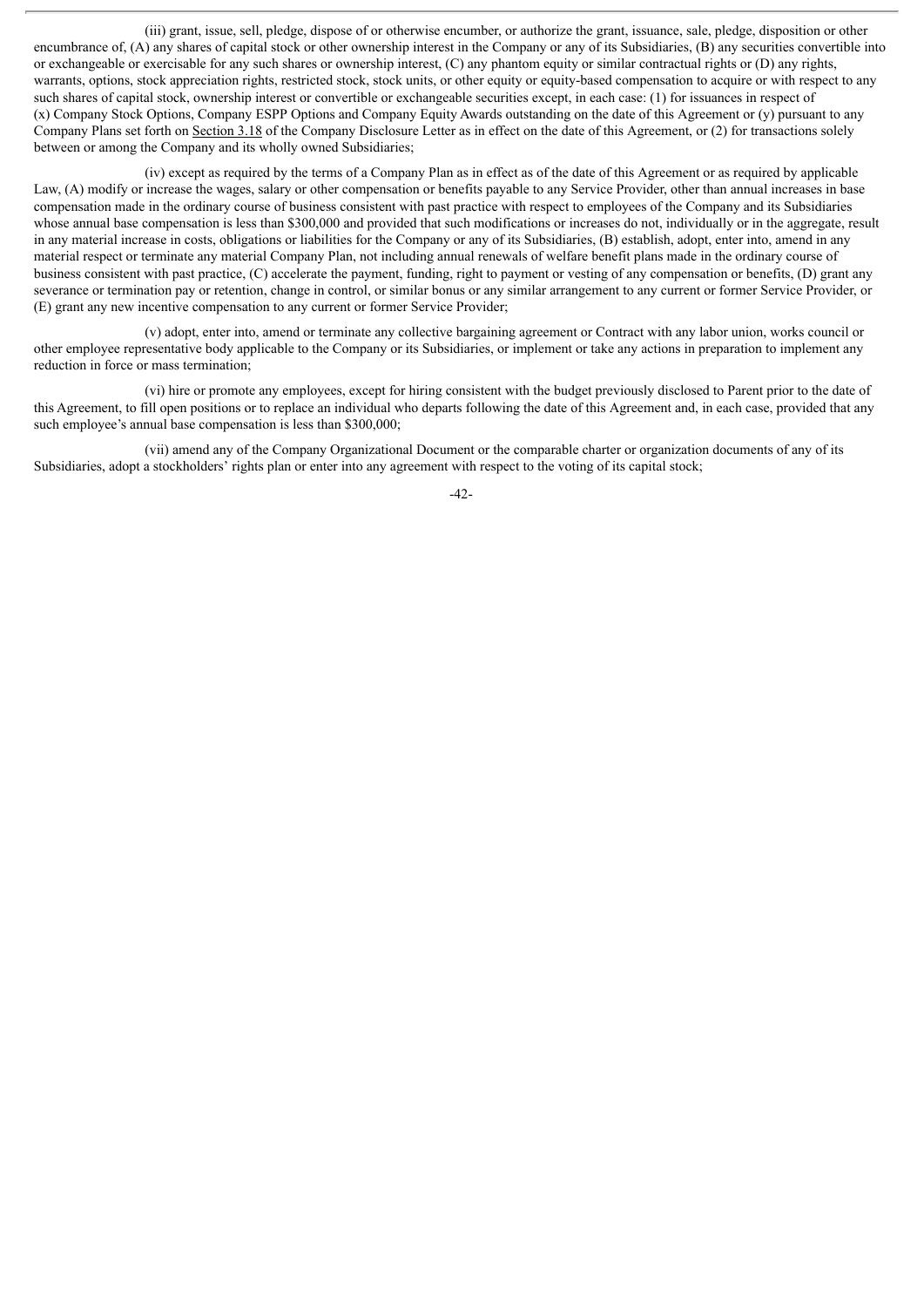(viii) effect a recapitalization, reclassification of shares, stock split, reverse stock split or similar transaction or authorize the issuance of any other securities in respect of, in lieu of, or in substitution for shares of its capital stock;

(ix) adopt a plan of complete or partial liquidation, dissolution, consolidation, restructuring, recapitalization or other reorganization (including spin-offs and carve-outs) of the Company or any of its Subsidiaries that is significant under Rule 1-02(w) of Regulation S-X;

(x) subject to clause (xi), make any capital expenditures that are individually or in the aggregate in excess of \$500,000 above amounts indicated in any capital expenditure budget provided to Parent prior to the date of this Agreement;

(xi) acquire or agree to acquire, by merging or consolidating with, by purchasing an equity interest in or a portion of the material assets of any business or any corporation, partnership, joint venture, association or other business organization or division thereof, or otherwise acquire or agree to acquire any material assets of any other Person, except for the purchase of materials from suppliers or vendors in the ordinary course of business or in individual transactions involving less than \$2,000,000 in assets;

(xii) except with respect to any intercompany arrangements or revolving credit borrowings under the Company Credit Agreements in the ordinary course of business, (A) incur any Indebtedness, renew or extend any existing credit or loan arrangements, enter into any "keep well" or other agreement to maintain any financial condition of another Person or enter into any agreement or arrangement having the economic effect of any of the foregoing, except for short-term Indebtedness incurred in the ordinary course of business up to \$1,000,000 in the aggregate; (B) make any loans or advances to any other Person (except for business expenses); (C) make any capital contributions to, or investments in, any other Person or (D) repurchase, prepay or refinance any material Indebtedness;

(xiii) sell, transfer, license, assign, mortgage, encumber or otherwise abandon, withdraw or dispose of (A) any assets or businesses with a fair market value in excess of \$100,000 in the aggregate or (B) any Owned Intellectual Property or Exclusive Intellectual Property, except, in the case of clause (B), in the ordinary course of business consistent with past practice or with respect to non-exclusive licenses granted pursuant to the Company's or its Subsidiaries' standard contracts;

(xiv) commence, pay, discharge, settle, compromise or satisfy any threatened or pending Action (A) for monetary consideration in excess of \$500,000 or (B) that would impose any material non-monetary obligations on the Company or its Subsidiaries that would continue after the Effective Time;

(xv) change its fiscal year, revalue any of its material assets or change any of its material financial, actuarial, reserving or Tax accounting methods or practices in any respect, except as required by GAAP or Law;

-43-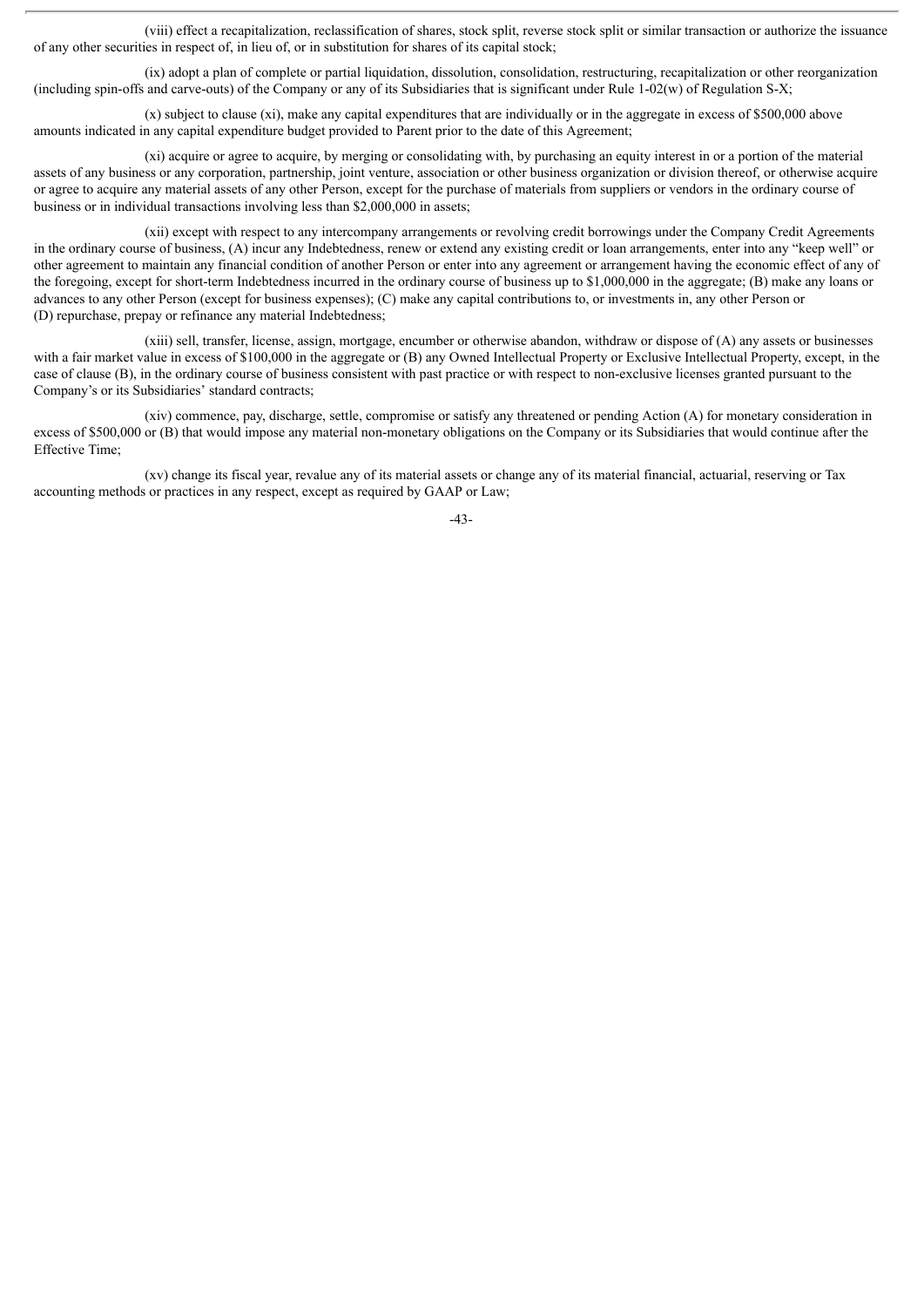(xvi) (A) make, change or revoke any material Tax election with respect to the Company or any of its Subsidiaries, (B) file any material amended Tax Return, (C) enter into any "closing agreement" as described in Section 7121 of the Code (or any corresponding or similar provision of state, local or non-U.S. Law), Tax allocation agreement or Tax sharing agreement (other than any commercial agreement entered into in the ordinary course of business that does not relate primarily to Taxes) relating to or affecting any material Tax liability of the Company or any of its Subsidiaries, or (D) extend or waive the application of any statute of limitations regarding the assessment or collection of any material Tax with respect to the Company or any of its Subsidiaries or outside of the ordinary course of business;

(xvii) waive, release or assign any material rights or claims under, or enter into, terminate, renew, affirmatively determine not to renew, amend, modify, exercise any options or rights of first offer or refusal under or terminate, any Company Material Contract;

(xviii) abandon, withdraw, terminate, suspend, abrogate, amend or modify in any material respect any Company Permits in a manner which is adverse to the Company and its Subsidiaries;

(xix) enter into any new line of business material to the Company and its Subsidiaries, taken as a whole, or form a new Subsidiary of the Company;

(xx) fail, cancel, reduce, terminate or fail to maintain in effect material insurance policies covering the Company and its Subsidiaries and their respective properties, assets and businesses; or

(xxi) authorize, agree or commit to take any of the actions described in clauses (i) through (xx) of this Section 5.1(b).

#### Section 5.2. Access to Information; Confidentiality.

(a) Except if prohibited by applicable Law, from and after the date of this Agreement until the earlier of the Effective Time and the termination of this Agreement in accordance with its terms, the Company shall use reasonable best efforts, upon reasonable advance notice, to (i) give Parent and Purchaser and their respective Representatives reasonable access during normal business hours (under the supervision of appropriate personnel and in a manner that does not unreasonably interfere in any material respect with the normal operations of the business of the Company) to relevant officers, employees, agents and facilities and to relevant books, contracts and records of the Company and its Subsidiaries, (ii) permit Parent and Purchaser to make such non-invasive inspections as they may reasonably request and (iii) cause its and its Subsidiaries' officers to furnish Parent and Purchaser with such financial and operating data and other information with respect to the business, properties, and personnel of the Company as Parent or Purchaser may from time to time reasonably request; provided, that any such access shall be afforded and any such information shall be furnished at Parent's expense; and provided further that the parties shall act in good faith in all respects in the performance of the obligations under this Section  $5.2(a)$ .

(b) Information obtained by Parent or Purchaser pursuant to Section 5.2(a) will constitute "Confidential Information" under the Confidential Disclosure Agreement and will be subject to the provisions of the Confidential Disclosure Agreement.

 $-44-$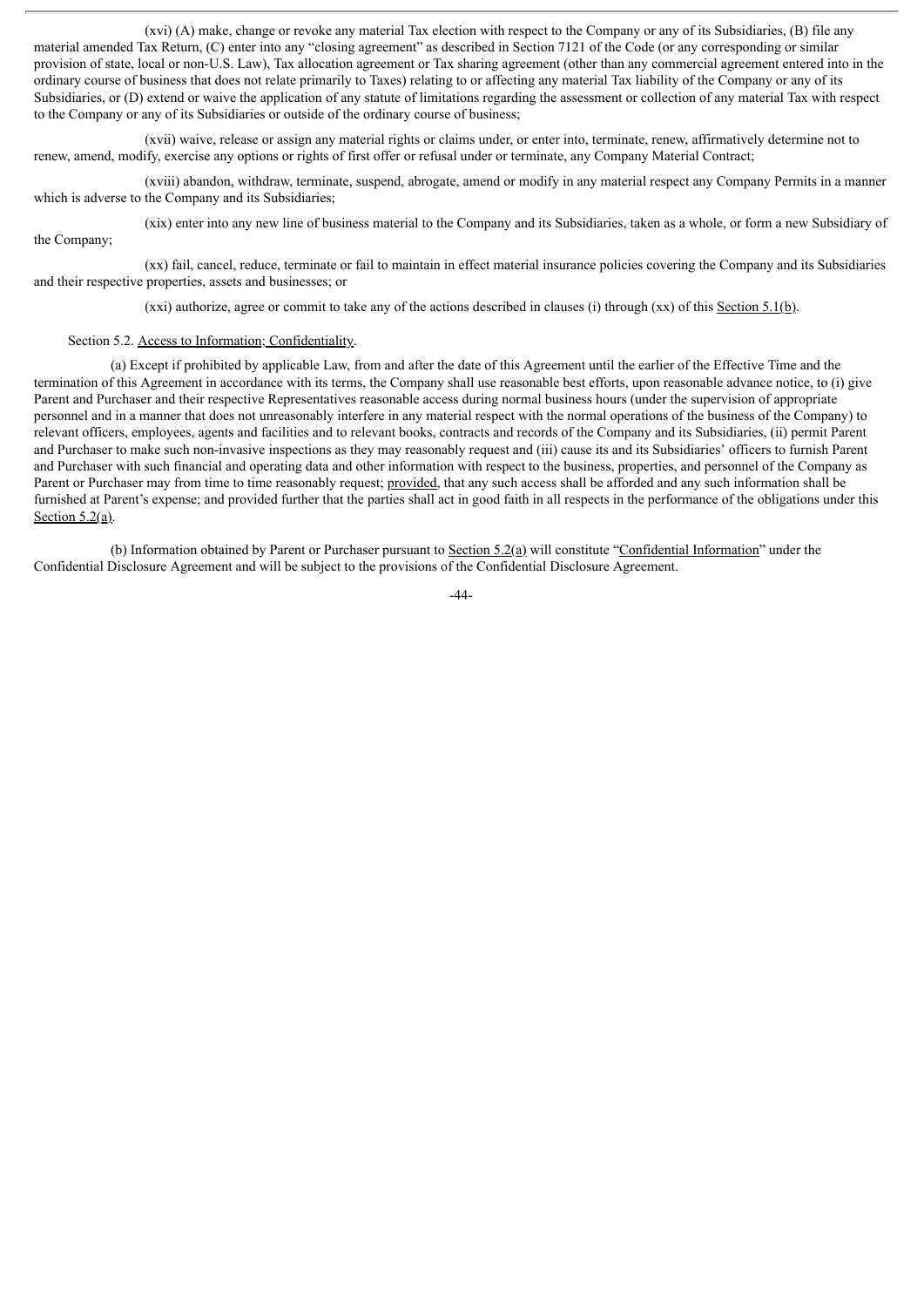(c) Nothing in Section 5.2(a) requires the Company to permit any inspection, or to disclose any information, to the extent (i) such information violates any of its or its Affiliates' respective obligations with respect to confidentiality, (ii) such information relates to the applicable portions of minutes of the meetings of the Company Board (including any presentations or other materials prepared by or for the Company Board) where the Company Board discussed (A) the Contemplated Transactions or any similar transaction involving the sale of the Company, or a material portion of its assets, to, or combination of the Company with, any Person, (B) any Acquisition Proposal or (C) any Intervening Event or (iii) that affording such access or furnishing such information would result in loss of legal protection, including the attorney-client privilege and work product doctrine; provided, however, in each case, the Company shall use reasonable best efforts to communicate the applicable information to Parent in a manner that would not violate confidentiality obligations or waive such privilege or work-product doctrine.

(d) Notwithstanding anything to the contrary herein, the Company may satisfy its obligations set forth above by electronic means if physical access is not reasonably feasible or would not be permitted under applicable Law (including as a result of COVID-19 or any COVID-19 Measures).

## Section 5.3. Acquisition Proposals.

(a) The Company shall not, shall cause its Subsidiaries not to, and shall instruct its Representatives not to: (i) initiate, solicit, knowingly encourage or knowingly facilitate any inquiry with respect to, or the making, submission or announcement of any Acquisition Proposal, (ii) enter into, continue or engage in negotiations with any Person (other than Parent, Purchaser, or any designees of Parent or Purchaser) with respect to any Acquisition Proposal or any inquiry or proposal that could reasonably be expected to lead to an Acquisition Proposal, (iii) provide any non-public information or access to any Person (other than Parent, Purchaser, or any designees of Parent or Purchaser) in connection with any Acquisition Proposal or any inquiry or proposal that could reasonably be expected to lead to an Acquisition Proposal, (iv) approve, endorse or recommend or propose to approve, endorse or recommend any Acquisition Proposal, or any Person becoming an "interested stockholder" of the Company as defined in Section 203 of the DGCL, (v) enter into any letter of intent or agreement in principle or any agreement providing for any Acquisition Proposal (except for confidentiality agreements permitted under Section  $5.3(b)$ , or (vi) resolve to do, or agree or publicly announce an intention to do any of the foregoing. The Company shall, and shall cause its Subsidiaries and Representatives to, immediately cease any solicitation, discussions, or negotiations with any Person (other than Parent, Purchaser, or any designees of Parent or Purchaser) with respect to any Acquisition Proposal or any inquiry or proposal that could reasonably be expected to lead to an Acquisition Proposal, promptly terminate access granted to any third party or its Representatives to any electronic data room maintained by the Company or its Subsidiaries with respect to the Contemplated Transactions and, to the extent the Company has the right to do so, shall request the return or destruction of all confidential information provided by or on behalf of the Company or its Subsidiaries to any such Person (and in any event within twenty-four (24) hours following the date hereof). The Company and its Representatives may (A) seek to clarify and understand the terms and conditions of any inquiry or proposal made by any Person solely to determine whether such inquiry or proposal constitutes an Acquisition Proposal and (B) inform a Person that has made or, to the Knowledge of the Company, is considering making an Acquisition Proposal of the provisions of this Section 5.3.

-45-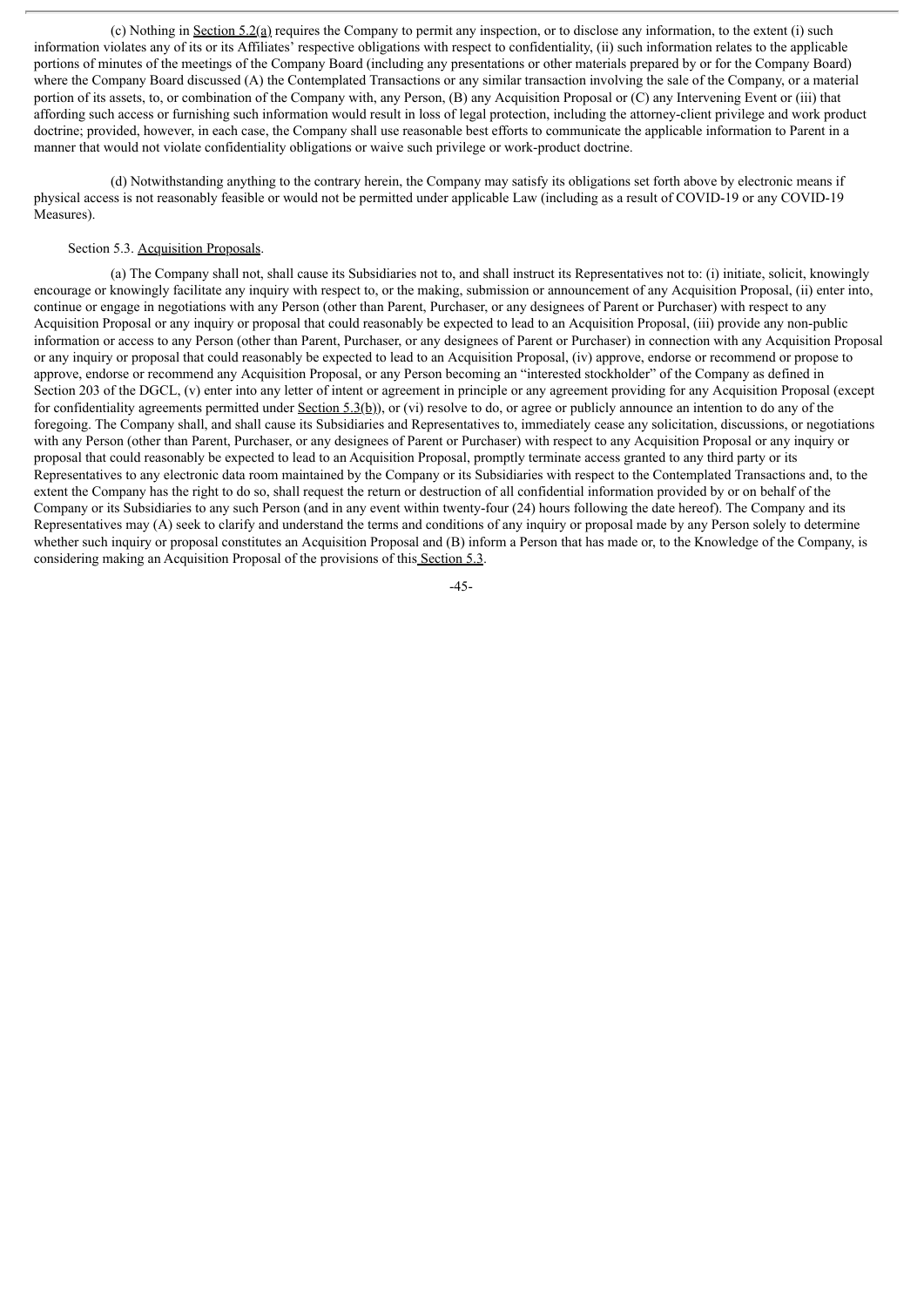(b) Notwithstanding Section 5.3(a) or any other provision of this Agreement, if at any time following the date of this Agreement and prior to the Acceptance Time, (i) the Company has received a written Acquisition Proposal that did not result from a breach of this Section 5.3, (ii) the Company Board or a committee thereof determines, after consultation with its financial advisors and outside legal counsel, that such Acquisition Proposal constitutes or is reasonably likely to lead to or result in a Superior Proposal and (iii) the Company Board or a committee thereof determines, after consultation with its financial advisors and outside legal counsel, in good faith that the failure of the Company Board to take an action described in clause (A) or (B) below would be inconsistent with its fiduciary duties under applicable Law, then the Company may (A) furnish information with respect to the Company and its Subsidiaries to the Person making such Acquisition Proposal and its Representatives and (B) participate in discussions or negotiations with such Person and its Representatives regarding such Acquisition Proposal; provided, that, (1) the Company shall not, and shall instruct its Representatives not to, disclose any material non-public information to such Person unless the Company has, or first enters into, a confidentiality agreement with such Person with terms governing confidentiality that, taken as a whole, are not materially less restrictive to the other Person than those contained in the Confidential Disclosure Agreement and, other than confidentiality agreements existing as of the date of this Agreement, does not contain any provision that could prevent the Company from providing any disclosure to Parent required pursuant to Section 5.3(c), and (2) the Company shall, as promptly as reasonably practicable, and in any event within one (1) Business Day, provide or make available to Parent any material non-public information concerning the Company or its Subsidiaries provided or made available to such other Person that was not previously provided or made available to Parent and Purchaser.

(c) The Company shall promptly (and in any event within one (1) Business Day) notify Parent orally and in writing of the receipt by the Company of any Acquisition Proposal or written indication by any Person that it is considering making an Acquisition Proposal. The Company shall provide Parent promptly (and in any event within such one (1) Business Day period) copies of any written materials submitted in connection with such Acquisition Proposal, a summary of any material terms and conditions of any such Acquisition Proposal, the identity of the Person making such Acquisition Proposal and the material terms and conditions of any such Acquisition Proposal and shall keep Parent reasonably informed on a current basis of any material change to the terms of any such Acquisition Proposal, in each case, except to the extent that doing so would violate a confidentiality agreement existing as of the date of this Agreement, provided, however, that in such case the Company shall use reasonable best efforts to communicate the applicable information to Parent in a manner that would not violate such confidentiality agreement.

(d) The Company Board and each committee thereof shall not, subject to the terms and conditions of this Agreement, (i) cause or permit the Company to approve or enter into any acquisition agreement, merger agreement, or similar definitive agreement (other than a confidentiality agreement referred to and entered into in compliance with Section  $5.3(b)$ ) relating to any Acquisition Proposal (an "Alternative Acquisition Agreement") or (ii) make a Change of Board Recommendation.

-46-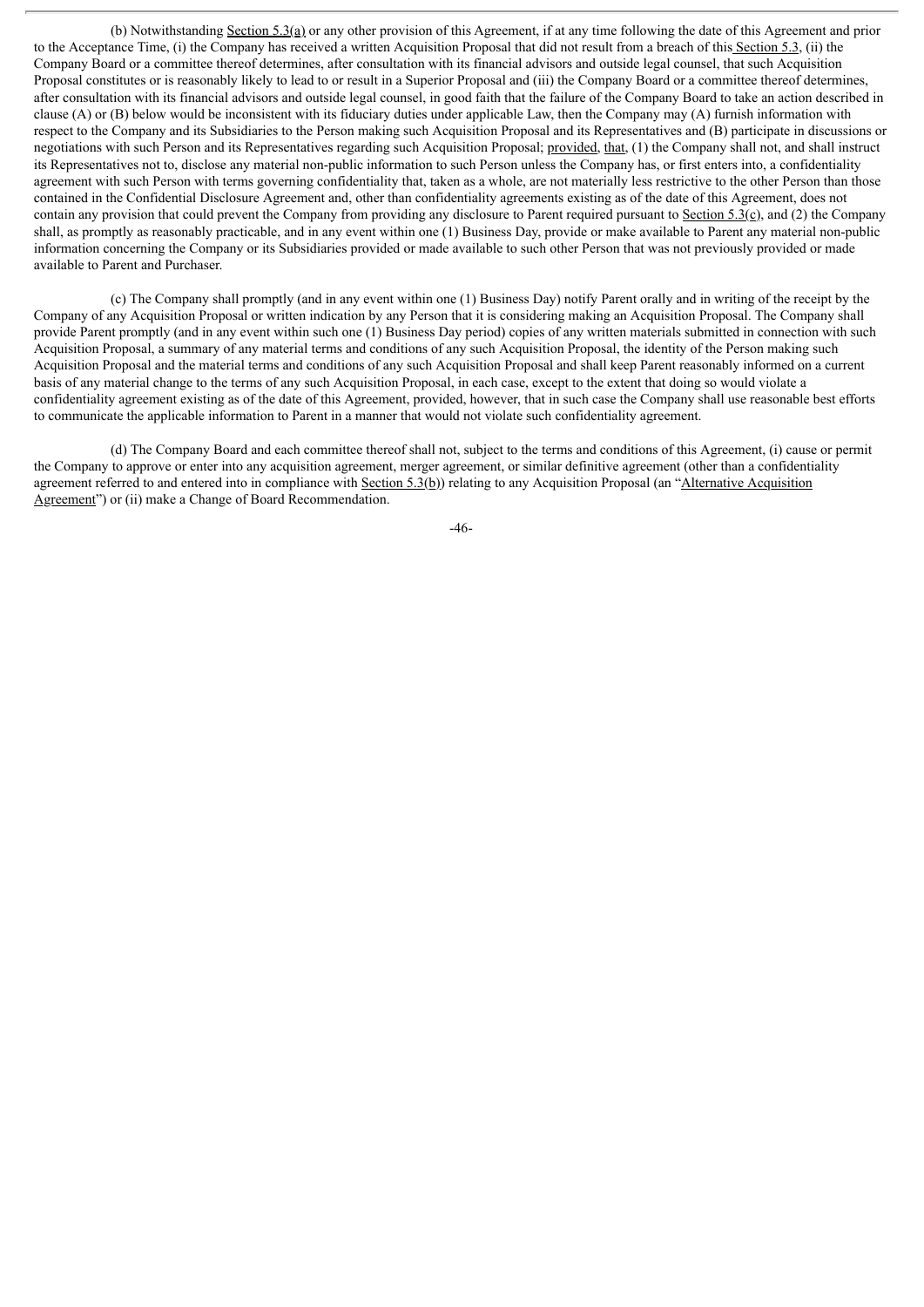#### (e) Notwithstanding Section 5.3(d) or any other provision of this Agreement, prior to the Acceptance Time:

(i) the Company may terminate this Agreement to enter into an Alternative Acquisition Agreement if (A) the Company receives an Acquisition Proposal that the Company Board or a committee thereof determines in good faith, after consultation with its financial advisors and outside legal counsel, constitutes a Superior Proposal; (B) the Company Board or a committee thereof determines in good faith that the failure to take such action would be inconsistent with the Company Board's fiduciary duties under applicable Law; (C) the Company has notified Parent in writing that it intends to terminate this Agreement to enter into an Alternative Acquisition Agreement, which notice shall include the information with respect to such Acquisition Proposal that is specified in Section 5.3(b) and (D) no earlier than the end of the Notice Period, the Company Board or any committee thereof again determines in good faith, after consultation with its financial advisors and outside legal counsel (and after taking into consideration the terms of any proposed amendment or modification to this Agreement, the Commitment Letters and the Guaranty made by Parent during the Notice Period), that the Acquisition Proposal that is subject of the Determination Notice continues to constitute a Superior Proposal;

(ii) the Company Board or a committee thereof may make a Change of Board Recommendation if (A) the Company receives an Acquisition Proposal that the Company Board or a committee thereof determines in good faith, after consultation with its financial advisors and outside legal counsel, constitutes a Superior Proposal, (B) the Company has notified Parent in writing that it intends to effect a Change of Board Recommendation, which notice shall include the information with respect to such Acquisition Proposal that is specified in Section 5.3(b) and (C) no earlier than the end of the Notice Period, the Company Board or a committee thereof determines in good faith, after consultation with its financial advisors and outside legal counsel (and after taking into consideration the terms of any proposed amendment or modification to this Agreement, the Commitment Letters and the Guaranty made by Parent during the Notice Period), that the failure to make a Change of Board Recommendation would be, inconsistent with its fiduciary duties under applicable Law;

(iii) other than in connection with an Acquisition Proposal, the Company Board or a committee thereof may make a Change of Board Recommendation in response to an Intervening Event if (A) the Company has notified Parent in writing that it intends to effect a Change of Board Recommendation, which notice shall include all material information with respect to any such Intervening Event and a description of the Company Board's rationale for such action and (B) no earlier than the end of the Notice Period, the Company Board or any committee thereof determines in good faith, after consultation with its financial advisors and outside legal counsel (and after considering the terms of any proposed amendment or modification to this Agreement, the Commitment Letters and the Guaranty made by Parent during the Notice Period), that the failure to effect a Change of Board Recommendation in response to such Intervening Event would be inconsistent with its fiduciary duties under applicable Law; and

(iv) during any Notice Period, if requested by Parent, the Company shall negotiate in good faith with Parent regarding potential changes to this Agreement.

-47-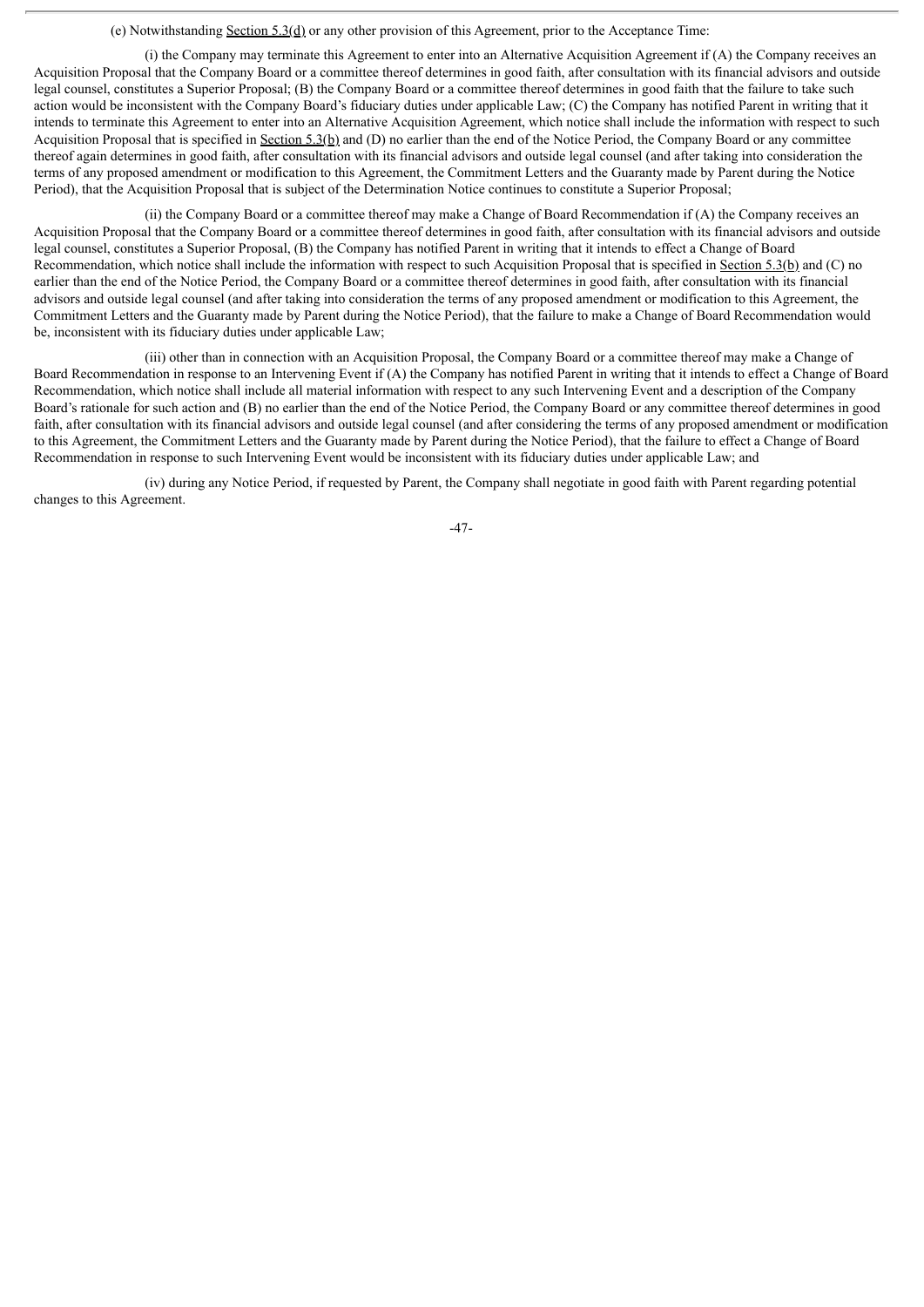The provisions of this Section 5.3(e) apply to any material revision or amendment to the terms of any applicable Acquisition Proposal determined to be a Superior Proposal with respect to Section 5.3(e)(i) and Section 5.3(e)(ii) and require a revised Determination Notice and a new Notice Period pursuant to clause (i) or (ii), as the case may be.

(f) Nothing contained in this Agreement prohibits (i) the Company Board or a committee thereof from (A) taking and disclosing to the holders of Shares a position contemplated by Rule 14e-2(a) and Rule 14d-9 promulgated under the Exchange Act or (B) making any public statement if the Company Board or a committee thereof determines that the failure to make such statement would be inconsistent with its fiduciary duties under applicable Law or (ii) the Company or the Company Board from making any disclosure required under the Exchange Act; provided that, in each case, any such disclosure that constitutes or contains a Change of Board Recommendation shall be subject to the provisions of Section 5.3(e).

## Section 5.4. Employment and Employee Benefits Matters.

(a) Parent shall, and shall cause the Surviving Corporation and each of its other Subsidiaries to, for a period of one year following the Effective Time, maintain for each individual employed by the Company or any of its Subsidiaries at the Effective Time (each, a "Current Employee") while they remain employed following the Effective Time (i) each of an annual rate of base salary or wages, as applicable, and a target annual cash incentive compensation opportunity not less than that provided to the Current Employee as of immediately prior to the Effective Time, (ii) employee benefits that are at least as favorable in the aggregate as the employee benefits maintained for and provided to the Current Employee as of immediately prior to the Effective Time (excluding defined benefit pension, nonqualified deferred compensation, retiree or post-employment health and welfare, equity or equity-based, and change-in-control compensation or benefits) and (iii) severance benefits that are at least as favorable as the severance benefits provided by the Company or one of its Subsidiaries to the Current Employee as of immediately prior to the Effective Time, as set forth on Section 5.4(a)(iii) of the Company Disclosure Letter.

(b) Parent shall, and shall cause the Surviving Corporation to, cause service rendered by Current Employees to the Company and its Subsidiaries prior to the Effective Time to be taken into account for all purposes under employee benefit plans of Parent and the Surviving Corporation and its Subsidiaries (other than for benefit accrual purposes under any defined benefit plan), to the same extent as such service was taken into account under the corresponding Company Plans immediately prior to the Effective Time for those purposes; provided, that, the foregoing will not apply (i) to the extent that its application would result in a duplication of benefits with respect to the same period of service, or (ii) to any defined benefit pension, nonqualified deferred compensation, retiree or post-employment health and welfare benefit plans. Without limiting the generality of the foregoing, Parent shall, and shall cause the Surviving Corporation to use commercially reasonable efforts, to not subject Current Employees to any eligibility requirements, waiting periods, actively-at-work requirements or pre-existing condition limitations under any employee benefit plan of Parent, the Surviving Corporation or its Subsidiaries for any condition for which they would have been entitled to coverage under the corresponding Company Plan in which they participated prior to the Effective Time. Parent shall, and shall cause the Surviving Corporation and its Subsidiaries to, use commercially reasonable efforts to give such Current Employees credit under such employee benefit plans for any eligible expenses incurred by such Current Employees and their covered dependents under a Company Plan during the portion of the year prior to the Effective Time for purposes of satisfying all co-payment, co-insurance, deductibles, maximum out-of-pocket requirements, and other out-of-pocket expenses applicable to such Current Employees and their covered dependents in respect of the plan year in which the Effective Time occurs.

-48-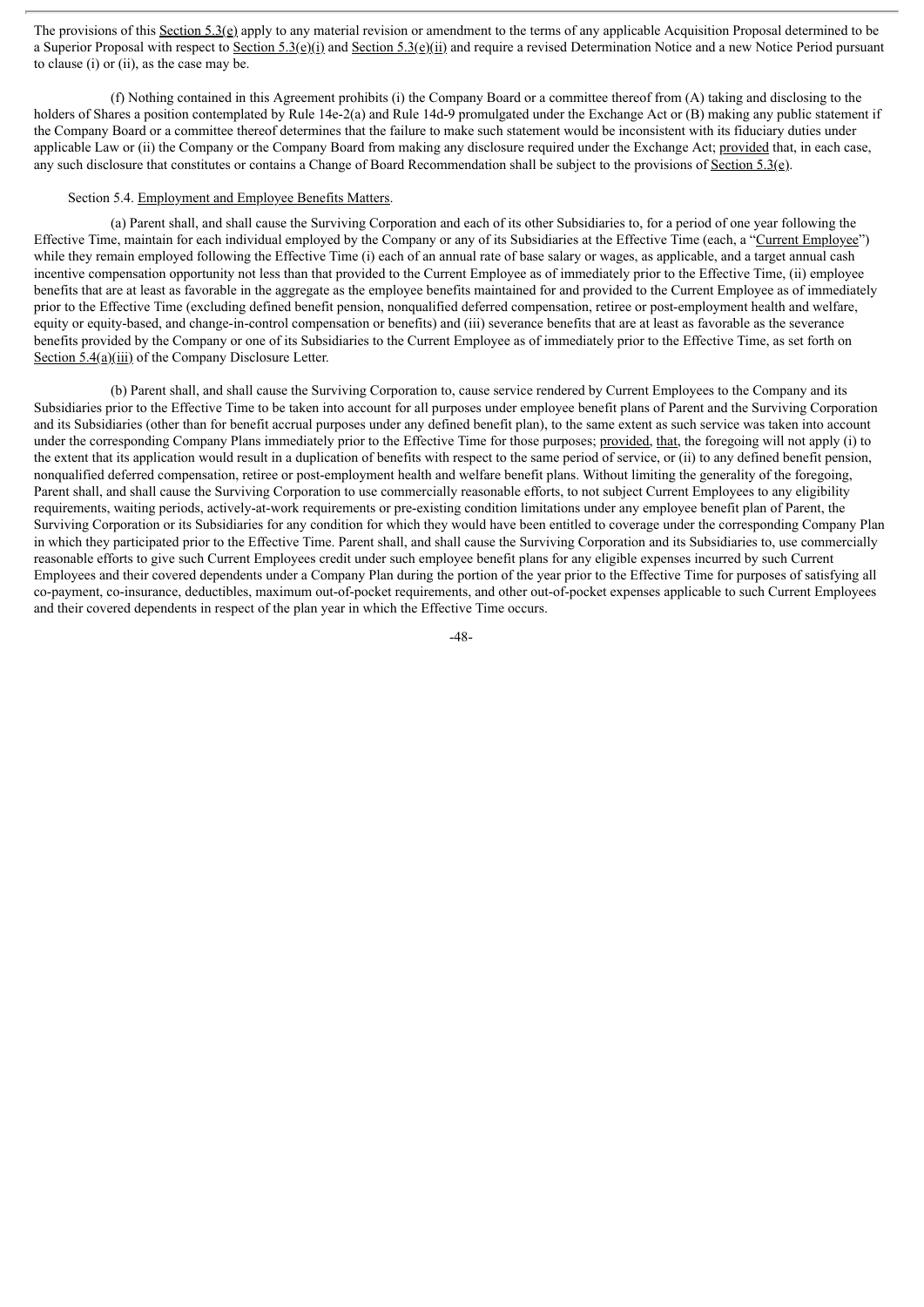(c) No provision of this Agreement (i) shall be construed to prohibit or restrict Parent or the Surviving Corporation or any of its Subsidiaries from amending or terminating any individual Company Plan or any other employee benefit plan, (ii) requires Parent or the Surviving Corporation or any of its Subsidiaries to keep any Person employed or in service for any period of time, (iii) constitutes the establishment or adoption of, or amendment to, any Company Plan or other employee benefit plan or (iv) confers upon any Current Employee or any other Person any third-party beneficiary or similar rights or remedies.

#### Section 5.5. Directors' and Officers' Indemnification and Insurance.

(a) Parent and Purchaser shall cause the Surviving Corporation's certificate of incorporation and bylaws to contain provisions no less favorable with respect to indemnification, advancement of expenses, and exculpation from liabilities of present and former directors or officers of the Company than are currently provided in the Company Organizational Documents, which provisions may not be amended, repealed, or otherwise modified in any manner that would adversely affect the rights thereunder of any such individuals until six (6) years from the Effective Time, and in the event that any Action is pending or asserted or any claim made during such period, until the disposition of any such Action or claim, unless such amendment, modification, or repeal is required by applicable Law, in which case Parent shall, and shall cause the Surviving Corporation to, make such changes to the certificate of incorporation and the bylaws as to have the least adverse effect on the rights of the individuals referenced in this Section 5.5.

(b) Without limiting any additional rights that any Person may have under any agreement or Company Plan, from and after the Effective Time, Parent and the Surviving Corporation shall indemnify and hold harmless each present (as of the Effective Time) or former director or officer of the Company (each, together with such Person's heirs, executors or administrators, an "Indemnified Party"), against all obligations to pay a judgment, settlement, or penalty and reasonable expenses incurred in connection with any Action, whether civil, criminal, administrative, arbitrative, or investigative, and whether formal or informal, arising out of or pertaining to any action or omission, including any action or omission in connection with the fact that the Indemnified Party is or was an officer, director, fiduciary, or agent of the Company or its Subsidiaries, or of another entity if such service was at the request of the Company, whether asserted or claimed prior to, at, or after the Effective Time, to the fullest extent permitted under applicable Law. In the event of any such Action, Parent and the Surviving Corporation shall advance to each Indemnified Party reasonable expenses incurred in the defense of the Action, including reasonable attorneys' fees (provided that any Person to whom expenses are advanced shall have provided, to the extent required by the DGCL, an undertaking to repay such advances if it is finally determined that such Person is not entitled to indemnification).

-49-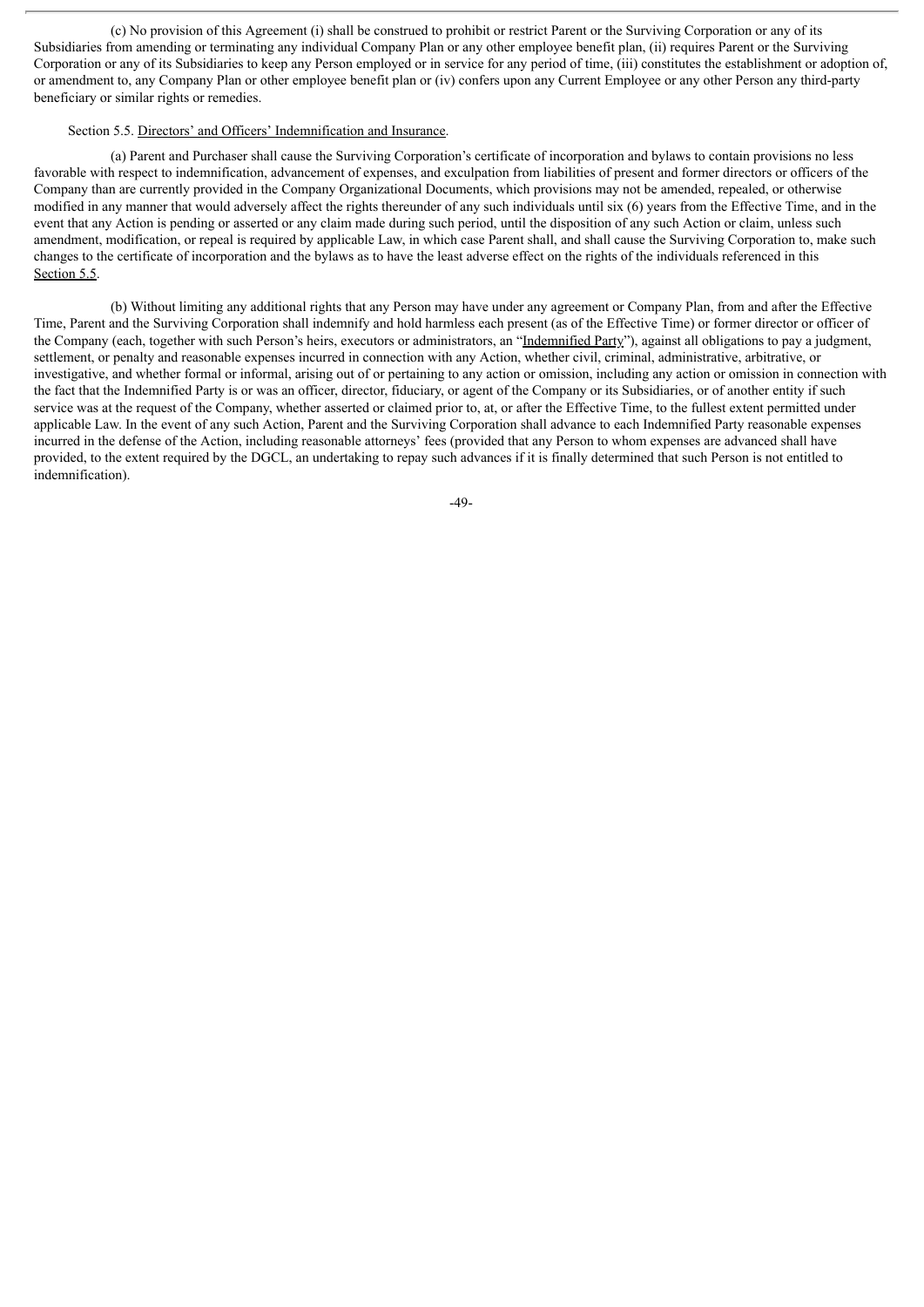(c) Notwithstanding anything to the contrary in this Agreement, the Company shall purchase prior to the Effective Time a tail policy under the current directors' and officers' liability insurance policies maintained at such time by the Company, which tail policy (i) will be effective for a period from the Effective Time through and including the date six (6) years after the Effective Time with respect to claims arising from facts or events that existed or occurred prior to or at the Effective Time and (ii) will contain coverage that is at least as protective to such directors and officers as the coverage provided by such existing policies. If such tail policy has been obtained by the Company prior to the Effective Time, Parent shall cause such policy to be maintained in full force and effect for their full term, and cause all obligations thereunder to be honored by the Surviving Corporation. In the event that such a tail policy is not obtained, for a period of six (6) years from the Effective Time, Parent and the Surviving Corporation shall cause to be maintained in effect the current policies of directors' and officers' liability insurance and fiduciary liability insurance maintained by the Company and its Subsidiaries with respect to matters arising on or before the Effective Time; provided, that, the annual premium for such tail policy may not be in excess of three hundred percent (300%) of the last annual premium paid prior to the Effective Time.

(d) Without limiting any of the rights or obligations under this Section 5.5, from and after the Effective Time, the Surviving Corporation shall keep in full force and effect, and shall comply with the terms and conditions of, any agreement set forth on Section 5.5(d) of the Company Disclosure Letter and in effect as of the date of this Agreement between or among the Company or any of its Subsidiaries and any Indemnified Party providing for the indemnification of such Indemnified Party and Parent hereby guarantees the obligations of the Surviving Corporation pursuant to such agreements.

(e) This Section 5.5 will survive the consummation of the Merger and is intended to benefit, and is enforceable by, any Person or entity referred to in this Section 5.5. The indemnification and advancement provided for in this Section 5.5 is not exclusive of any other rights to which the Indemnified Party is entitled whether pursuant to Law, Contract, or otherwise. If the Surviving Corporation or any of its successors or assigns (i) consolidates with or merges into any other Person and is not the continuing or surviving corporation or entity resulting from such consolidation or merger or (ii) transfers all or a majority of its properties and assets to any Person, then, and in each such case, Parent shall make proper provisions such that the successors and assigns of the Surviving Corporation assume the applicable obligations set forth in this Section 5.5.

# Section 5.6. Further Action; Efforts.

(a) Subject to the terms and conditions of this Agreement, prior to the Effective Time, each party shall use its reasonable best efforts to take, or cause to be taken, all actions and to do, or cause to be done, all things necessary, proper, or advisable under applicable Laws to consummate the Offer, the Merger and the other Contemplated Transactions as promptly as reasonably possible and, in any event, by or before the Outside Date. Notwithstanding anything in this Agreement to the contrary, the parties hereto agree to, or to cause their ultimate parent entity (as such term is defined in the HSR Act) to, (i) make an appropriate Filing of a Notification and Report Form pursuant to the HSR Act and all other Filings required pursuant to applicable foreign Antitrust Laws with respect to the Merger as promptly as reasonably

-50-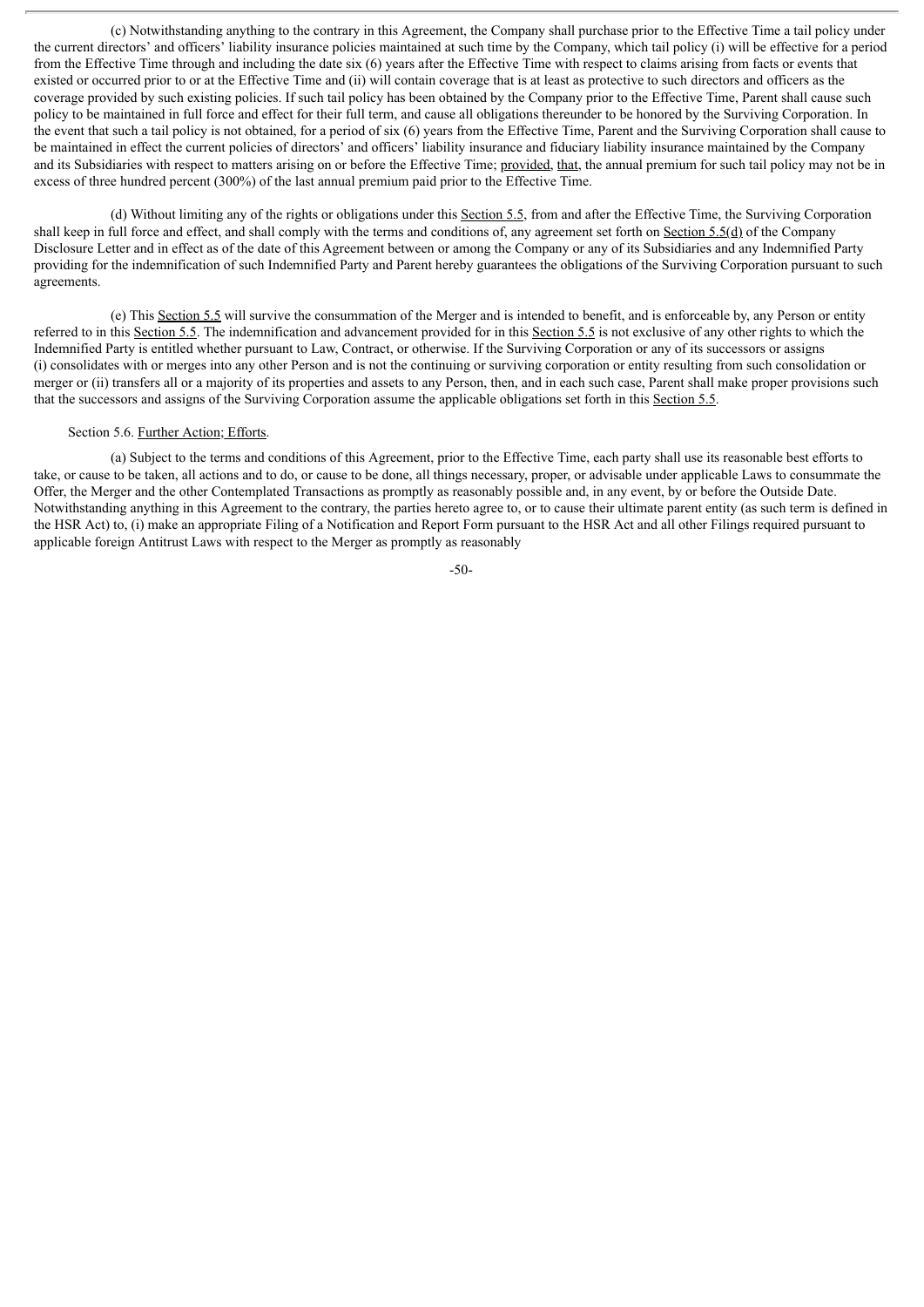practicable and in any event prior to the expiration of any applicable legal deadline (provided that, unless otherwise agreed by the Company and Parent in writing, the Filing of a Notification and Report Form pursuant to the HSR Act must be made within ten (10) Business Days after the date of the Agreement) and (ii) to supply as promptly as reasonably practicable any additional information and documentary material that may be requested pursuant to the HSR Act or any other Antitrust Law. Parent shall, with the reasonable cooperation of the Company, be responsible for making any Filing or notification required or advisable under foreign Antitrust Laws within ten (10) Business Days after the date of this Agreement, unless otherwise agreed to by the Company and Parent in writing. The parties also shall consult and cooperate with one another, and consider in good faith the views of one another, in connection with, and may provide to the other parties on a counsel-only basis as necessary, any analyses, appearances, presentations, memoranda, briefs, arguments, opinions, and proposals made or submitted by or on behalf of such party in connection with proceedings under or relating to any Antitrust Laws. Without limiting the foregoing, the parties hereto agree (A) to give each other reasonable advance notice of all meetings with any Governmental Body relating to any Antitrust Laws, (B) to give each other an opportunity to participate in each of such meetings, (C) to the extent practicable, to give each other reasonable advance notice of all substantive oral communications with any Governmental Body relating to any Antitrust Laws, (D) if any Governmental Body initiates a substantive oral communication regarding any Antitrust Laws, to promptly notify the other party of the substance of such communication, (E) to provide each other with a reasonable advance opportunity to review and comment upon all substantive written communications (including any analyses, presentations, memoranda, briefs, arguments, opinions and proposals) with a Governmental Body regarding any Antitrust Laws and (F) to provide each other with copies of all written communications to or from any Governmental Body relating to any Antitrust Laws. Any such disclosures or provision of copies by one party to the other may be made on an outside counsel basis, if appropriate.

(b) Notwithstanding anything in this Agreement to the contrary, nothing in this Section 5.6 or elsewhere in this Agreement shall be deemed to require Parent, its Subsidiaries or Affiliates to (i) offer, negotiate, commit to, or effect, by consent decree, hold separate order, or otherwise, the sale, divestiture, license, or other disposition of any and all of the capital stock, assets, equity holdings, rights, products, or businesses of Parent and its Subsidiaries (including the Surviving Corporation and its Subsidiaries), and any other restrictions on the activities of Parent and its Subsidiaries (including the Surviving Corporation and its Subsidiaries) or (ii) contest, defend, or appeal any threatened or pending preliminary or permanent injunction or other order, decree, or ruling or statute, rule, regulation, or executive order that would adversely affect the ability of any party hereto to consummate the Offer and the Merger and taking other actions to prevent the entry, enactment, or promulgation thereof, if any such action described in subparts (i) or (ii) of this Section 5.6 would, individually or in the aggregate, reasonably be expected to have (A) a material adverse effect on the business, assets or financial condition of Parent and its Subsidiaries or Affiliates, taken as a whole, after giving effect to the Contemplated Transactions or (B) a material adverse effect on the business, assets or financial condition of the Company; it being understood that a request for information or documentary material pursuant to the HSR Act shall not in itself constitute a material adverse effect under this Section 5.6(b). Parent and the Company shall each pay one-half of the filing fees for the Notification and Report Forms filed under the HSR Act and all other filings required pursuant to the applicable foreign Antitrust Laws.

-51-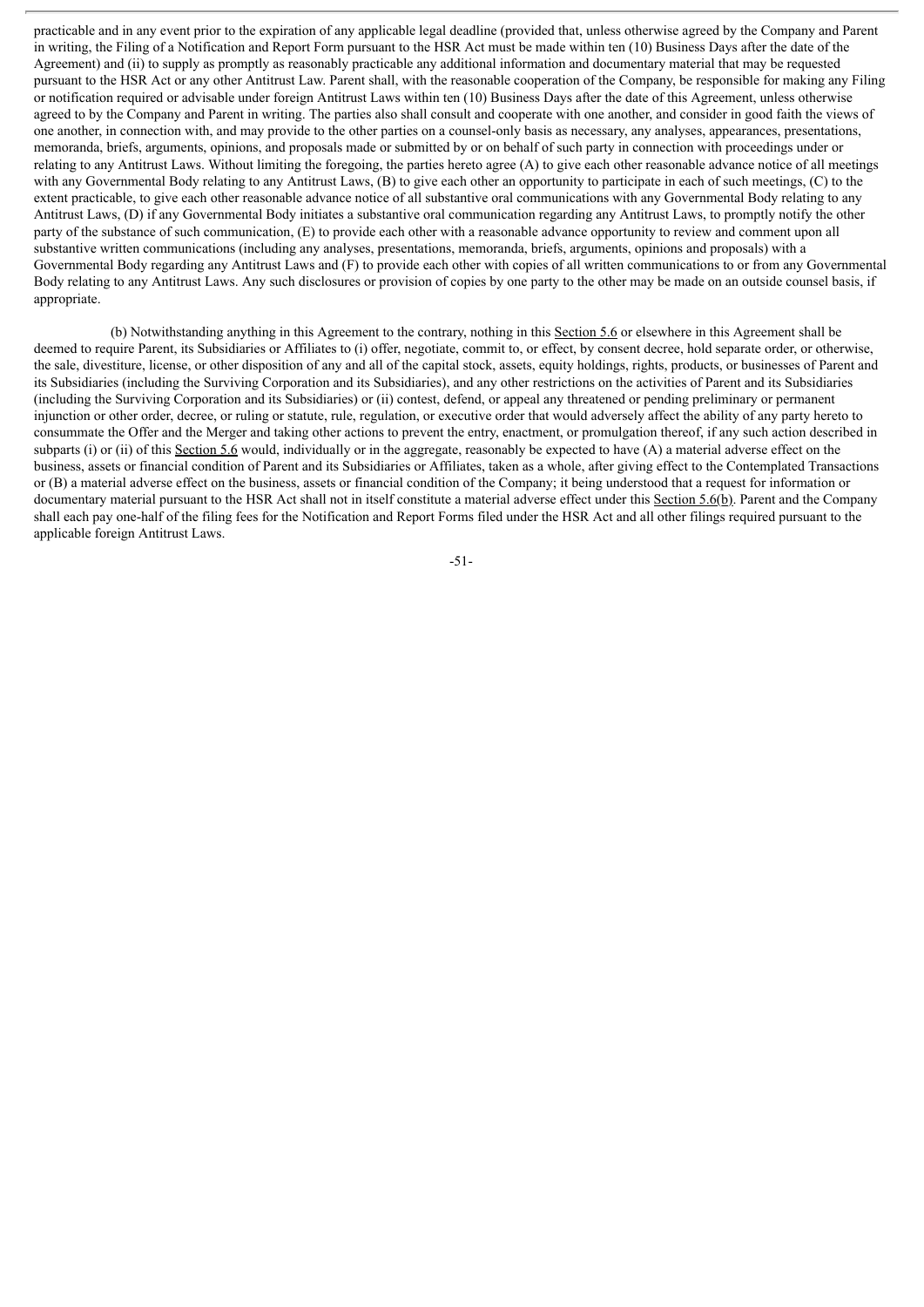(c) Without limiting the obligations in clauses (a) and (b) of this Section 5.6, in the event that any administrative or judicial action or proceeding is instituted (or threatened to be instituted) by a Governmental Body challenging the Offer or the Merger, each of Parent, Purchaser, and the Company shall cooperate in all respects with each other and shall use its reasonable best efforts to contest and resist any such action or proceeding and to have vacated, lifted, reversed, or overturned any decree, judgment, injunction, decision, or other order, whether temporary, preliminary, or permanent, that is in effect and that prohibits, prevents, or restricts consummation of Offer or the Merger.

(d) Prior to the Acceptance Time, each party shall use reasonable best efforts (subject to, and in accordance with, applicable Law) to take promptly, or cause to be taken, all actions necessary, and to do promptly, or cause to be done, and to assist and cooperate with the other parties in doing, all things necessary, proper or advisable under applicable Laws to consummate and make effective the Offer, the Merger and the Contemplated Transactions, including (i) obtaining any Approvals of third parties with respect to any Contracts to which it is a party as may be necessary for the consummation of the Contemplated Transactions or required by the terms of any Contract as a result of the execution, performance, or consummation of the Contemplated Transactions, (ii) defending any Action challenging this Agreement or the consummation of the Contemplated Transactions and (iii) executing and delivering any additional instruments necessary to consummate the Contemplated Transactions; provided, that, in no event will the Company or its Subsidiaries be required to pay, prior to the Effective Time, any fee, penalty, or other consideration or make any other accommodation to any third party to obtain any Approvals required with respect to any such Contract (for the avoidance of doubt, excluding filing fees required to be paid to a Governmental Body).

Section 5.7. Public Announcements. The Company shall not, and shall cause each of (i) its Subsidiaries and (ii) its and its Subsidiaries' respective Representatives to not, and Parent shall not, and shall cause each of (a) its Subsidiaries and (b) its and its Subsidiaries' respective Representatives to not, issue any press release or announcement concerning the Contemplated Transactions without the prior consent of the other (which consent may not be unreasonably withheld, conditioned, or delayed), except any release or announcement required by applicable Law (including in connection with the making of any filings or notifications required under the HSR Act or any foreign Antitrust Laws in connection with the Contemplated Transactions) or any rule or regulation of Nasdaq or any other stock exchange to which the relevant party is subject, in which case the party required to make the release or announcement shall use reasonable best efforts to allow each other party reasonable time to comment on such release or announcement in advance of such issuance; it being understood that the final form and content of any such release or announcement, to the extent so required, shall be at the final discretion of the disclosing party. The restrictions of this Section 5.7 do not apply to communications by the Company in connection with, or following, an Acquisition Proposal or a Change of Board Recommendation, provided, however, in each case, to the extent not prohibited by applicable Law or any applicable confidentiality agreement, prior to the earlier of the Effective Time and the date, if any, on which this Agreement is validly terminated, the Company shall give Parent reasonable advance notice of (including the contents of) its intended press release or other announcement. Before any document or other written communication prepared by or on behalf of the Company or any of its Subsidiaries to be posted or made accessible on the website of the

-52-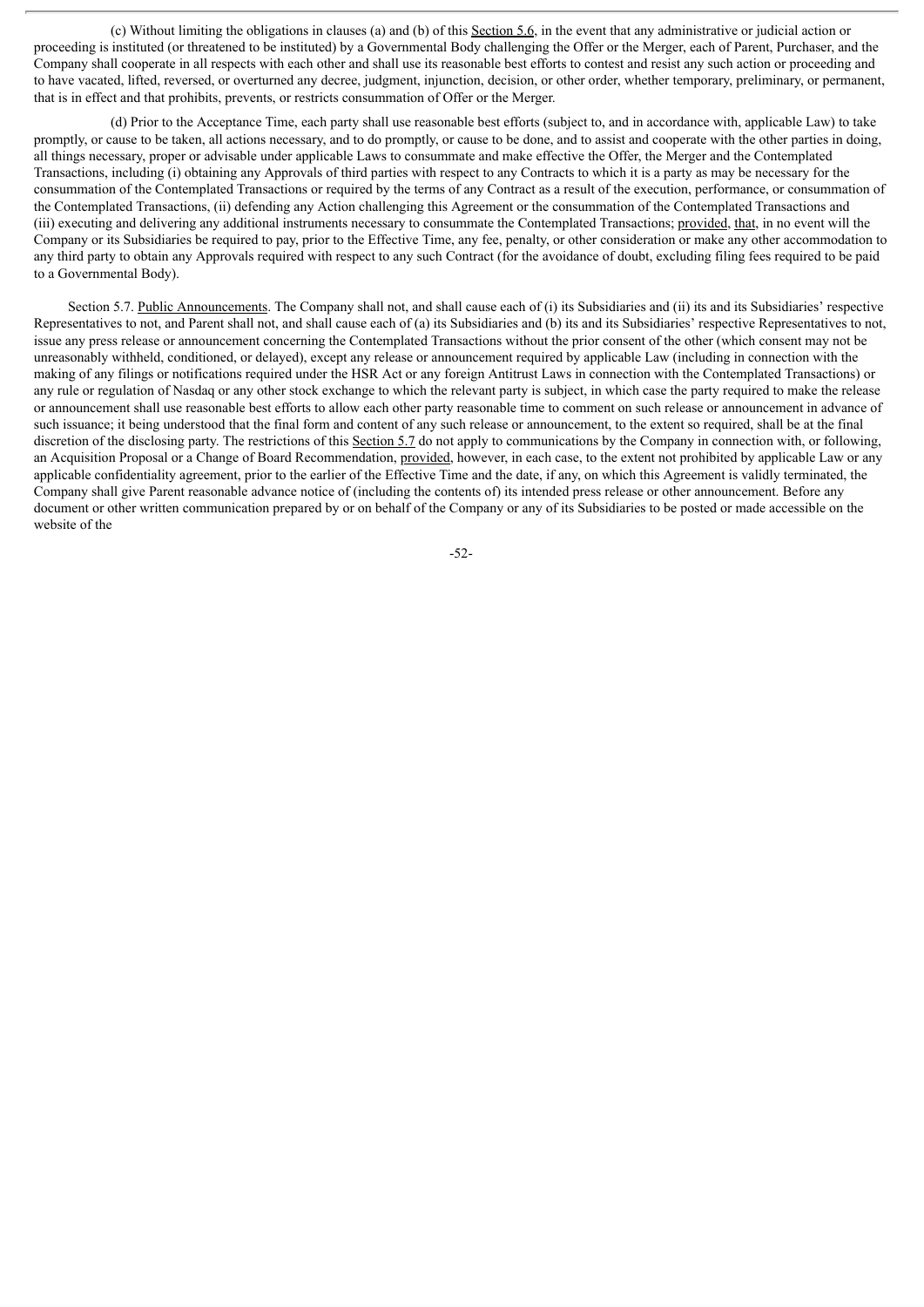Company (whether in written, video or oral form via webcast, hyperlink or otherwise) that is related to any of the Contemplated Transactions and is required to be filed with the SEC pursuant to Regulation 14D under the Exchange Act (a "Merger Communication") is disseminated to any investor, analyst, member of the media, employee, client, customer or other third party or otherwise made accessible on the website of the Company or such participant (whether in written, video or oral form via webcast, hyperlink or otherwise), the Company shall share a draft of such Merger Communication with Parent and give reasonable and good faith consideration to any comments made by Parent and its counsel on any such Merger Communication.

#### Section 5.8. Conduct of Parent and Purchaser.

(a) Parent shall not, and shall cause each of its Subsidiaries to not, between the date of this Agreement and the earlier of the Effective Time and the date, if any, on which this Agreement is validly terminated, take any action or fail to take any action that is intended to, or would reasonably be expected to, individually or in the aggregate, result in any Offer Conditions or of the conditions to the Merger not being satisfied or prevent, materially delay, or materially impede the ability of Parent and Purchaser to consummate the Offer, the Merger or the other Contemplated Transactions.

(b) Parent shall, immediately following execution of this Agreement, adopt this Agreement in its capacity as sole stockholder of Purchaser in accordance with applicable Law and the certificate of incorporation and bylaws of Purchaser.

Section 5.9. No Control of the Company's Business. Nothing contained in this Agreement gives Parent or Purchaser, directly or indirectly, the right to control or direct the Company's or any of its Subsidiaries' operations prior to the Effective Time. Prior to the Effective Time, the Company shall exercise, consistent with the terms and conditions of this Agreement, complete control and supervision over its and its Subsidiaries' respective operations.

Section 5.10. Purchaser. Prior to the Effective Time, Purchaser shall not engage in any other business activities and shall not incur any liabilities or obligations other than as contemplated herein. Parent shall take all actions necessary to cause Purchaser to perform its obligations in accordance with this Agreement and to consummate the Merger on the terms and conditions set forth in this Agreement.

Section 5.11. Ownership of Company Securities. Prior to the Effective Time, Parent shall not, and shall cause each of its Subsidiaries to not, acquire (directly or indirectly, beneficially or of record) any Shares, or any securities, contracts or obligations convertible into or exercisable or exchangeable for Shares. None of Parent, Purchaser, or their respective Affiliates shall hold any rights to acquire any Shares except pursuant to this Agreement. Notwithstanding anything to the contrary contained herein, the prohibitions set forth in this Section 5.11 shall not apply to any investment in any securities of the Company by or on behalf of any pension or employee benefit plan or trust, including (a) any direct or indirect interests in portfolio securities held by an investment company registered under the Investment Company Act of 1940, as amended, or (b) interests in securities comprising part of a mutual fund or broad based, publicly traded market basket, or index of stocks approved for such a plan or trust in which such plan or trust invests and, in all cases, over which Parent, Purchaser, or their respective Subsidiaries exercise no investment discretion and provided such beneficial ownership does not result in an obligation by Parent, Purchaser, or their respective Subsidiaries to file or amend a Schedule 13D pursuant to the Exchange Act.

-53-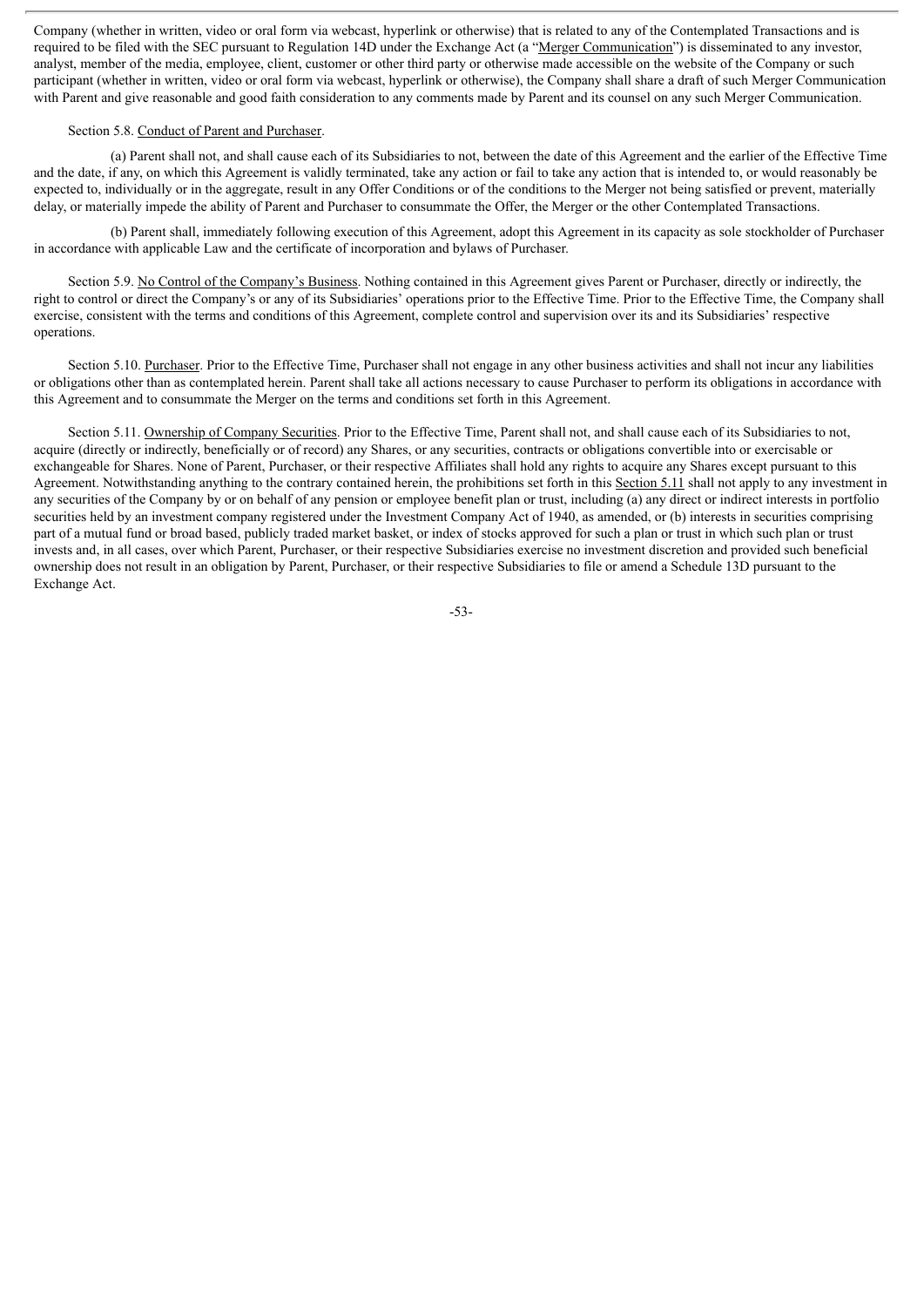Section 5.12. Stockholder Litigation. The Company shall give Parent notice as promptly as practicable of, and the opportunity to participate in (subject to a customary joint defense agreement) the defense or settlement of, any stockholder litigation against the Company or its directors or executive officers relating to or in connection with this Agreement, the Merger or the Contemplated Transactions, whether commenced prior to or after the execution and delivery of this Agreement. The Company shall not settle any stockholder litigation against the Company and/or its directors relating to this Agreement, the Merger or the other Contemplated Transactions without Parent's prior consent (such consent not to be unreasonably withheld, conditioned or delayed). The Company shall keep Parent reasonably and promptly informed with respect to the status of such litigation.

Section 5.13. State Takeover Laws. If any "fair price", "business combination" or "control share acquisition" statute or other similar statute or regulation is or may become applicable to any of the Contemplated Transactions, the parties hereto will take all such actions as are reasonably necessary to minimize the effects of any such statute or regulation on such transactions.

Section 5.14. Stock Exchange Delisting; Deregistration. Prior to the Effective Time, the Company shall cooperate with Parent and the Company shall use its reasonable best efforts to take, or cause to be taken, all actions, and do or cause to be done all things, necessary, proper or advisable on its part under Laws and the rules and policies of Nasdaq to cause the delisting of the Company and of the Shares from Nasdaq as promptly as practicable after the Effective Time and the deregistration of the Shares under the Exchange Act as promptly as practicable after such delisting. The Company shall not cause the Shares to be delisted from Nasdaq prior to the Effective Time.

Section 5.15. Resignations. Prior to the Effective Time, upon Parent's request, the Company shall use reasonable best efforts to cause any director of the Company, and any director of a Subsidiary of the Company, in each case as and to the extent requested by Parent, to execute and deliver a letter effectuating his or her resignation as a director of such entity effective as of the Effective Time.

Section 5.16. CVR Agreement. Parent shall, at or prior to the Effective Time, duly authorize, execute and deliver, and shall ensure that the Rights Agent executes and delivers, the CVR Agreement, subject to any revisions to the CVR Agreement that are requested by the Rights Agent, provided that the Company has provided it prior written consent to any such revisions (such consent not to be unreasonably withheld, delayed or conditioned). Parent and the Company shall cooperate, including by making changes to the form of CVR Agreement, as necessary, to ensure that the CVRs are not subject to registration under the Securities Act of 1933, as amended, the Exchange Act or any applicable state securities or "blue sky" laws.

Section 5.17. Company Credit Agreements. The Company shall, and the Company shall cause its Subsidiaries to, each use their reasonable best efforts to take, or cause to be taken, all actions, and do, or cause to be done, and to assist and cooperate with Parent and Purchaser in doing, all things necessary, proper or advisable with respect to the Company Credit Agreements, including providing timely notice to the appropriate parties of the Contemplated Transactions as required thereunder, and as promptly as practicable, make all filings and notifications as reasonably requested by Parent or Purchaser.

-54-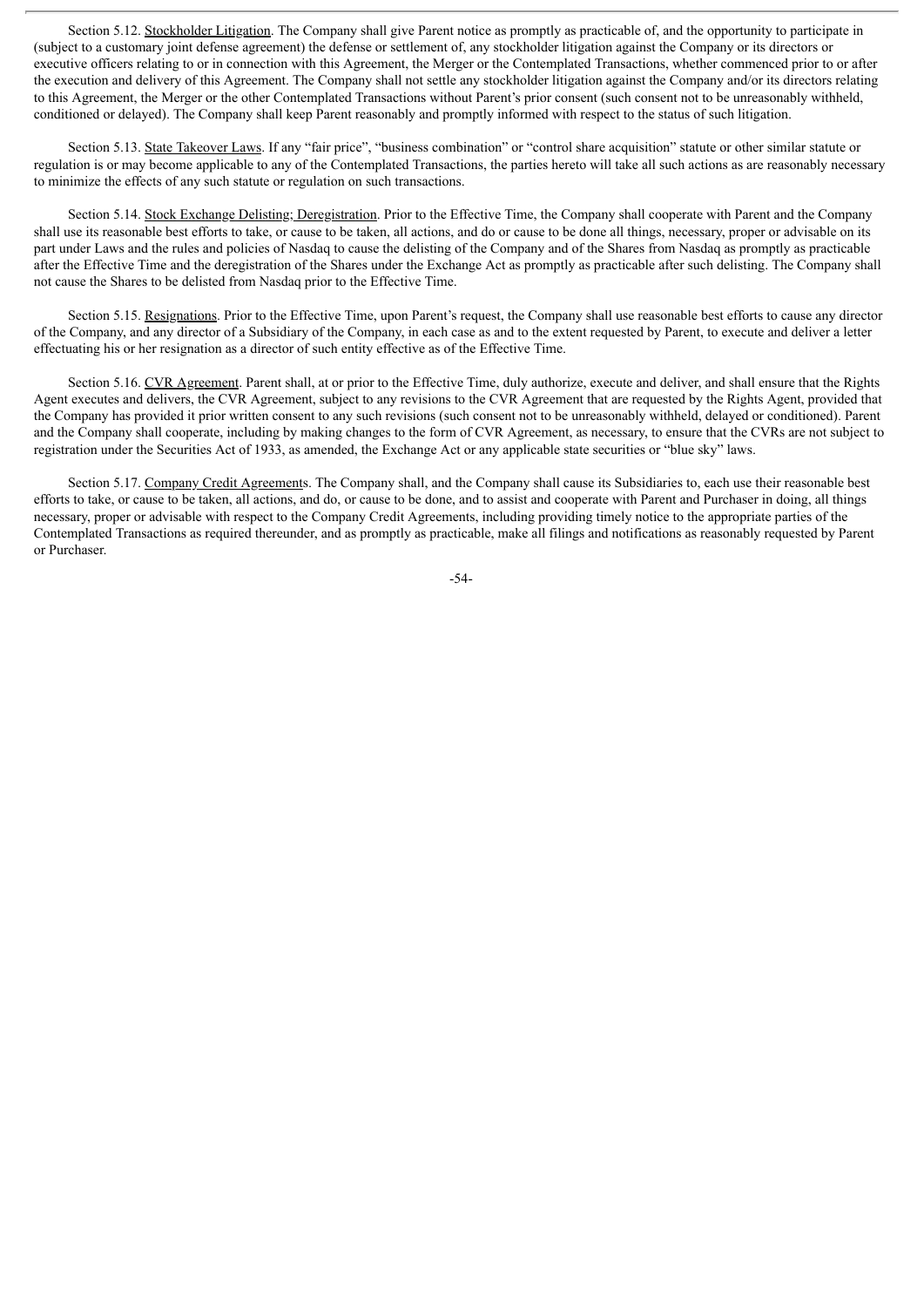#### Section 5.18. Financing.

(a) Parent shall use commercially reasonable efforts to take, or cause to be taken, all actions and do, or cause to be done, all things necessary or advisable to obtain, no later than the Acceptance Time, the proceeds of the Financing on the terms and conditions described in the Commitment Letters, including (i) maintaining in effect the Commitment Letters in accordance with and subject to the terms and conditions set forth therein (it being understood that the Commitment Letters may be replaced or amended as provided below), (ii) negotiating definitive agreements with respect to the Debt Financing (the "Definitive Agreements") that reflect the terms and conditions in the Debt Commitment Letter or such other terms that may be acceptable to Parent or the Lenders, provided that, such other terms shall not be permitted to the extent they constitute Restricted Terms (as defined below) and seeking to obtain such other terms shall not be permitted if it could reasonably be expected to materially prevent, impair or delay the Closing, (iii) satisfying on a timely basis (or obtaining a waiver of) all conditions in the Debt Commitment Letter (other than those conditions that by their nature are to be satisfied at the Acceptance Time or the Closing, but subject to the satisfaction or waiver of such conditions at the Acceptance Time or the Closing) and the Definitive Agreements applicable to Parent or its Affiliates that are within their control and (iv) complying with the covenants applicable to it in the Commitment Letters and in the Definitive Agreements for the Financing that are within its control to the extent the failure to comply with such covenants could adversely impact the amount, certainty or timing of the Financing or the availability of the Financing at the Closing. In the event that all conditions contained in the Commitment Letters (other than, with respect to the Debt Financing, the availability of the Cash Equity) have been satisfied, Parent shall use commercially reasonable efforts to cause the Lenders and Equity Investors to fund the Financing at the Acceptance Time. Other than amendments, modifications or supplements to add lenders, lead arrangers, bookrunners, syndication agents or similar entities as parties to the Debt Commitment Letter, Parent shall not, without the prior written consent of the Company (which shall not be unreasonably withheld, conditioned or delayed) permit any amendment or modification to, or any waiver of any material provision or remedy under, the Commitment Letters or Definitive Agreements if such amendment, modification, waiver or remedy (A) adds new (or expands or adversely modifies any existing) conditions to the consummation of the Financing in a manner that would reasonably be expected to  $(x)$  prevent or delay the Closing or  $(y)$  make the timely funding of the Financing, or the satisfaction of the conditions to obtaining the Financing, less likely to occur in any material respect, (B) reduces the amount of the Financing to an amount that would be less than the amount that would be required to pay the Financing Amount (unless, in the case of a reduction to the Debt Financing, the Cash Equity is increased by the amount of any such reduction (such additional amount of Cash Equity, the "Additional Cash Equity")), (C) adversely affects the ability of Parent to enforce its rights against other parties to the Commitment Letters or the Definitive Agreements in any material respect, (D) adversely affect the ability of Parent or its Affiliates to enforce or cause the enforcement of its rights under the Financing in any material respect, (E) allow for the early termination of the Debt Commitment Letter or (F) could reasonably be expected to prevent, impede or delay the consummation of the Merger and the other transactions contemplated by this Agreement (clauses (A)-(F), collectively, the "Restricted Terms"). In the event that any portion of the Debt Financing becomes unavailable, or Parent reasonably expects may become

-55-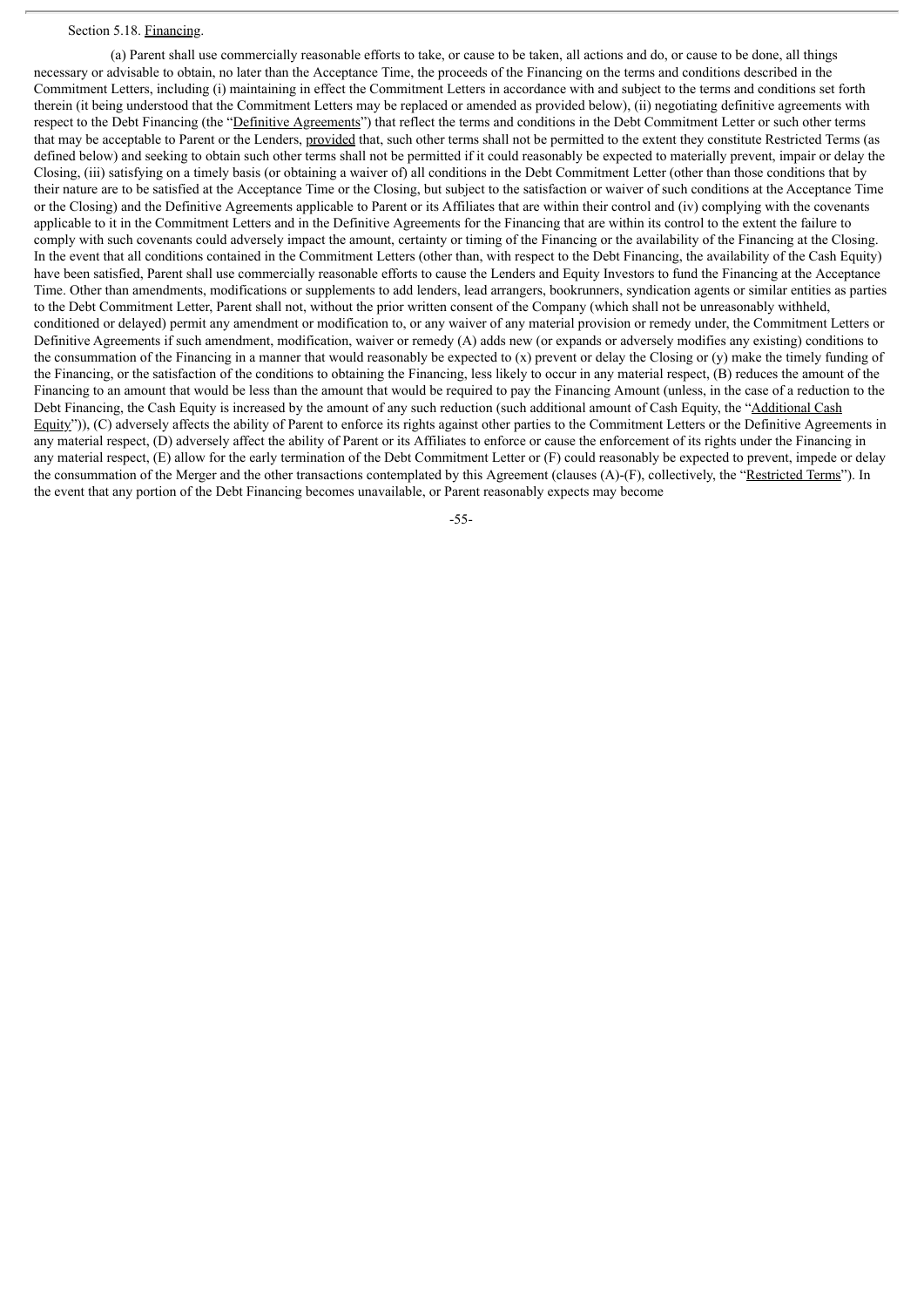unavailable, on the terms and conditions in the Debt Commitment Letter or on such other terms not materially less favorable to Parent (unless the Cash Equity is increased by a corresponding amount), regardless of the reason therefor (other than the right of Parent to terminate this Agreement pursuant to Section 7.4 hereof), Parent will (i) use commercially reasonable efforts to obtain alternative debt financing (in an amount, when taken together with the Cash Equity, at least equal to the Financing Amount) from the same or other sources on terms and conditions that are not materially less favorable in the aggregate to Parent (in Parent's reasonable discretion) than those contained in the Debt Commitment Letter (the "Alternative Debt Financing"), provided that such Alternative Debt Financing shall not include any Restricted Terms and (ii) promptly notify the Company of such unavailability and the reason therefor. For the purposes of this Agreement (other than as expressly provided otherwise), the term "Debt Financing" shall be deemed to include any Alternative Debt Financing arranged in compliance herewith, and the terms "Debt Commitment Letter" and "Definitive Agreement" shall be deemed to include any commitment letter (or similar agreement) or definitive agreement with respect to any such Alternative Debt Financing; provided, that, notwithstanding anything to the contrary herein, in no event shall any Alternative Debt Financing or amendment with respect to the Debt Commitment Letter be deemed to materially and adversely expand the obligations set forth in this Section 5.18 of the Company and its Subsidiaries.

(b) Parent shall promptly notify the Company in writing (i) of any breach or default by any party to any Commitment Letter, (ii) of the receipt by any of Parent or Purchaser or any of their Affiliates of any written notice from any Debt Financing Source with respect to any actual or threatened breach, dispute, termination or repudiation by any party to any Commitment Letter (but excluding in each case, for the avoidance of doubt, any ordinary course negotiations with respect to the terms of the Financing or any Definitive Agreement with respect thereto) (iii) if for any reason Parent or Purchaser believes in good faith that it will not be able to obtain all or any portion of the Financing necessary to fund the Financing Amount (taking into account the Cash Equity) on the terms (or on such other terms not materially less favorable to Parent), in the manner or from the sources contemplated by the Commitment Letters at or prior to the time that the Closing is required to occur pursuant to the terms hereof and (iv) of the termination or expiration of the Debt Commitment Letter. Upon the request of the Company, Parent shall keep the Company reasonably informed (and provide information reasonably requested by the Company) including, without limitation, relating to any circumstance referred to in clause (i), (ii), (iii) or (iv) of the immediately preceding sentence; provided that Parent shall not be obligated to provide any information that would jeopardize any attorneyclient privilege on a reasonably current basis of the status of its efforts to consummate the Financing. Notwithstanding the foregoing, compliance by Parent with this Section 5.18(b) shall not relieve Parent of its obligation to consummate the transactions contemplated by this Agreement; provided that any breach by Parent of this Section 5.18(b) shall not cause the condition in subsection (d) of Annex I to occur if Parent obtains the Financing in the amount equal to the Financing Amount at or prior to the Closing Date.

(c) Notwithstanding anything to the contrary, nothing in this Section 5.18 shall require (i) funding of any equity financing other than the Cash Equity portion of the Financing (including any Additional Cash Equity), (ii) the incurrence of any debt financing other than the Debt Financing or any Alternative Debt Financing, or (iii) the payment of fees in connection with the Debt Financing or the Cash Equity portion of the Financing in excess of the amounts contemplated by the Debt Commitment Letter and Equity Commitment Letter.

-56-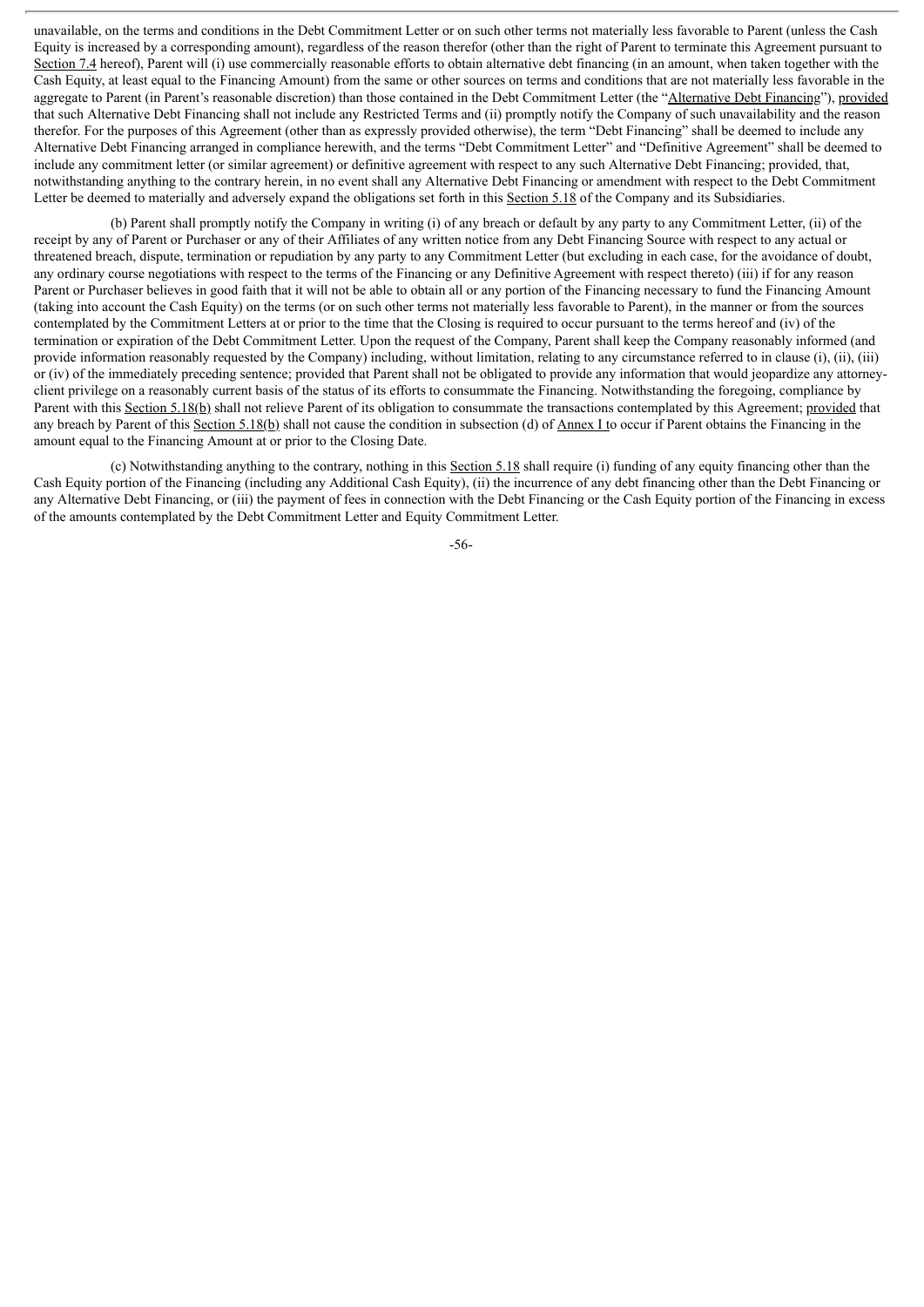(d) Prior to the Closing, the Company shall, and shall cause its Subsidiaries to, use reasonable best efforts to provide, and shall cause its Representatives to use their reasonable best efforts to provide, all cooperation reasonably requested by Parent in connection with the arrangement of the Debt Financing (provided that such requested cooperation does not unreasonably interfere with the ongoing operations of the Company or any of its Subsidiaries; it being understood and agreed that the actions set forth in clauses (i) through (viii) of this Section 5.18(d) do not so unreasonably interfere), including, but not limited to, using reasonable best efforts to, upon Parent's request:

(i) participate in a reasonable number of virtual meetings, conference calls, presentations, road shows, due diligence sessions and sessions with arrangers, potential lenders and/or rating agencies, at reasonable times and locations mutually agreed, and upon reasonable notice;

(ii) assist Parent with the preparation of customary rating agency presentations, bank information memoranda, offering memoranda, confidential information memoranda, private placement memoranda, prospectuses and similar marketing documents and investor and lender presentations (including a customary authorization letter) required in connection with the Debt Financing;

(iii) assist Parent in connection with the preparation of (but not executing prior to the Closing) any loan agreement, guarantees, pledge and security documents and other definitive financing documents as may be reasonably requested by Parent or the Lenders and otherwise reasonably cooperating with Parent and the Lenders in facilitating the pledging of collateral and the granting of security interests relating to the collateral if required by the Debt Commitment Letter, it being understood that such documents will not take effect until the Closing;

(iv) provide or obtain customary closing, solvency and perfection certificates and insurance, in each case, as reasonably requested by Parent provided that they are contingent on the completion of the Debt Financing;

(v) take all corporate and other customary actions, subject to the occurrence of the Closing, reasonably requested by Parent to permit the consummation of the Debt Financing;

(vi) obtain from the Company's existing banking lenders customary payoff letters, lien releases and instruments of termination or discharge, if applicable, and with respect to the Company Convertible Notes, comply with Section 5.19 and take such other actions as may be required or reasonably requested by Parent in connection with the repayment of any indebtedness of the Company;

(vii) furnish Parent with (x) the Required Information and (y) such other pertinent historical consolidated financial statements and other pertinent historical financial information regarding the Company as may be reasonably requested by Parent for the consummation of the Debt Financing and provide Parent with information reasonably requested by Parent in connection with (but not be responsible for) Parent's preparation of customary pro forma financial information and pro forma financial statements; and

-57-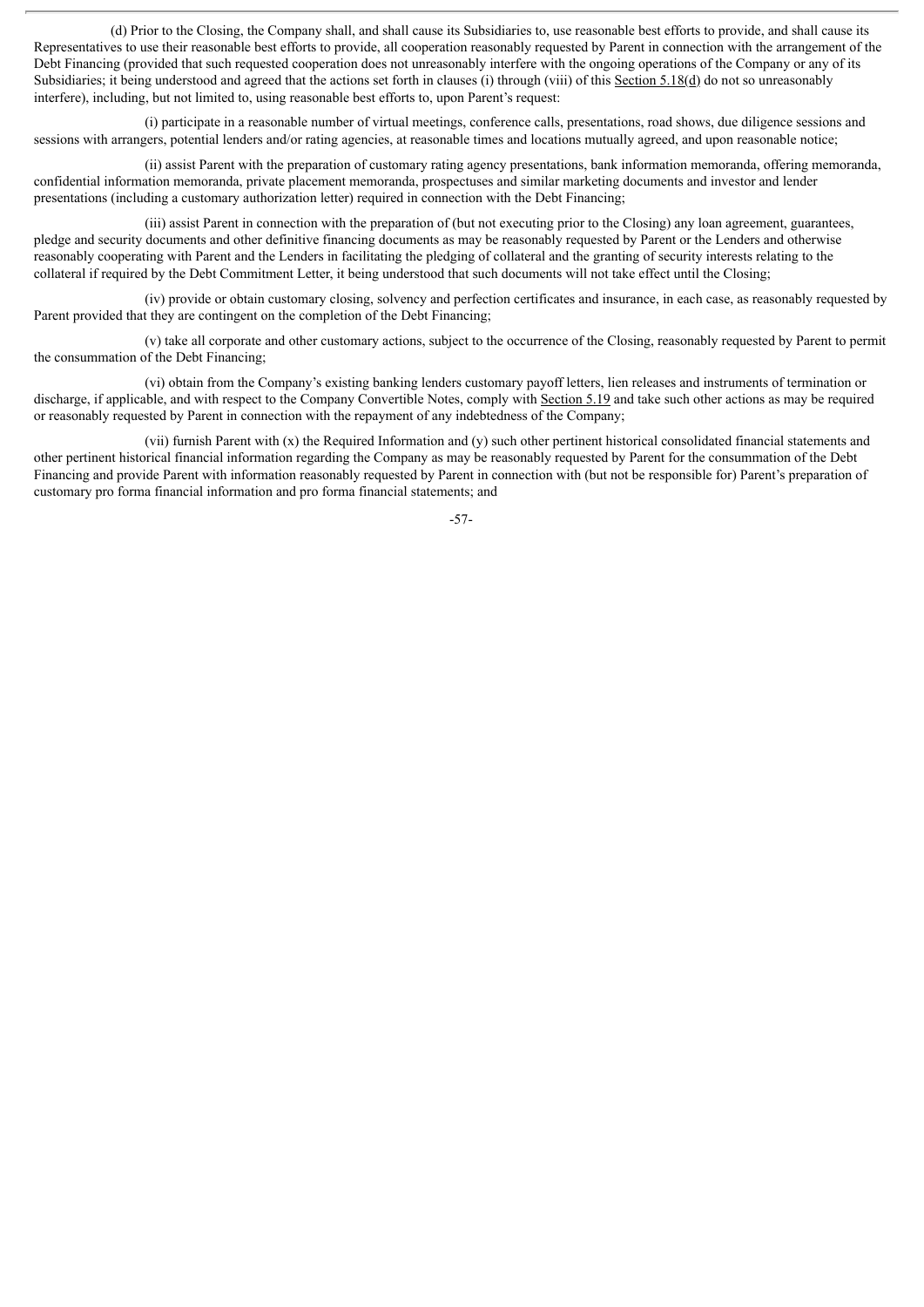(viii) at least three (3) Business Days prior to the Acceptance Time, provide all documentation and other information about the Company and each of its Subsidiaries as is reasonably requested in writing by Parent at least ten (10) Business Days prior to the Acceptance Time that relates to applicable "know your customer" and anti-money laundering rules and regulations, including the USA PATRIOT Act and customary beneficial ownership certifications.

The foregoing notwithstanding, nothing in this Section 5.18 or otherwise shall require (i) any persons who are directors of the Company or any of its Subsidiaries prior to the Closing Date to pass resolutions or consents to approve or authorize any aspect of the Debt Financing to the extent they are not continuing in the same role following the Closing Date; (ii) the Company and its Subsidiaries to pass resolutions or consents to approve or authorize any aspect of the Debt Financing prior to the Closing that is not contingent on the occurrence of the Closing; (iii) the Company or any of its Subsidiaries or any of their respective Representatives to enter into any agreement (other than customary authorization letters and KYC/beneficial ownership certification documentation) or undertake any obligation which becomes effective prior to the Closing and that is not contingent on the occurrence of the Closing; (iv) the Company or any of its Subsidiaries to pay any commitment or other similar fee or incur any other cost or expense, in each case prior to the Closing that is not contingent on the occurrence of the Closing; (v) the Company, any Subsidiary or any Representative thereof to deliver any opinion; (vi) the Company or any of its Subsidiaries to take any action that could reasonably be expected to  $(A)$  conflict with, or result in any violation or breach of, or default under, the organizational documents thereof, any applicable Law, or any material contract to which it is a party; (B) result in the waiver of any legal privilege or (C) cause any condition to the Closing set forth in Article VI to not be satisfied; (vii) any Representative of the Company to deliver any certificate or take any other action in any personal capacity; (viii) the preparation of quarterly or annual financial statements for the Company with a different fiscal quarter end or fiscal year end than the Company's current fiscal quarter end and fiscal year end dates; or (ix) the Company or any of its Subsidiaries to provide or cause to be provided any Excluded Information.

(e) Parent shall, promptly upon request by the Company, reimburse the Company for all reasonable and reasonably documented out-of-pocket costs and expenses (including reasonable and reasonably documented out-of-pocket attorneys' fees) incurred by the Company or any of its Subsidiaries or their respective Representatives in connection with the cooperation contemplated by this Section 5.18(e) (other than the preparation of its normal quarterly and annual financial statements). Parent shall indemnify and hold harmless the Company and its Subsidiaries and their respective Representatives from and against any and all losses, damages, claims, costs, charges or expenses (including reasonable attorneys' fees), suffered or incurred by them in connection with (i) the Debt Financing (including the arrangement or obtaining thereof), (ii) any action taken by them pursuant to this Section 5.18(e), or (iii) any information utilized in connection with the Debt Financing except with respect to any historical financing statements or other information provided by or on behalf of the Company or any of its Subsidiaries in writing specifically for use in connection with any Debt Financing,

-58-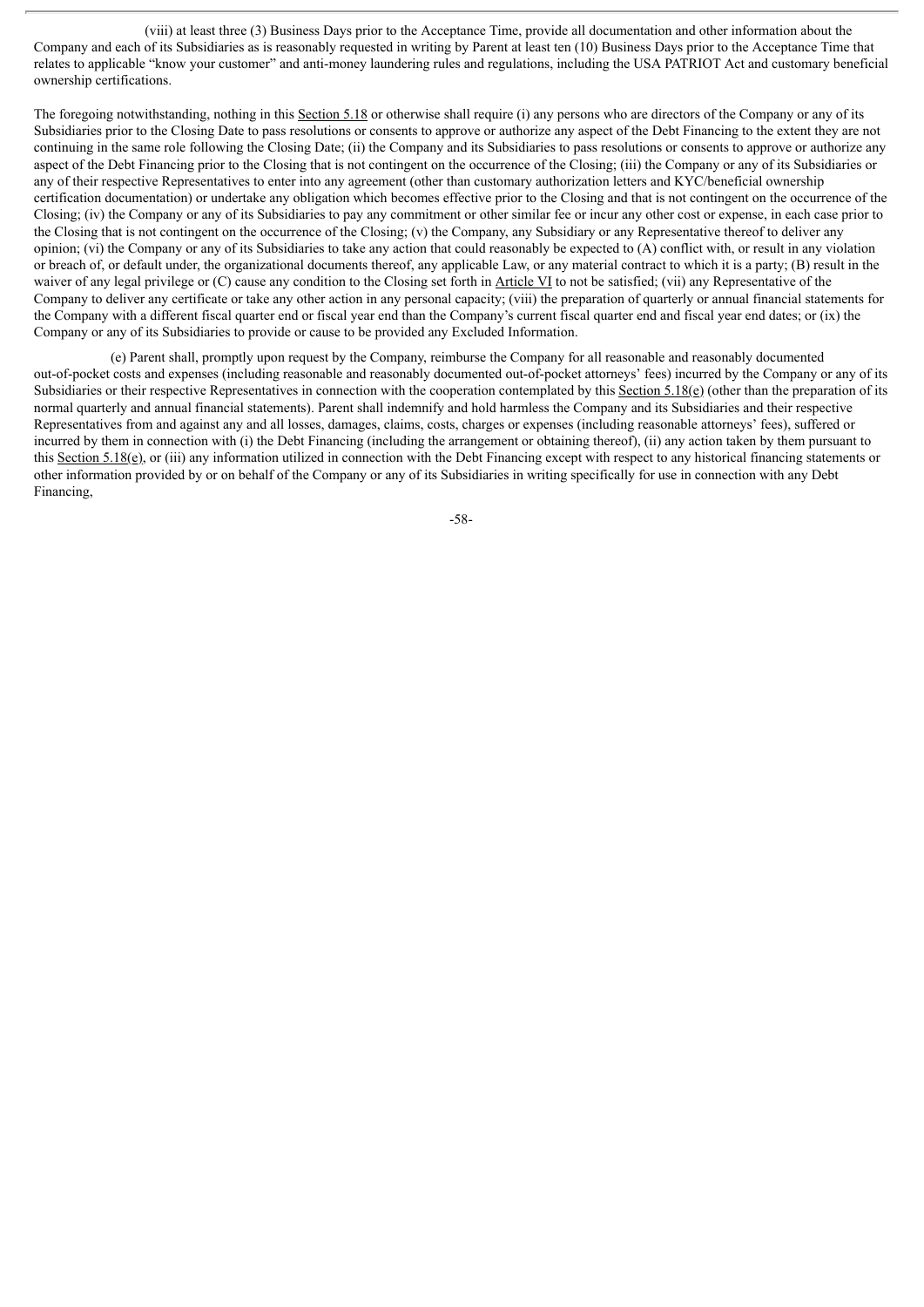except to the extent resulting from the gross negligence, fraud or willful misconduct of the Company or any of its Subsidiaries or Representatives, arising from incorrect or misleading information provided by Company or any of its Subsidiaries or Representatives, or to the extent that the indemnity relates to matters with respect to which the Parent is entitled to indemnity hereunder.

(f) Notwithstanding anything to the contrary, the Company shall be deemed to have complied with Section 5.18(d) for all purposes of this Agreement (including Article III) unless the Debt Financing has not been obtained primarily as a result of the Company's breach of its obligations under Section 5.18(d). For the avoidance of doubt, the parties acknowledge and agree that (i) the provisions contained in Section 5.18(d) represent the sole obligation of the Company and its Subsidiaries and their respective Representatives with respect to cooperation in connection with the arrangement of the Debt Financing, and no other provision of this Agreement (including the exhibits and schedules hereto) shall be deemed to expand or modify such obligations and (ii) any action taken or omitted to be taken with respect to the matters contemplated by this Section 5.18 will not be taken into account for purposes of determining whether any condition to the transactions contemplated hereby has been satisfied.

(g) All non-public or otherwise confidential information regarding the Company or any of its Subsidiaries obtained by Parent or its Representatives pursuant to this Section 5.18 shall be kept confidential in accordance with the Confidential Disclosure Agreement; it being understood that Parent and its Representatives may disclose such information to its Debt Financing Sources in accordance with customary confidentiality practices for its debt financing. The Company hereby consents to the reasonable and customary use of its and its Subsidiaries' logos in connection with the Debt Financing; provided, that such logos are used solely in a manner that is not intended to or reasonably likely to harm or disparage the Company or any of the Subsidiaries or the reputation or goodwill of the Company or any of the Subsidiaries.

Section 5.19. Treatment of Convertible Notes. The Company, the Surviving Corporation and Parent will take all necessary action to execute and deliver supplemental indentures to the Trustee (as defined in the Convertible Notes Indenture) at or prior to the Effective Time with respect to the Company Convertible Notes, to provide, among other things, that at and after the Effective Time, the right to convert the Company Convertible Notes shall be changed into a right to convert each \$1,000 principal amount of Company Convertible Notes into Reference Property (as defined in the Convertible Notes Indenture) that consists of the Merger Consideration that a holder of a number of Shares equal to the Conversion Rate (as defined in the Convertible Notes Indenture) immediately prior to the Effective Time would have been entitled to receive upon consummation of the Merger. As promptly as practicable following the date hereof and otherwise as reasonably requested by Parent, the Company will provide Parent with the position listing of the Company Convertible Notes, including the number of record holders. In addition, (1) the Company will provide notice of the anticipated effective date of the Corporate Event (as defined in the Convertible Notes Indenture), and such other matters as may be required or advisable under the Convertible Notes Indenture, to holders of the Company Convertible Notes and the trustee, paying agent and conversion agent of the Company Convertible Notes, as applicable, and (2) prior to and after the Effective Time, the Company and Surviving Corporation will take all such other actions as may be required in accordance with,

-59-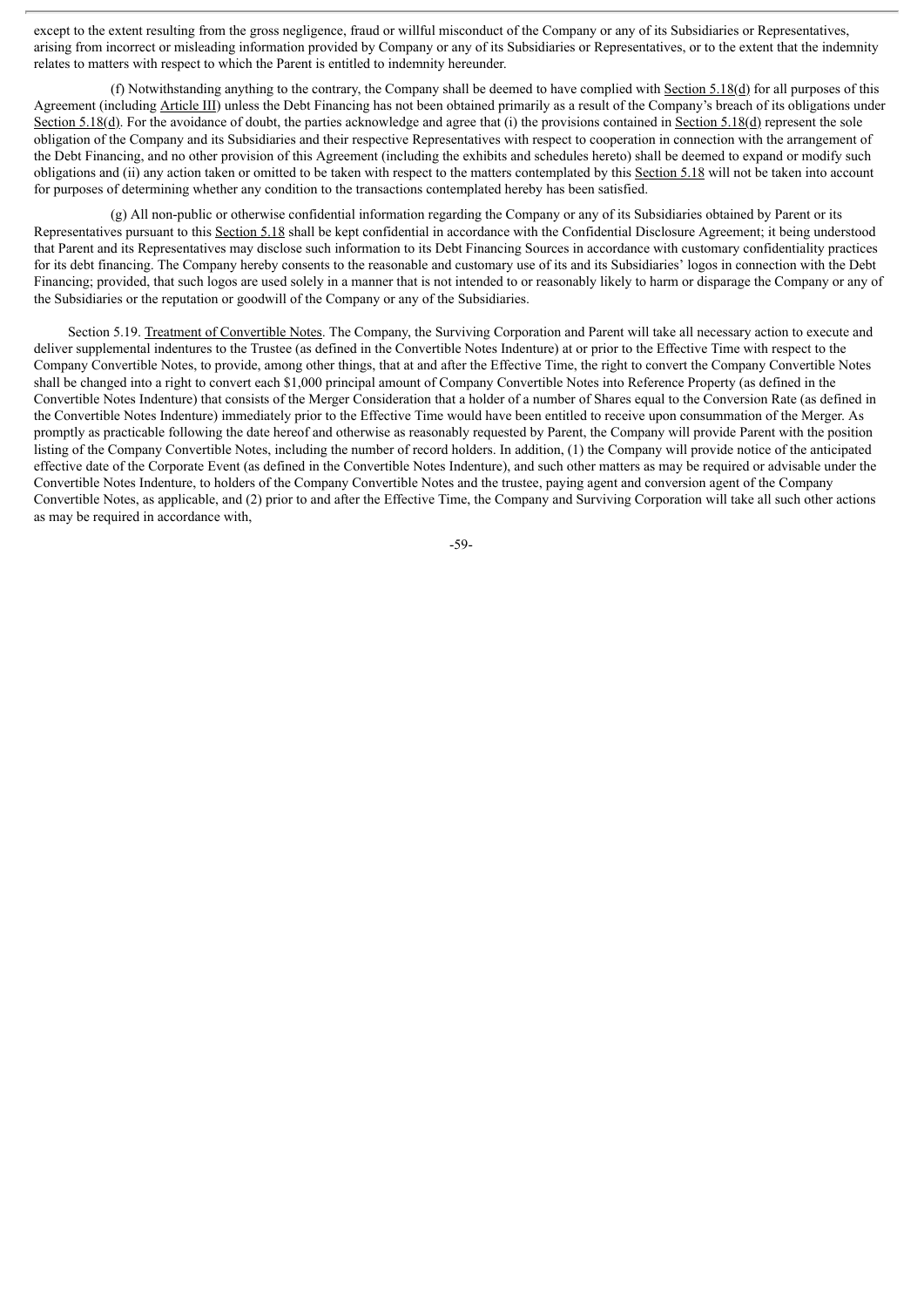and subject to, the terms of the Convertible Notes Indenture including delivery of any supplemental indentures, legal opinions, officers' certificates or other documents or instruments required to comply with the Convertible Notes Indenture. Prior to taking any of the foregoing actions prior to the Effective Time, the Company shall consult with and reasonably cooperate with Parent with respect to the action and the intended manner and form thereof. Parent shall be given a reasonable opportunity to review any notice, announcement, certificate or legal opinion before such document is provided to the trustee under the Convertible Notes Indenture prior to the Effective Time, and the Company shall give reasonable and good faith consideration to any comments made by Parent. The Company will not make any settlement election under or make any change to the terms of the Convertible Notes Indenture or take any action that would result in a change to the Conversion Rate (as defined in the Convertible Notes Indenture) without the prior written consent of Parent.

# ARTICLE VI

# CONDITIONS OF MERGER

Section 6.1. Conditions to Obligation of Each Party to Effect the Merger. The respective obligations of each party to effect the Merger are subject to the satisfaction (or, to the extent permitted by applicable Law, waiver by all parties) at or prior to the Effective Time of each of the following conditions:

(a) No order, injunction or decree issued by any court or other Governmental Body, and no statute, rule, regulation, order, injunction, or decree will have been enacted, entered, promulgated, or enforced (and continue to be in effect) by any Governmental Body that prohibits, enjoins, restricts, prevents or makes illegal the consummation of the Contemplated Transactions.

(b) Purchaser will have irrevocably accepted for purchase the Shares validly tendered (and not validly withdrawn) pursuant to the Offer.

## ARTICLE VII TERMINATION, AMENDMENT AND WAIVER

Section 7.1. Termination by Mutual Agreement. This Agreement may be terminated, and the Offer and the Merger may be abandoned, at any time prior to the Acceptance Time, by mutual written consent of Parent and the Company.

Section 7.2. Termination by Either Parent or the Company. This Agreement may be terminated, and the Offer and the Merger may be abandoned, at any time prior to the Acceptance Time, by Parent or the Company if:

(a) Any court of competent jurisdiction or other Governmental Body has issued an order, decree, or ruling, or taken any other final action permanently restraining, enjoining, or otherwise prohibiting the Offer or the Merger, and such order, decree, ruling, or other action has become final and non-appealable; provided, however, that the terms of this Section 7.2(a) are not available to any party unless such party has complied with its obligations under this Agreement in all material respects, including Section 5.6;

-60-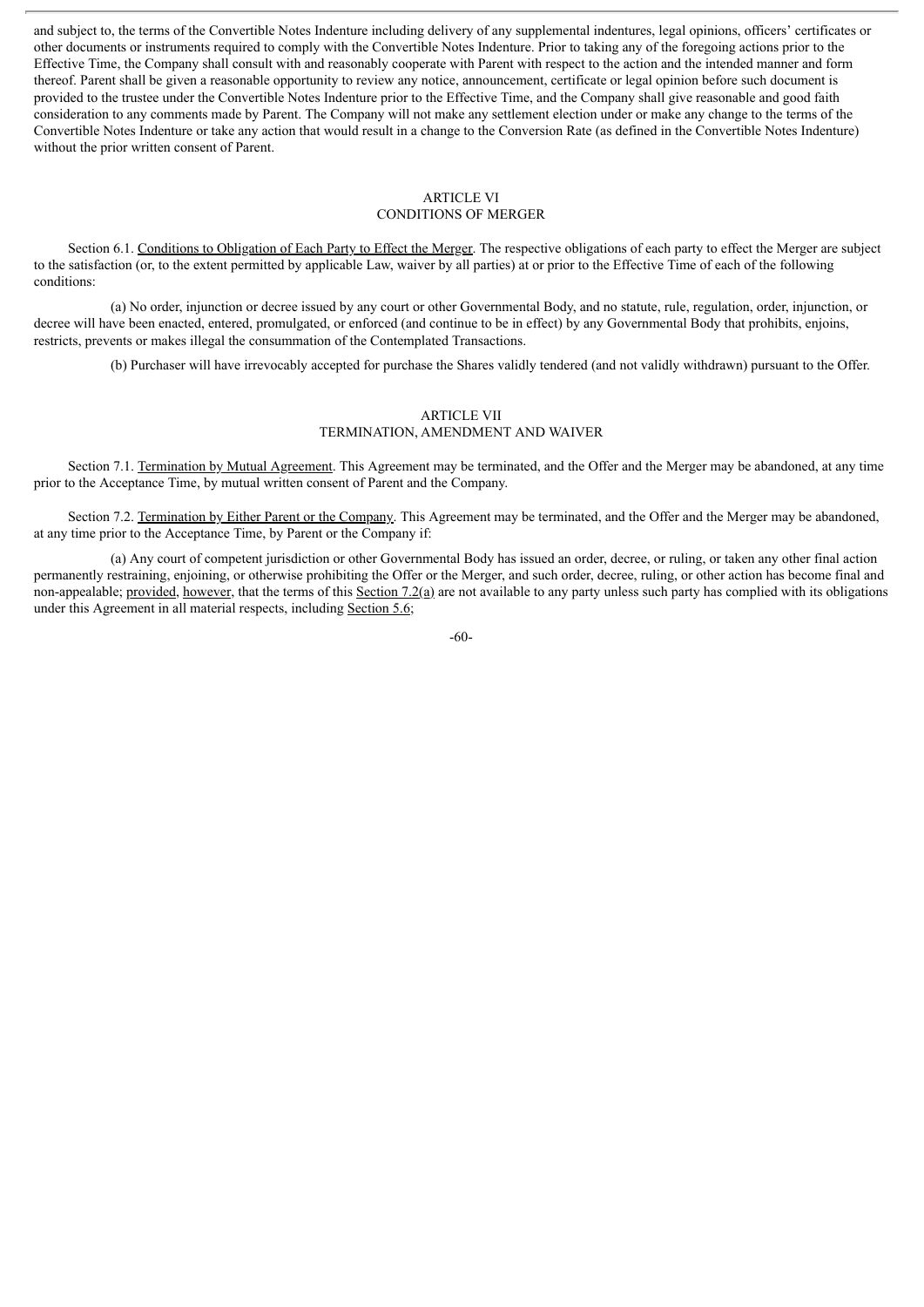(b) The Acceptance Time has not occurred on or prior to December 23, 2022 (the "Outside Date"); provided, however, that the terms of this Section 7.2(b) are not available to any party unless such party has complied in all material respects with its obligations under this Agreement, including Section 5.6; or

(c) The Offer (as it may have been extended in accordance with Section 1.1(a)) expires as a result of the non-satisfaction of one or more of the Offer Conditions, including the Minimum Condition, without the Purchaser having accepted for purchase any Shares validly tendered (and not validly withdrawn) in accordance with Section 1.1(a) pursuant to the Offer; provided, however, that the terms of this Section 7.2(c) are not available to a party if the material failure of such party (or any Affiliate of such party) to fulfill any obligation under this Agreement has been a proximate cause of the non-satisfaction of any Offer Condition.

Section 7.3. Termination by the Company. This Agreement may be terminated, and the Offer and the Merger may be abandoned, at any time prior to the Acceptance Time, by the Company, if:

(a) (i) Purchaser fails to commence the Offer in violation of Section 1.1 hereof (other than due to a violation by the Company of its obligations under Section 1.2); (ii) there has been a breach in any material respect of any covenant or agreement made by Parent or Purchaser in this Agreement, or any representation or warranty of Parent or Purchaser is inaccurate or becomes inaccurate after the date of this Agreement, and such breach or inaccuracy would cause a failure of the conditions in Section 6.1 (and such breach is not capable of being cured before the earlier of (i) the Outside Date and (ii) thirty (30) days following receipt by Parent or Purchaser of written notice of such breach or, if such breach is capable of being cured within such period, it has not been cured within such period); provided that the Company will not have the right to terminate this Agreement pursuant to this Section  $7.3(a)$  if it is then in material breach of this Agreement;

(b) The Company Board or any committee thereof effects a Change of Board Recommendation in respect of a Superior Proposal in accordance with Section 5.3(e); provided, that, prior to any such termination, (i) the Company Board authorizes the Company to enter into an Alternative Acquisition Agreement in respect of such Superior Proposal to the extent permitted by, and subject to the terms and conditions of, Section 5.3, (ii) the Company has complied in all material respects with the provisions of Section 5.3 and (iii) the Company pays to Parent (or one or more of its designees) the termination fee due pursuant to Section 7.5(b); or

(c) (i) All of the conditions to Closing set forth in Section 6.1 and the Offer Conditions have been satisfied (other than conditions that by their terms are to be satisfied by the delivery of documents or the taking of actions at the Acceptance Time and the Closing, each of which would be, at the time of the termination of this Agreement, satisfied if the Acceptance Time and the Closing were to occur at such time) or that the Company is irrevocably waiving any such condition that remains unsatisfied (to the extent permitted under this Agreement), (ii) Purchaser, following the Expiration Date (disregarding any extension of the Expiration Date by Purchaser pursuant to Section  $1.1(a)(ii)(B)$ ) and in violation of the terms of this Agreement, fails to accept to purchase Shares validly tendered (and not validly withdrawn) in accordance with Section 1.1(a), (iii) the Company has provided written notice to Parent (A) of the Company's intention to terminate this Agreement pursuant to this Section 7.3(c) if Purchaser fails to accept

-61-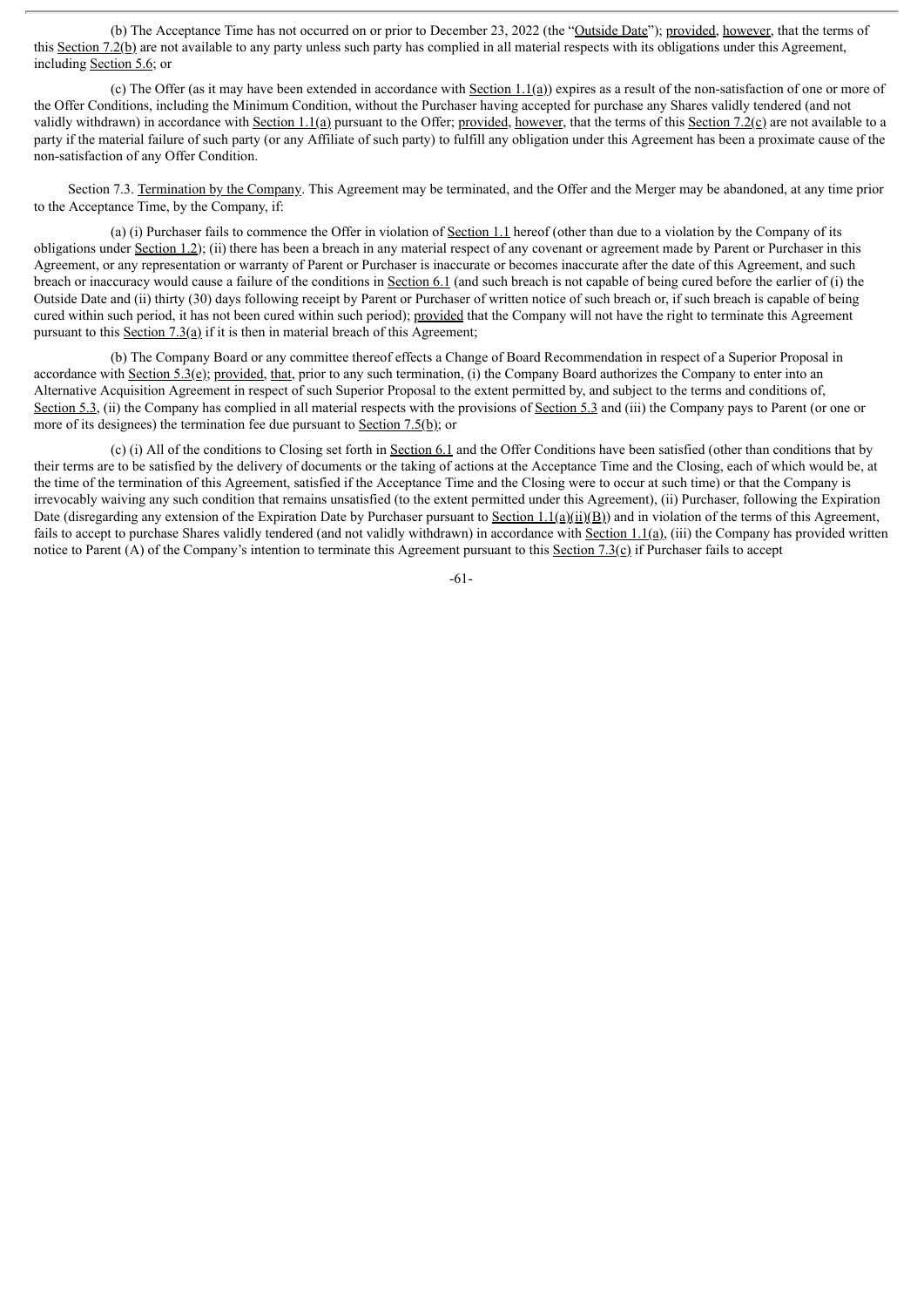to purchase Shares validly tendered (and not validly withdrawn) in accordance with Section 1.1(a) and (B) that the Company is ready, willing and able to consummate the Closing on such date of notice and at all times during the two (2) Business Day period immediately thereafter and (iv) Parent and Purchaser fail to accept to purchase Shares validly tendered (and not validly withdrawn) in accordance with Section 1.1(a) and consummate the Closing within two (2) Business Days following the date of receipt of such written notice.

Section 7.4. Termination by Parent. This Agreement may be terminated, and the Offer and the Merger may be abandoned, at any time prior to the Acceptance Time, by Parent, if:

(a) There has been a breach in any material respect of any covenant or agreement made by the Company in this Agreement, or any representation or warranty of the Company is inaccurate or becomes inaccurate after the date of this Agreement, and such breach or inaccuracy would cause a failure of the conditions in Section 6.1 or the Offer Conditions (and such breach or inaccuracy is not capable of being cured before the earlier of (i) the Outside Date and (ii) thirty (30) days following receipt by the Company of written notice of such breach or inaccuracy or, if such breach or inaccuracy is capable of being cured within such period, it has not been cured within such period); provided that the Parent will not have the right to terminate this Agreement pursuant to this Section 7.4(a) if it is then in material breach of this Agreement; or

(b) (i) The Company Board or any committee thereof effects a Change of Board Recommendation, (ii) the Company shall have entered into an Alternative Acquisition Agreement, or (iii) the Company shall have committed an intentional and material breach of Section 5.3.

#### Section 7.5. Effect of Termination.

(a) In the event of termination of this Agreement pursuant to this Article VII, this Agreement (other than Section 5.2(b), Section 7.5, Section 7.6 and Article VIII, each of which will survive any termination hereof) will become void and of no effect with no liability on the part of any party (or of any of its Representatives); provided, however, that except in a circumstance where the termination fee is paid pursuant to Section 7.5(b) or  $(f)$  below, no such termination will relieve any Person of any liability for damages resulting from fraud or material breach of this Agreement occurring prior to such termination that is a consequence of an act or omission intentionally undertaken by the breaching party with the knowledge that such act or omission would result in a material breach of this Agreement (an "Intentional Breach"); provided, that notwithstanding anything in this Agreement to the contrary (including, for clarity, anything set forth in this Section 7.5), in no event shall the Parent Parties have any monetary liability or obligation under this Agreement in the event this Agreement is validly terminated pursuant to this Article VII for an aggregate amount greater than the amount of the Parent Termination Fee.

(b) In the event that:

(i) this Agreement is terminated by the Company pursuant to Section 7.3(b);

-62-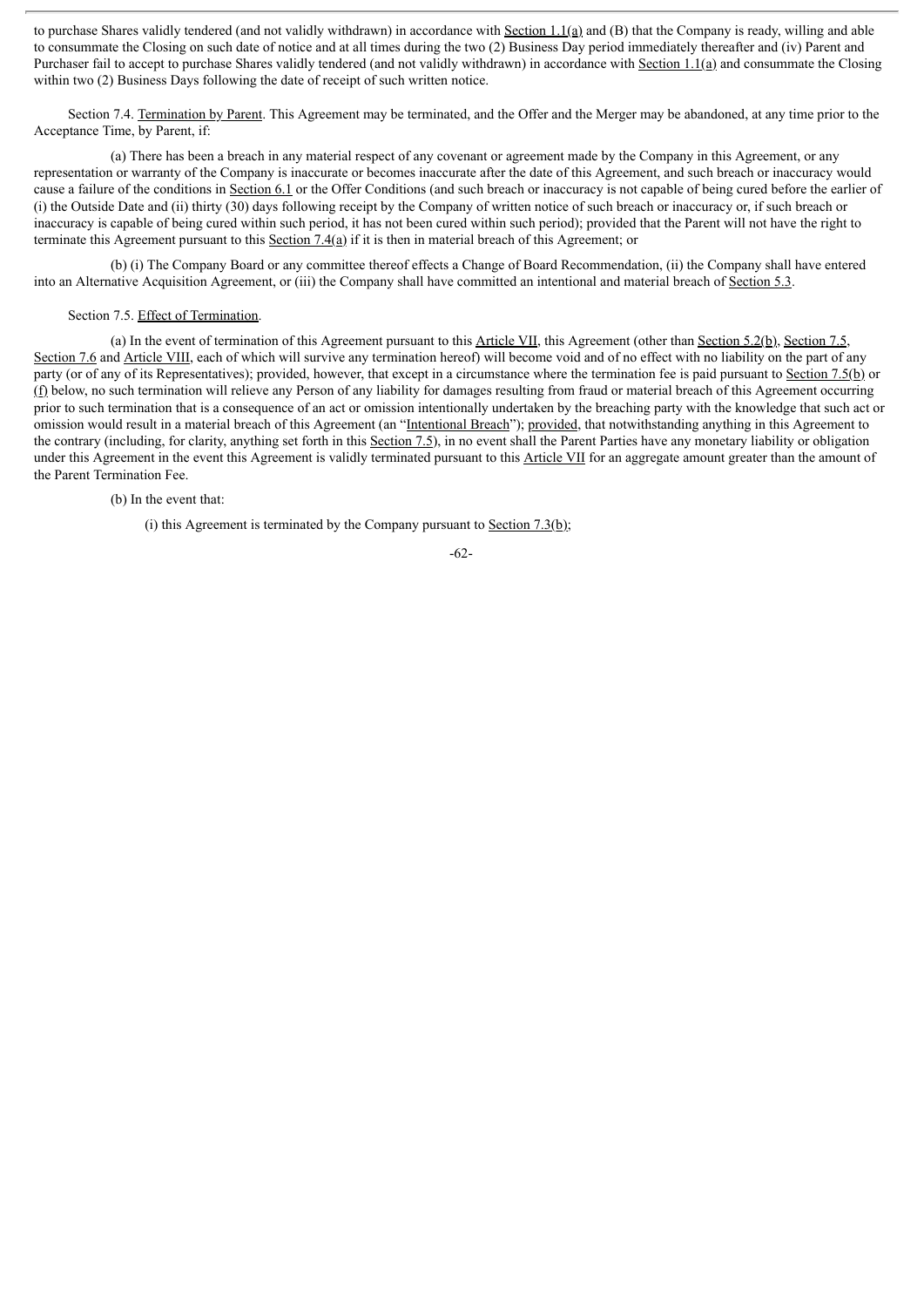## (ii) this Agreement is terminated by Parent pursuant to Section 7.4(b); or

(iii) (A) this Agreement is terminated by either Parent or the Company pursuant to Section 7.2(b) or Section 7.2(c), (B) any Person has publicly disclosed an Acquisition Proposal after the date of this Agreement and prior to such termination, which Acquisition Proposal has not been publicly withdrawn prior to the date of such termination and (C) within twelve (12) months after such termination, the Company enters into an Alternative Acquisition Agreement with respect to any Acquisition Proposal and such Acquisition Proposal is subsequently consummated (regardless of whether such consummation occurs within the twelve (12)-month period);

Then, in any such case, the Company shall pay Parent a termination fee of \$16,152,500 (the "Company Termination Fee"), by wire transfer of immediately available funds to the account or accounts designated by Parent. Any payment required to be made (1) pursuant to clause (i) of this Section 7.5(b) will be paid concurrently with such termination, (2) pursuant to clause (ii) of this Section 7.5(b) will be paid no later than seven (7) Business Days after such termination and (3) pursuant to clause (iii) of this Section 7.5(b) will be payable to Parent upon consummation of the transaction referenced therein. The Company will not be required to pay the Company Termination Fee pursuant to this Section 7.5(b) more than once.

(c) In the event that this Agreement is terminated by either Parent or the Company pursuant to Section 7.2(c) then the Company shall pay to Parent (or one or more of its designees) by wire transfer of immediately available funds an amount equal to that required to reimburse Parent and its Affiliates of all fees and expenses incurred in connection with this Agreement and the Contemplated Transactions (including all fees and expenses of Debt Financing Sources, counsel, accountants, investment banks, advisors and consultants to Parent) at or prior to the time of such termination (the "Reimbursement Payment"). If, following the payment of any Reimbursement Payment, the Company Termination Fee becomes payable to Parent, the amount of the Reimbursement Payment actually paid prior to such time shall offset the amount of the Company Termination Fee Payable by the Company to Parent. The maximum amount payable for the Reimbursement Payment shall be \$3,500,000.

(d) Without limiting Parent and Purchaser's injunctive, specific performance, and equitable relief rights, as and only to the extent expressly permitted by Section 8.13, if paid, Parent's receipt of each of the Company Termination Fee and Reimbursement Payment is the sole and exclusive remedy of Parent and Purchaser in respect of this Agreement.

(e) The Company acknowledges that the agreements contained in Section  $7.5(b)$  and Section  $7.5(c)$  are an integral part of the Contemplated Transactions, and that, without these agreements, Parent and Purchaser would not have entered into this Agreement. Accordingly, if the Company fails to promptly pay the amount due pursuant to Section 7.5(b) or Section 7.5(c) and, in order to obtain such payment, Parent or Purchaser commences a suit that results in a judgment against the Company for the amount set forth in Section 7.5(b) or Section 7.5(c), the Company shall pay to Parent or Purchaser interest on such amount at the prime rate as published in the Wall Street Journal in effect on the date such payment was required to be made through the date of payment.

-63-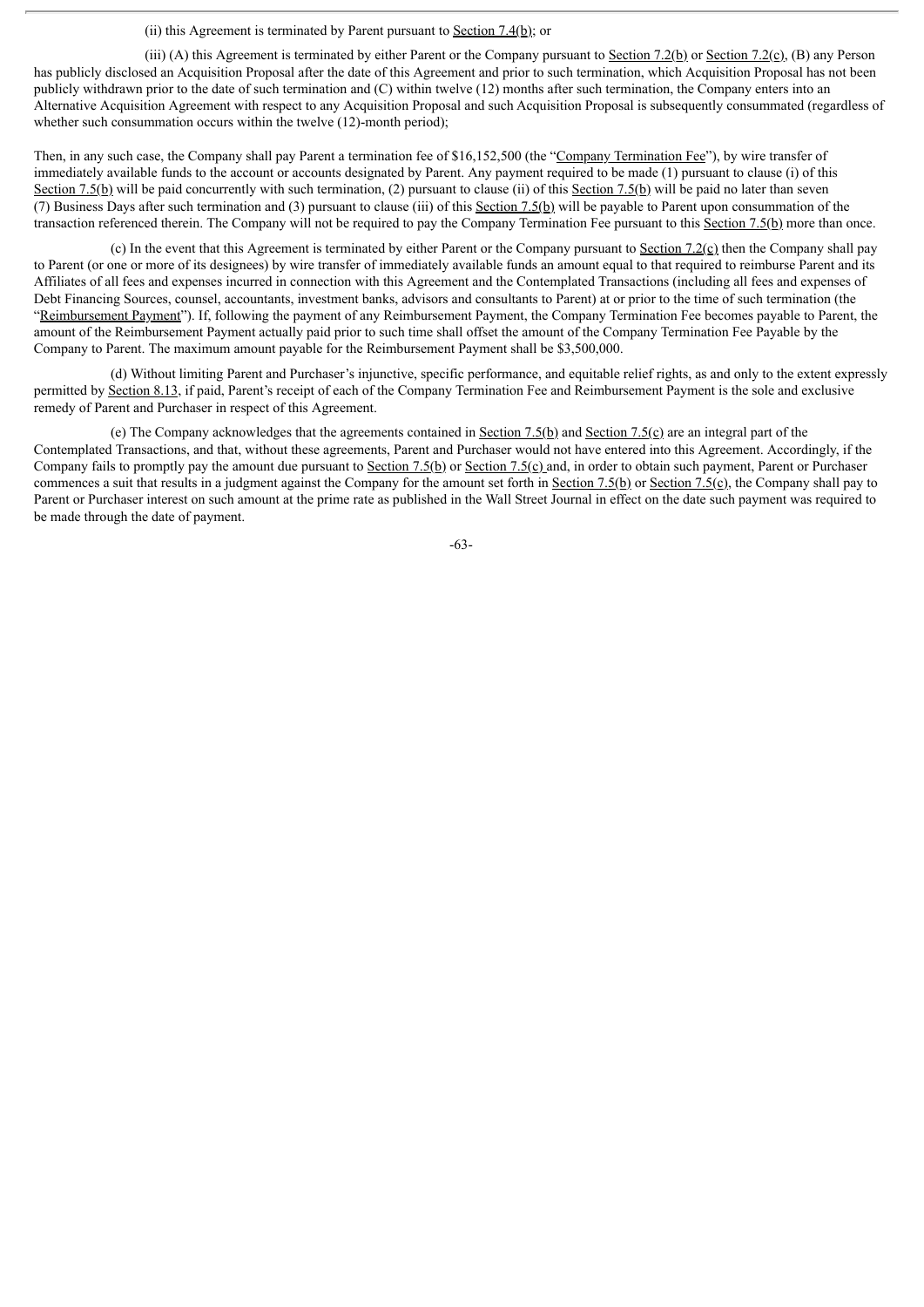#### (f) Parent Termination Fee.

(i) In the event this Agreement is terminated by the Company pursuant to Section  $7.3$ (c), Parent shall pay to the Company an amount equal to \$22,635,000 (the "Parent Termination Fee") by wire transfer of immediately available funds within five (5) Business Days following such termination. Parent and the Company acknowledge that (1) the Parent Termination Fee is not a penalty but is liquidated damages in a reasonable amount that will compensate the Company in circumstances in which the Parent Termination Fee is payable, which amount would otherwise be impossible to calculate with precision and (2) in no event shall Parent be required to pay the Parent Termination Fee on more than one occasion.

(ii) Notwithstanding anything to the contrary in this Agreement, other than the Company's injunctive, specific performance, and equitable relief rights, as and only to the extent expressly permitted by Section 8.13, (i) the Company's right to terminate this Agreement pursuant to Section 7.3(c) and receive payment of the Parent Termination Fee in the circumstances in which it is payable by Parent pursuant to Section 7.5(f)(i) shall be the sole and exclusive remedy (whether at law, in equity, in contract, in tort, or otherwise) of the Company and any of its Affiliates against Parent and any of its Affiliates or any of its or their respective former, current, or future shareholders, partners, members, or Representatives, any Debt Financing Sources and Equity Investors (each, a "Parent Party") for any and all losses, liabilities and damages that may be suffered based upon, resulting from, arising out of, or relating to this Agreement and the Financing, including the breach of any representation, warranty, covenant, or agreement in this Agreement, the termination of this Agreement, or the failure to consummate the Contemplated Transactions and (ii) upon payment of the Parent Termination Fee to the Company, none of Parent or any of its Affiliates, or any of its or their respective former, current, or future shareholders, partners, members, or Representatives, any of the Debt Financing Sources or Equity Investors shall have any further liability or obligation relating to or arising out of this Agreement or the Financing, including the breach of any representation, warranty, covenant, or agreement in this Agreement (whether an Intentional Breach or otherwise), the termination of this Agreement, or failure to consummate the Contemplated Transactions.

(iii) Notwithstanding anything to the contrary in this Agreement, the parties hereto acknowledge and agree that if the Closing does not occur, the maximum aggregate liability of Parent and the Parent Parties for monetary damages relating to or arising out of this Agreement, the Debt Financing, or the Cash Equity, including the breach of any representation, warranty, covenant, or agreement in this Agreement (whether an Intentional Breach or otherwise), the termination of this Agreement, or failure to consummate the transactions contemplated by this Agreement, shall be limited to an amount equal to the Parent Termination Fee, and in no event shall the Company or any of its Affiliates seek to recover any money damages in excess of such amount. In no event will the Company or any of the Company's former, current and future Affiliates, assignees, stockholders, controlling persons, directors, officers, employees, agents, attorneys and other Representatives seek or obtain, nor will they permit any of their Representatives to seek or obtain, nor will any Person be entitled to seek or obtain, any monetary recovery or monetary award against any Parent Party with respect to this Agreement, the CVR Agreement, the Commitment Letters, the Guaranty, the Confidential Disclosure Agreement or the Contemplated Transactions (including any breach by any Parent Party), the termination of this Agreement, the failure to consummate the Contemplated Transactions thereby or any claims, proceedings or actions under applicable Laws arising out of any such breach, termination or failure (including in the event of a fraud or Intentional Breach), other than from Parent or Purchaser to the extent expressly provided for in this Agreement.

-64-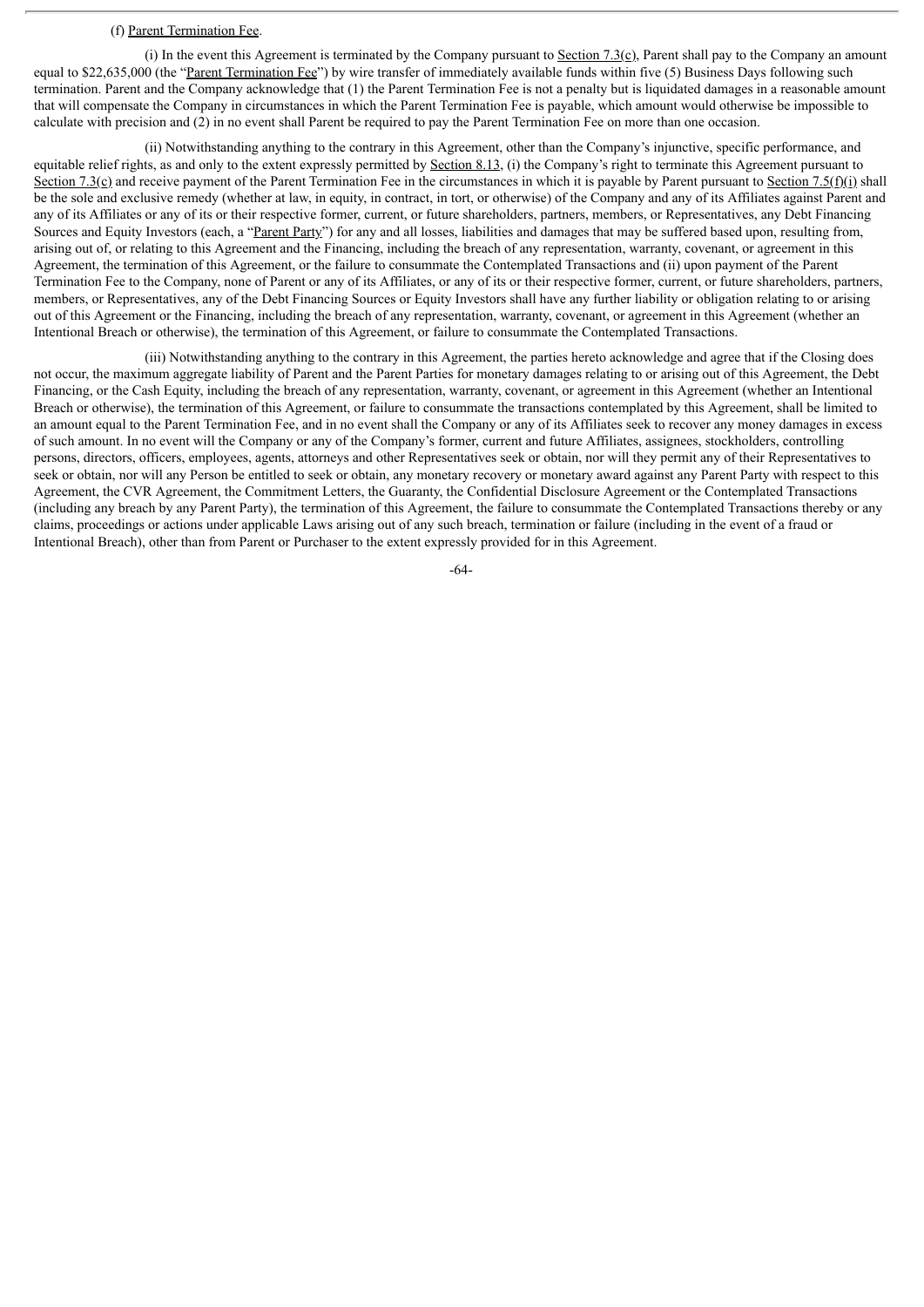(iv) For the avoidance of doubt, while the Company may pursue a grant of specific performance under Section 8.13 prior to termination of this Agreement and/or the payment of the Parent Termination Fee under this Section 7.5 following the termination of this Agreement, under no circumstances shall the Company be permitted or entitled to receive from Parent both a grant of specific performance in accordance with Section 8.13 on the one hand, and payment of all or a portion of the Parent Termination Fee (or any other monetary damages), on the other hand.

Section 7.6. Expenses. Except as otherwise specifically provided herein, each party shall bear its own expenses in connection with this Agreement and the Contemplated Transactions.

Section 7.7. Amendment and Waiver. This Agreement may not be amended except by an instrument in writing signed by the parties hereto prior to the Effective Time. At any time prior to the Effective Time, the Company, on the one hand, and Parent and Purchaser, on the other hand, may (a) extend the time for the performance of any of the obligations or other acts of the other, (b) waive any inaccuracies in the representations and warranties of the other contained herein or in any document delivered pursuant hereto and (c) subject to the requirements of applicable Law, waive compliance by the other with any of the agreements or conditions contained herein. Any such extension or waiver will be valid only if set forth in an instrument in writing signed by the party or parties to be bound thereby. The failure of any party to assert any rights or remedies will not constitute a waiver of such rights or remedies.

## **ARTICLE VIII** GENERAL PROVISIONS

Section 8.1. Non-Survival of Representations, Warranties, Covenants and Agreements. None of the representations, warranties, covenants and agreements in this Agreement or in any instrument delivered pursuant to this Agreement, including any rights arising out of any breach of such representations, warranties, covenants and agreements, will survive the Effective Time, except for (a) those covenants and agreements contained herein that by their terms apply or are to be performed in whole or in part after the Effective Time and (b) this Article VIII. The Confidential Disclosure Agreement will survive termination of this Agreement in accordance with its terms.

Section 8.2. Notices. All notices, requests, claims, demands, consents and other communications hereunder must be in writing and must be given (and will be deemed to have been duly given): (a) when delivered, if delivered in Person, (b) when sent, if sent by email, (c) three (3) Business Days after sending, if sent by registered or certified mail (postage prepaid, return receipt requested) and (d) one (1) Business Day after sending, if sent by overnight courier, in each case, to the respective parties at the following addresses (or at such other address for a party as have been specified by like notice):

-65-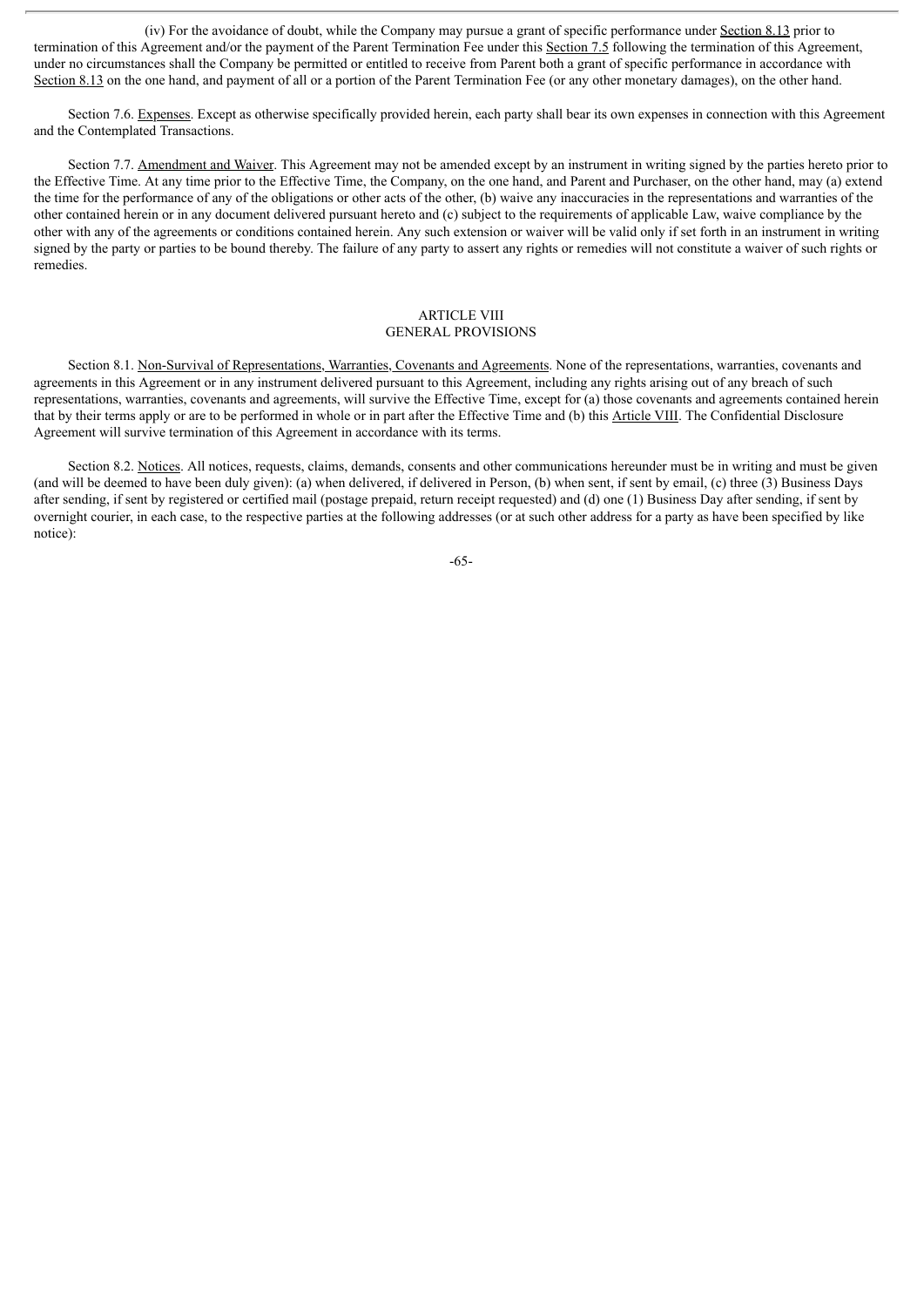i. if to Parent or Purchaser:

c/o Gurnet Point Capital 55 Cambridge Parkway, Suite 401 Cambridge, MA 02142 Attn: Adam Dilluvio Email:  $[$ 

with an additional copy (which will not constitute notice) to:

Latham & Watkins LLP 200 Clarendon Street Boston, MA 02116 Attention: Peter Handrinos Leah Sauter Email:  $[$ 

and

Patient Square Equity Partners, LP c/o Patient Square Capital 2884 Sand Hill Road, Suite 100 Menlo Park, CA 94025

| Attn:  | Adam Fliss |
|--------|------------|
| Email: | [**]       |

and

Kirkland & Ellis LLP 601 Lexington Avenue New York, NY 10022 Attention: Michael Weisser Maggie Flores<br>[\*\*] Email:

ii. if to the Company:

Radius Health, Inc. 22 Boston Wharf Road, 7th Floor Boston, MA 02210 Attn: Kim Clarke, Vice President, General Counsel Email: [\*\*]

-66-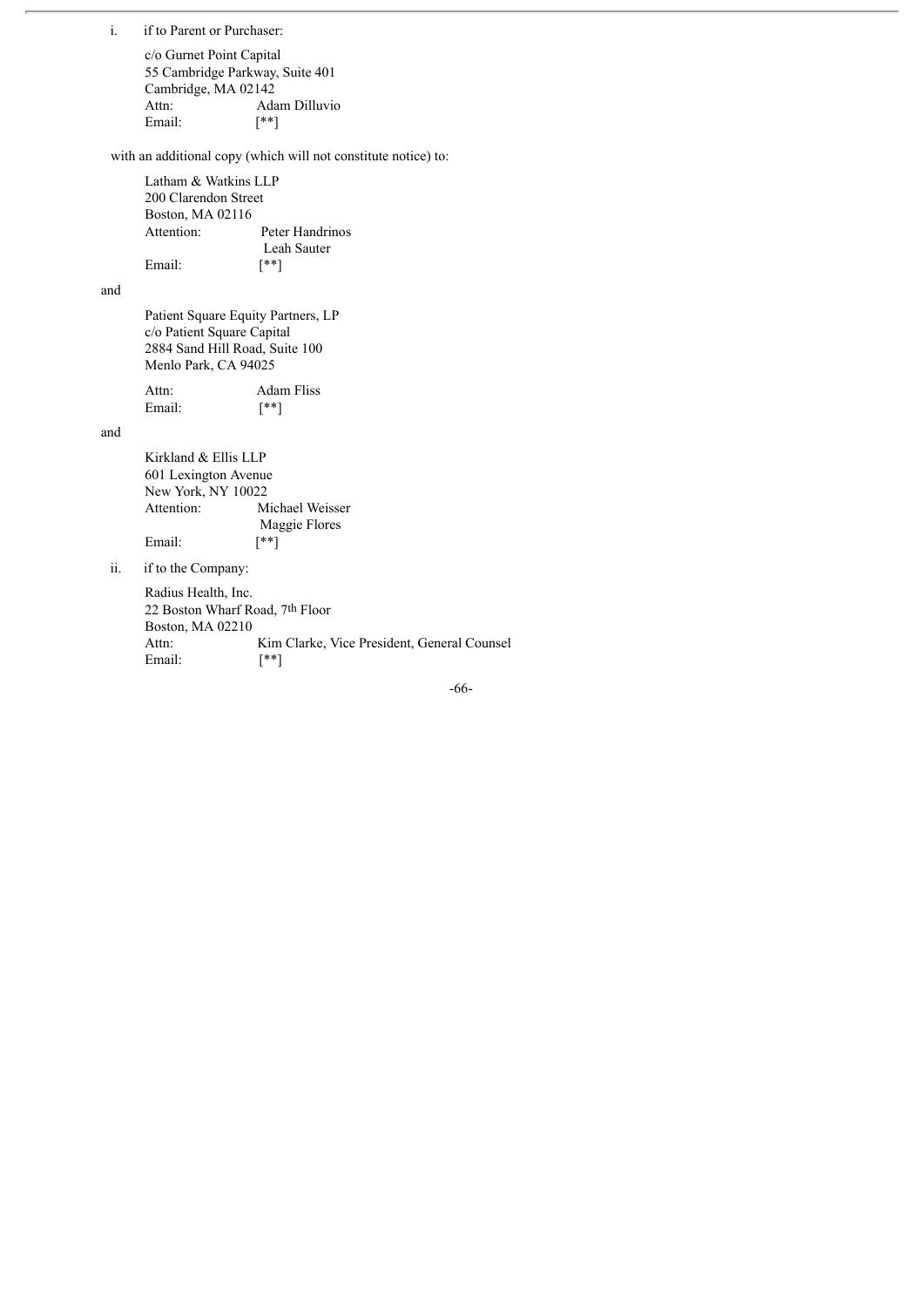with an additional copy (which will not constitute notice) to:

Ropes & Gray LLP Prudential Tower 800 Boylston Street Boston, MA 02199 Attn: Zachary R. Blume Marc A. Rubenstein Email:  $[**]$ 

Section 8.3. Certain Definitions. For purposes of this Agreement the term:

"Acceptance Time" has the meaning set forth in Section 1.1(a).

"Acquisition Proposal" means any offer or proposal made or renewed by a Person or group (other than Parent or Purchaser) at any time after the date of this Agreement that is structured to permit such Person or group to acquire beneficial ownership or control, directly or indirectly, of twenty percent (20%) or more (on a non-diluted basis) of the total Shares or twenty percent (20%) or more of the consolidated total assets, net revenues or net income of the Company and its Subsidiaries, pursuant to a merger, consolidation, or other business combination, sale of shares of capital stock, sale of assets, tender offer or exchange offer, or similar transaction, including any single or multi-step transaction or series of related transactions, in each case, other than the Offer or the Merger.

"Action" means cause of action, audit, examination, mediation, action, suit, mediation, arbitration, proceeding, investigation or other legal proceeding.

"Additional Cash Equity" has the meaning set forth in Section 5.18(a).

"Affiliate" of any particular Person means any other Person controlling, controlled by or under common control with such particular Person. For the purposes of this definition, "controlling," "controlled" and "control" mean the possession, directly or indirectly, of the power to direct the management and policies of a Person whether through the ownership of voting securities, contract or otherwise.

"Agreement" has the meaning set forth in the Preamble.

"Alternative Acquisition Agreement" has the meaning set forth in Section  $5.3(\underline{d})$ .

"Alternative Debt Financing" has the meaning set forth in Section 5.18(a).

"Anti-Corruption Laws" means all U.S. and non-U.S. Laws relating to the prevention of corruption, bribery and money laundering, including the U.S. Foreign Corrupt Practices Act of 1977, as amended, or any successor statute, rules or regulations thereto, the UK Bribery Act of 2010, as amended, or any successor statute, rules or regulations thereto and the OECD Convention Combating Bribery of Foreign Public Officials in International Business Transactions.

-67-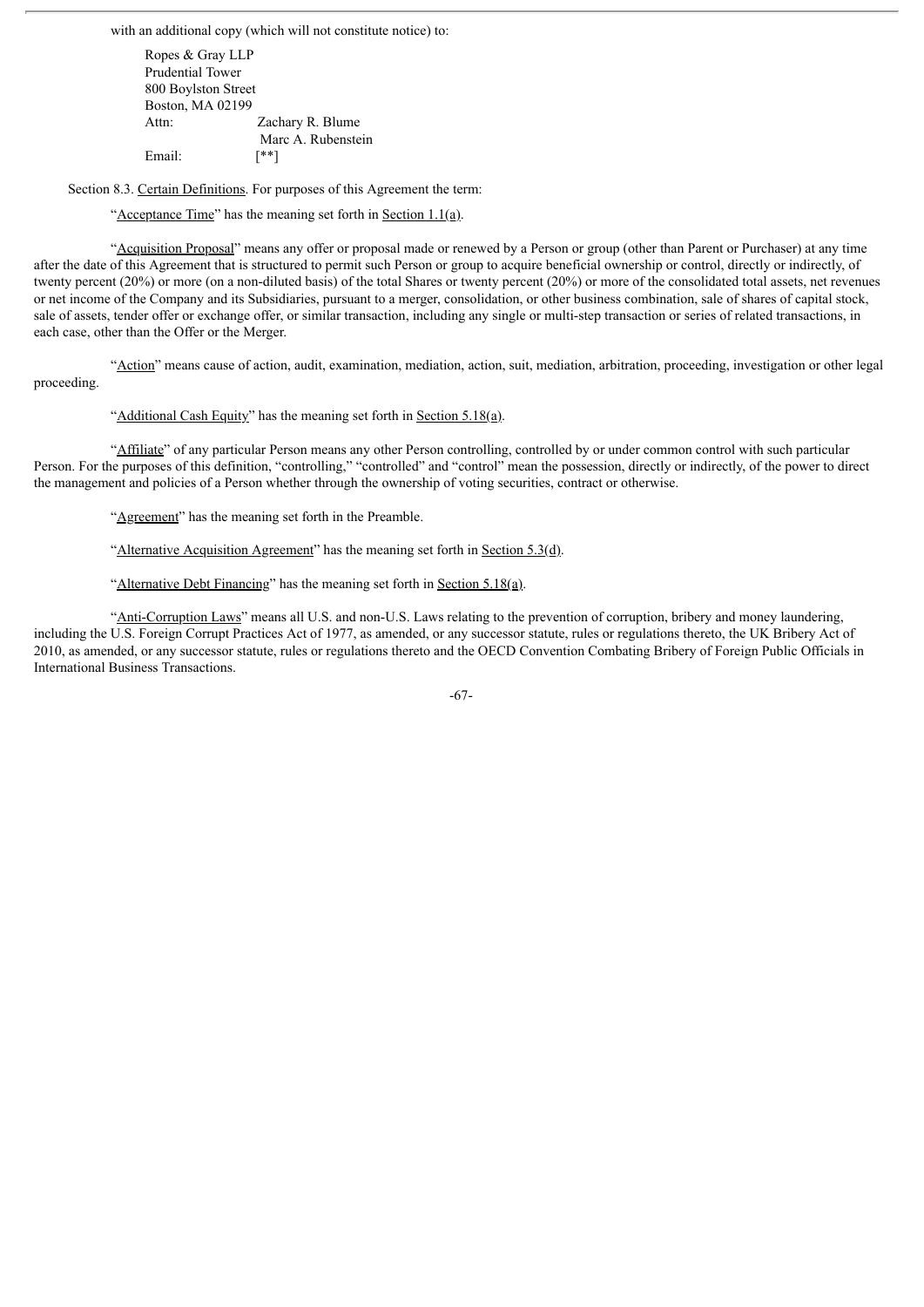"Antitrust Laws" means, collectively, the HSR Act, the Sherman Act, as amended, the Clayton Act, as amended, the Federal Trade Commission Act, as amended, and any other federal, state or foreign Law designed to prohibit, restrict or regulate actions for the purpose or effect of monopolization or restraint of trade or significant impediment of effective competition.

"Approval" has the meaning set forth in Section 3.6.

"Book-Entry Share" has the meaning set forth Section 2.4(b).

"Business Day" means a day (other than Saturday or Sunday) on which banks are open in New York, New York.

"Cash Consideration" has the meaning set forth in Section  $1.1(a)$ .

"Cash Equity" has the meaning set forth in Section 4.10(b).

"Certificate" has the meaning set forth in Section 2.4(b).

"Certificate of Merger" has the meaning set forth in Section 1.4.

"Change of Board Recommendation" means (a) the withdrawal, withholding, qualification or modification in a manner adverse to Parent or Purchaser, or the public announcement of the withdrawal, withholding, qualification or modification in a manner adverse to Parent or Purchaser, of the Company Board Recommendation, (b) approving or recommending, or resolving to or publicly proposing to approve, endorse or recommend, any Acquisition Proposal, (c), the failure, by the Company, within ten (10) Business Days of the commencement of a tender or exchange offer for Shares that constitutes an Acquisition Proposal by a Person other than Parent or any of its Affiliates, to file a Schedule 14D-9 pursuant to Rule 14e-2 and Rule 14d-9 promulgated under the Exchange Act recommending that the holders of the Shares reject such Acquisition Proposal (including by taking no position or a neutral position with respect to such Acquisition Proposal) and not tender any Shares into such tender or exchange offer, or (d) the failure by the Company Board or a committee thereof to publicly reaffirm the Company Board Recommendation within five (5) Business Days of receiving a written request from Parent to provide such public reaffirmation.

"Closing" has the meaning set forth in Section 1.4.

"Closing Date" has the meaning set forth in Section 1.4.

"Code" means the United States Internal Revenue Code of 1986, as amended.

"Commitment Letters" has the meaning set forth in Section 4.10(b).

"Company" has the meaning set forth in the Preamble.

-68-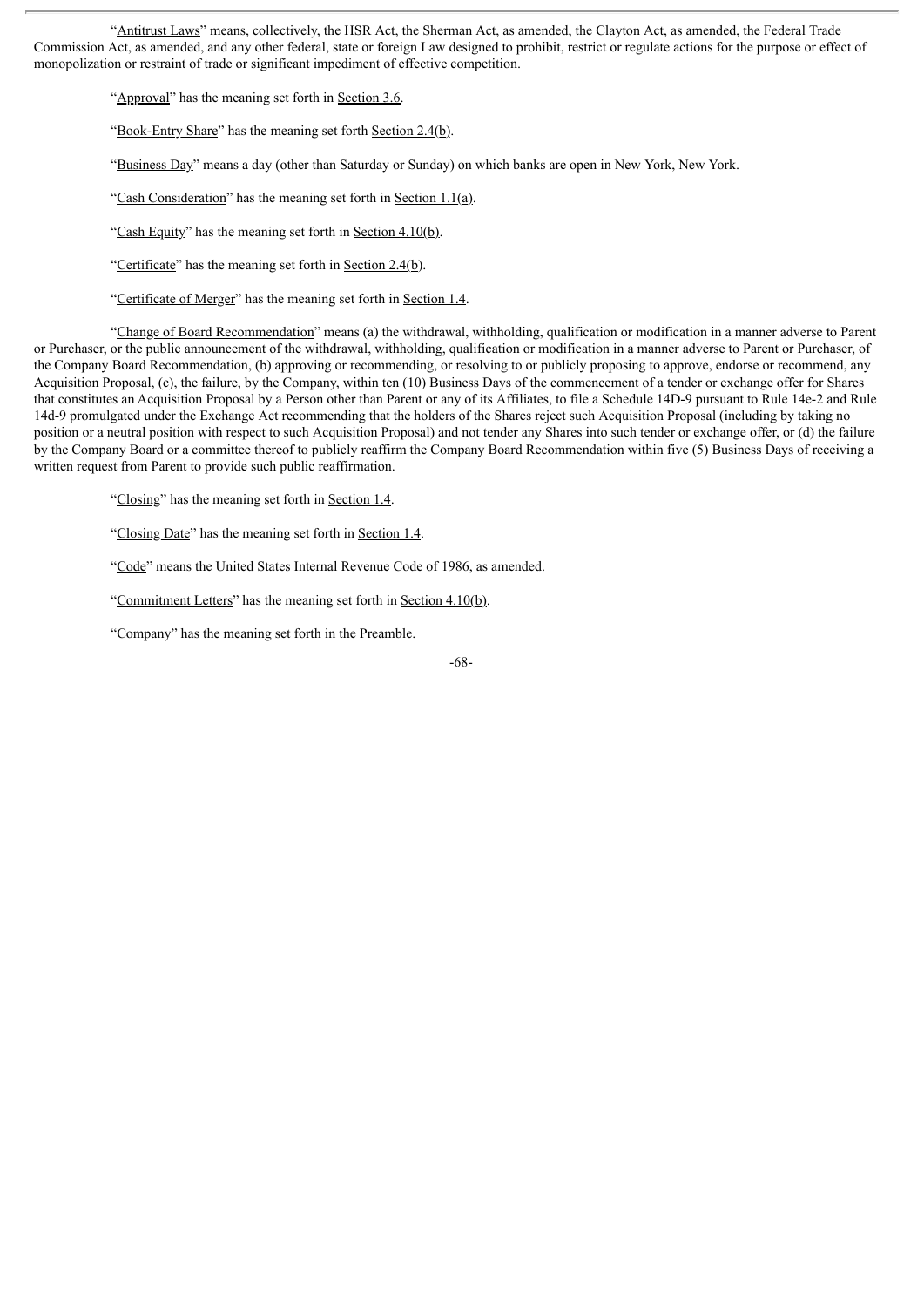"Company Balance Sheet Date" has the meaning set forth in Section 3.8.

"Company Board" has the meaning set forth in the Recitals.

"Company Board Recommendation" has the meaning set forth in Section 3.2.

"Company Convertible Notes" means the 3.00% Convertible Senior Notes issued by the Company on August 14, 2017 and September 12, 2017 with a maturity date of September 1, 2024.

"Company Credit Agreements" means, collectively, (i) the Amended and Restated Credit and Security Agreement (Term Loan), dated as of March 3, 2021, by and among the Company and the other borrowers party thereto, Midcap Financial Trust, as administrative agent, and the other lenders from time to time party thereto, as amended, restated, amended and restated, supplemented or otherwise modified from time to time; and (ii) the Amended and Restated Credit and Security Agreement (Revolving Loan), dated as of March 3, 2021 by among the Company and the other borrowers party thereto, Midcap Funding IV Trust, as administrative agent, and the other lenders from time to time party thereto, as amended, restated, amended and restated, supplemented or otherwise modified from time to time.

"Company Disclosure Letter" has the meaning set forth in Article III.

"Company Equity Awards" has the meaning set forth in Section 2.2(b).

"Company Equity Plan" means the Company ESPP, the Company 2011 Equity Incentive Plan, the Company 2018 Stock Option and Incentive Plan and any award agreement with respect to any Company Stock Option or Company PSU that is a non-plan inducement award.

"Company ESPP" has the meaning set forth in Section 2.2(f).

"Company ESPP Option" means a right to purchase Shares granted under the Company ESPP.

"Company IT Assets" means all computer, information technology and data processing assets, platforms, systems and networks (including software, firmware, and hardware) that are owned, operated, controlled, leased or licensed by the Company and its Subsidiaries.

"Company Material Adverse Effect" means any change, effect, event, inaccuracy, occurrence, circumstance, condition, facts or state of facts or worsening thereof or other matter that, individually or in the aggregate, has, or is reasonably expected to have, a material adverse effect on the business, condition (financial or otherwise), assets, liabilities, operations, or results of operations of the Company and its Subsidiaries, taken as a whole; provided, however, that any changes, effects, events, inaccuracies, occurrences, circumstances, conditions, facts or state of facts or worsening thereof, or other matters resulting from any of the following will not be deemed to constitute a Company Material Adverse Effect and will be disregarded in determining whether a Company Material Adverse Effect has occurred: (a) matters generally affecting the U.S. or foreign economies, financial or securities markets, or political, legislative, or regulatory

-69-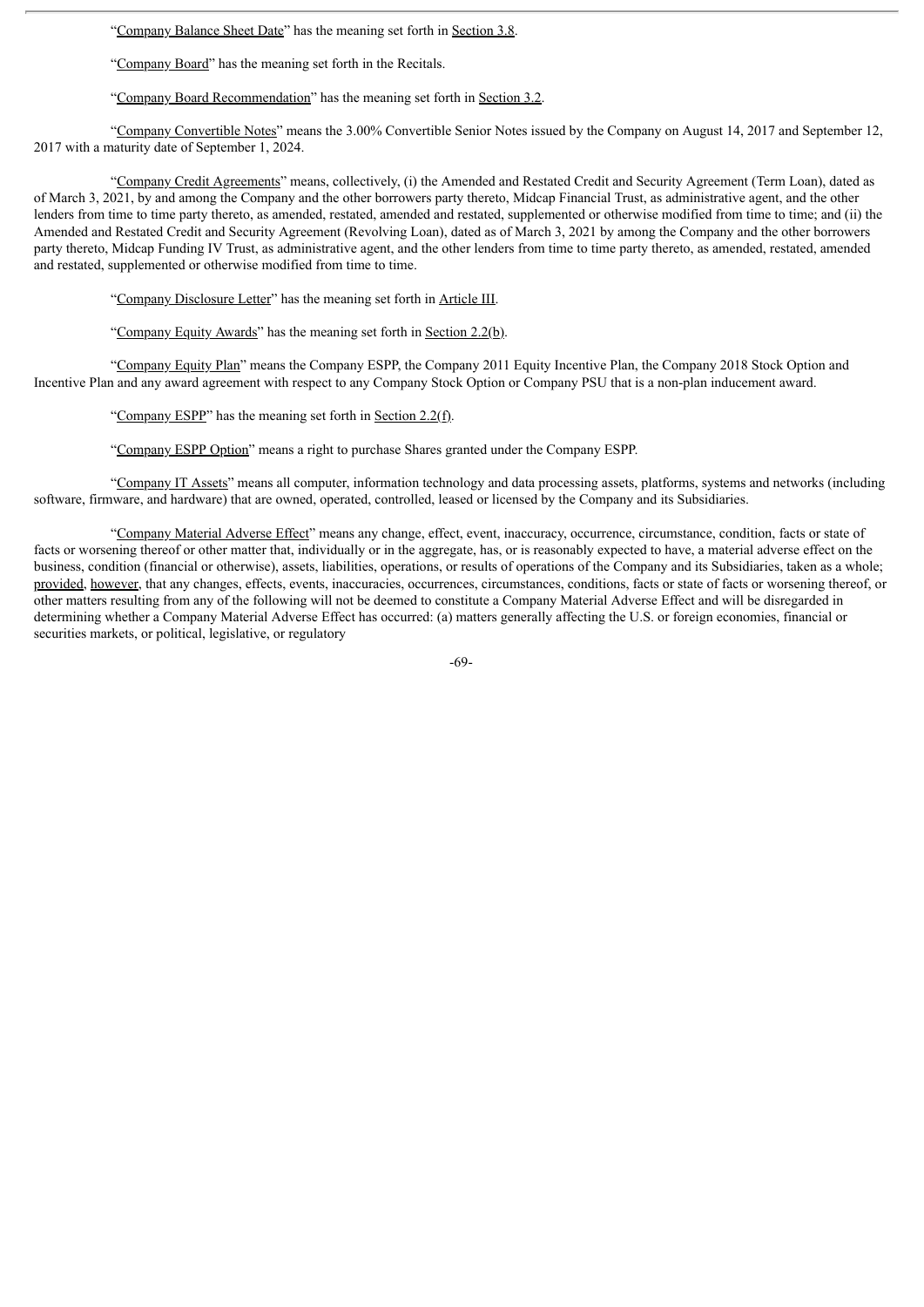conditions, or the industry in which the Company and its Subsidiaries operate, except to the extent such matters have a materially disproportionate adverse effect on the Company and its Subsidiaries, taken as a whole, relative to the impact on other similarly situated companies in the industry and in the markets in which the Company and its Subsidiaries operate; (b) the negotiation, execution, announcement, or pendency of this Agreement or the Contemplated Transactions, including compliance with covenants set forth herein, or any actions taken or omitted to be taken by the Company (i) at the request or with the prior written consent of Parent or Purchaser or (ii) due to Parent not granting a consent requested by the Company; (c) any change in the market price or trading volume of the Shares; provided, that, this exception will not preclude a determination that a matter underlying such change has resulted in or contributed to a Company Material Adverse Effect unless excluded under another clause; (d) the occurrence, escalation, outbreak or worsening of hostilities, acts or threats of war or terrorism (including the Russian-Ukrainian War, cyber attacks and computer hacking); (e) any plagues, pandemics (including COVID-19) or any escalation or worsening or subsequent waves thereof, epidemics or other outbreaks of diseases or public health events, hurricane, tornado, tsunami, flood, volcanic eruption, earthquake, nuclear incident, weather conditions or other natural or man-made disaster or other force majeure event; (f) any COVID-19 Measures; (g) changes in Laws, regulations, or accounting principles, or interpretations thereof, except to the extent such matters have a materially disproportionate adverse effect on the Company and its Subsidiaries, taken as a whole, relative to the impact on other similarly situated companies in the industry and in the markets in which the Company and its Subsidiaries operate; (h) any recommendations, statements or other pronouncements made, published or proposed by professional medical organizations or any Governmental Body, or any panel or advisory body empowered or appointed thereby, relating to any products or product candidates of any competitors of the Company; (i) the initiation or settlement of any legal proceedings commenced by or involving (i) any Governmental Body in connection with this Agreement or the Contemplated Transactions or (ii) any current or former holder of Shares (on their own or on behalf of the Company) arising out of or related to this Agreement or the Contemplated Transactions, or the settlement of any litigation pending as of the date of this Agreement; or (j) any failure by the Company to meet any internal or analyst projections or forecasts or estimates of revenues, earnings, or other financial metrics for any period on or after the date of this Agreement; provided, that, this exception will not preclude a determination that a matter underlying such failure has resulted in or contributed to a Company Material Adverse Effect unless excluded under another clause.

"Company Material Contract" has the meaning set forth in Section 3.14(a).

"Company Organizational Documents" has the meaning set forth in Section 3.1.

"Company Permits" has the meaning set forth in Section  $3.21(a)$ .

"Company Plan" means a Plan that the Company or any of its Subsidiaries sponsors, maintains, contributes to, is obligated to contribute to, in each case, for the benefit of any current or former Service Provider, or with respect to which the Company or any of its Subsidiaries has any material Liability; provided, however, that Company Plan will not include any Plan that is sponsored or maintained by a Governmental Body or maintained for the benefit of current or former Service Providers who are primarily located in a jurisdiction other than the U.S. if the benefits provided thereunder are not in excess of what is required to be provided by Law. For clarity, "Company Plans" includes "Company Equity Plan".

-70-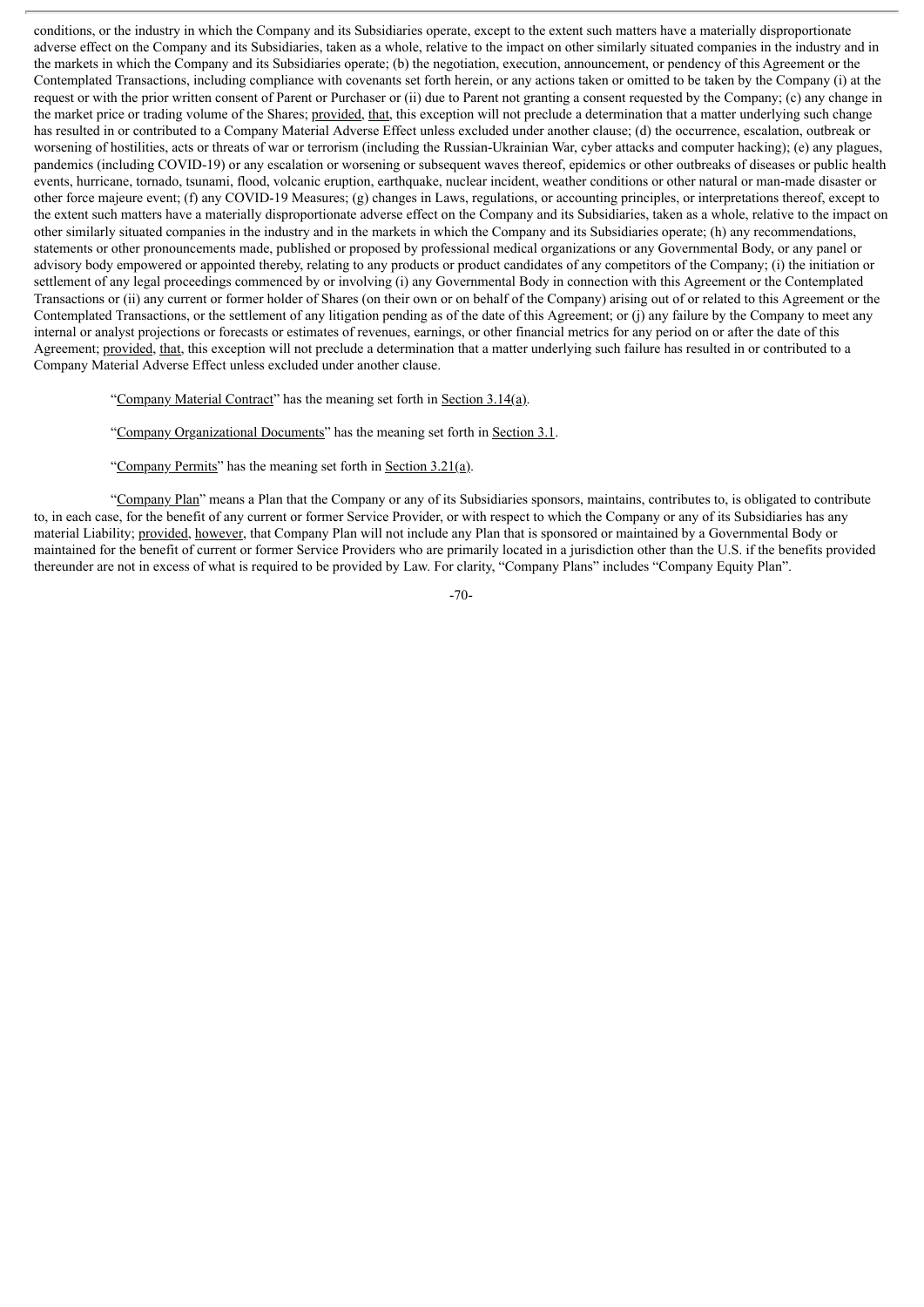"Company Preferred Stock" has the meaning set forth in Section 3.3(a).

"Company PSU" means a performance stock unit award covering Shares that is subject to performance-based vesting conditions granted under a Company Equity Plan.

"Company Real Property" has the meaning set forth in Section 3.12(b).

"Company Registered Intellectual Property" has the meaning set forth in Section 3.15(a).

"Company RSU" means a restricted stock unit award covering Shares that is subject to vesting conditions based solely on continued employment or service granted under a Company Equity Plan.

"Company SEC Documents" has the meaning set forth in Section 3.7(a).

"Company Stock Option" means an option to purchase Shares granted under a Company Equity Plan, other than a Company ESPP Option.

"Company Termination Fee" has the meaning set forth in Section 7.5(b).

"Confidential Disclosure Agreement" means the Confidential Disclosure Agreement, effective as of January 26, 2022, by and between Gurnet Point Capital, LLC and the Company.

"Confidential Information" has the meaning set forth in Section 5.2(b).

"Contemplated Transactions" means each of the transactions contemplated by this Agreement.

"Contract" means any written, oral or other agreement, contract, subcontract, lease, sub-lease, occupancy agreement, binding understanding, obligation, promise, instrument, indenture, mortgage, note, option, warranty, purchase order, license, sublicense, commitment or undertaking of any nature, which, in each case, is legally binding upon a party or on any of its Affiliates.

"Convertible Notes Indenture" means the Indenture dated August 14, 2017 between the Company and Wilmington Trust, National Association, a national banking association, as trustee, as supplemented by the First Supplemental Indenture dated August 14, 2017, relating to the issuance of the Company Convertible Notes.

"Copyrights" means all works of authorship (whether or not copyrightable) and all copyrights (whether or not registered), including all writing, reports, analyses, evaluation protocols, designs, computer software, code, databases, software systems, mask works or other works, all registrations thereof and applications therefor, and all renewals, extensions, restorations and reversions of the foregoing.

-71-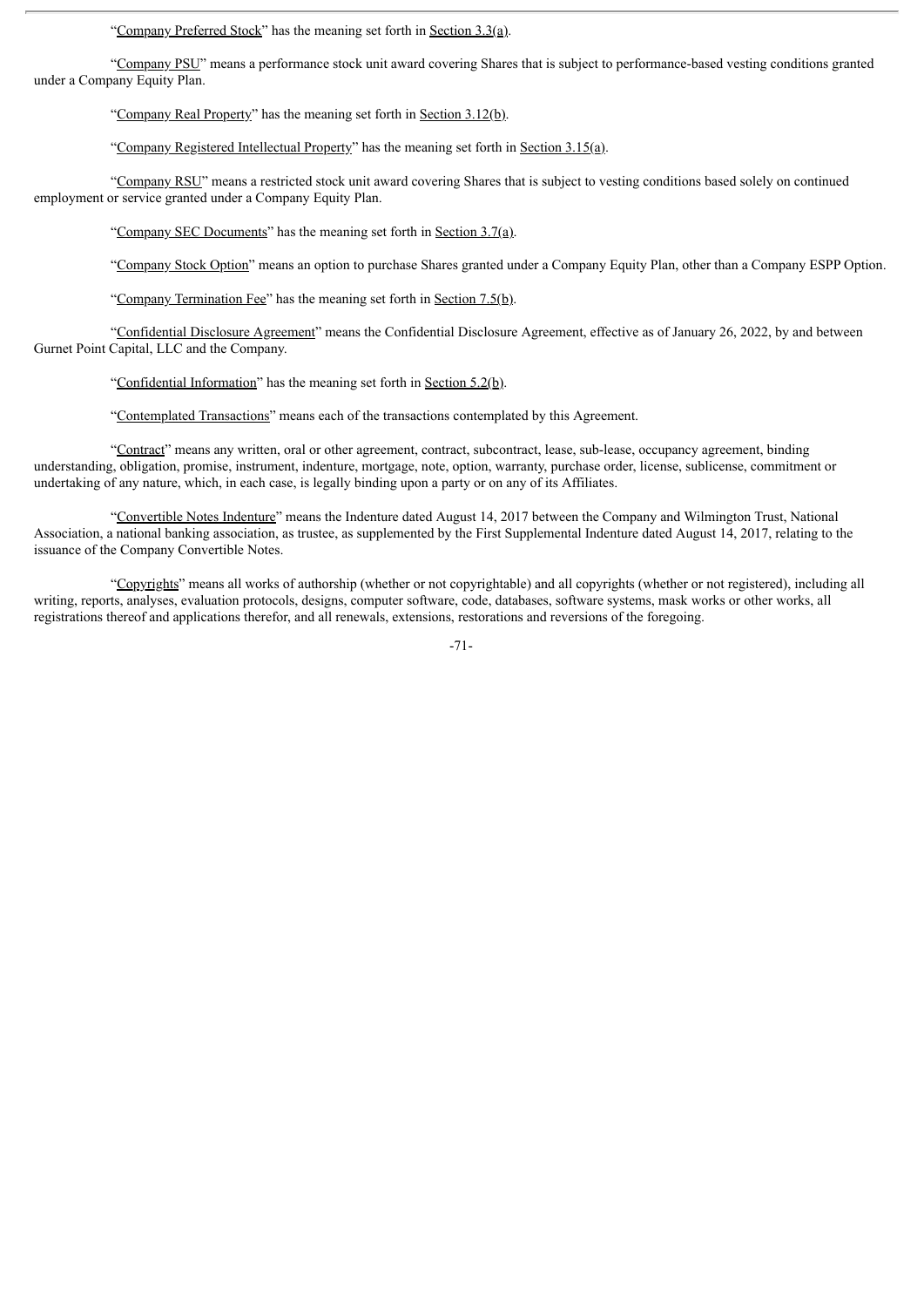"COVID-19" means SARS-CoV-2 or COVID-19 and any evolution thereof or related or associated epidemics, pandemics or disease

outbreaks.

"COVID-19 Measures" means any quarantine, "shelter in place," "stay at home," workforce reduction, social distancing, shut down, closure, sequester, safety or similar Laws, directives, restrictions, guidelines, responses or recommendations of or promulgated by any Governmental Body, including the Centers for Disease Control and Prevention and the World Health Organization, or other reasonable actions taken, in each case, in connection with or in response to COVID-19 and any evolutions or mutations thereof.

"Current Employee" has the meaning set forth in Section 5.4(a).

"Current Purchase Period" has the meaning set forth in Section 2.2(f).

"CVR" has the meaning set forth in Section 1.1(a).

"CVR Agreement" has the meaning set forth in Section 1.1(a).

"Data Protection Obligations" has the meaning set forth in Section 3.11(a).

"Debt Commitment Letter" has the meaning set forth in Section 4.10(a).

"Debt Financing" has the meaning set forth in Section  $4.10(a)$ .

"Debt Financing Sources" means the Lenders and/or any other persons that have committed to provide, or have otherwise entered into agreements in connection with, and any additional or replacement lender, arranger, bookrunner, agent, or other entity acting in a similar capacity pursuant to, the Debt Financing or any Alternative Debt Financing in connection with the Contemplated Transactions, together with their respective Affiliates, and the respective officers, directors, employees, partners, trustees, shareholders, controlling persons, agents and representatives of the foregoing, and their respective successors and assigns.

"Definitive Agreements" has the meaning set forth in Section 5.18(a).

"Determination Notice" means any written notice delivered by the Company to Parent pursuant to Section 5.3(e)(i), Section 5.3(e)(ii) or Section  $5.3(e)$ (iii).

"DGCL" has the meaning set forth in the Recitals.

"Dissenting Shares" has the meaning set forth in Section  $2.3(a)$ .

"Effective Time" has the meaning set forth in Section 1.4.

"Environmental Laws" means all Laws concerning pollution or protection of the environment or human health (in regards to exposure to Hazardous Substances), as such of the foregoing are promulgated and in effect on or prior to the Closing Date.

-72-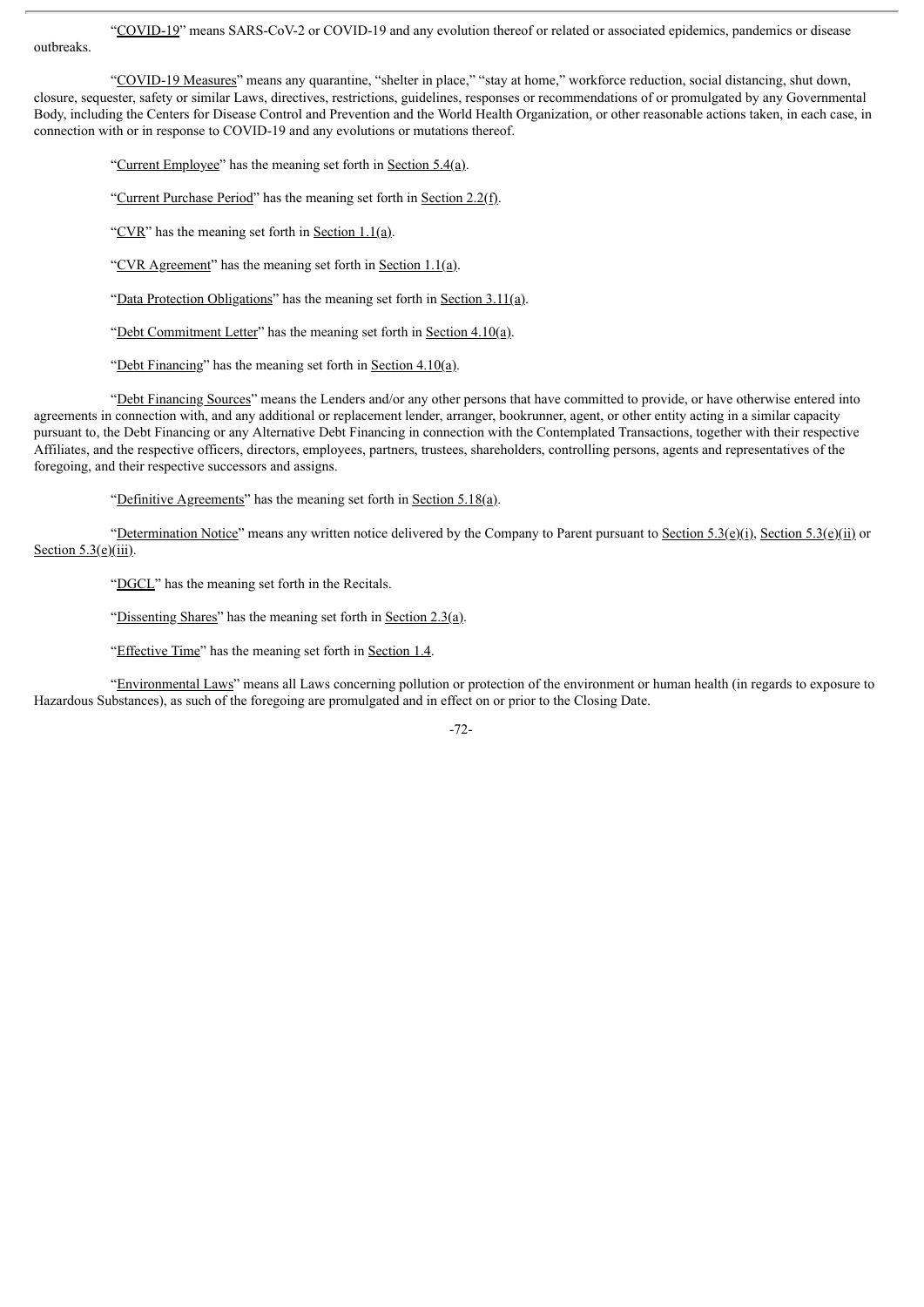"Equity Award Consideration" has the meaning set forth in Section 2.2(d).

"Equity Commitment Letter" has the meaning set forth in Section 4.10(b).

"Equity Investor" has the meaning set forth in Section 4.10(b).

"ERISA" has the meaning set forth in Section 3.18(b).

"ERISA Affiliate" means any trade or business (whether or not incorporated) which is, or has at any relevant time been, under common control, or treated as a single employer, with the Company, Parent or any of their respective Subsidiaries, as applicable, under Sections 414(b), (c), (m) or (o) of the Code.

"Ex-Im Laws" means (i) all U.S. Laws relating to export, reexport, transfer and import controls, including the Export Administration Regulations and the customs and import Laws administered by U.S. Customs and Border Protection, and (ii) all non-U.S. Laws relating to export, reexport, transfer and import controls, including the EU Dual Use Regulation, except to the extent inconsistent with U.S. Laws.

"Exchange Act" means the Securities Exchange Act of 1934, as amended.

"Excluded Information" means (a) any description of capital structure, including descriptions of indebtedness or equity of Parent or any of its Affiliates on or after the Closing Date, (b) any information customarily provided by a lead arranger in a customary information memorandum for a bank financing, including sections customarily drafted by a lead arranger, such as those regarding confidentiality, timelines, syndication process and limitations of liability, (c) any segment reporting financial information to the extent not otherwise prepared by the Company, (d) without limitation of the Company's obligations under Section 5.18( $d$ )(vii), any pro forma, projected or forward-looking information, (e) any information relating to transactions anticipated by Parent or Purchaser (but not by the Company or its Subsidiaries) to occur after the Closing Date and (f) any information with respect to any person other than (i) the Company and its Subsidiaries and (ii) officers of the Company or any of its Subsidiaries who will remain in such capacity after the Closing Date.

"Exclusive Intellectual Property" means all Intellectual Property that is or has been licensed exclusively to the Company or any of its Subsidiaries, as of the date of this Agreement.

"Expiration Date" has the meaning set forth in Section  $1.1(c)$ .

"FDA" has the meaning set forth in Section 3.21(b).

"FDCA" has the meaning set forth in Section  $3.21(a)$ .

"Federal Health Care Program" has the meaning set forth in 42 U.S.C. 1320a-7b(f).

"Filing" has the meaning set forth in Section 3.6.

-73-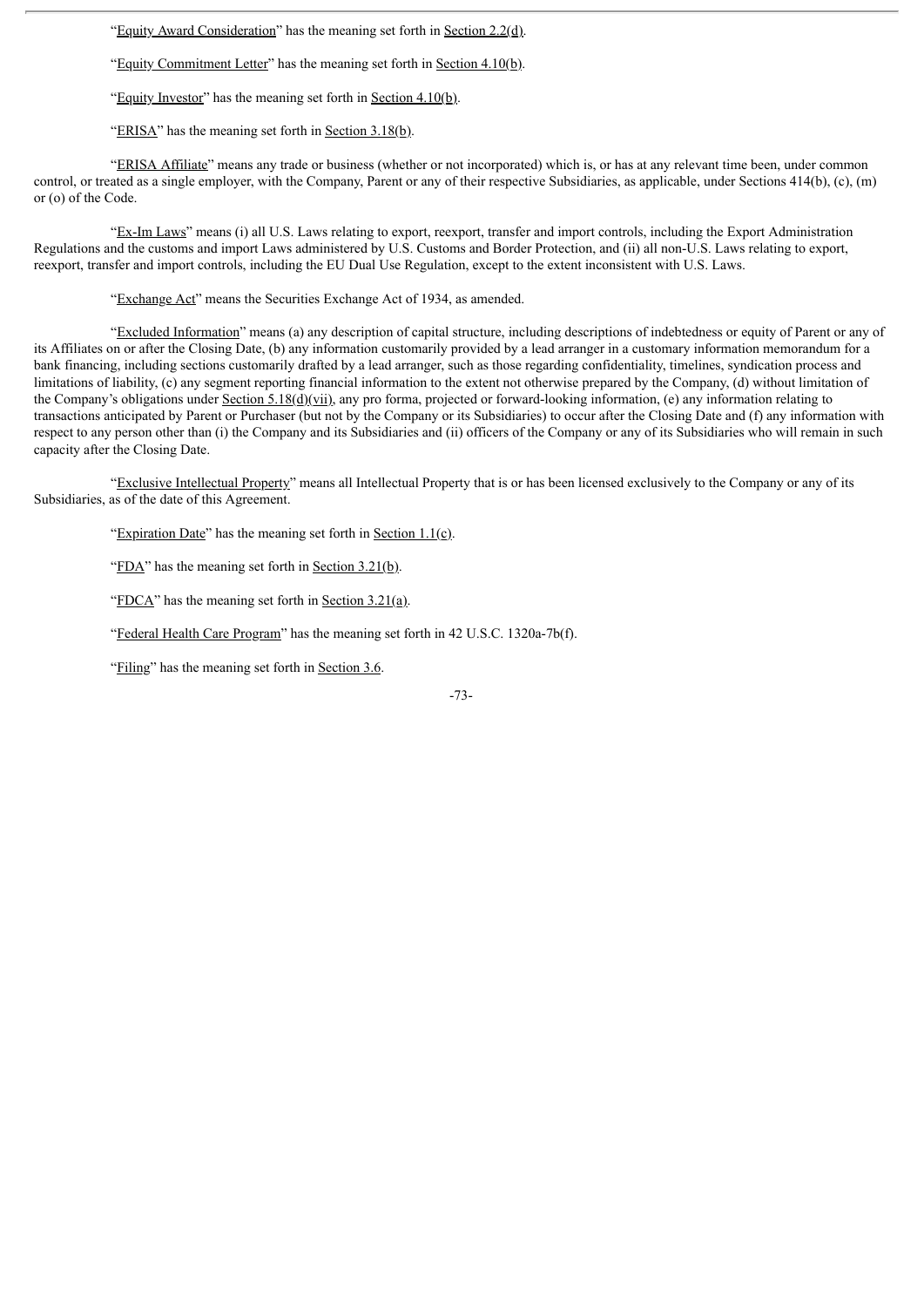"Finance Leases" means all obligations for finance leases (determined in accordance with GAAP).

"Financing" has the meaning set forth in Section 4.10(b).

"Financing Amount" has the meaning set forth in Section 4.10(d).

"GAAP" means U.S. generally accepted accounting principles as in effect on the date of this Agreement.

"GDPR" means the General Data Protection Regulation (EU) 2016/679.

"Governmental Body" means any federal, state, provincial, local, municipal, foreign or other governmental or quasi-governmental authority, including, any arbitrator or arbitral body, mediator and applicable securities exchanges, or any department, minister, agency, commission, commissioner, board, subdivision, bureau, agency, instrumentality, court or other tribunal of any of the foregoing.

"Guaranty" has the meaning set forth in the Recitals.

"Hazardous Substance" means (a) any petroleum products or byproducts, radioactive materials, friable asbestos or other similarly hazardous substances or (b) any waste, material or substance defined or regulated as a "hazardous substance," "hazardous material," "hazardous waste," "pollutant" or terms of similar import under any Environmental Law.

"Health Care Laws" has the meaning set forth in Section  $3.21(a)$ .

"HIPAA" means collectively: (a) the Health Insurance Portability and Accountability Act of 1996 (Pub. L. No. 104-191), including but not limited to its implementing rules and regulations with respect to privacy, security of health information, and transactions and code sets; (b) the Health Information Technology for Economic and Clinical Health Act (Title XIII of the American Recovery and Reinvestment Act of 2009); and (c) the Omnibus Rule effective March 26, 2013 (78 Fed. Reg. 5566), and other implementing rules regulations at 45 CFR Parts 160 and 164.

"HSR Act" has the meaning set forth in Section 3.6.

"In-the-Money Option" means a Company Stock Option that has an exercise price per Share that is less than the Cash Consideration.

"Indebtedness" means, with respect to any Person, without duplication: (a) the principal, accreted value, accrued and unpaid interest, fees and prepayment premiums or penalties, unpaid fees or expenses and other monetary obligations in respect of (i) indebtedness of such Person for borrowed money and (ii) indebtedness evidenced by notes, debentures, bonds, or other similar instruments for the payment of which such Person is liable, (b) all obligations of such Person issued or assumed as the deferred purchase price of property (other than trade payables or accruals incurred in the ordinary course of business and other than payments due under license agreements), (c) all obligations of such Person for the reimbursement of any

-74-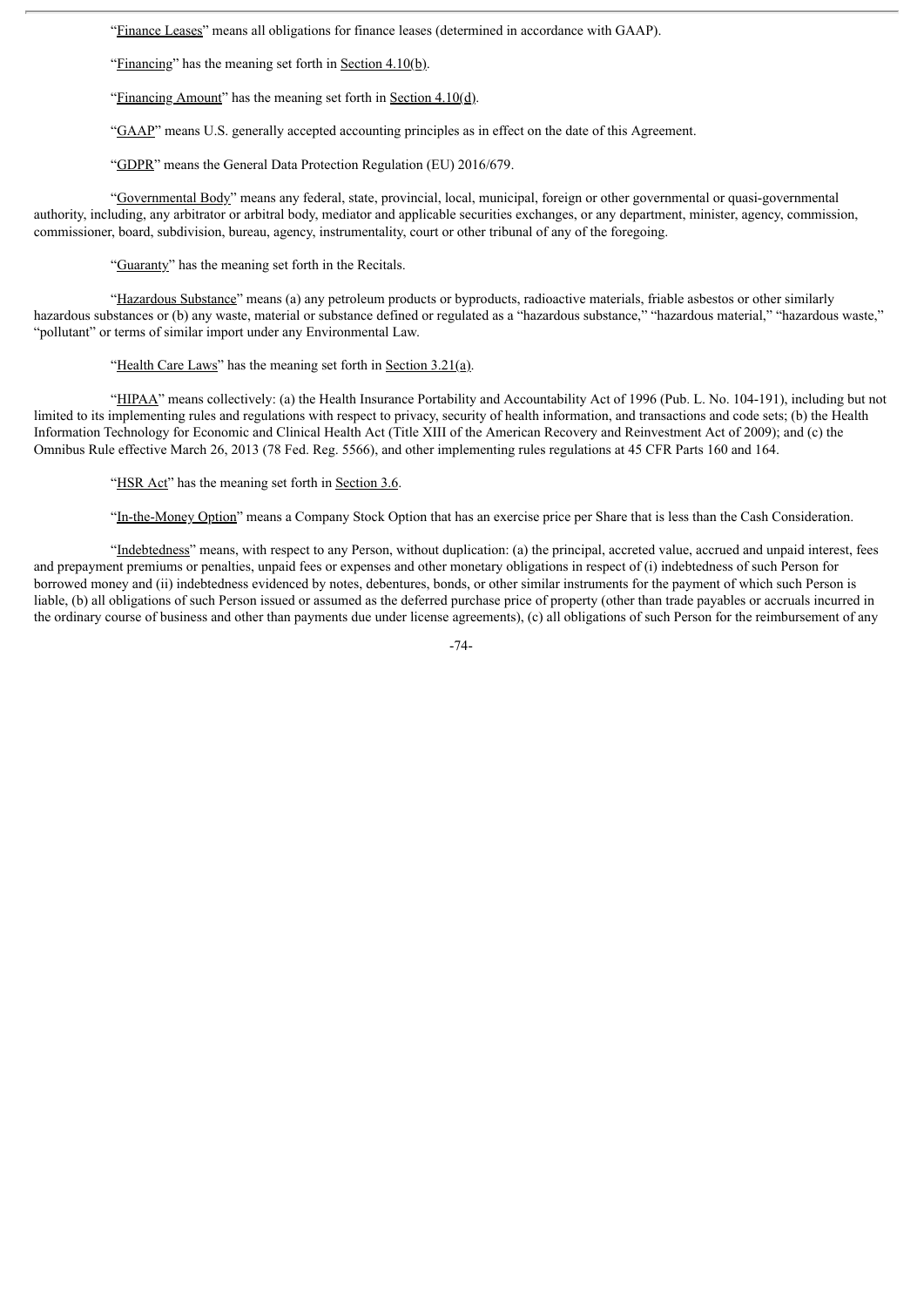obligor on any letter of credit, banker's acceptance or similar credit transaction, (d) all obligations of such Person under Finance Leases; (e) all obligations of the type referred to in clauses (a) through (d) of any Persons for the payment of which such Person is responsible or liable, directly or indirectly, as obligor, guarantor, surety or otherwise, including guarantees of such obligations (but solely to the extent of such responsibility or liability) and (f) all obligations of the type referred to in clauses (a) through (e) of other Persons secured by (or for which the holder of such obligations has an existing right, contingent or otherwise, to be secured by) any Lien on any property or asset of such Person (whether or not such obligation is assumed by such Person); provided, that, if such Person has not assumed such obligations, then the amount of Indebtedness of such Person for purposes of this clause (f) will be equal to the lesser of the amount of the obligations of the holder of such obligations and the fair market value of the assets of such Person which secure such obligations.

### "Indemnified Party" has the meaning set forth in Section 5.5(b).

## "Initial Expiration Date" has the meaning set forth in Section 1.1(c).

"Intellectual Property" means all of the following, including all rights in, arising out of, or associated therewith: (A) Trademarks; (B) Patents; (C) Trade Secrets; (D) Copyrights, (E) computer software, including all source code, object code, firmware, development tools, files, records and data, all media on which any of the foregoing is recorded, and all documentation related to any of the foregoing, (F) moral rights, rights of publicity, industrial designs, and industrial property rights, (G) the right to sue for past, present and future infringement, misappropriation, dilution or violation of any of the foregoing or for any injury to goodwill and to recover all proceeds relating to any of the foregoing, including licenses, royalties, income, payments, claims, damages (including without limitation, attorneys' fees and expert fees) and proceeds of suit, and (H) all other intellectual property rights, whether registered or unregistered, with respect to (A)-(H), in any jurisdiction worldwide.

#### "Intentional Breach" has the meaning set forth in Section  $7.5(a)$ .

"Intervening Event" means a change, effect, event, circumstance, occurrence, or other matter that is materially beneficial to the business, financial condition, assets, liabilities or operations of the Company and its Subsidiaries, taken as a whole, that (i) does not involve or relate to the announcement or pendency of, or any actions required to be taken by the Company (or to be refrained from being taken by the Company) pursuant to, this Agreement, and (ii) was not known to the Company Board or any committee thereof on the date of this Agreement (or if known, the material consequences of which were not reasonably foreseeable to the Company Board or any committee thereof as of the date of this Agreement), which change, effect, event, circumstance, occurrence, or other matter, or any material consequence thereof, becomes known to the Company Board or any committee thereof prior to the Acceptance Time; provided, however, that in no event shall the following constitute, or be taken into account in determining the existence of an Intervening Event: (a) the receipt, existence, or terms of an Acquisition Proposal or any matter relating thereto or consequence thereof or any inquiry, proposal, offer, or transaction from any third party relating to or in connection with a transaction of the nature described in the definition of "Acquisition Proposal" (which, for the purposes of the Intervening Event definition, shall be read without reference to the percentage thresholds set forth in the

-75-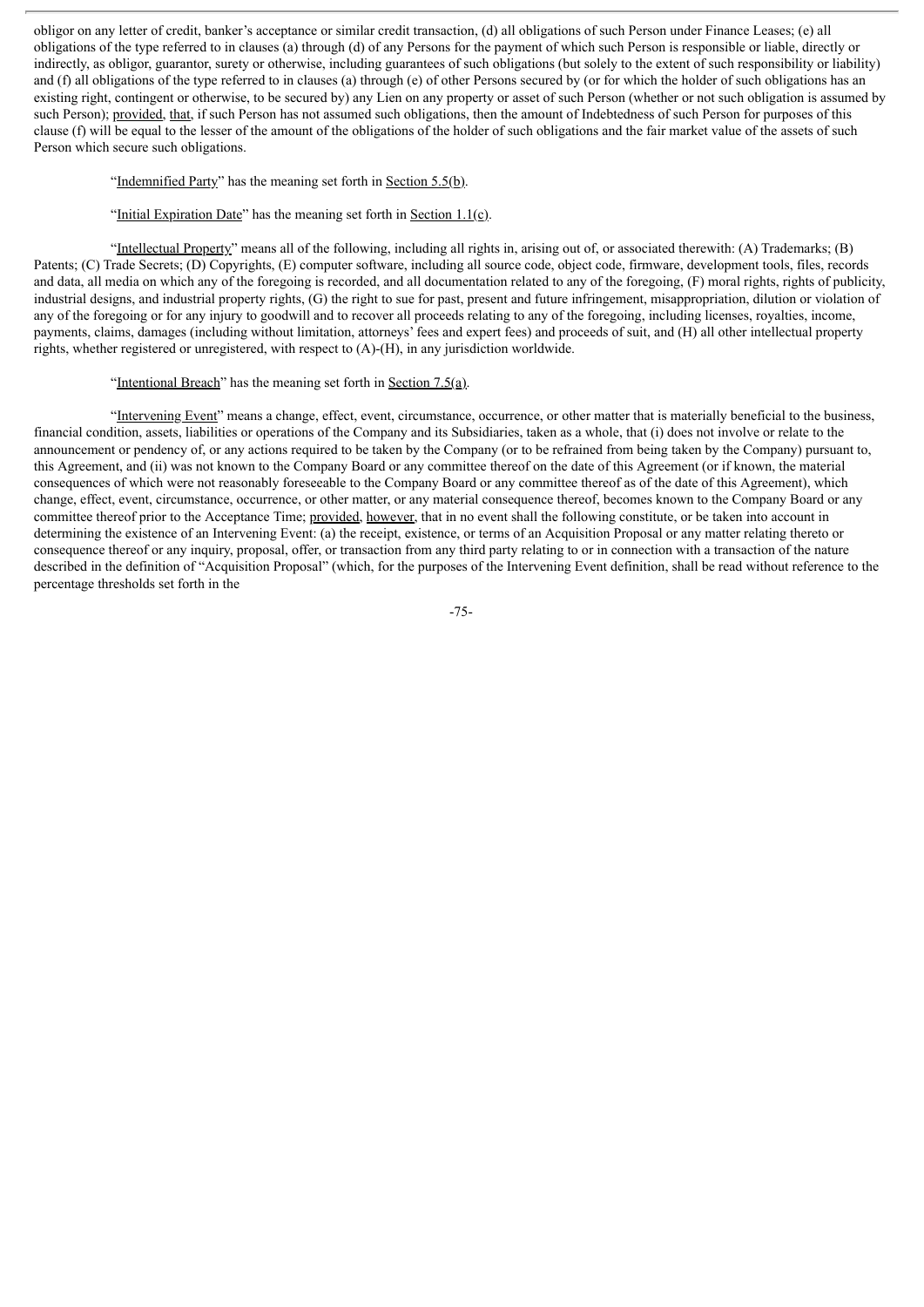definition thereof); (b) any change in the price, or change in trading volume, of the Shares (provided, however, that the exception to this clause (b) shall not apply to the underlying causes giving rise to or contributing to such change or prevent any of such underlying causes from being taken into account in determining whether an Intervening Event has occurred); (c) meeting or exceeding internal or analysts' expectations, projections or results of operations (provided, however, that the exception to this clause (c) shall not apply to the underlying causes giving rise to or contributing to such change or prevent any of such underlying causes from being taken into account in determining whether an Intervening Event has occurred); (d) changes in general United States or other national, regional or global economic, regulatory, legislative, credit, capital market or financial market conditions, or changes in the economic, business and financial environment generally affecting the principal industries in which the Company operates (provided, however, that if the changes have a disproportionate impact on the Company and its Subsidiaries, taken as a whole, relative to the other participants in the principal industries in which the Company operates, such changes may be taken into account in determining whether an Intervening Event has occurred to the extent of such disproportionate impact); (e) any improvements in conditions resulting from or relating to COVID-19 existing as of the date of this Agreement, including improvements in economic or operating conditions; (f) adoption, implementation, enforcement, promulgation, repeal, modification, amendment interpretation or other changes in applicable Law or GAAP or any regulatory environment or regulatory enforcement environment; (g) any regulatory, pre-clinical, clinical or manufacturing events, occurrences, circumstances, changes, effects or developments relating to any Product of the Company (including any collaboration products) or with respect to any product of Parent or any of its Subsidiaries or any competitor of the Company (including, for the avoidance of doubt, with respect to any pre-clinical or clinical studies, tests or results or announcements thereof); (h) FDA Approval (or other clinical or regulatory developments) and (i) any recommendations, statements or other pronouncements made, published or proposed by professional medical organizations or any Governmental Body, or any panel or advisory body empowered or appointed thereby, relating to any Product of the Company or any products or product candidates of any competitors of the Company.

"IP Contracts" means all Contracts in force as of the date of this Agreement related to any rights, title or interests with respect to the Company's Intellectual Property and under which (a) the Company or any its Subsidiaries has obtained from or granted to any third party any license, option, covenant not to sue, co-existence agreement, settlement agreement, consent agreement, security interest or other right, title or interest in or (b) the Company or its Subsidiaries is expressly restricted from using, in each case (a) and (b) of this definition, any Intellectual Property that is material to the continued operation of the business of the Company or its Subsidiaries, as of the date of this Agreement, except for Off-the-Shelf Software, shrink-wrap, or click-wrap licenses and/or other licenses for commercially available software with annual license fees under \$10,000, employee assignment agreements, nondisclosure agreements, consulting agreements, material transfer agreements, clinical trial agreements, evaluation agreements, licenses or restricted use provisions that arise out of the purchase of reagents from suppliers or through catalogs, and any non-exclusive license that is merely incidental to the transaction contemplated in such agreement, the commercial purpose of which is primarily for something unrelated to Intellectual Property and the exercise of such non-exclusive license is restricted to such transaction itself.

-76-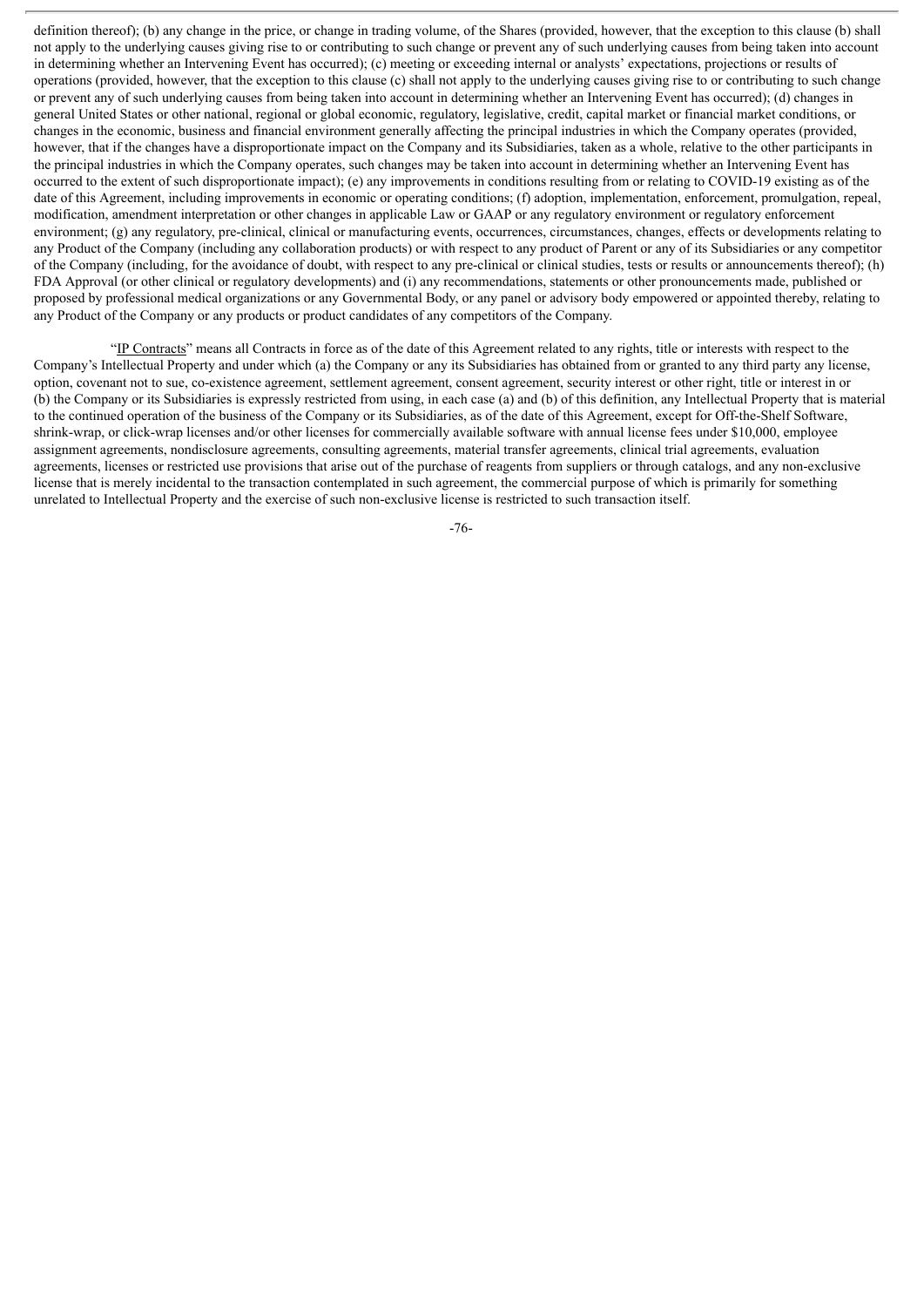"Knowledge" of Parent or the Company, as applicable means either the actual knowledge of the members of the executive leadership team, including the Chief Intellectual Property Counsel.

"Law" means any foreign or U.S. federal, state or local law (including common law), treaty, statute, code, order, ordinance, Permit, rule, regulation, or other requirement issued, enacted, adopted, promulgated, implemented or otherwise put into effect by or under the authority of any Governmental Body, and, for the sake of clarity, includes, but is not limited to, Health Care Laws and Environmental Laws.

"Lenders" has the meaning set forth in Section  $4.10(a)$ .

"Liability" means, with respect to any Person, any liability or obligation of that Person of any kind, character or description, whether known or unknown, absolute or contingent, accrued or unaccrued, asserted or unasserted, disputed or undisputed, liquidated or unliquidated, secured or unsecured, joint or several, due or to become due, vested or unvested, executory, determined, determinable or otherwise, and whether or not the same is required to be accrued on the financial statements of that Person in accordance with GAAP.

"Liens" means any lien, mortgage, security interest, pledge, encumbrance, deed of trust, security interest, claim, lease, charge, option, preemptive right, subscription right, easement, servitude, proxy, voting trust or agreement, transfer restriction under any shareholder or similar agreement, encumbrance or restriction.

"Measurement Date" has the meaning set forth in Section  $3.3(a)$ .

"Merger" has the meaning set forth in the Recitals.

"Merger Communication" has the meaning set forth in Section 5.7.

"Merger Consideration" has the meaning set forth in Section 2.1(a).

"Nasdaq" means The Nasdaq Stock Market LLC.

"Non-U.S. Benefit Plan" has the meaning set forth in Section 3.18(f).

"Notice Period" means the period beginning at 5:00 p.m. Eastern Time on the day of delivery by the Company to Parent of a Determination Notice (even if such Determination Notice is delivered after 5:00 p.m. Eastern Time) and ending on the fifth (5th) Business Day thereafter at 5:00 p.m. Eastern Time; provided, that, with respect to any material change in the terms of any Acquisition Proposal or Superior Proposal, as applicable, the Notice Period will extend until 5:00 p.m. Eastern Time on the third (3rd) Business Day after delivery of such revised Determination Notice.

"Off-the-Shelf Software" means software, other than open source software, obtained from a third party (a) on general commercial terms and that continues to be widely available on such commercial terms, (b) that is not distributed with or incorporated in any product or services of the Company, Parent or any of their Subsidiaries, as applicable, (c) that is used for business infrastructure or other internal purposes and (d) was licensed for fixed payments of less than \$250,000 in the aggregate or annual payments of less than \$250,000 per year.

-77-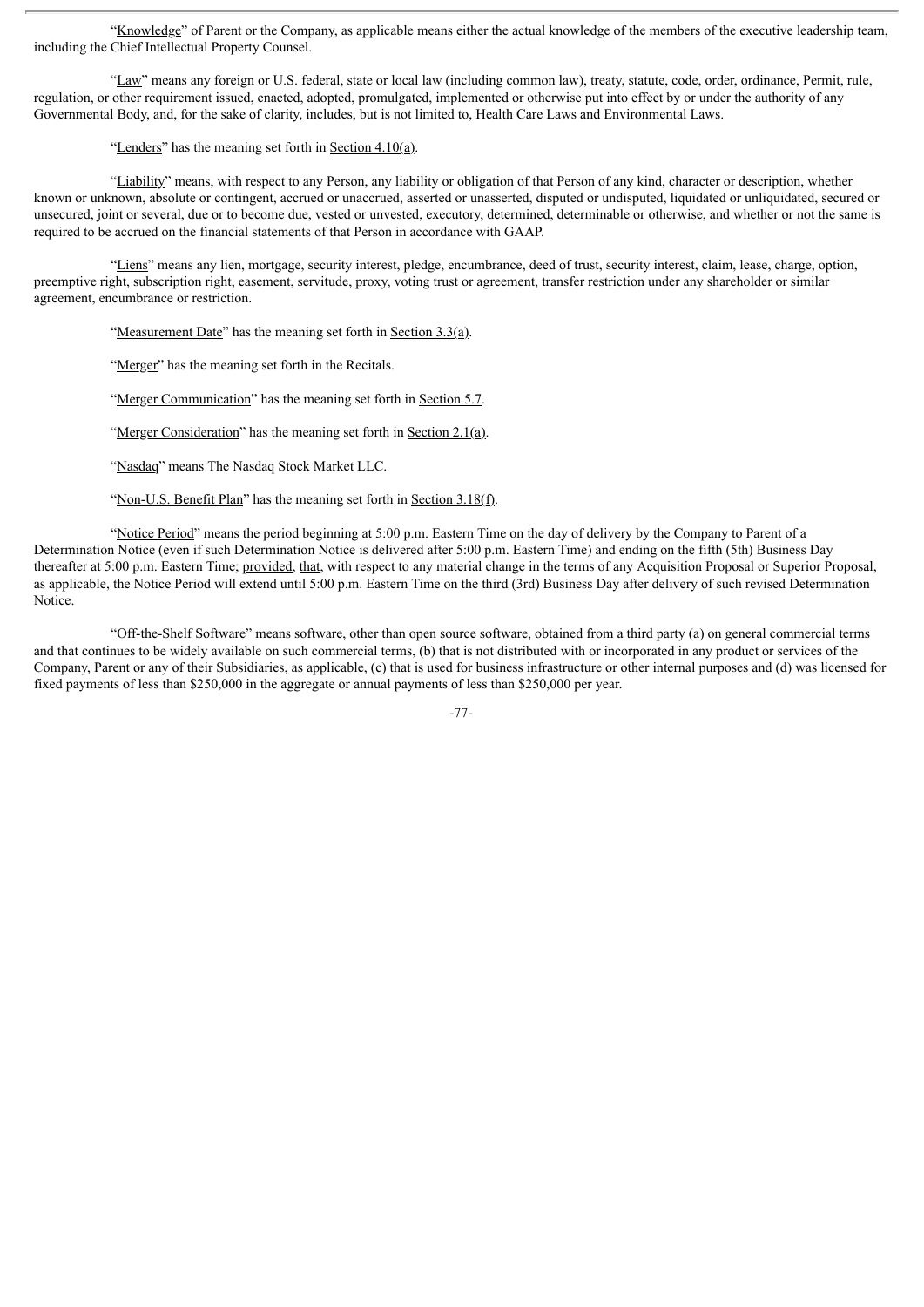"Offer" has the meaning set forth in the Recitals.

"Offer Condition" has the meaning set forth in Section  $1.1(a)$ .

"Offer Documents" has the meaning set forth in Section  $1.1(b)$ .

"Offer Price" has the meaning set forth in Section 1.1(a).

"Offer to Purchase" has the meaning set forth in Section 1.1(a).

"Option Consideration" has the meaning set forth in Section 2.2(c).

"Outside Date" has the meaning set forth in Section 7.2(b).

"Owned Intellectual Property" means all Intellectual Property that is owned (exclusively or jointly) by the Company or its Subsidiaries, as of the date of this Agreement.

"Parent" has the meaning set forth in the Preamble.

"Parent Material Adverse Effect" means any change, effect, event, inaccuracy, occurrence, or other matter that has a material adverse effect on the ability of Parent or Purchaser to timely perform its obligations under this Agreement or to timely consummate the Contemplated Transactions.

"Parent Party" has the meaning set forth in Section  $7.5(f)(ii)$ .

"Parent Termination Fee" has the meaning set forth in Section 7.5(f)(i).

"Patents" means issued patents (including issued utility and design patents), and any pending applications for the same, including any divisionals, provisionals, revisions, supplementary protection certificates, continuations, continuations-in-part, reissues, re-examinations, substitutions, confirmations, certificate of inventorship, extensions and renewals thereof.

"Paying Agent" has the meaning set forth in Section  $2.4(a)$ .

"Permits" means all approvals, authorizations, certificates, consents, licenses, orders, registrations, and permits and other similar authorizations of all Governmental Bodies and all other Persons, and amendments and modifications of any of the preceding.

"Permitted Liens" means (a) statutory Liens for current Taxes or other governmental charges not yet due and payable or the amount or validity of which is being contested in good faith by appropriate proceedings and for which appropriate reserves are established in the financial statements in accordance with GAAP, (b) mechanics', carriers', workers', repairers', contractors', subcontractors', suppliers' and similar statutory Liens arising

-78-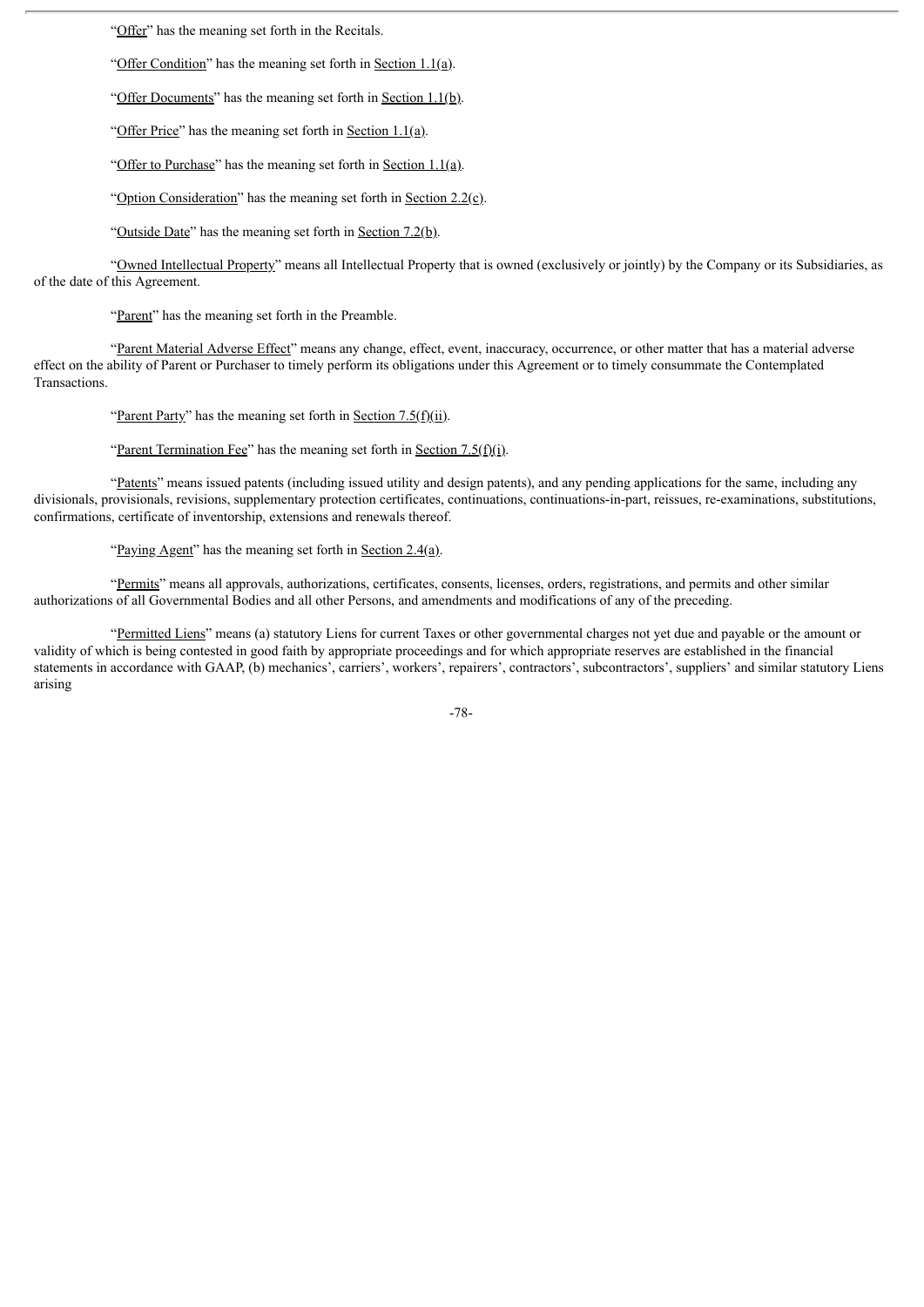or incurred in the ordinary course of business in respect of the construction, maintenance, repair or operation of assets for amounts that are not delinquent and that are not, individually or in the aggregate, significant, (c) zoning, entitlement, building and other land use regulations imposed by governmental agencies having jurisdiction over the leased Company Real Property which are not violated by the current use and operation of the leased Company Real Property, (d) minor Liens of record in respect of covenants, conditions, restrictions, easements and other similar matters affecting title to the leased Company Real Property that do not, individually or in the aggregate, render title to the property encumbered or affected thereby unmarketable or materially impair the occupancy, marketability or use of such leased real property for the purposes for which it is currently used or proposed to be used in connection with the Company's business (e) Liens arising under workers' compensation, unemployment insurance and social security, (f) purchase money liens and Liens securing rental payments under Finance Leases and (g) those matters identified in the Permitted Liens Section of the Company Disclosure Letter, as applicable.

"Person" means an individual, a partnership, a corporation, a limited liability company, an unlimited liability company, an association, a joint stock company, a trust, a joint venture, an unincorporated organization, any other entity, a governmental entity or any department, agency or political subdivision thereof.

"Personal Information" means any information, in any form, that (i) identifies, relates to, describes, or could reasonably be linked to the identity of a natural Person, (ii) Protected Health Information, or (iii) is defined in applicable Laws as "personally identifiable information," "personal information," "personal data" and "personal information," or similar terms.

"Plan" means an "employee benefit plan" within the meaning of Section 3(3) of ERISA and any other compensation or benefit plan, policy, program, agreement or arrangement, whether written or unwritten, funded or unfunded, subject to ERISA or not and covering one or more Persons, including, any stock purchase, stock option, restricted stock, other equity-based, phantom equity, severance, separation, retention, employment, individual consulting, change in control, bonus, commission, incentive, deferred compensation, pension, retirement, supplemental retirement, health, dental, vision, disability, life insurance, retiree health or welfare, death benefit, welfare, vacation, paid time off, leave of absence, employee assistance, tuition assistance, fringe or other plan, policy program, agreement or arrangement providing compensation or benefits.

"Pre-Closing Period" has the meaning set forth in Section  $5.1(a)$ .

"Privacy and Security Laws" means all applicable Laws, in each case as amended, consolidated, re-enacted or replaced from time to time, relating to the privacy, security, or Processing of Personal Information (including on websites and mobile applications), data breach notification, data security laws, Social Security number protection, and the use or processing of Personal Information in email, text message, or telephone communications, including under the Federal Trade Commission Act, the Children's Online Privacy Protection Act, the Controlling the Assault of Non-Solicited Pornography and Marketing Act, the Telephone Consumer Protection Act and all equivalent state Laws, the California Consumer Privacy Act, the

-79-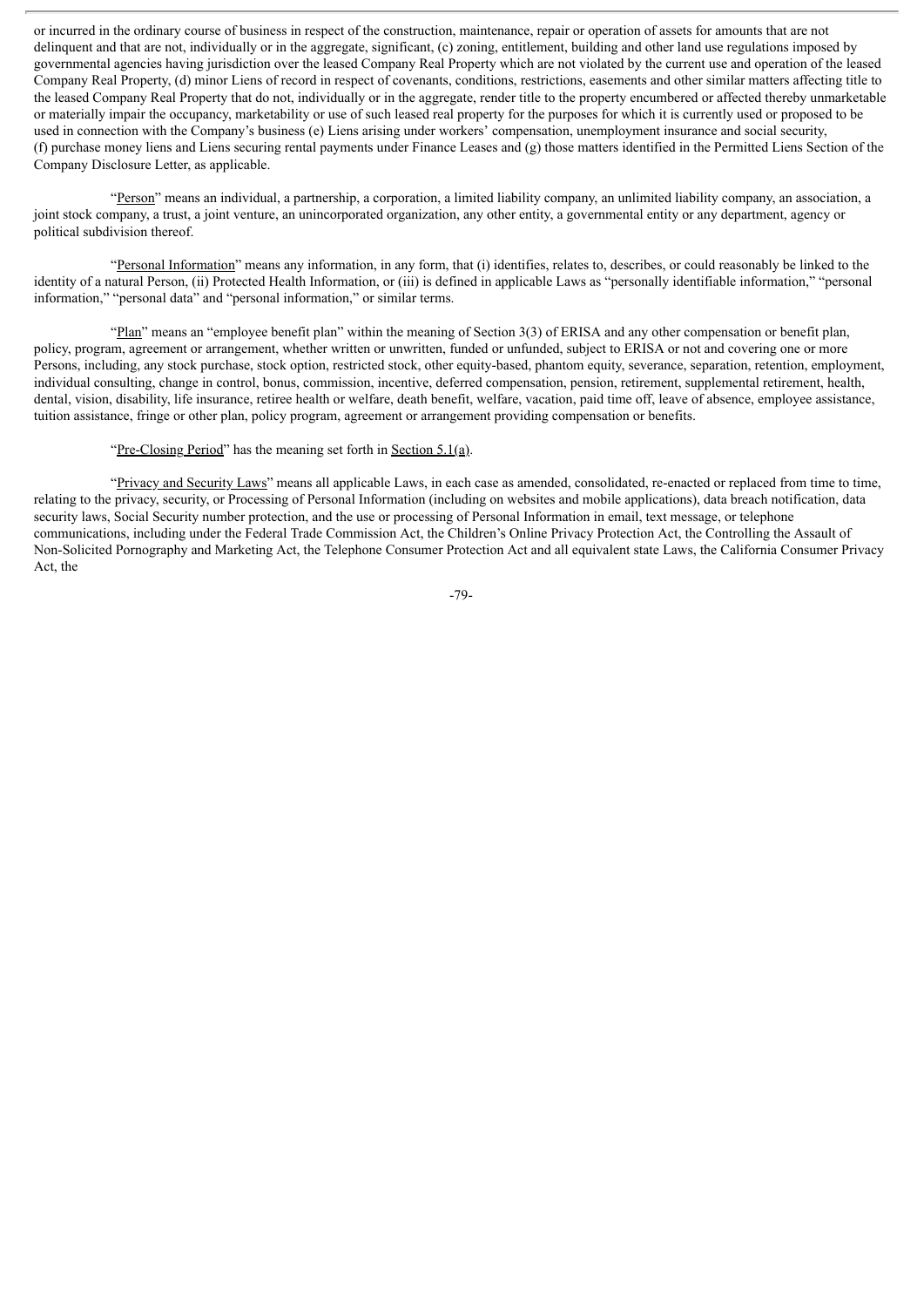Massachusetts Standards for the Protection of Personal Information of Residents of the Commonwealth, HIPAA, the GDPR, the Privacy and Electronic Communications Directive 2002/58/EC and the EECC Directive 2018/1972 (all including any implementing legislation in any member state of the European Union or United Kingdom), the UK General Data Protection Regulation (as defined by the UK Data Protection Act 2018 as amended by the Data Protection, Privacy and Electronic Communications (Amendments, etc.) (EU Exit Regulations 2019)), and all other similar international, federal, state, provincial, and local Laws.

"Privacy Policy" means a policy of the Company made available in connection with the collection of information provided by or on behalf of individuals that is labelled as a "Privacy Policy," "Privacy Notice," "Privacy Statement," or similar, and is reached on a website by a link that includes the label "Privacy," or that is a written policy or disclosure that describes how information provided by or on behalf of individuals will be held, used, Processed, or disclosed.

"Process," "Processed," or "Processing" means the use, collection, processing, storage, recording, organization, adaption, alteration, transfer, retrieval, consultation, disclosure, dissemination or combination of such Personal Information.

"Products" means any product that the Company has manufactured, distributed, marketed or sold, or is manufacturing, distributing, marketing or selling and any products currently under preclinical or clinical development by the Company.

"Protected Health Information" has the meaning given to it under HIPAA (45 C.F.R. § 160.103) and includes electronic protected health information.

"Purchaser" has the meaning set forth in the Preamble.

"Reference Date" means January 1, 2019.

"Regulatory Permits" has the meaning set forth in Section 3.21(b).

"Reimbursement Payment" has the meaning set forth in Section  $7.5(c)$ .

"Representative" means the officers, employees, accountants, consultants, legal counsel, financial advisors and agents and other representatives of a party.

"Required Information" means the financial statements of the Acquired Business (as defined in the Debt Commitment Letter) set forth in paragraph 2 of Exhibit C to the Debt Commitment Letter.

"Restricted Terms" has the meaning set forth in Section 5.18(a).

"Rights Agent" has the meaning set forth in Section  $1.1(a)$ .

"Safety Notices" has the meaning set forth in Section  $3.21(g)$ .

-80-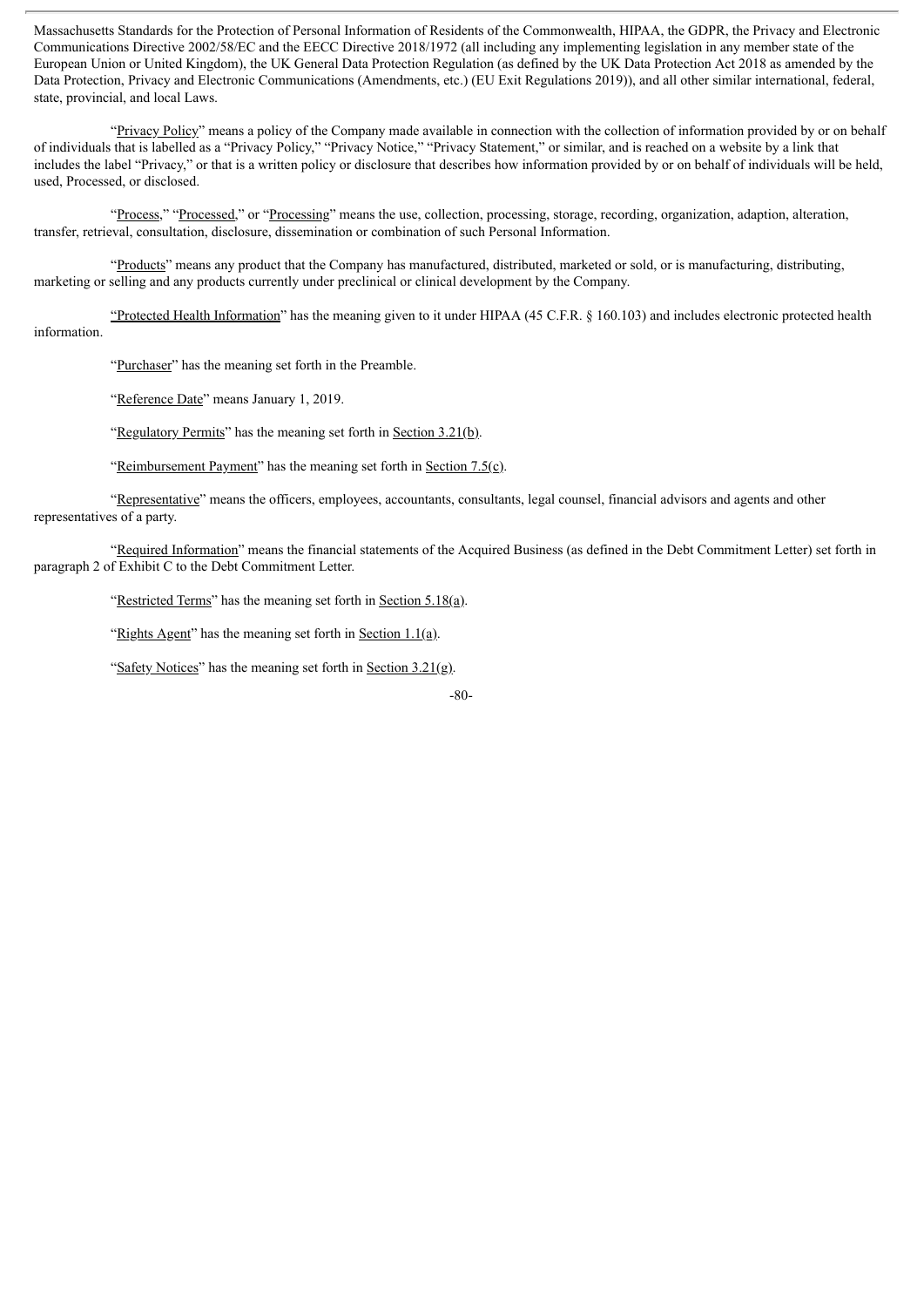"Sanctioned Country" means any country or region that is (or the government of which is) or has been since the Reference Date the subject or target of a comprehensive embargo under Sanctions Laws (including, at the time of this Agreement, the so-called Donetsk People's Republic, the so-called Luhansk People's Republic, the Crimea Region of Ukraine, Cuba, Iran, North Korea and Syria).

"Sanctioned Person" means any Person that is the subject or target of sanctions or restrictions under Sanctions Laws or Ex-Im Laws, including: (i) any Person listed on any applicable U.S. or non-U.S. sanctions- or export-related restricted party list, including OFAC's Specially Designated Nationals and Blocked Persons List; (ii) any Person that is, in the aggregate, fifty percent (50%) or greater owned, directly or indirectly, or otherwise controlled by a Person or Persons described in clause (i); or (iii) any national of a Sanctioned Country.

"Sanctions Laws" means all U.S. and non-U.S. Laws relating to economic or trade sanctions, including the Laws administered or enforced by the United States (including by the U.S. Department of the Treasury, OFAC or the U.S. Department of State), and the United Nations Security Council.

"Sarbanes-Oxley" has the meaning set forth in Section 3.10(d).

"Schedule 14D-9" has the meaning set forth in Section 1.2(a).

"Schedule  $TO$ " has the meaning set forth in Section 1.1(b).

"SEC" means the Securities and Exchange Commission.

"Security Incident" has the meaning set forth in Section 3.11(f).

"Service Provider" has the meaning set forth in Section  $3.18(e)$ .

"Shares" has the meaning set forth in the Preamble.

"State Pricing Transparency Program" means a Law requiring manufacturers to submit to a Governmental Body information regarding their drug products, such as pricing data, and includes state drug price transparency laws, regulations, and binding guidance thereunder.

#### "Stockholder List Date" has the meaning set forth in Section  $1.2(b)$ .

"Subsidiary" means, with respect to any Person, any corporation, partnership, association, limited liability company, unlimited liability company or other business entity of which (a) if a corporation, a majority of the total voting power of shares of stock entitled (without regard to the occurrence of any contingency) to vote in the election of directors, managers or trustees thereof is at the time owned or controlled, directly or indirectly, by that Person or one or more of the other Subsidiaries of that Person or a combination thereof or (b) if a partnership, association, limited liability company, or other business entity, a majority of the partnership or other similar ownership interests thereof is at the time owned or controlled, directly or indirectly, by any Person or one or more Subsidiaries of that Person or a combination thereof. For purposes hereof, a Person or Persons will be deemed to have a majority ownership

-81-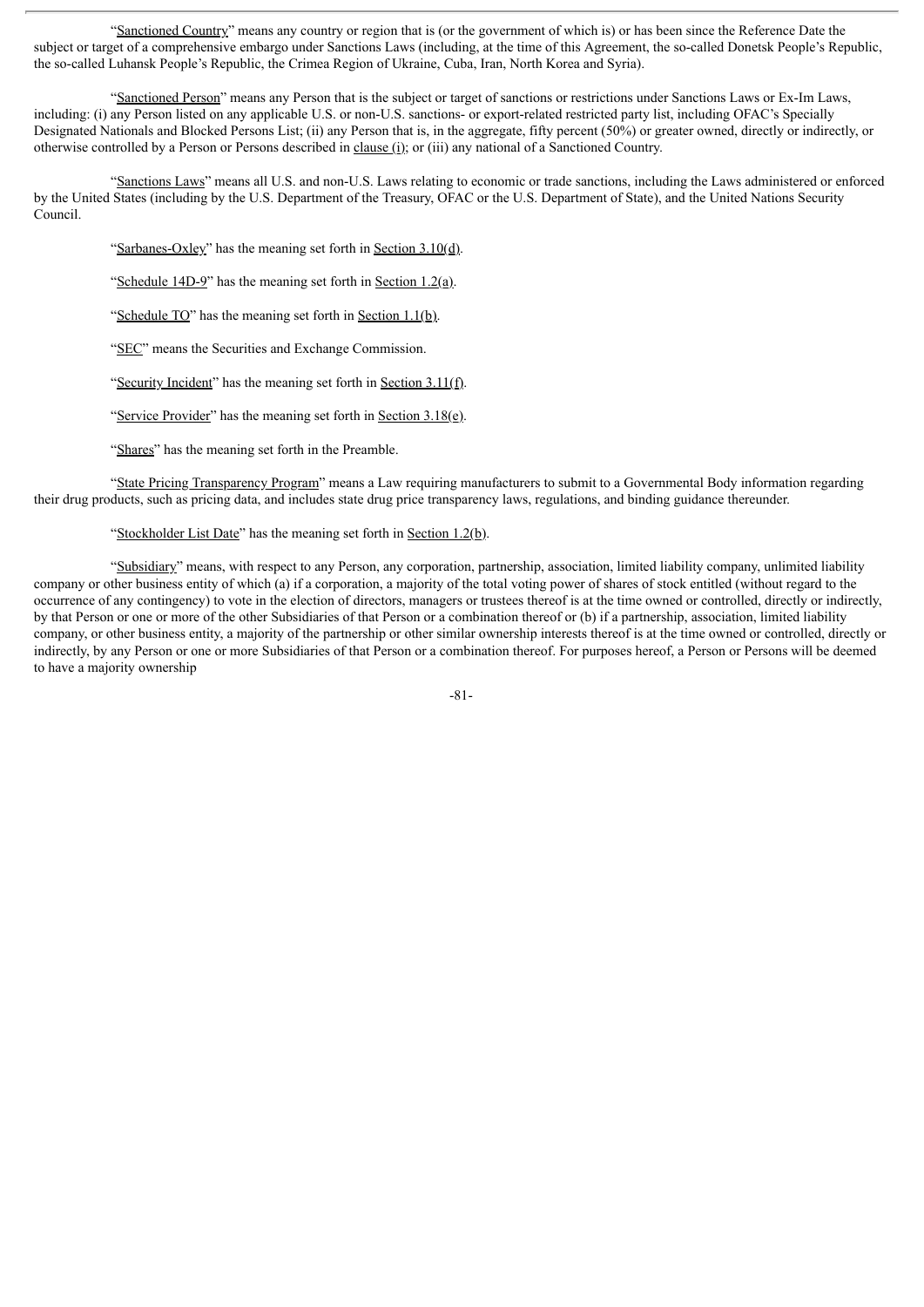interest in a partnership, association, limited liability company or other business entity if such Person or Persons are allocated a majority of partnership, association, limited liability company or other business entity gains or losses or otherwise control the managing director, managing member, general partner or other managing Person of such partnership, association, limited liability company or other business entity.

"Superior Proposal" means a written Acquisition Proposal made after the date of this Agreement by any Person that did not result from a breach of Section 5.3 (except the references in the definition thereof to "twenty percent (20%)" will be replaced by "fifty percent (50%)") that the Company Board or a committee thereof has determined in good faith, after consultation with the Company's financial advisors and outside legal counsel, (i) is reasonably likely to be consummated if accepted, and (ii) is superior for the Company's stockholders to the Contemplated Transactions taking into account the financial, legal, regulatory, conditionality and other terms, the likelihood of consummation, and all other aspects of such Acquisition Proposal.

"Surviving Corporation" has the meaning set forth in Section 1.3.

"Tax" or "Taxes" means any and all federal, state, local, or non-U.S. income, gross receipts, license, payroll, employment, excise, severance, stamp, occupation, premium, windfall profits, environmental, customs duties, capital stock, franchise, profits, withholding, social security (or similar, including FICA), unemployment, disability, real property, personal property, sales, use, transfer, registration, value-added, alternative or add-on minimum, or other tax of any kind, including any interest, penalty, or addition thereto.

"Tax Returns" means any return, report, election, designation, information return or other document (including schedules or any attachments thereto and any amendments thereof) filed or required to be filed with any Governmental Body or other authority in connection with the determination, assessment or collection of any Tax.

"Trade Control Laws" has the meaning set forth in Section  $3.10(f)$ .

"Trade Secrets" means any and all proprietary or confidential information, including trade secrets, know-how, customer, distributor, consumer and supplier lists and data, clinical and technical data, operational data, engineering information, invention and technical reports, pricing information, research and development information, processes, formulae, methods, formulations, discoveries, specifications, designs, algorithms, plans, improvements, models and methodologies.

"Trademarks" means trademarks, service marks, corporate names, trade names, brand names, product names, service names, logos or business symbols, slogans, trade dress and other indicia of source or origin, whether registered or unregistered, and any applications and registrations for the foregoing and the extensions and renewals thereof, and all goodwill associated therewith and symbolized thereby.

"Transfer Taxes" means and sales, transfer, stamp, stock transfer, documentary, registration, value added, use, real property transfer and any similar Taxes and fees.

"Treasury Regulations" has the meaning set forth in Section 2.6.

-82-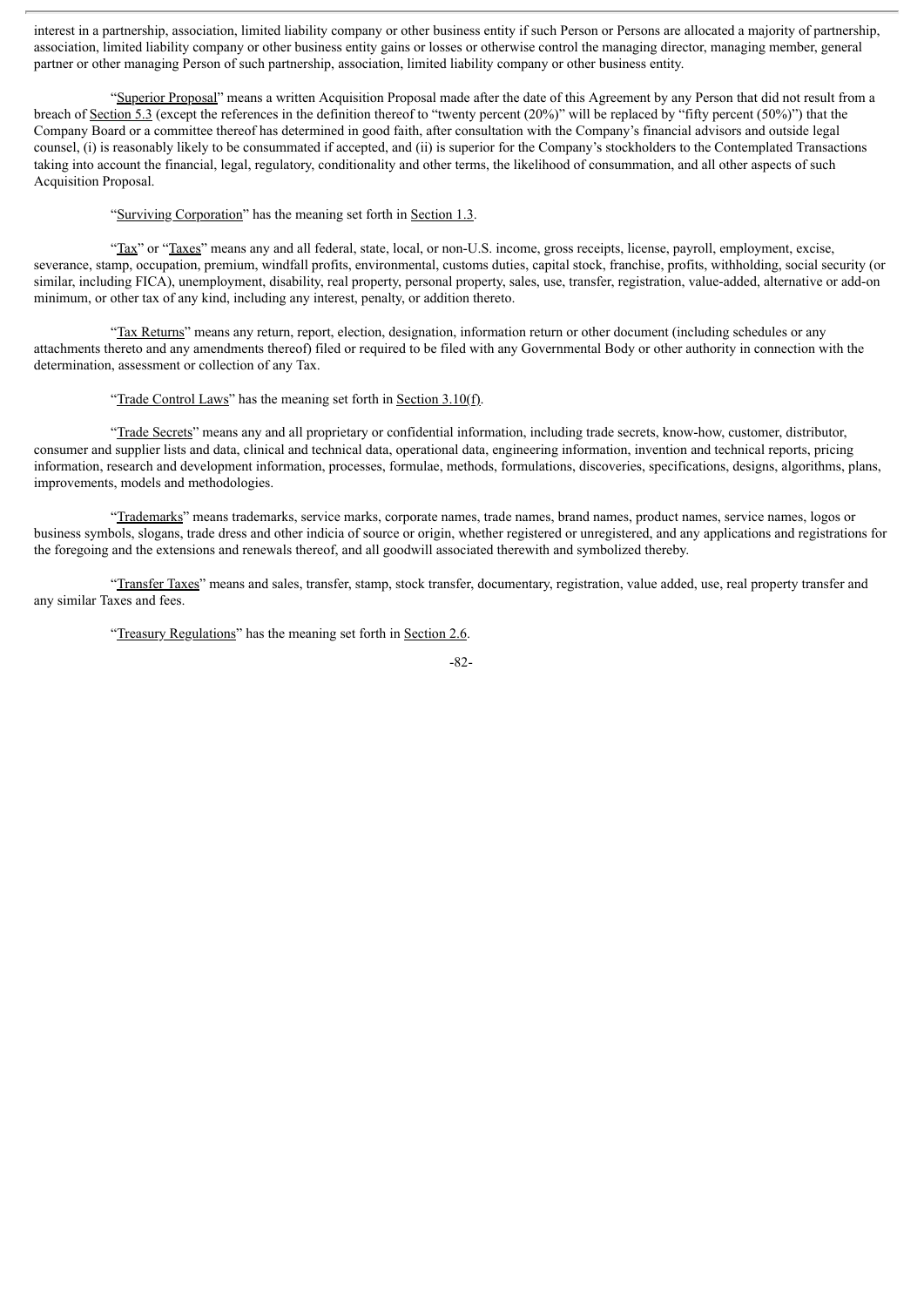## "WARN" has the meaning set forth in Section 3.20(b).

Section 8.4. Severability. If any term or other provision of this Agreement is invalid, illegal, or incapable of being enforced by any rule of law or public policy, the remaining provisions of this Agreement will be enforced so as to conform to the original intent of the parties as closely as possible in a mutually acceptable manner so that the Contemplated Transactions are fulfilled to the fullest extent possible.

Section 8.5. Assignment. This Agreement may not be assigned by operation of law or otherwise without the prior written consent of each of the other parties. Notwithstanding anything to the contrary contained herein, Parent and Purchaser shall have the right, without the prior written consent of any of the other parties, to assign all or any portion of its rights, interests, and obligations under this Agreement to (i) in the case of Purchaser, one or more direct or indirect wholly owned Subsidiaries of Parent, or a combination thereof, so long as such assignment would not have a Parent Material Adverse Effect and no such assignment shall release Parent from any of its obligations hereunder and (ii) any agent for the Debt Financing Sources (so long as Parent remains fully liable for all of its obligations hereunder) for purposes of creating a security interest herein or otherwise assigning collateral in respect of any Debt Financing.

Section 8.6. Entire Agreement; Third-Party Beneficiaries. This Agreement (including the Company Disclosure Letter and the exhibits, annexes, and instruments referred to herein), the CVR Agreement, the Confidential Disclosure Agreement, the Commitment Letters and the Guaranty constitute the entire agreement and supersede all prior agreements and understandings, both written and oral, among the parties with respect to the subject matter hereof; provided, however, that the Confidential Disclosure Agreement will survive the execution or termination of this Agreement and remain in full force and effect. Except for (a) the rights of the holders of Shares to receive the Merger Consideration, and the holders of Company Stock Options and Company Equity Awards to receive the consideration described in Section 2.2, (b) the right of the Company, on behalf of the holders of Shares and the holders of Company Stock Options and Company Equity Awards (each of which are third party beneficiaries hereunder to the extent required for this clause (b) to be enforceable), to pursue specific performance as set forth in Section 8.13 or, if specific performance is not sought or granted as a remedy, damages (which damages the parties agree may be based upon a decrease in share value or lost premium) in the event of Parent's or Purchaser's breach of this Agreement, (c) as provided in Section 5.5 (which is intended for the benefit of each Indemnified Party, all of whom will be third-party beneficiaries of these provisions) and (d) as provided in Section 8.7 (with respect to the Debt Financing Sources), this Agreement is not intended to confer upon any Person other than the parties hereto any rights or remedies.

Section 8.7. Debt Financing Source Matters. Notwithstanding anything herein to the contrary (but in all cases subject to and without in any way limiting the rights, remedies and claims of Parent or any of its Affiliates under or pursuant to the Debt Commitment Letter or any other agreement entered into with respect to the Debt Financing), Company, on behalf of itself and its Subsidiaries, hereby (a) agrees that the Debt Financing Sources will not have any liability (whether in contract or in tort, in law or in equity, or granted by statute or otherwise) for any claims, causes of action, obligations or any related losses, costs or expenses arising under, out of, in connection with or related in any manner to this Agreement or any of the Contemplated

-83-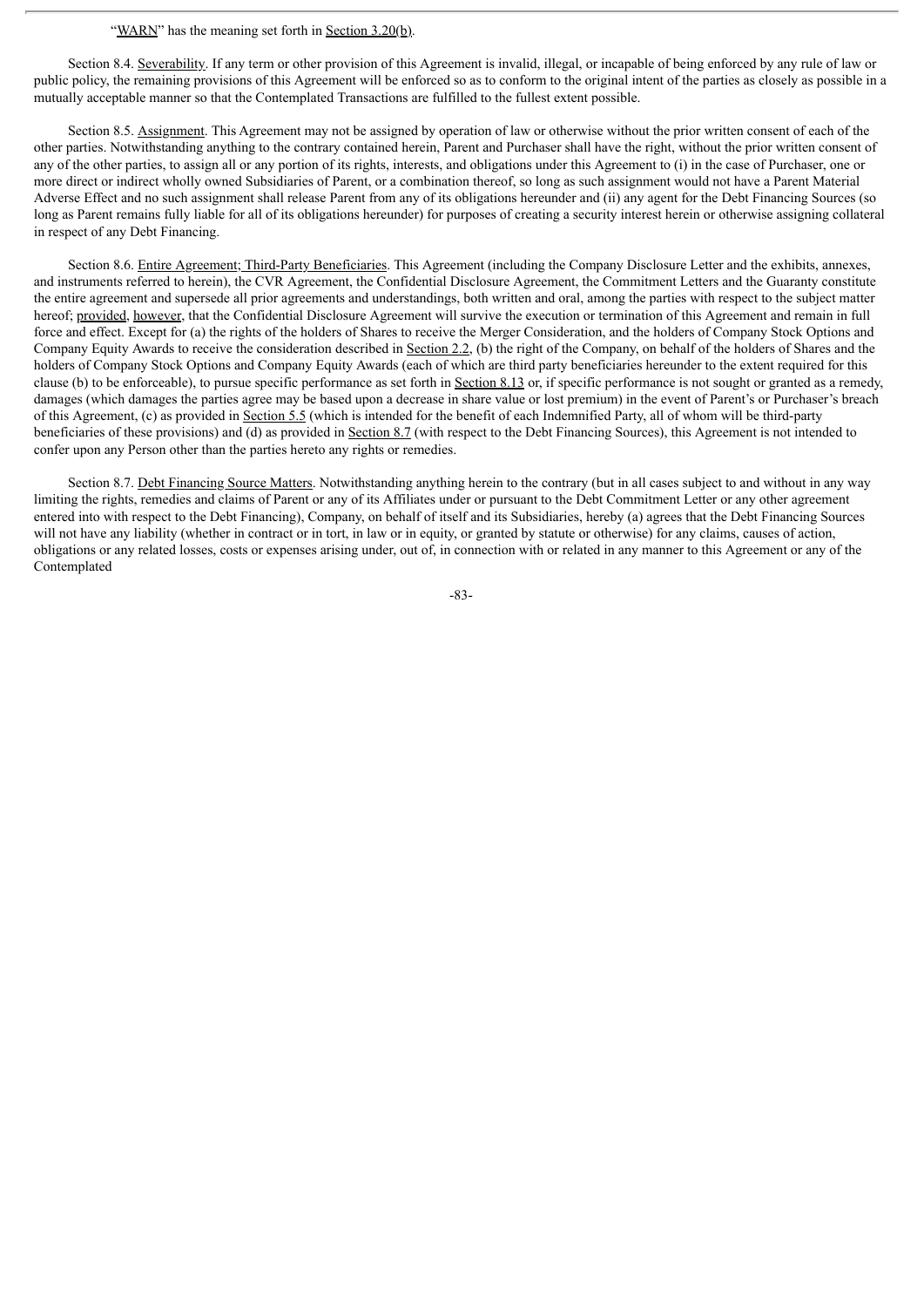Transactions or based on, in respect of or by reason of this Agreement or its negotiation, execution, performance or breach (provided, that nothing in this Section 8.7 will limit the liability or obligations of the Debt Financing Sources party to the Debt Commitment Letter to Parent (and its successors and assigns) or the other parties to the Debt Commitment Letter), (b) agrees that the Debt Commitment Letter, the Definitive Agreements and/or the Debt Financing and any dispute arising under, out of, in connection with or related in any manner to the Debt Commitment Letter, the Definitive Agreements and/or Debt Financing will be governed by and construed in accordance with the Laws of the State of New York, (c) irrevocably and unconditionally waives, to the fullest extent permitted by Law, any right it may have to a trial by jury in respect of any ligation directly or indirectly arising out of the Debt Commitment Letter, the Definitive Agreements and/or the Debt Financing or the performance of services in respect thereof or thereunder, (d) agrees (without limiting the foregoing clause (a)) not to bring any suit, action or proceeding against the Debt Financing Sources or which may arise pursuant to the Debt Commitment Letter, the Definitive Agreements and/or the Debt Financing or the performance of services in respect thereof or thereunder in any forum other than a New York State court or Federal court of the United States of America sitting in the Borough of Manhattan in the City of New York, and the Company on behalf of itself and its Subsidiaries irrevocably consent to the jurisdiction of such courts (and of the appropriate appellate courts therefrom) in any such suit, action or proceeding and irrevocably waives, to the fullest extent permitted by Law, any objection that it may now or hereafter have to the laying of the venue of any such suit, action or proceeding in any such court or that any such suit, action or proceeding brought in any such court has been brought in an inconvenient forum, and agrees that it will not, and will not support any of its Affiliates in bringing, any suit, action or proceeding in any other court, (e) agrees that only Parent, Purchaser, Surviving Corporation or their respective Subsidiaries (or, at and after the Effective Time, the Company and its Subsidiaries) shall be permitted to bring any claim (including any claim for specific performance) against a Debt Financing Source for failing to satisfy any obligation to fund the Debt Financing pursuant to the terms of any of the agreements entered into in connection with the Debt Financing (including the Debt Commitment Letter), and that none of the Company, the Subsidiaries of the Company or any of their respective controlled Affiliates (except at or after the Effective Time as an Affiliate) shall be entitled to seek the remedy of specific performance with respect to Parent's, Purchaser's or their respective Affiliates' rights under such agreements against the Debt Financing Sources party, thereto, (f) agree, solely prior to the Effective Time, in no event will any Debt Financing Source be liable to the Company or its Subsidiaries for consequential, special, exemplary, punitive or indirect damages (including any loss of profits, business, or anticipated savings), or damages of a tortious nature in connection with the Debt Financing and (g) agree that the Debt Financing Sources are express third party beneficiaries of the third sentence of Section 7.5(f)(ii) and this Section 8.7 of this Agreement, and the Debt Financing Sources may enforce such rights under such provisions and such provisions (and any definitions used in such provisions or any other provision of this Agreement to the extent an amendment, supplement, waiver or other modification of such provisions would materially modify and abrogate the substance of this Section) shall not be amended, supplemented, waived or otherwise modified in any way adverse to any Debt Financing Source without the prior written consent of each related Debt Financing Source. Notwithstanding anything to the contrary contained herein, any modification, waiver or termination of (i) Section 8.8, (ii) Section 8.11, (iii) Section 7.7, (iv) the proviso of Section 8.6 or (v) this Section 8.7 or the definition of "Debt Financing Sources" (or any other provision of this

-84-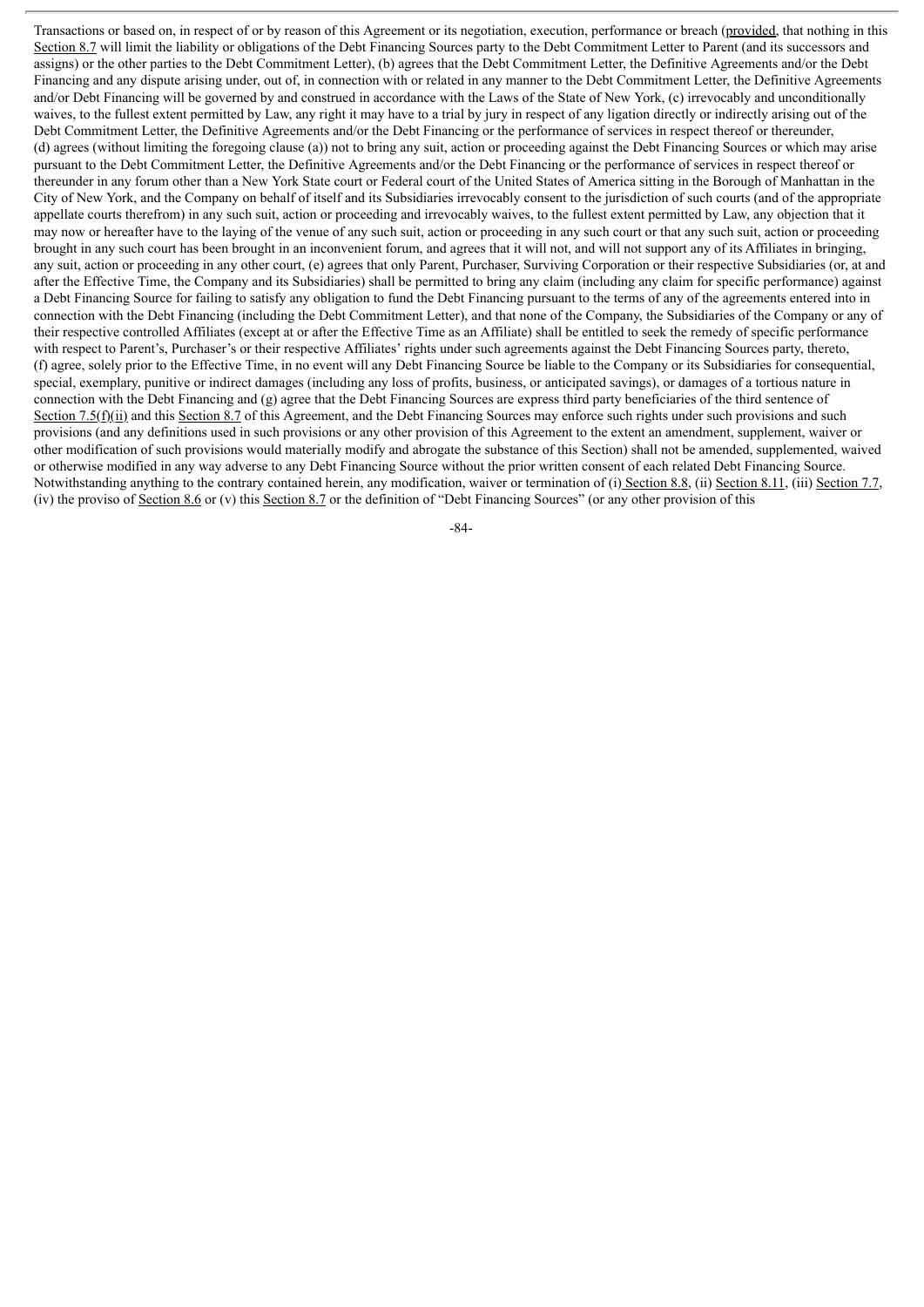Agreement to the extent such modification, waiver or termination would modify the substance of such Sections or such definition) that is adverse to any Debt Financing Sources will not be effective without the prior written consent of the Lenders. This Section 8.7 will, with respect to the matters referenced herein, supersede any provision of this Agreement to the contrary. The provisions of this Section 8.7 will survive any termination of this Agreement.

Section 8.8. Governing Law. This Agreement will be governed by, and construed in accordance with, the Laws of the State of Delaware, regardless of the Laws that might otherwise govern under applicable principles of conflicts of laws thereof.

Section 8.9. Headings. The descriptive headings contained in this Agreement are included for convenience of reference only and will not affect in any way the meaning or interpretation of this Agreement.

Section 8.10. Counterparts. This Agreement may be executed and delivered (including by facsimile, email transmission or DocuSign) in two (2) or more counterparts, and by the different parties hereto in separate counterparts, each of which when executed will be deemed to be an original but all of which taken together will constitute one and the same agreement.

#### Section 8.11. Jurisdiction; Waiver of Jury Trial.

(a) Each of the parties hereto hereby (i) expressly and irrevocably submits to the exclusive personal jurisdiction of the Court of Chancery of the State of Delaware or if such Court of Chancery lacks subject matter jurisdiction, the United States District Court for the District of Delaware, in the event any dispute arises out of this Agreement or the Merger, (ii) agrees that it shall not attempt to deny or defeat such personal jurisdiction by motion or other request for leave from any such court and (iii) agrees that it shall not bring any action relating to this Agreement or the Merger in any court other than the Court of Chancery of the State of Delaware or if such Court of Chancery lacks subject matter jurisdiction, the United States District Court for the District of Delaware; provided, that, each of the parties has the right to bring any action or proceeding for enforcement of a judgment entered by such court in any other court or jurisdiction.

(b) EACH PARTY HERETO ACKNOWLEDGES AND AGREES THAT ANY CONTROVERSY WHICH MAY ARISE UNDER THIS AGREEMENT IS LIKELY TO INVOLVE COMPLICATED AND DIFFICULT ISSUES, AND THEREFORE SUCH PARTY HEREBY IRREVOCABLY AND UNCONDITIONALLY WAIVES ANY RIGHT IT MAY HAVE TO A TRIAL BY JURY IN ANY LITIGATION ARISING OUT OF, RELATING TO OR IN CONNECTION WITH THIS AGREEMENT, ANY RELATED DOCUMENT, THE DEBT FINANCING OR THE CONTEMPLATED TRANSACTIONS. EACH PARTY CERTIFIES AND ACKNOWLEDGES THAT (I) NO REPRESENTATIVE, AGENT, OR ATTORNEY OF ANY PARTY HAS REPRESENTED, EXPRESSLY OR OTHERWISE, THAT SUCH PARTY WOULD NOT, IN THE EVENT OF LITIGATION, SEEK TO ENFORCE THE FOREGOING WAIVER, (II) EACH PARTY UNDERSTANDS AND HAS CONSIDERED THE IMPLICATION OF THIS WAIVER, (III) EACH PARTY MAKES THIS WAIVER VOLUNTARILY AND (IV) EACH OTHER PARTY HAS BEEN INDUCED TO ENTER INTO THIS AGREEMENT BY, AMONG OTHER THINGS, THE MUTUAL WAIVERS AND CERTIFICATIONS IN THIS SECTION.

-85-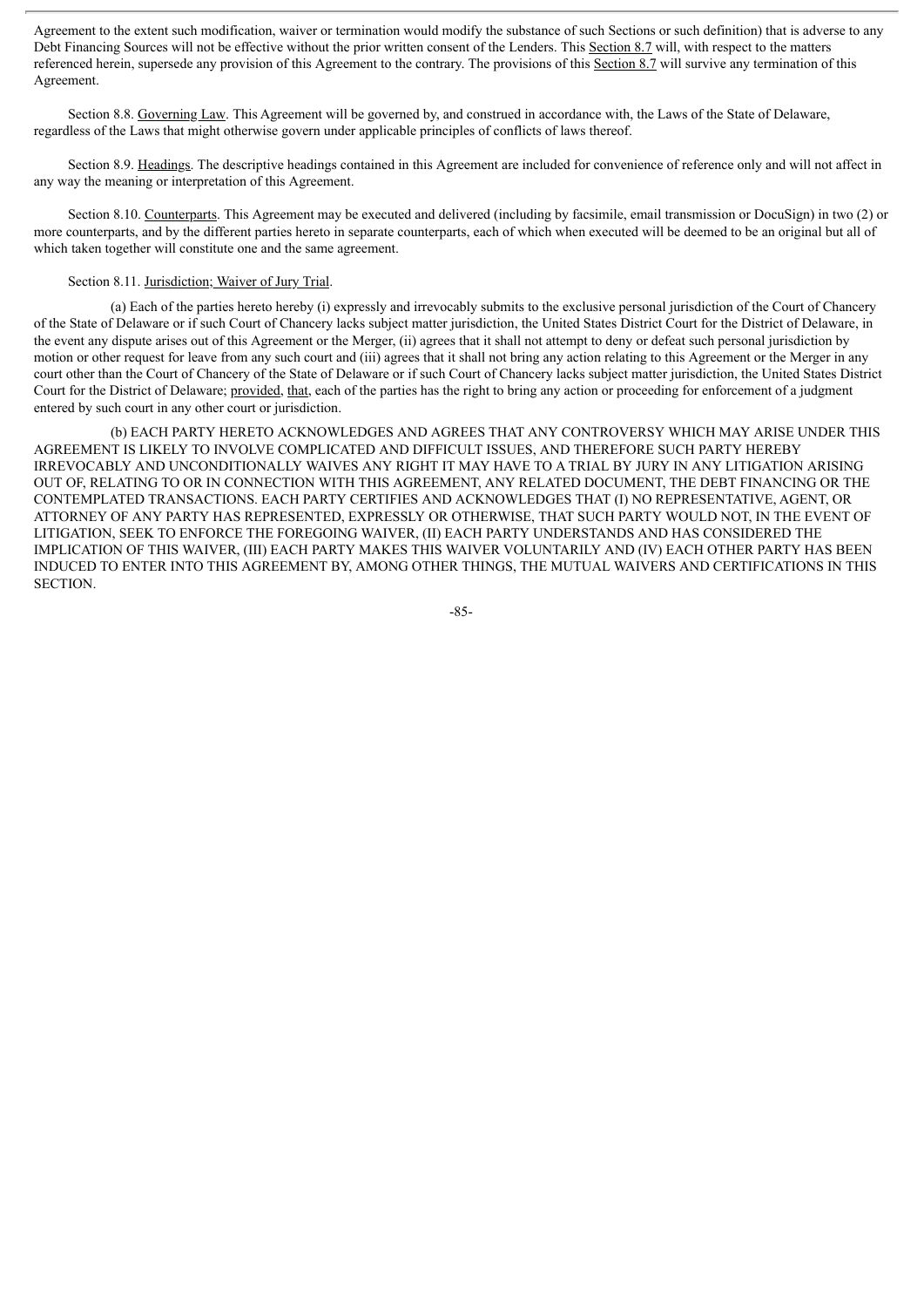Section 8.12. Service of Process. Each party irrevocably consents to the service of process outside the territorial jurisdiction of the courts referred to in Section 8.11(a) in any such action or proceeding by mailing copies thereof by registered United States mail, postage prepaid, return receipt requested, to its address as specified in or pursuant to Section 8.2. However, the foregoing will not limit the right of a party to effect service of process on the other party by any other legally available method.

## Section 8.13. Specific Performance.

(a) The parties hereto acknowledge and agree that, in the event of any breach of this Agreement, irreparable harm would occur that monetary damages could not make whole. It is accordingly agreed that (i) each party hereto will be entitled, subject to Section  $8.13(b)$ , in addition to any other remedy to which it may be entitled at law or in equity, to compel specific performance to prevent or restrain breaches or threatened breaches of this Agreement in any action without the posting of a bond or undertaking and (ii) the parties hereto will, and hereby do, waive, in any action for specific performance, the defense of adequacy of a remedy at law and any other objections to specific performance of this Agreement.

(b) Notwithstanding anything in this Agreement to the contrary, the parties hereby acknowledge and agree that the Company shall be entitled to seek specific performance to cause Parent to draw down the full proceeds of the Cash Equity pursuant to the terms and conditions of the Equity Commitment Letter and to seek to cause Parent to effect the Closing in accordance with Section 1.4, in each case, only if (i) all conditions in Section 6.1 and the Offer Conditions have been satisfied (other than conditions that by their terms are to be satisfied by the delivery of documents or the taking of actions at the Acceptance Time or the Closing, each of which would be, at the time of the termination of this Agreement, satisfied if the Acceptance Time or the Closing were to occur at such time), (ii) the Debt Financing (or Alternative Debt Financing in accordance with Section 5.18) has been funded or will be funded at the Acceptance Time, (iii) the Company has confirmed to Parent and Purchaser by irrevocable written notice that (A) all of the conditions in Section 6.1 and the Offer Conditions have been satisfied (other than conditions that by their terms are to be satisfied by the delivery of documents or the taking of actions at the Acceptance Time or the Closing, each of which would be, at the time of the termination of this Agreement, satisfied if the Acceptance Time and the Closing were to occur at such time) or that the Company is irrevocably waiving any such condition that remains unsatisfied (to the extent permitted under this Agreement), (B) the Company is ready, willing and able to effect the Closing on such date of notice and at all times during the two (2) Business Day period immediately thereafter, and (iv) Parent and Purchaser fail to accept to purchase Shares validly tendered (and not validly withdrawn) in accordance with Section 1.1(a) and to consummate the Closing prior to 5:00 p.m. on the second (2nd) Business Day following the date of delivery of such written notification by the Company.

Section 8.14. Interpretation. When reference is made in this Agreement to a Section, such reference will be to a Section of this Agreement unless otherwise indicated. Whenever the words "include," "includes," or "including" are used in this Agreement, they will be deemed to be followed by the words "without limitation." The words "hereof," "herein," "hereby," "hereto," and "hereunder" and words of similar import when used in this Agreement will refer to this Agreement as a whole and not to any particular provision of this Agreement. The word "or" will not be exclusive. References to "ordinary course of business" refer to the ordinary course of

-86-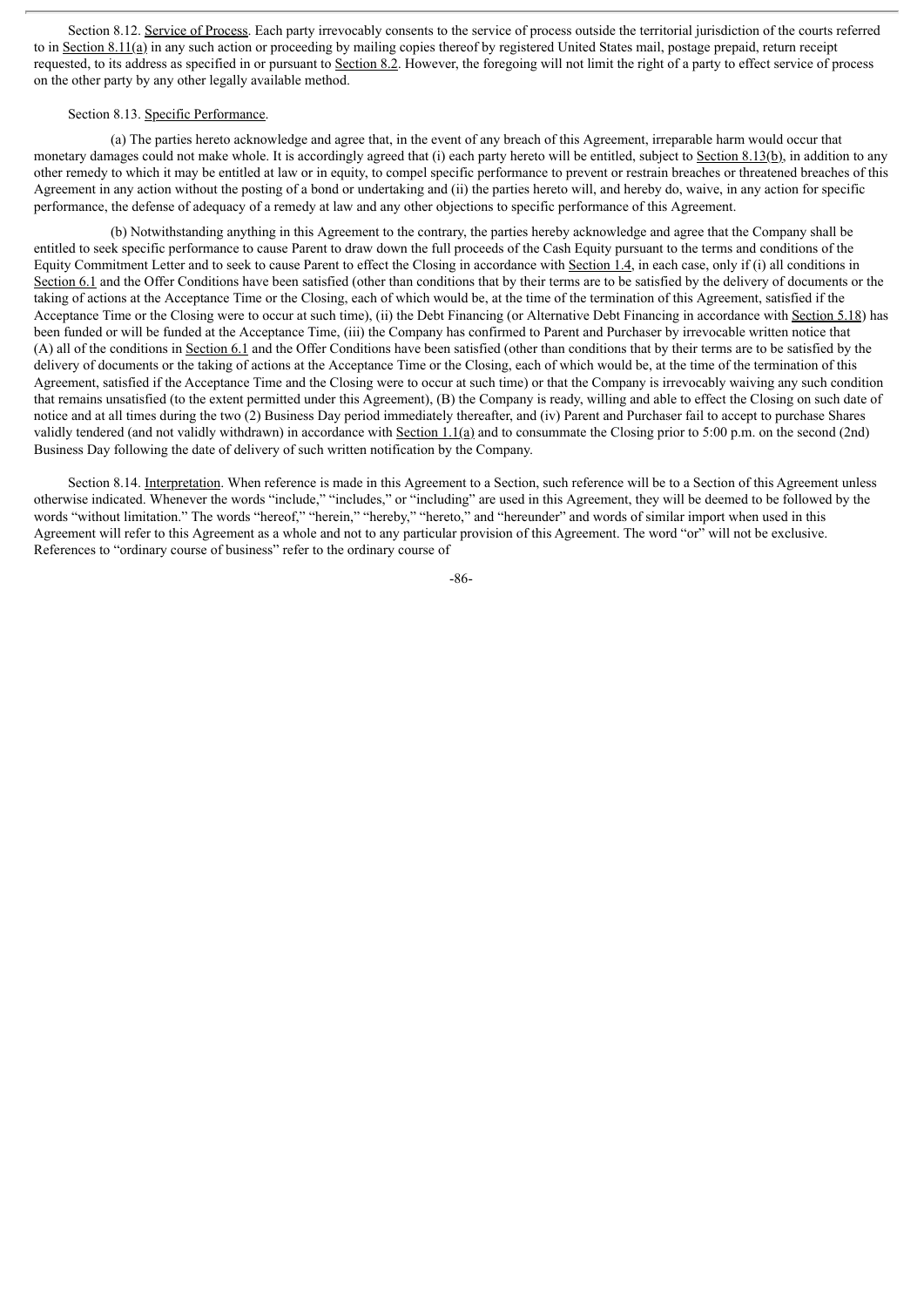business of the Company and the Subsidiaries of the Company, taken as a whole, including reasonable actions or omissions taken or to be taken by the Company in good faith from time to time in response to changing economics and other conditions, circumstances or events, including relating to or arising from COVID-19 or COVID-19 Measures and the results thereof. Whenever used in this Agreement, any noun or pronoun will be deemed to include the plural as well as the singular and to cover all genders. This Agreement will be construed without regard to any presumption or rule requiring construction or interpretation against the party drafting or causing any instrument to be drafted. Time is of the essence with respect to the performance of the obligations set forth in this Agreement and the provisions hereof will be interpreted as such.

[Remainder of Page Left Blank Intentionally]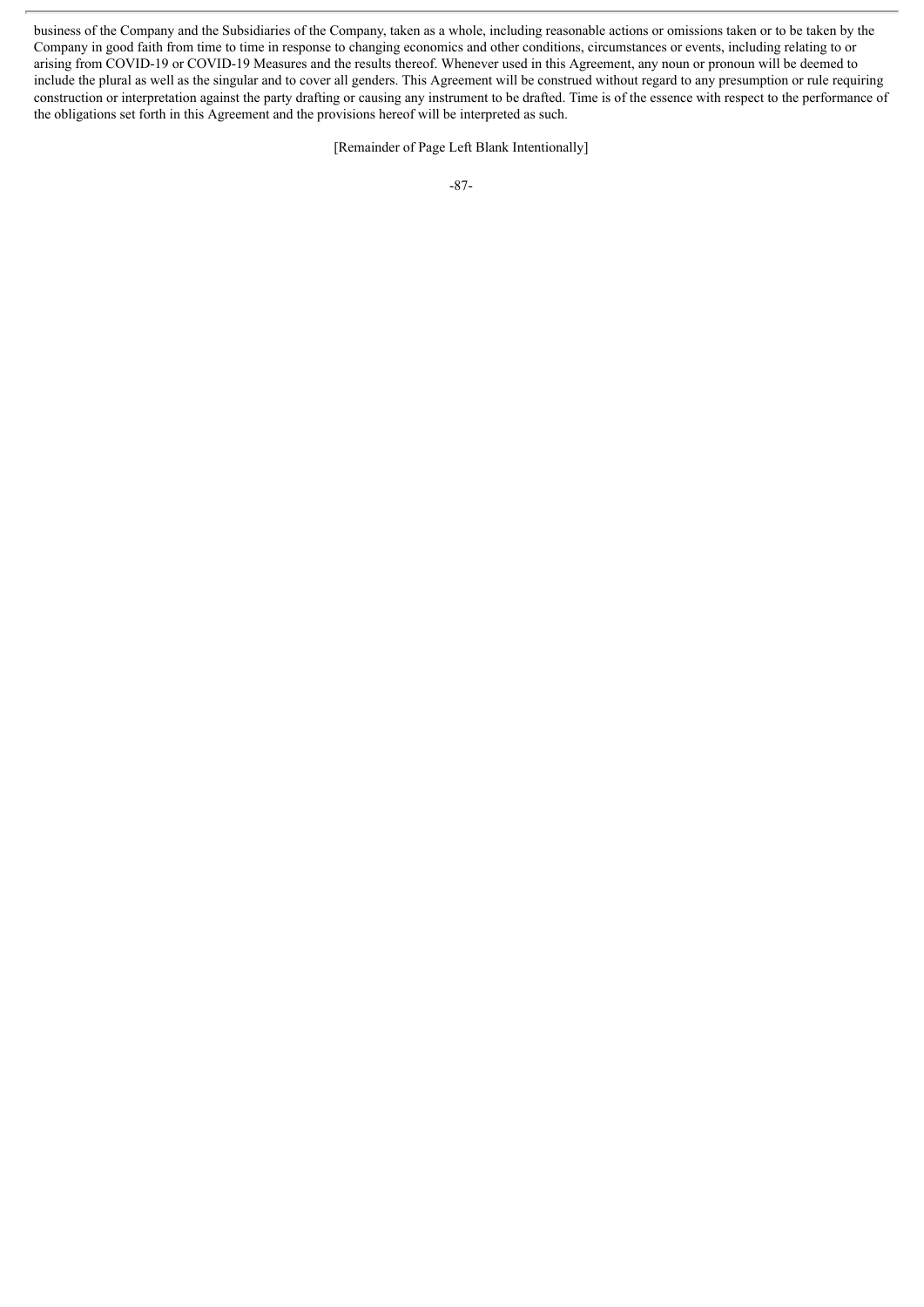IN WITNESS WHEREOF, each of Parent, Purchaser and the Company has caused this Agreement to be executed as of the date first written above by their respective officers thereunto duly authorized.

GINGER ACQUISITION, INC.

By: /s/ Adam Dilluvio

Name: Adam Dilluvio Title: Authorized Signatory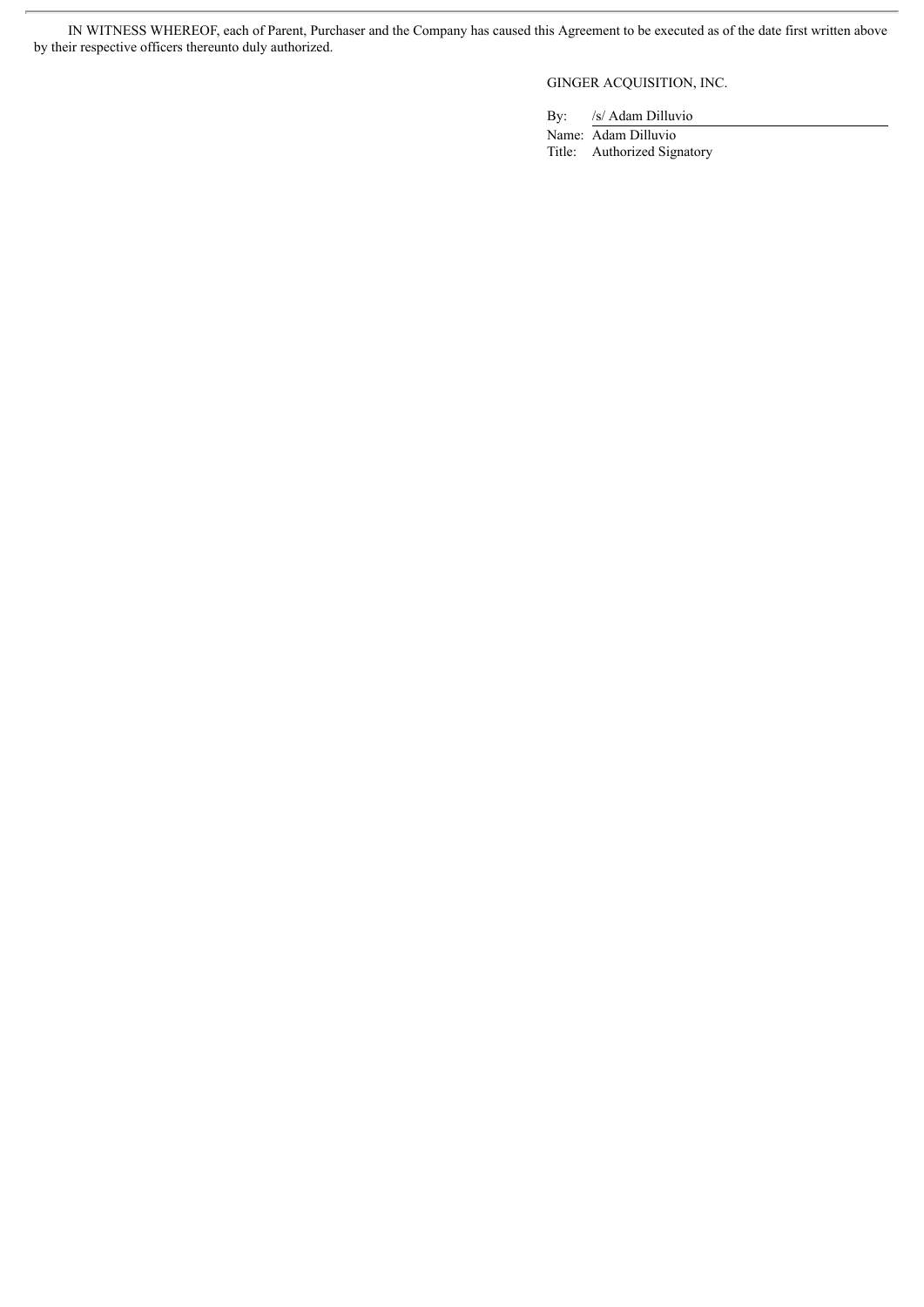IN WITNESS WHEREOF, each of Parent, Purchaser and the Company has caused this Agreement to be executed as of the date first written above by their respective officers thereunto duly authorized.

GINGER MERGER SUB, INC.

By: /s/ Adam Dilluvio

Name: Adam Dilluvio Title: Authorized Signatory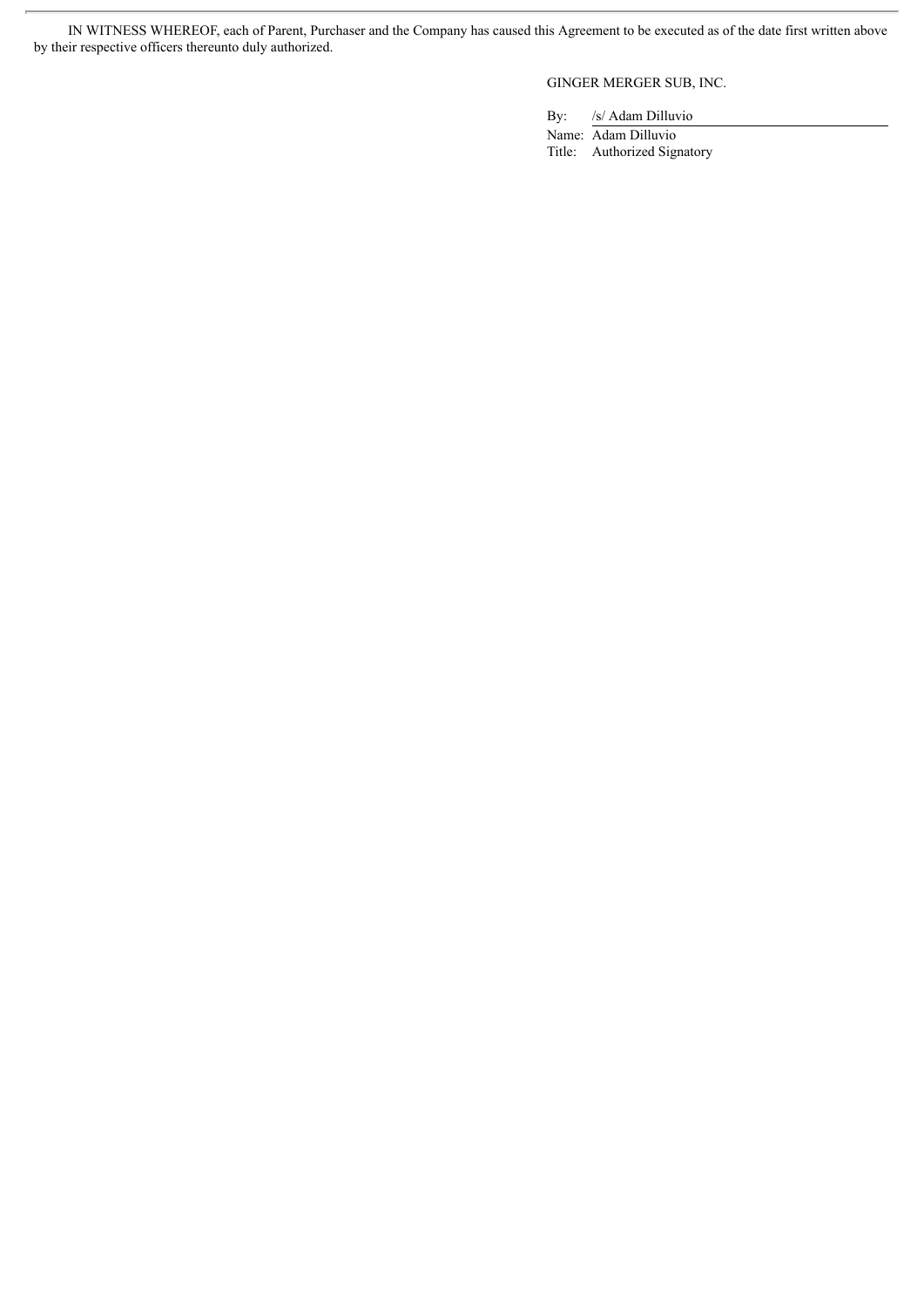IN WITNESS WHEREOF, each of Parent, Purchaser and the Company has caused this Agreement to be executed as of the date first written above by their respective officers thereunto duly authorized.

RADIUS HEALTH, INC.

By: /s/ Kelly Martin

Name: Kelly Martin Title: President and Chief Executive Officer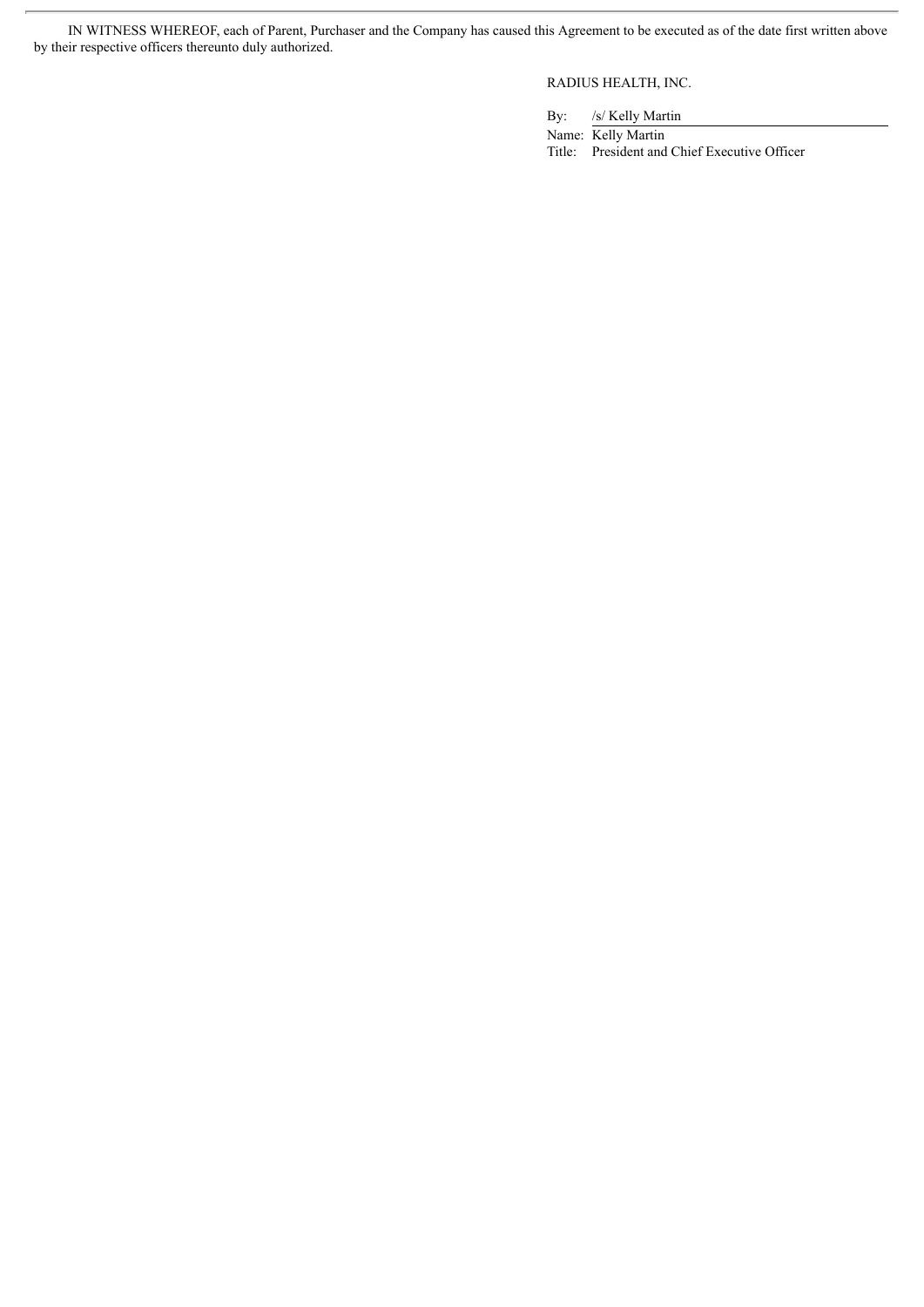#### CONDITIONS TO THE OFFER

Notwithstanding any other provisions of the Offer, and in addition to (and not in limitation of) Purchaser's rights to extend and amend the Offer at any time in its sole discretion (subject to the Merger Agreement), Purchaser will not be required to accept for payment or, subject to any applicable rules and regulations of the SEC, including Rule 14e-l(c) promulgated under the Exchange Act (relating to Purchaser's obligation to pay for or return tendered Shares promptly after termination or withdrawal of the Offer), pay for, and may delay the acceptance for payment of or, subject to the restriction referenced above, the payment for, any validly tendered Shares if any of the conditions set forth below are not satisfied or waived in writing by Parent at one minute after 11:59 p.m. Eastern Time on the Expiration Date (the "Expiration Time"): (i) immediately prior to the expiration of the Offer (as extended in accordance with the Merger Agreement) the number of Shares validly tendered, and not validly withdrawn, equals at least the number of Shares sufficient for the Merger to be effected in accordance with Section 251(h) of the DGCL (the "Minimum Condition") provided that for purposes of determining whether the Minimum Condition has been satisfied, Shares tendered into the Offer pursuant to guaranteed delivery procedures that have not yet been delivered in settlement or satisfaction of such guarantee will not be considered validly tendered and not withdrawn, (ii) immediately prior to the expiration of the Offer (as extended in accordance with the Merger Agreement), any waiting period (and any extensions thereof) and any approvals or clearances applicable to the consummation of the Contemplated Transactions in accordance with the HSR Act shall have expired, or been terminated or obtained, as applicable; and (iii) none of the following events shall have occurred and are continuing:

(a) There is pending any suit, action or proceeding by a Governmental Body (i) seeking to prohibit or impose any material limitations on Parent's or Purchaser's ownership or operation (or that of any of their respective Subsidiaries or Affiliates) of all or any material portion of their or the Company's or any of the Company's Subsidiaries' businesses or assets, taken as a whole, or to compel Parent or Purchaser or their respective Subsidiaries or Affiliates to dispose of or hold separate any material portion of the business or assets of the Company or Parent or their respective Subsidiaries, (ii) seeking to prohibit or make illegal the making or consummation of the Offer or the Merger, (iii) seeking to impose material limitations on the ability of Purchaser, or render Purchaser unable, to accept for payment, pay for or purchase Shares in accordance with the Offer or the Merger such that the Minimum Condition would fail to be satisfied or (iv) seeking to impose material limitations on the ability of Purchaser or Parent effectively to exercise full rights of ownership of the Shares including the right to vote the Shares purchased by it on all matters properly presented to the holders of the Shares;

(b) There is any statute, rule, regulation, judgment, order or injunction enacted, entered, enforced, promulgated or deemed applicable, by or on behalf of a Governmental Body, to the Offer, the Merger or any other transaction contemplated hereby, or any other action will be taken by any Governmental Body, that is reasonably expected to result, directly or indirectly, in any of the consequences referenced in clauses (i) through (iii) of  $(b)$  above: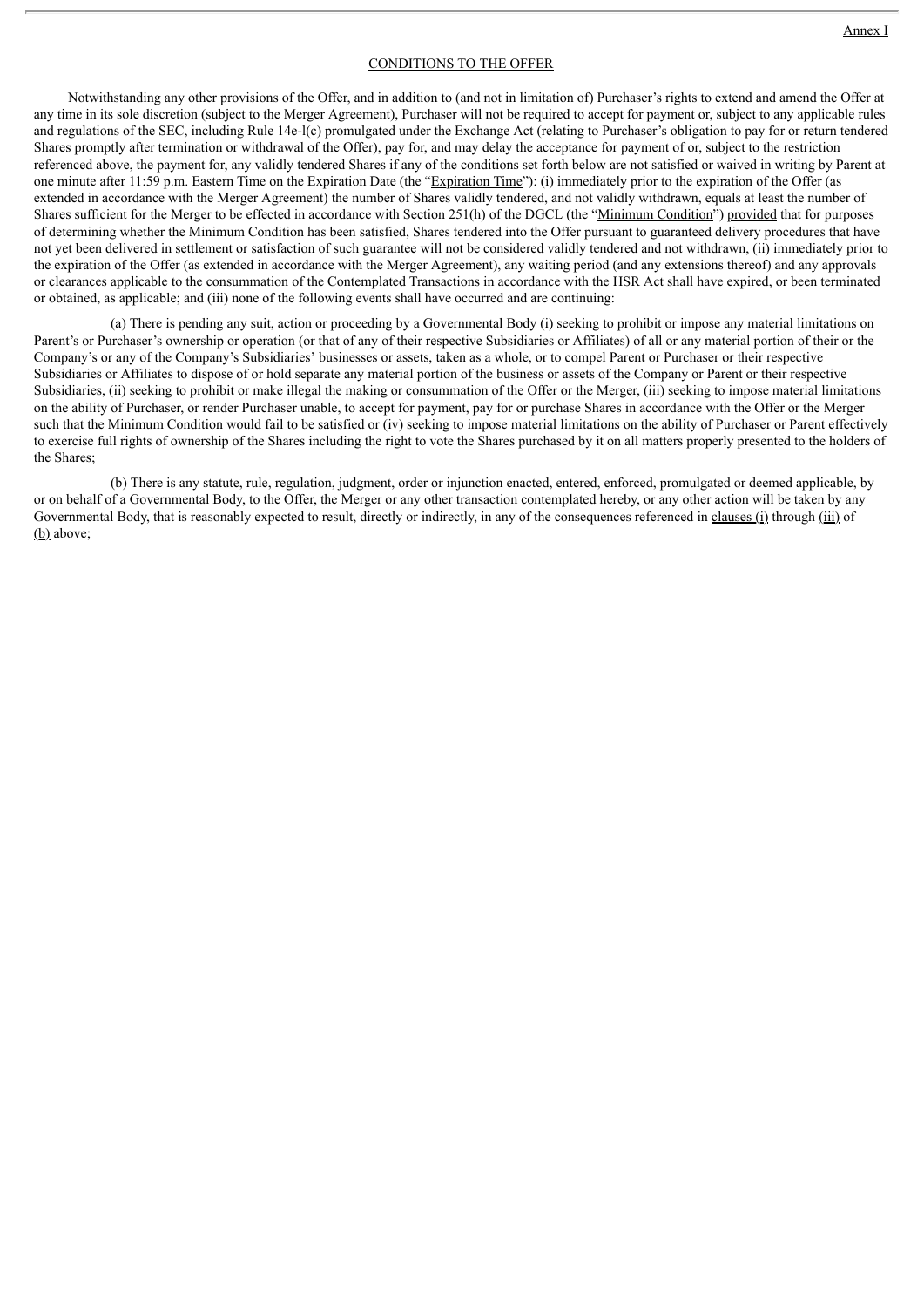(c) The representations and warranties of the Company set forth in (i) Section 3.1 and Section 3.2 are not true and correct in all respects, (ii) Section 3.3(a) are not true and correct in all but *de minimis* respects, (iii) Section 3.9, Section 3.22, and Section 3.23 are not true and correct in all material respects, and (iv) any other representations and warranties of the Company set forth in Article III are not true and correct either when made or at and as of the Expiration Time, as if made at and as of such time (except to the extent expressly made as of an earlier date, in which case as of such date), except where the failure of such representations and warranties to be so true and correct (without regard to any qualifications or exceptions contained as to materiality or Company Material Adverse Effect contained in such representations and warranties) would not have a Company Material Adverse Effect;

(d) The Company has not performed or complied in all material respects with all covenants and obligations that the Company is required to comply with or to perform under this Agreement at or prior to the Expiration Time;

(e) Since the date of this Agreement, there has been a Company Material Adverse Effect;

(f) The Company has not delivered to Parent a certificate signed by an authorized officer of the Company, dated the Closing Date, certifying as to the satisfaction by the Company of the conditions described in  $(c)$ ,  $(d)$  and  $(e)$  above; or

(g) The Merger Agreement has been terminated in accordance with its terms.

The foregoing conditions are for the sole benefit of Parent and Purchaser, may be asserted by Parent or Purchaser regardless of the circumstances giving rise to such condition (other than as a result of any action or inaction of Parent or Purchaser), and may be waived by Parent or Purchaser in whole or in part at any time and from time to time, at or prior to the expiration of the Offer, and in the sole discretion of Parent or Purchaser (except the Minimum Condition may not be waived), subject, in each case, to the Merger Agreement and applicable Law. The failure by Parent or Purchaser at any time to exercise any of the foregoing rights will not be deemed a waiver of any such right and, each such right will be deemed an ongoing right which may be asserted at any time and from time to time, at or prior to the expiration of the Offer.

"Merger Agreement" refers to the Agreement to which this Annex I is annexed. Each other capitalized term used in this Annex I has the meaning set forth in the Merger Agreement.

I-2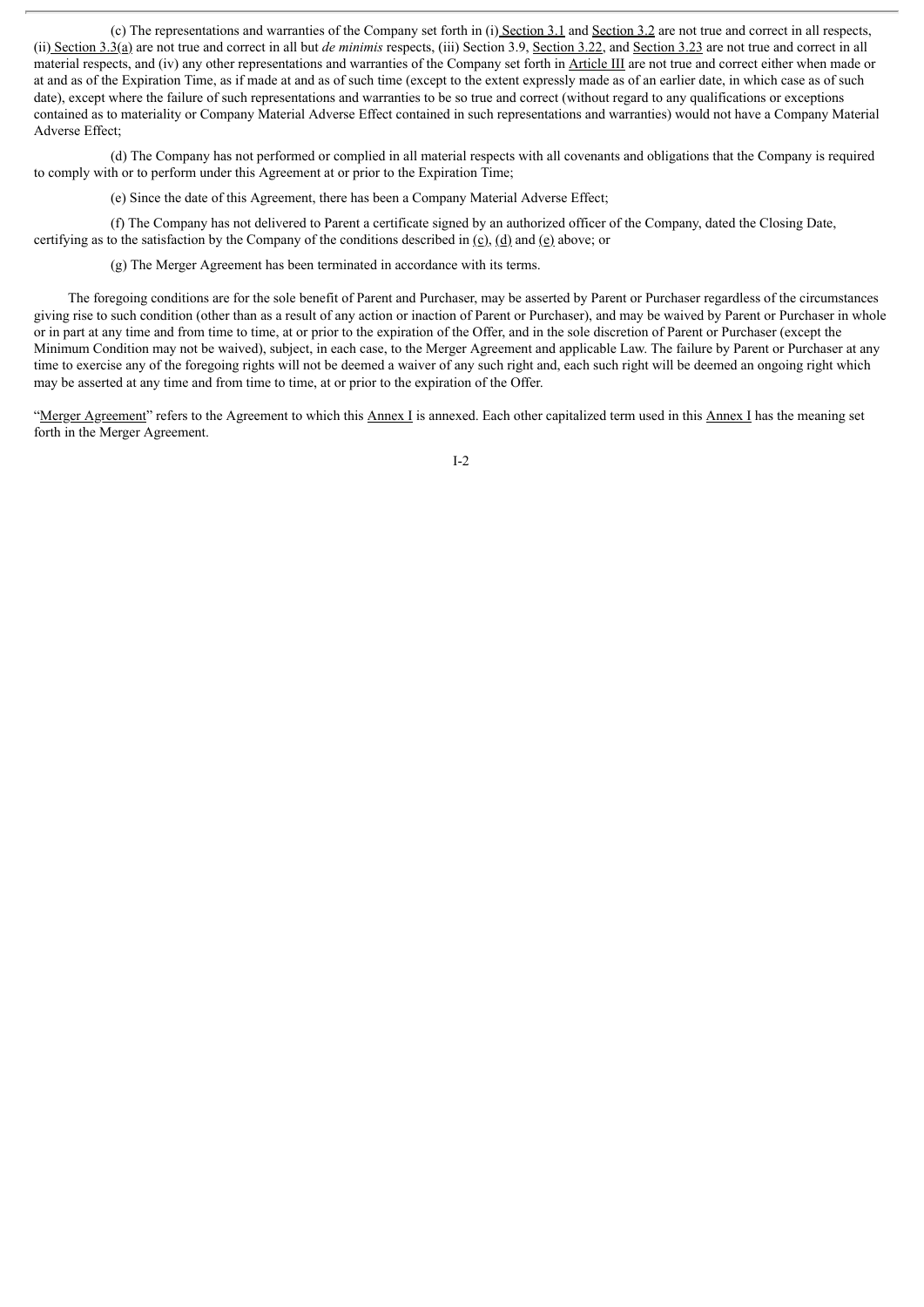#### **FORM OF CONTINGENT VALUE RIGHTS AGREEMENT**

THIS CONTINGENT VALUE RIGHTS AGREEMENT, dated as of [•], 2022 (this "Agreement"), is entered into by and between Ginger Acquisition, Inc., a Delaware corporation ("Parent"), and [.], a [.], as Rights Agent.

#### **RECITALS**

WHEREAS, Parent, Ginger Merger Sub, Inc., a Delaware corporation and a direct wholly owned subsidiary of Parent ("Merger Sub"), and Radius Health, Inc., a Delaware corporation (the "Company"), have entered into an Agreement and Plan of Merger dated as of June 23, 2022 (as it may be amended or supplemented from time to time pursuant to the terms thereof, the "Merger Agreement"), pursuant to which Merger Sub will merge with and into the Company (the "Merger"), with the Company surviving the Merger as a wholly owned subsidiary of Parent, all upon the terms and conditions set forth in the Merger Agreement; and

WHEREAS, pursuant to the Merger Agreement, Parent has agreed that the outstanding shares of common stock, par value \$0.0001 per share, of the Company ("Company Common Stock") will convert into the right to receive (i) Cash Consideration and (ii) one (1) contractual contingent value right as hereinafter described, which Parent has agreed to provide to the Company's stockholders.

NOW, THEREFORE, in consideration of the foregoing and the consummation of the transactions referred to above, Parent and Rights Agent agree, for the equal and proportionate benefit of all Holders (as hereinafter defined), as follows:

#### 1. DEFINITIONS; CERTAIN RULES OF CONSTRUCTION

1.1. Definitions. Capitalized terms used but not otherwise defined herein will have the meanings ascribed to them in the Merger Agreement. As used in this Agreement, the following terms will have the following meanings:

"Acting Holders" means, at the time of determination, Holders of at least forty percent (40%) of the outstanding CVRs.

"Board Resolution" means a copy of a resolution certified by the secretary or an assistant secretary of Parent to have been duly adopted by the board of directors of Parent and to be in full force and effect on the date of such certification, and delivered to the Rights Agent.

"Business Day" means a day (other than a Saturday or Sunday) on which banks are open in New York, New York.

"Commercially Reasonable Efforts" means, with respect to the achievement of the Milestone, carrying out those obligations and tasks in a good faith, diligent and sustained manner without undue interruption, pause or delay, including (without limitation) a level of effort and expenditure of resources that is consistent with commercially reasonable practices of a pharmaceutical company of comparable size and resources as the Company relating to commercializing a similar product or product candidate, as applicable, at a similar stage in its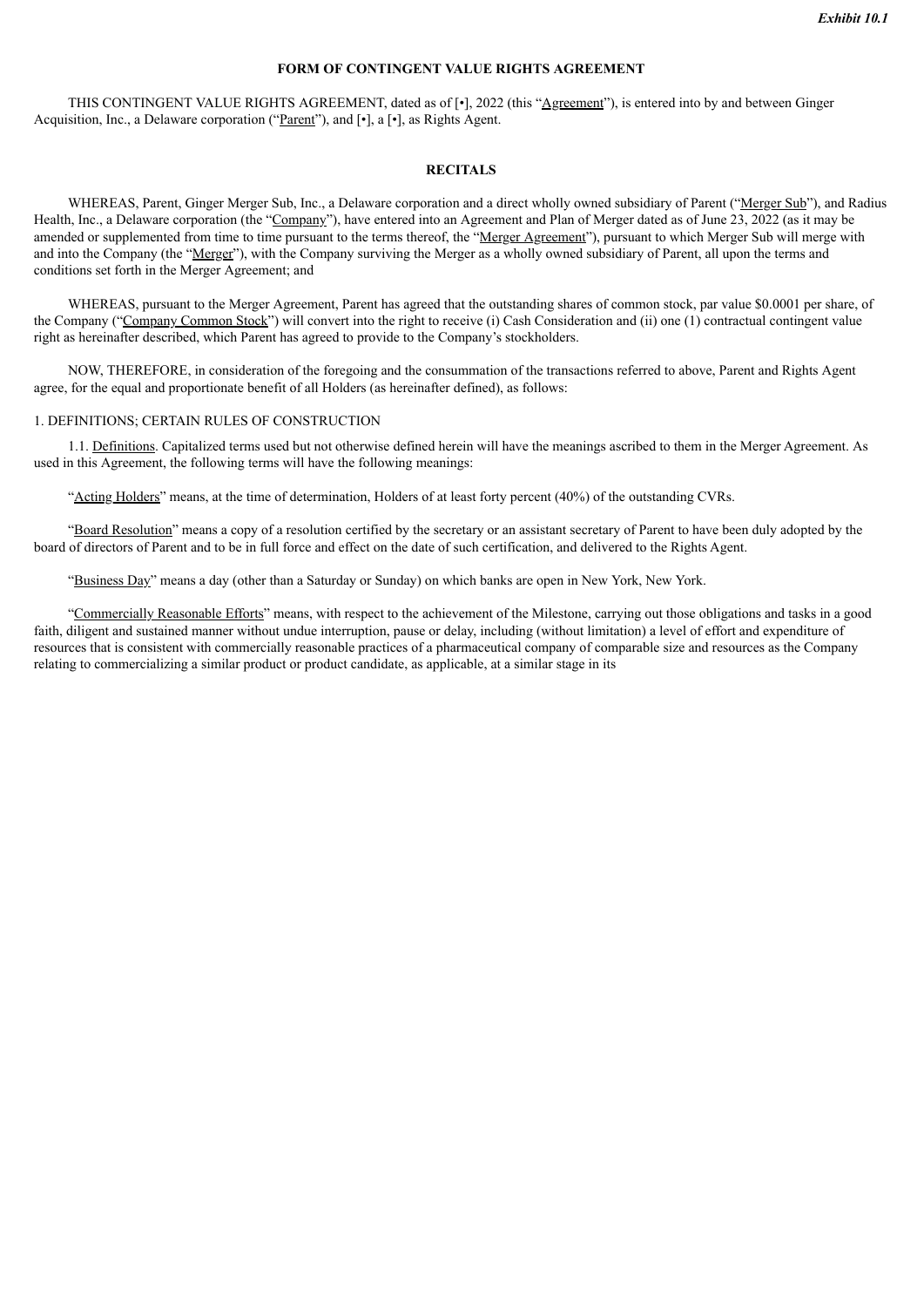development or product life as TYMLOS, taking into account, without limitation, issues of safety and efficacy, market potential, anticipated pricing and reimbursement rates, costs, expected profitability (including development costs, intellectual property defense costs, distribution and logistics and all other costs associated with TYMLOS), labeling, pricing reimbursement, methods of distribution, the competitiveness of alternative products in the marketplace or under development, market exclusivity (including the patent, regulatory and other proprietary position of TYMLOS), the applicable regulatory environment and relevant commercial, financial, technical, legal, scientific and/or medical factors; provided, however, that the potential payment of the Milestone Payment Amount under this Agreement shall not be taken into account by Parent in determining the level of efforts to be asserted to achieve the Milestone. For the avoidance of doubt, Commercially Reasonable Efforts will not mean that a party guarantees that it will actually achieve the Milestone, and a failure to achieve the Milestone may still be consistent with Commercially Reasonable Efforts.

"CVRs" means the rights of Holders to receive contingent cash payments pursuant to the Merger Agreement and this Agreement.

"CVR Register" has the meaning set forth in Section 2.3(b).

"DTC" means The Depository Trust Company or any successor thereto.

"Governmental Body" means any federal, state, provincial, local, municipal, foreign or other governmental or quasi-governmental authority, including, any arbitrator or arbitral body, mediator and applicable securities exchanges, or any department, minister, agency, commission, commissioner, board, subdivision, bureau, agency, instrumentality, court or other tribunal of any of the foregoing.

"Holder" means a person in whose name a CVR is registered in the CVR Register at the applicable time.

"Independent Accountant" means an independent certified public accounting firm of nationally recognized standing designated either (i) jointly by the Acting Holders and Parent, or (ii) if such parties fail to make a designation, jointly by an independent public accounting firm selected by Parent and an independent public accounting firm selected by the Acting Holders.

"Milestone" means the achievement of the sum of (A) Net Sales of TYMLOS in the United States and (B) either (i) royalty payments based on sales of TYMLOS in Japan or (ii), if and at such time that no such royalty payments are owed, supply payments based on the supply of TYMLOS for sale in Japan that together exceed \$300 million during any consecutive 12-month period beginning on the date hereof and ending on or prior to December 31, 2025.

"Milestone Notice" has the meaning set forth in Section 2.4(a).

"Milestone Payment Amount" means \$1.00 per CVR, if, prior to the end of calendar year 2025, the Milestone is achieved.

"Milestone Payment Date" has the meaning set forth in Section 2.4(b).

-2-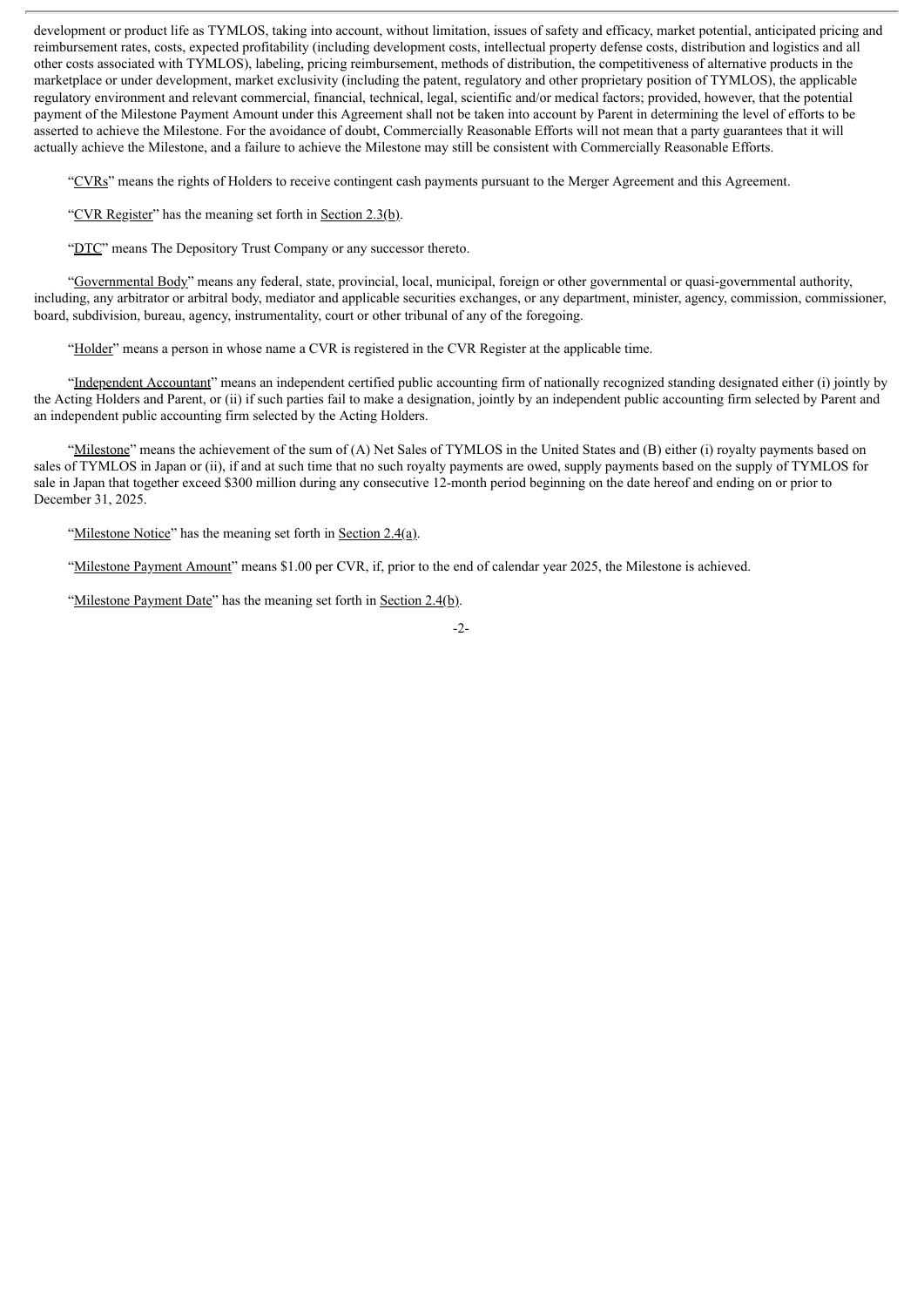"Milestone Trigger Date" means the date on which the Milestone is first achieved.

"Net Sales" means the gross amount invoiced by or on behalf of the relevant Selling Entity for TYMLOS sold to third parties other than any other Selling Entity, less the Permitted Deductions, all as determined in accordance with the Selling Entity's usual and customary accounting methods consistent with the treatment of other branded prescription products commercialized by the applicable Selling Entity, which shall be in accordance with generally accepted accounting principles (" $GAP$ "), including the accounting methods for translating activity denominated in foreign currencies into United States dollar amounts. In the case of any sale of TYMLOS between or among the Company, its Affiliates, licensees and sublicensees, for resale, Net Sales will be calculated as above only on the value charged or invoiced on the first arm's-length sale thereafter to a third party. In the case of any sale for value other than exclusively for money (but excluding any patient assistance programs), Net Sales will be calculated on the market price of TYMLOS in the jurisdiction of sale during the relevant period.

"Net Sales Statement" means, the written statement of Parent, setting forth with reasonable detail: (1) a calculation of cumulative Net Sales in the United States of TYMLOS for the period to which the Net Sales Statement relates, (2) a calculation of the Permitted Deductions recorded during the period to which the Net Sales Statement relates, and (3) to the extent that sales for TYMLOS are recorded in currencies other than United States dollars, the exchange rate shall be that which is published by the Wall Street Journal on the date on which the calculation is made (or if the Wall Street Journal is not published on such date, the first date thereafter on which the Wall Street Journal is published).

"Officer's Certificate" means a certificate signed by the chief executive officer, president, chief financial officer, any vice president, the controller, the treasurer or the secretary, in each case of Parent, in his or her capacity as such an officer, and delivered to the Rights Agent.

"Permitted Deductions" means, without duplication, the following deductions to the extent included in the gross invoiced sales price of TYMLOS, or otherwise directly paid or incurred by the Selling Entity with respect to the sale:

(1) normal and customary trade and quantity discounts actually allowed and properly taken directly with respect to sales of TYMLOS;

(2) amounts repaid or credited by reasons of defects, recalls, returns, rebates or allowances of goods or because of retroactive price reductions specifically identifiable to TYMLOS;

(3) chargebacks, rebates (or the equivalent thereof) and other amounts paid on sale of TYMLOS, including such payments mandated by programs of Governmental Bodies;

(4) rebates (or the equivalent thereof) and administrative fees paid to medical healthcare organizations, to group purchasing organizations or to trade customers in line with approved contract terms or other normal and customary understandings and arrangements;

(5) tariffs, duties, excise, sales, value-added and other taxes (other than taxes based on net income) and charges of Governmental Bodies;

-3-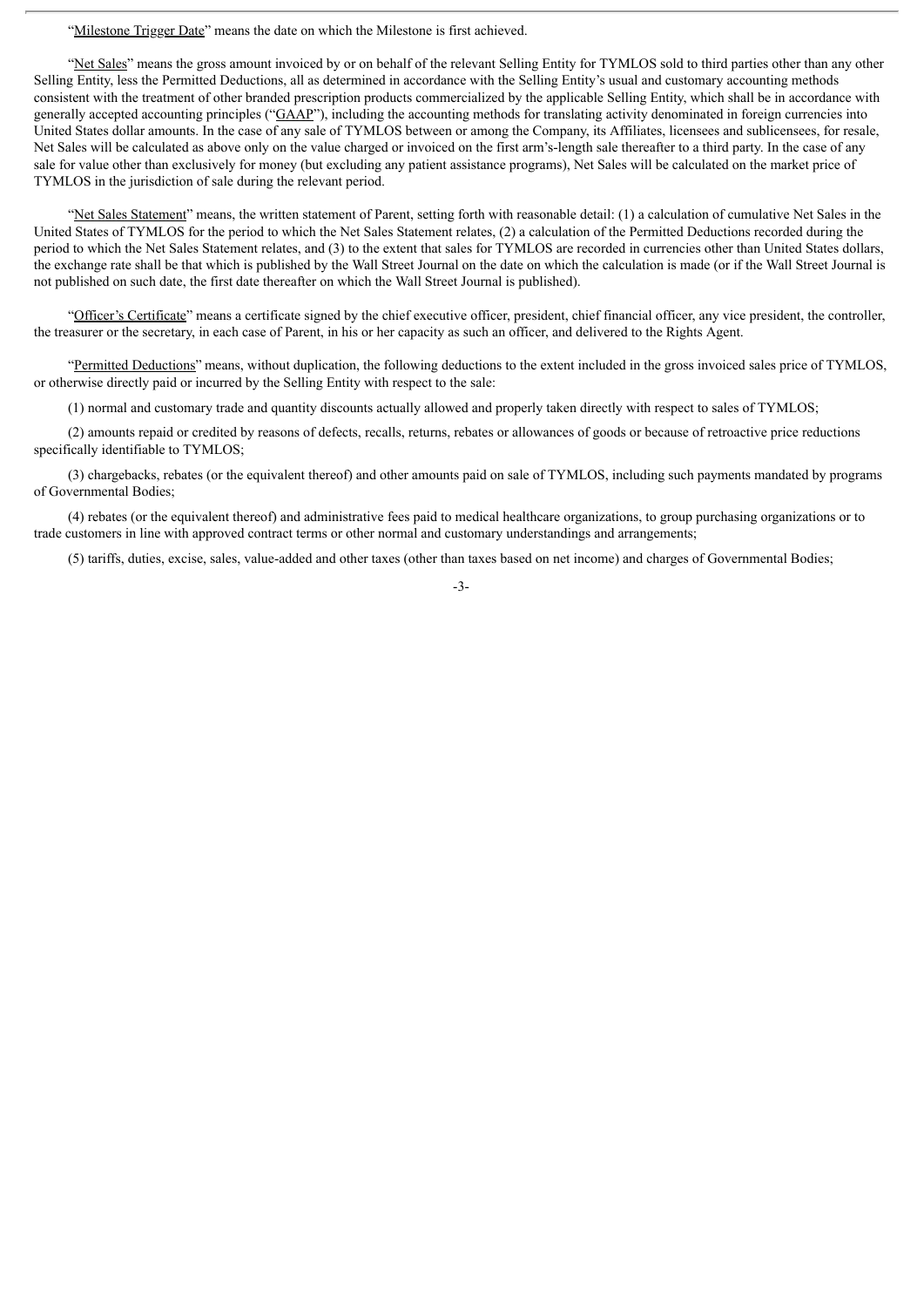(6) reasonable reserves made for uncollectible debt or amounts on previously sold products to the extent actual collections do not ultimately exceed the amount of Net Sales net of such reserves;

(7) discounts pursuant to indigent patient programs and patient discount programs and coupon discounts;

(8) transportation, freight, postage, importation, shipping insurance and other handling expenses;

(9) institutional and other buying group chargebacks;

(10) amounts paid or credited to wholesalers for services related to the sales of TYMLOS; and

(11) required distribution commissions and fees (including fees related to services provided pursuant to distribution service agreements with wholesalers, fee-for-service wholesaler fees and inventory management fees) payable to any third party providing distribution services to the Company.

"Permitted Transfer" means: a Transfer of a CVR (a) on death of a Holder by will or intestacy; (b) pursuant to a court order; (c) by operation of law (including by consolidation or merger) or without consideration in connection with the dissolution, liquidation or termination of any corporation, limited liability company, partnership or other entity; or (d) in the case of a CVR held in book-entry or other similar nominee form, from a nominee to a beneficial owner and, if applicable, through an intermediary, to the extent allowable by DTC.

"Progress Report" has the meaning set forth in Section 4.5.

"Review Request Period" has the meaning set forth in Section 4.8(a).

"Rights Agent" means the Rights Agent named in the first paragraph of this Agreement, until a successor Rights Agent will have become such pursuant to the applicable provisions of this Agreement, and thereafter "Rights Agent" will mean such successor Rights Agent.

"Selling Entity" means Parent and each of its controlled Affiliates, licensees and sublicensees.

"Transfer" means any transfer, pledge, hypothecation, encumbrance, assignment or other disposition (whether by sale, merger, consolidation, liquidation, dissolution, dividend, distribution or otherwise), the offer to make such a transfer or other disposition, and each contract, arrangement or understanding, whether or not in writing, to effect any of the foregoing.

"TYMLOS" means the abaloparatide injection known as TYMLOS.

-4-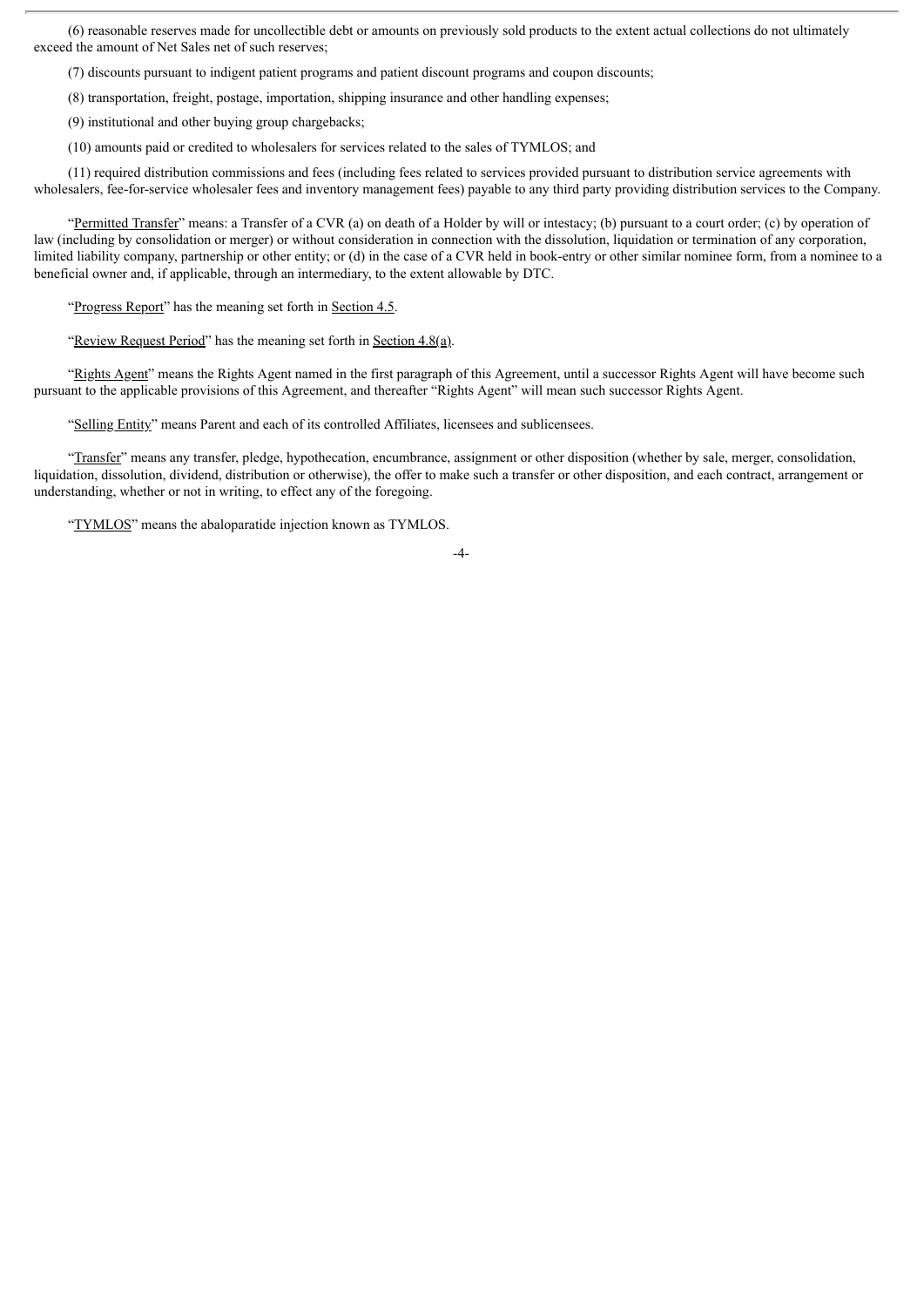1.2. Rules of Construction. Except as otherwise explicitly specified to the contrary, (a) references to a Section means a Section of this Agreement unless another agreement is specified, (b) the word "including" (in its various forms) means "including without limitation," (c) references to a particular statute or regulation include all rules and regulations thereunder and any successor statute, rules or regulation, in each case as amended or otherwise modified from time to time, (d) words in the singular or plural form include the plural and singular form, respectively, (e) references to a particular person include such person's successors and assigns to the extent not prohibited by this Agreement and (f) all references to dollars or "\$" refer to United States dollars.

# 2. CONTINGENT VALUE RIGHTS

2.1. CVR. The CVR represents the rights of Holders to receive contingent cash payments pursuant to this Agreement. The initial Holders will be the holders of shares of Company Common Stock (other than any Dissenting Shares), Company Stock Options, Company ESPP Options, Company RSUs and Company PSUs immediately prior to the Effective Time that are validly converted into Merger Consideration pursuant to Section 2.1(a) of the Merger Agreement.

2.2. Nontransferable. The CVR may not be sold, assigned, Transferred, pledged, encumbered or in any other manner transferred or disposed of, in whole or in part, other than through a Permitted Transfer.

2.3. No Certificate; Registration; Registration of Transfer; Change of Address.

(a) The CVR will not be evidenced by a certificate or other instrument.

(b) The Rights Agent will keep a register (the "CVR Register") for the purpose of registering CVRs and Transfers of CVRs as herein provided. The CVR Register will initially show one position for Cede & Co representing all the shares of Company Common Stock held by DTC on behalf of the street holders of the shares of Company Common Stock as of immediately prior to the Effective Time. The Rights Agent will have no responsibility whatsoever directly to the street name holders with respect to Transfers of CVRs unless and until such CVRs are Transferred into the name of such street name holders in accordance with Section 2.2 of this Agreement. With respect to any payments to be made under Section 2.4 below, the Rights Agent will accomplish the payment to any former street name holders of shares of Company Common Stock by sending one lump payment to DTC. The Rights Agent will have no responsibilities whatsoever with regard to the distribution of payments by DTC to such street name holders.

(c) Subject to the restrictions on transferability set forth in Section 2.2, every request made to Transfer a CVR must be in writing and accompanied by a written instrument of Transfer in form reasonably satisfactory to the Rights Agent pursuant to its guidelines, duly executed by the Holder thereof, the Holder's attorney duly authorized in writing, the Holder's personal representative or the Holder's survivor, and setting forth in reasonable detail the circumstances relating to the Transfer. Upon receipt of such written notice, the Rights Agent will, subject to its reasonable determination that the Transfer instrument is in proper form and the Transfer otherwise complies with the other terms and conditions of this Agreement (including the provisions of Section 2.2), register the Transfer of the

-5-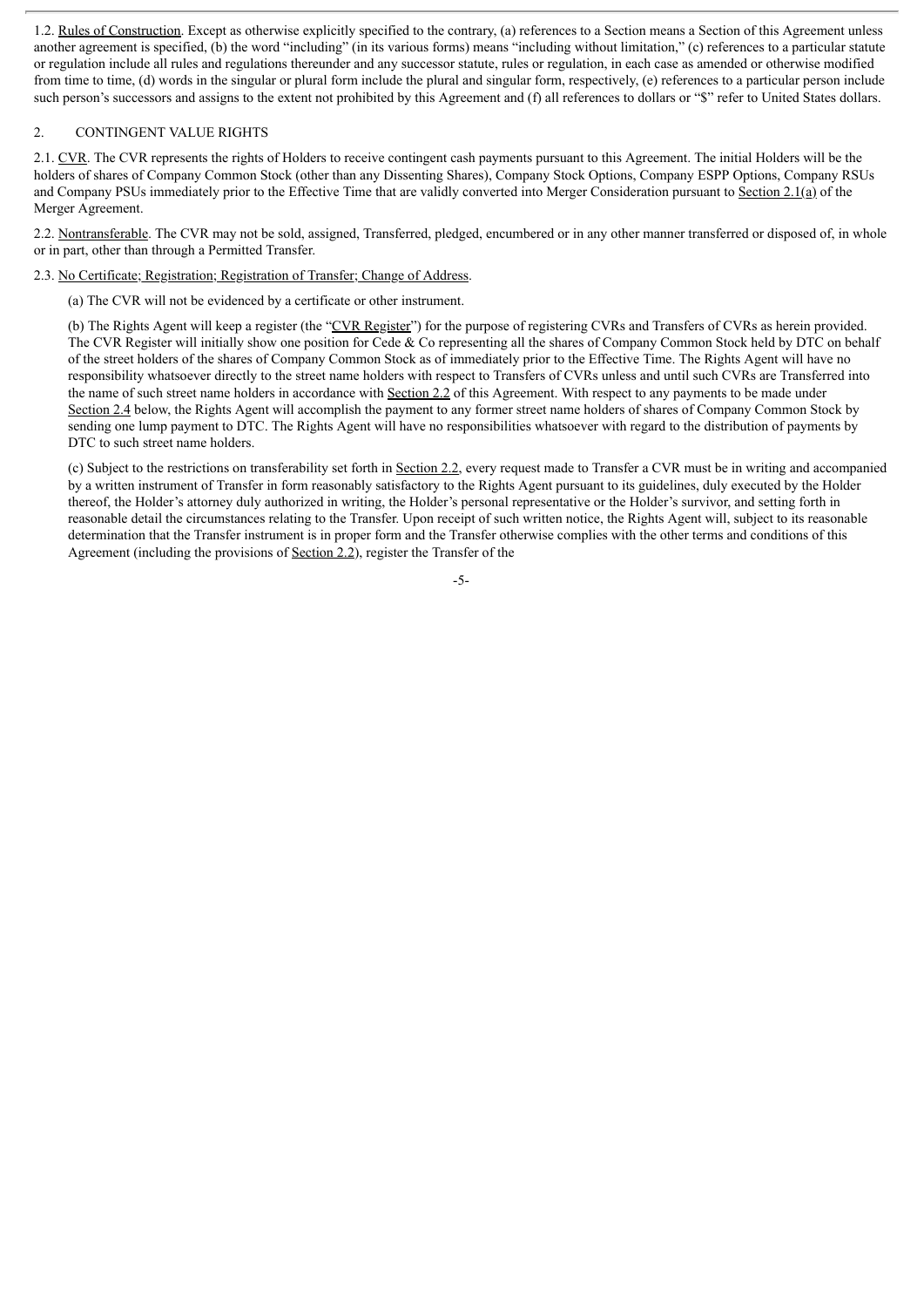CVRs in the CVR Register. No service charge shall be made for any registration of Transfer of a CVR, but Parent may require payment of a sum sufficient to cover any stamp or other tax or governmental charge that is imposed in connection with any such registration of Transfer. The Rights Agent shall have no duty or obligation to take any action under any section of this Agreement that requires the payment by a Holder of a CVR of applicable taxes or charges unless and until the Rights Agent is satisfied that all such taxes or charges have been paid. All duly Transferred CVRs registered in the CVR Register will be the valid obligations of Parent and will entitle the transferee to the same benefits and rights under this Agreement as those held immediately prior to the Transfer by the transferor. No Transfer of a CVR will be valid until registered in the CVR Register.

(d) A Holder may make a written request to the Rights Agent to change such Holder's address of record in the CVR Register. The written request must be duly executed by the Holder. Upon receipt of such written notice, the Rights Agent will promptly record the change of address in the CVR Register.

## 2.4. Payment Procedures.

(a) As promptly as practicable, and in any event on or before the thirtieth (30th) calendar day following the Milestone Trigger Date, Parent will deliver to the Rights Agent a notice (the "Milestone Notice") indicating whether a Milestone was achieved. Parent will duly deposit or cause to be deposited with the Rights Agent, upon or prior to the delivery of the Milestone Notice, the applicable Milestone Payment Amount to be made to the Holders in accordance with the terms of this Agreement. Such amounts shall be considered paid if on such date the Rights Agent has received in accordance with this Agreement money sufficient to pay all such amounts then due.

(b) The Rights Agent will, within twenty (20) calendar days of receipt of the Milestone Notice (each such date, a "Milestone Payment Date"), send each Holder at its registered address a copy of the Milestone Notice. At the time the Rights Agent sends a copy of the Milestone Notice to the Holders, the Rights Agent will also pay the applicable Milestone Payment Amount to each of the Holders (the amount to which each Holder is entitled to receive will be the applicable Milestone Payment Amount multiplied by the number of CVRs held by such Holder as reflected on the CVR Register) by check mailed to the address of each Holder as reflected in the CVR Register as of the close of business on the last Business Day prior to such Milestone Payment Date.

(c) Parent shall be entitled to deduct or withhold, or cause the Rights Agent to deduct or withhold, from any Milestone Payment Amount otherwise payable pursuant to this Agreement such amounts as may be required to be deducted or withheld therefrom under the Code, the Treasury Regulations thereunder, or any other applicable tax law, as may be determined by Parent or the Rights Agent. To the extent such amounts are so deducted or withheld, such amounts shall be treated for all purposes under this Agreement as having been paid to the person to whom such amounts would otherwise have been paid, and as soon as practicable after any payment of such taxes by Parent or the Rights Agent, Parent shall deliver (or shall cause the Rights Agent to deliver) to the person to whom such amounts would otherwise have been paid the original or a certified copy of a receipt issued by the applicable taxing authority evidencing such payment, a copy of the return reporting such payment, or other reasonably acceptable evidence of such payment.

-6-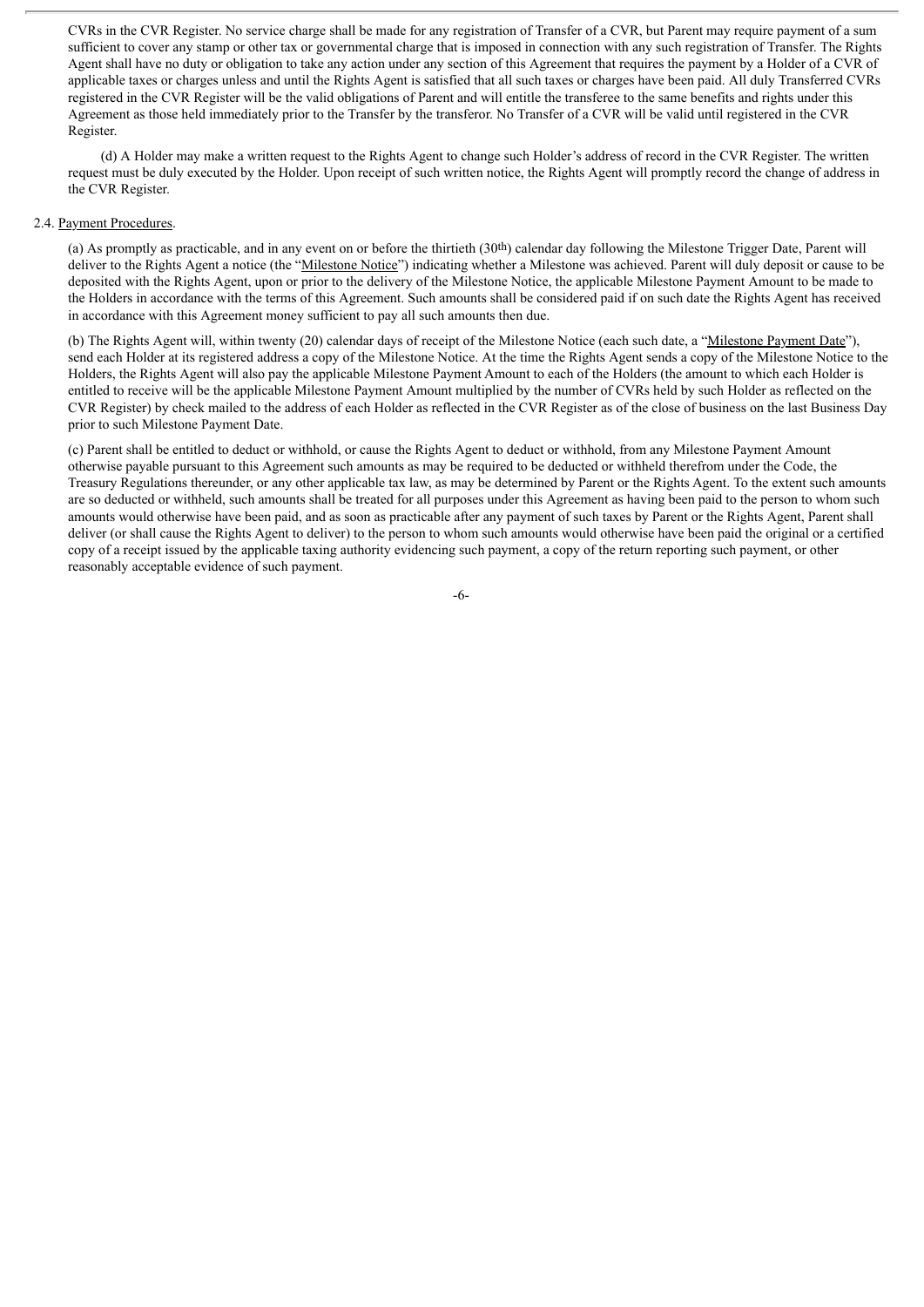(d) Any portion of any Milestone Payment Amount that remains undistributed to the Holders six months after an applicable Milestone Payment Date will be delivered by the Rights Agent to Parent, upon demand, and any Holder will thereafter look only to Parent for payment of such Milestone Payment Amount, without interest.

# 2.5. No Voting, Dividends or Interest; No Equity or Ownership Interest in Parent.

(a) The CVR will not have any voting or dividend rights, and interest will not accrue on any amounts payable on the CVR to any Holder.

(b) The CVR will not represent any equity or ownership interest in Parent or in any constituent company to the Merger, or any of their respective subsidiaries (including the Surviving Corporation). The sole right of each Holder to receive property hereunder is the right to receive the Milestone Payment Amount, in accordance with the terms hereof.

# 2.6. Ability to Abandon CVR.

A Holder may at any time, at such Holder's option, abandon all of such Holder's remaining rights represented by CVRs by Transferring such CVR to Parent or a person nominated in writing by Parent (with written notice thereof from Parent to the Rights Agent) without consideration in compensation therefor, and such rights will be cancelled, with the Rights Agent being promptly notified in writing by Parent of such Transfer and cancellation. Nothing in this Agreement is intended to prohibit Parent or any of its Affiliates from offering to acquire or acquiring CVRs, in private transactions or otherwise, for consideration in its sole discretion. Any CVRs acquired by Parent or any of its Affiliates shall be automatically deemed extinguished and no longer outstanding for purposes of this Agreement.

## 3. THE RIGHTS AGENT

3.1. Certain Duties and Responsibilities. The Rights Agent will not have any liability for any actions taken or not taken in connection with this Agreement, except to the extent of its willful misconduct, bad faith or gross negligence.

3.2. Certain Rights of Rights Agent. The Rights Agent undertakes to perform such duties and only such duties as are specifically set forth in this Agreement, and no implied covenants or obligations will be read into this Agreement against the Rights Agent. In addition:

(a) the Rights Agent may rely and will be protected in acting or refraining from acting upon any resolution, certificate, statement, instrument, opinion, report, notice, request, direction, consent, order or other paper or document believed by it to be genuine and to have been signed or presented by the proper party or parties;

-7-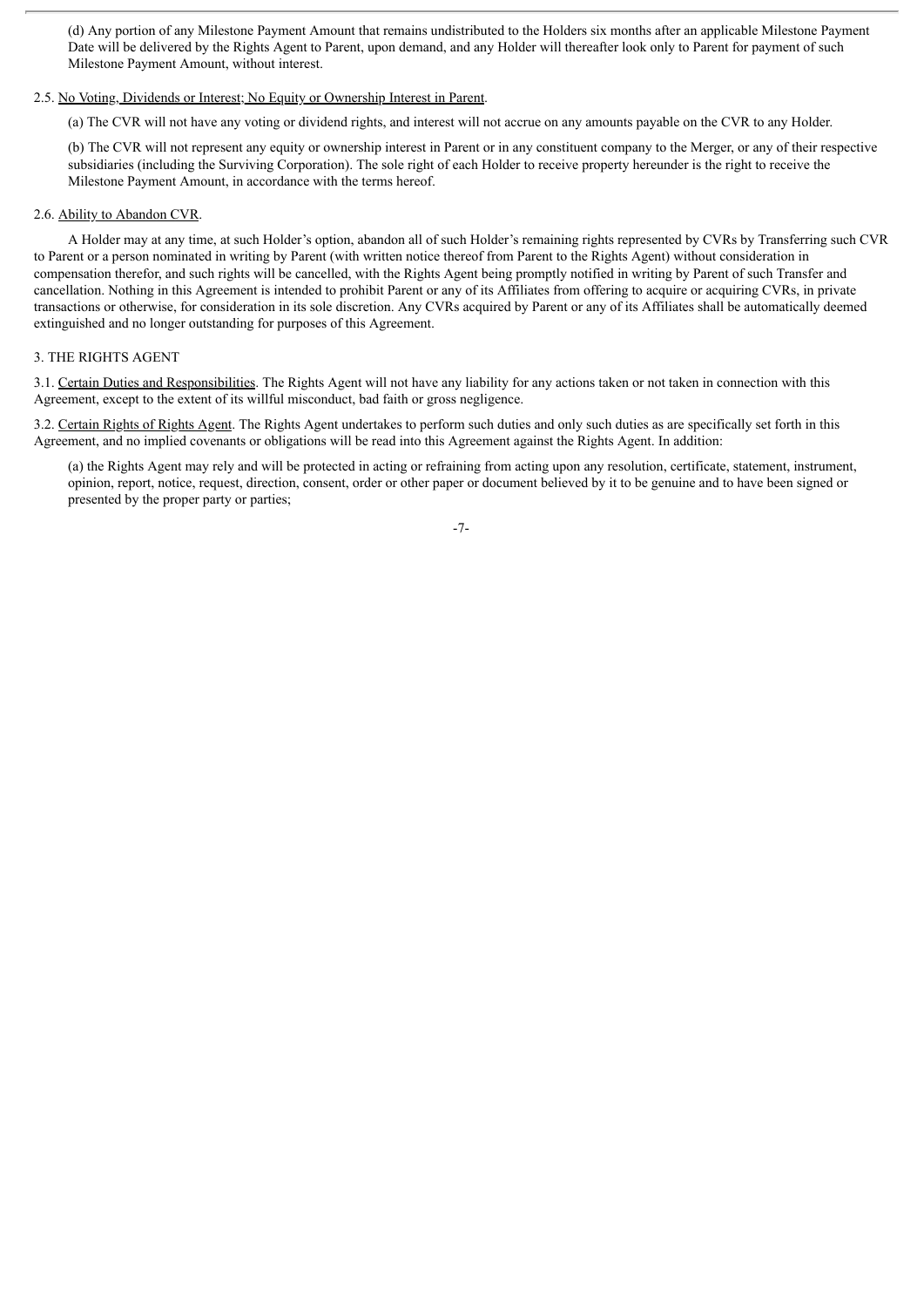(b) whenever the Rights Agent will deem it desirable that a matter be proved or established prior to taking, suffering or omitting any action hereunder, the Rights Agent may, in the absence of bad faith, gross negligence or willful misconduct on its part, rely upon an Officer's Certificate;

(c) the Rights Agent may engage and consult with counsel of its selection and the written advice of such counsel or any opinion of counsel will be full and complete authorization and protection in respect of any action taken, suffered or omitted by it hereunder in good faith and in reliance thereon;

(d) the permissive rights of the Rights Agent to do things enumerated in this Agreement will not be construed as a duty;

(e) the Rights Agent will not be required to give any note or surety in respect of the execution of such powers or otherwise in respect of the premises;

(f) Parent agrees to indemnify Rights Agent for, and hold Rights Agent harmless against, any loss, liability, claim, demands, suits or expense arising out of or in connection with Rights Agent's duties under this Agreement, including the costs and expenses of defending Rights Agent against any claims, charges, demands, suits or loss, unless such loss has been determined by a court of competent jurisdiction to be a result of Rights Agent's gross negligence, bad faith or willful or intentional misconduct; and

(g) Parent agrees (i) to pay the fees and expenses of the Rights Agent in connection with this Agreement as agreed upon in writing by Rights Agent and Parent on or prior to the date hereof, and (ii) to reimburse the Rights Agent for all taxes and governmental charges, reasonable expenses and other charges of any kind and nature incurred by the Rights Agent in the execution of this Agreement (other than taxes imposed on or measured by the Rights Agent's net income and franchise or similar taxes imposed on it (in lieu of net income taxes)). The Rights Agent will also be entitled to reimbursement from Parent for all reasonable and necessary out-of-pocket expenses paid or incurred by it in connection with the administration by the Rights Agent of its duties hereunder.

#### 3.3. Resignation and Removal; Appointment of Successor.

(a) The Rights Agent may resign at any time by giving written notice thereof to Parent specifying a date when such resignation will take effect, which notice will be sent at least 60 days prior to the date so specified but in no event will such resignation become effective until a successor Rights Agent has been appointed. Parent has the right to remove Rights Agent at any time by a Board Resolution specifying a date when such removal will take effect but no such removal will become effective until a successor Rights Agent has been appointed.

(b) If the Rights Agent provides notice of its intent to resign, is removed or becomes incapable of acting, Parent, by a Board Resolution as soon as is reasonably possible will appoint a qualified successor Rights Agent, who may be a Holder but may not be an officer of Parent. The successor Rights Agent so appointed will, forthwith upon its acceptance of such appointment in accordance with Section 3.4, become the successor Rights Agent.

-8-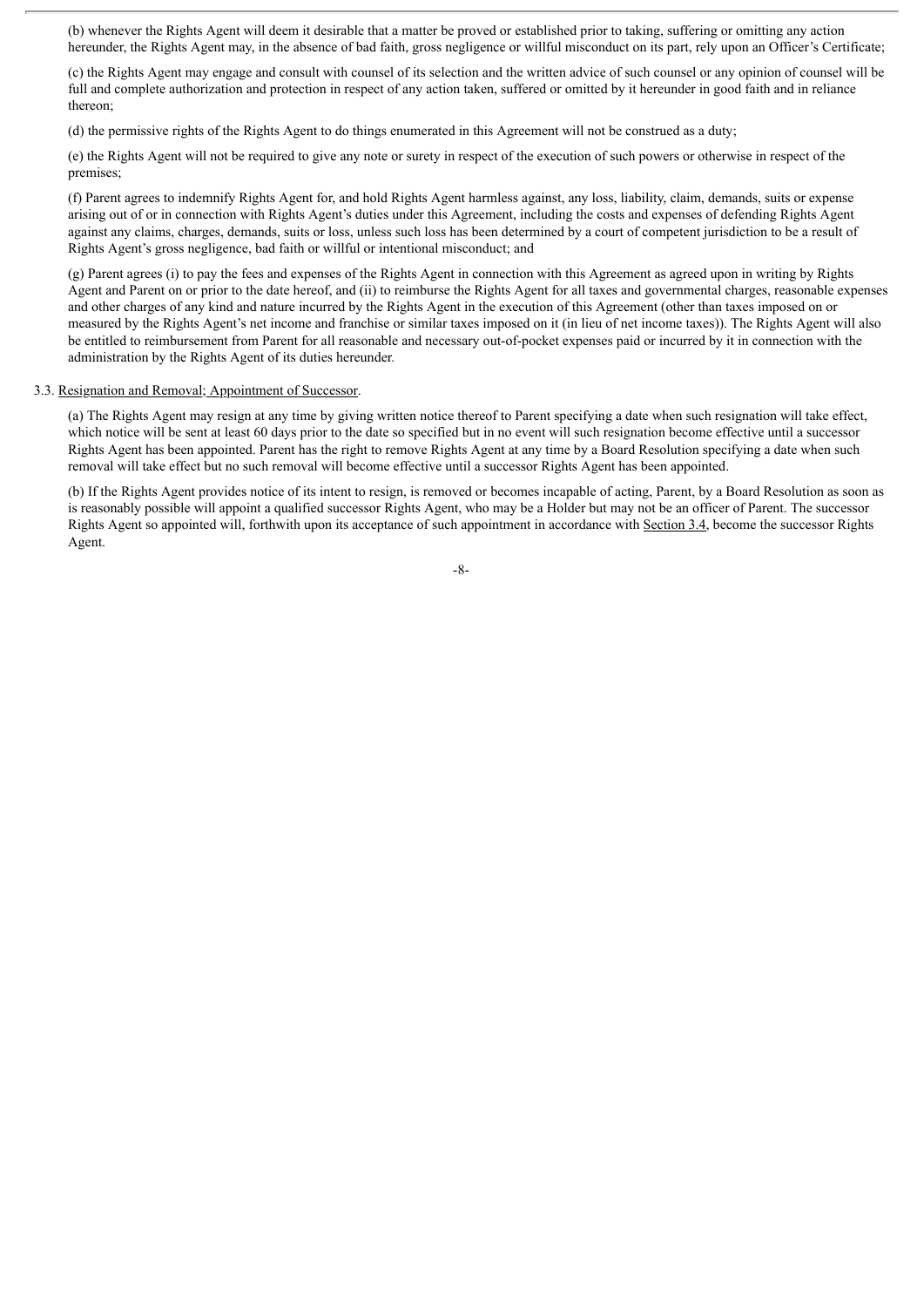(c) Parent will give notice of each resignation and each removal of a Rights Agent and each appointment of a successor Rights Agent by mailing written notice of such event by first-class mail to the Holders as their names and addresses appear in the CVR Register. Each notice will include the name and address of the successor Rights Agent. If Parent fails to send such notice within ten days after acceptance of appointment by a successor Rights Agent, the successor Rights Agent will cause the notice to be mailed at the expense of Parent.

(d) The Rights Agent will reasonably cooperate with Parent and any successor Rights Agent in connection with the transition of the duties and responsibilities of the Rights Agent to the successor Rights Agent, including the transfer of all relevant data, including the CVR Register, to the successor Rights Agent.

3.4. Acceptance of Appointment by Successor. Every successor Rights Agent appointed hereunder will execute, acknowledge and deliver to Parent and to the retiring Rights Agent an instrument accepting such appointment and a counterpart of this Agreement, and thereupon such successor Rights Agent, without any further act, deed or convevance, will become vested with all the rights, powers, trusts and duties of the retiring Rights Agent. On request of Parent or the successor Rights Agent, the retiring Rights Agent will execute and deliver an instrument transferring to the successor Rights Agent all the rights, powers and trusts of the retiring Rights Agent.

# 4. COVENANTS

4.1. List of Holders. Parent will furnish or cause to be furnished to the Rights Agent in such form as Parent receives from the Company's transfer agent (or other agent performing similar services for the Company), the names and addresses of the Holders within fifteen (15) Business Days of the Effective Time.

4.2. Payment of Milestone Payment Amount. Parent will promptly deposit with the Rights Agent, for payment to each Holder, the Milestone Payment Amount, if any, prior to the Milestone Payment Date if such amount is payable in accordance with the terms of this Agreement.

4.3. Milestones. Parent shall, and shall cause its controlled Affiliates to, use Commercially Reasonable Efforts to achieve the Milestone.

4.4. Books and Records. Parent shall, and shall cause its subsidiaries to, keep true, complete and accurate records in sufficient detail to enable the Holders and the Independent Accountant to determine the amounts payable hereunder pursuant to Section 4.8 hereof.

4.5. Progress Reports. Within twenty (20) days after the each of June 30 and December 31 in each calendar year prior to the achievement Milestone Trigger Date, Parent shall provide the Rights Agent with a written report setting forth in reasonable detail the activities Parents and its Affiliates have undertaken in the preceding 6-month period to market and commercialize TYMLOS (each, a "Progress Report").

-9-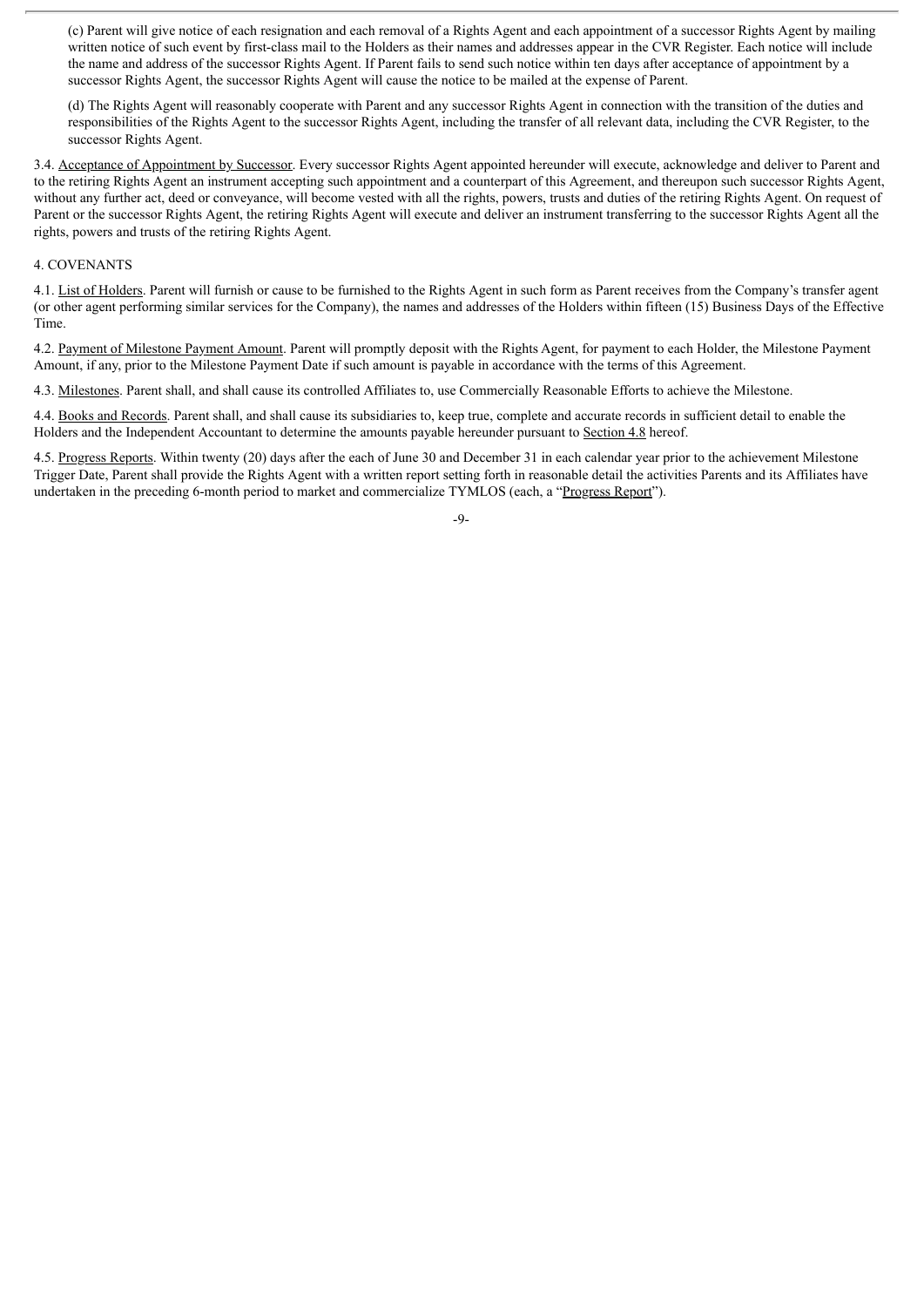4.6. Net Sales Statements. For each of the six months ended June 30 and December 31 in each calendar year ending on or prior to December 31, 2025, Parent shall provide the Rights Agent with a Net Sales Statement within forty-five (45) days after the end of such period.

4.7. Non-Use of Name. Neither the Rights Agent nor the Holders shall use the name, trademark, trade name or logo of Parent, its Affiliates, or their respective employees in any publicity or news release relating to this Agreement or its subject matter, without the prior express written permission of Parent, other than (in the case of the name of Parent, its Affiliates, or their respective employees) with respect to a dispute pursuant to this Agreement between any of the Holders, the Rights Agent, Parent or its Affiliates.

## 4.8. Audits.

(a) Upon the written request of the Acting Holders within thirty (30) days of the delivery of any Net Sales Statement (each period, a "Review Request Period") but no more than once per calendar year, Parent shall permit, and shall cause its controlled Affiliates to permit, the Independent Accountant to have access during normal business hours to such of the records of the Company as may be reasonably necessary to verify the accuracy of the Net Sales Statement and the figures underlying the calculations set forth therein, including, without limitation, all written materials related to any sale transaction reasonably requested by such Independent Accountant. The Independent Accountant shall be charged to come to a final determination with respect to only those specific items in the Net Sales Statement that the parties disagree on and submit to it for resolution. All other items in the Net Sales Statement that the parties do not submit, prior to the end of the Review Request Period, to the Independent Accountant for resolution shall be deemed to be agreed by the parties and the Independent Accountant shall not be charged with calculating or validating those agreed upon items. If issues are submitted to the Independent Accountant for resolution, Parent shall, and shall cause to its controlled Affiliates to, furnish to the Independent Accountant such access, work papers and other documents and information related to those disputed issues as the Independent Accountant may request and as are available to Parent. The Independent Accountant shall disclose to Parent and the Acting Holders any matters directly related to their findings to the extent necessary to verify the accuracy or completeness of the Net Sales Statements. The fees charged by such accounting firm shall be paid by Parent.

(b) If the Independent Accountant concludes that the Milestone was achieved and the Milestone Payment Amount was not paid to the Holders, Parent shall pay or caused to be paid to the Rights Agent the Milestone Payment Amount with respect to each CVR within thirty (30) calendar days of the date the Acting Holders deliver to Parent the Independent Accountant's written report. The decision of the Independent Accountant shall be final, conclusive and binding on Parent and the Holders, shall be non-appealable and shall not be subject to further review.

-10-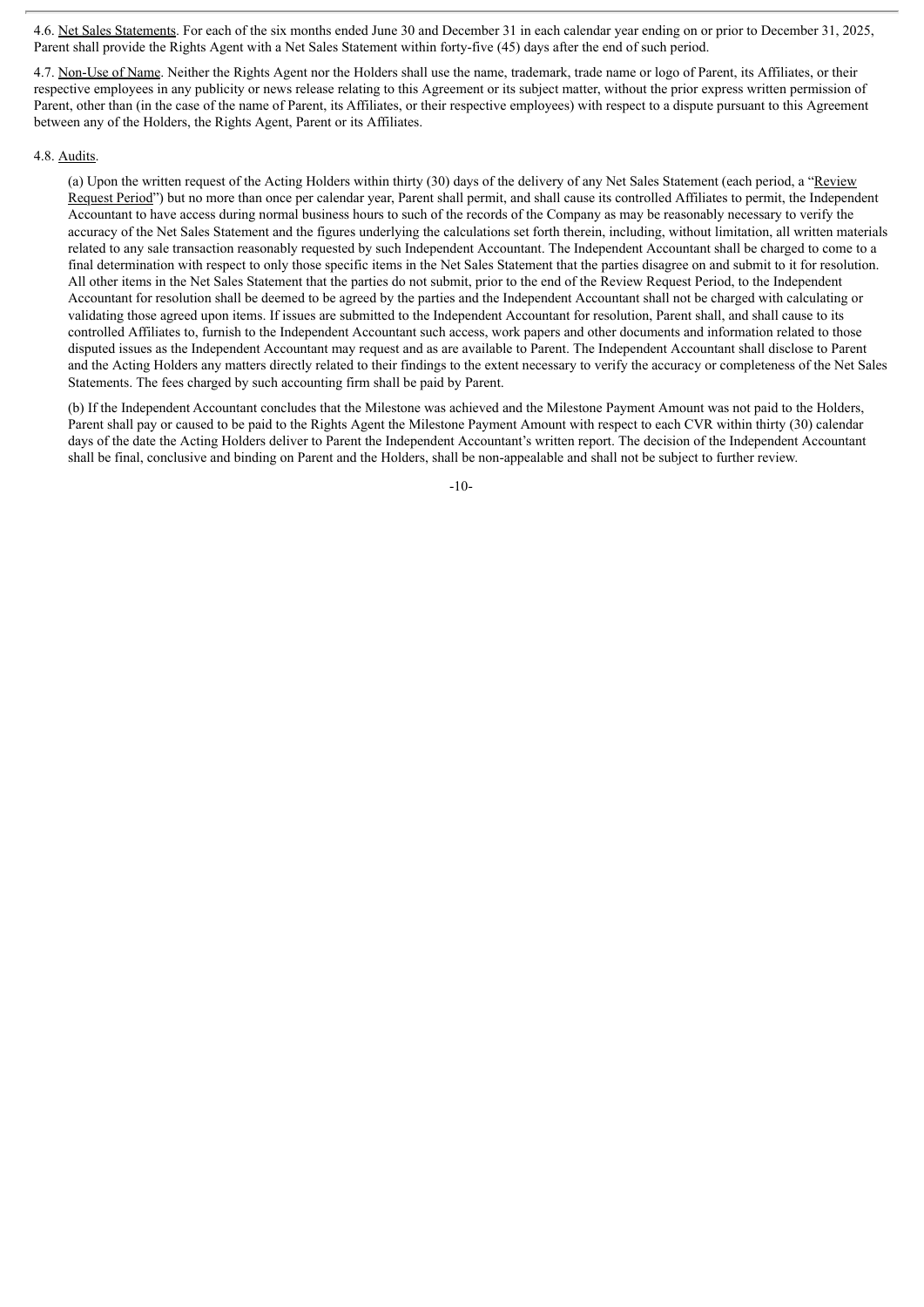(c) If, upon the expiration of a Review Request Period, the Acting Holders have not requested a review of the Net Sales Statement in accordance with this Section 4.8, the calculations set forth in such Net Sales Statement shall be binding and conclusive upon the Holders.

(d) Each person seeking to receive information from Parent in connection with an audit pursuant to this Section 4.8 shall enter into, and shall cause its accounting firm to enter into, a reasonable and mutually satisfactory confidentiality agreement with Parent or any controlled Affiliate obligating such party to retain all such information disclosed to such party in confidence pursuant to such confidentiality agreement.

### 5. AMENDMENTS

#### 5.1. Amendments without Consent of Holders.

(a) Without the consent of any Holders or the Rights Agent, Parent, when authorized by a Board Resolution, at any time and from time to time, may enter into one or more amendments hereto, to evidence the succession of another person to Parent and the assumption by any such successor of the covenants of Parent herein as provided in Section 6.3.

(b) Without the consent of any Holders, Parent, when authorized by a Board Resolution, and the Rights Agent, in the Rights Agent's sole and absolute discretion, at any time and from time to time, may enter into one or more amendments hereto, for any of the following purposes:

(i) to evidence the succession of another person as a successor Rights Agent and the assumption by any such successor of the covenants and obligations of the Rights Agent herein;

(ii) to add to the covenants of Parent such further covenants, restrictions, conditions or provisions as Parent and the Rights Agent will consider to be for the protection of the Holders; provided that, in each case, such provisions do not materially adversely affect the interests of the Holders;

(iii) to cure any ambiguity, to correct or supplement any provision herein that may be defective or inconsistent with any other provision herein, or to make any other provisions with respect to matters or questions arising under this Agreement; provided that, in each case, such provisions do not materially adversely affect the interests of the Holders;

(iv) as may be necessary or appropriate to ensure that the CVR is not subject to registration under the Securities Act or the Exchange Act;

(v) to cancel CVRs in the event that (i) any Holder has abandoned its rights to such CVRs in accordance with Section 2.6 or (ii) following a Transfer of such CVRs to Parent or its Affiliates in accordance with Section 2.2 or Section 2.3;

-11-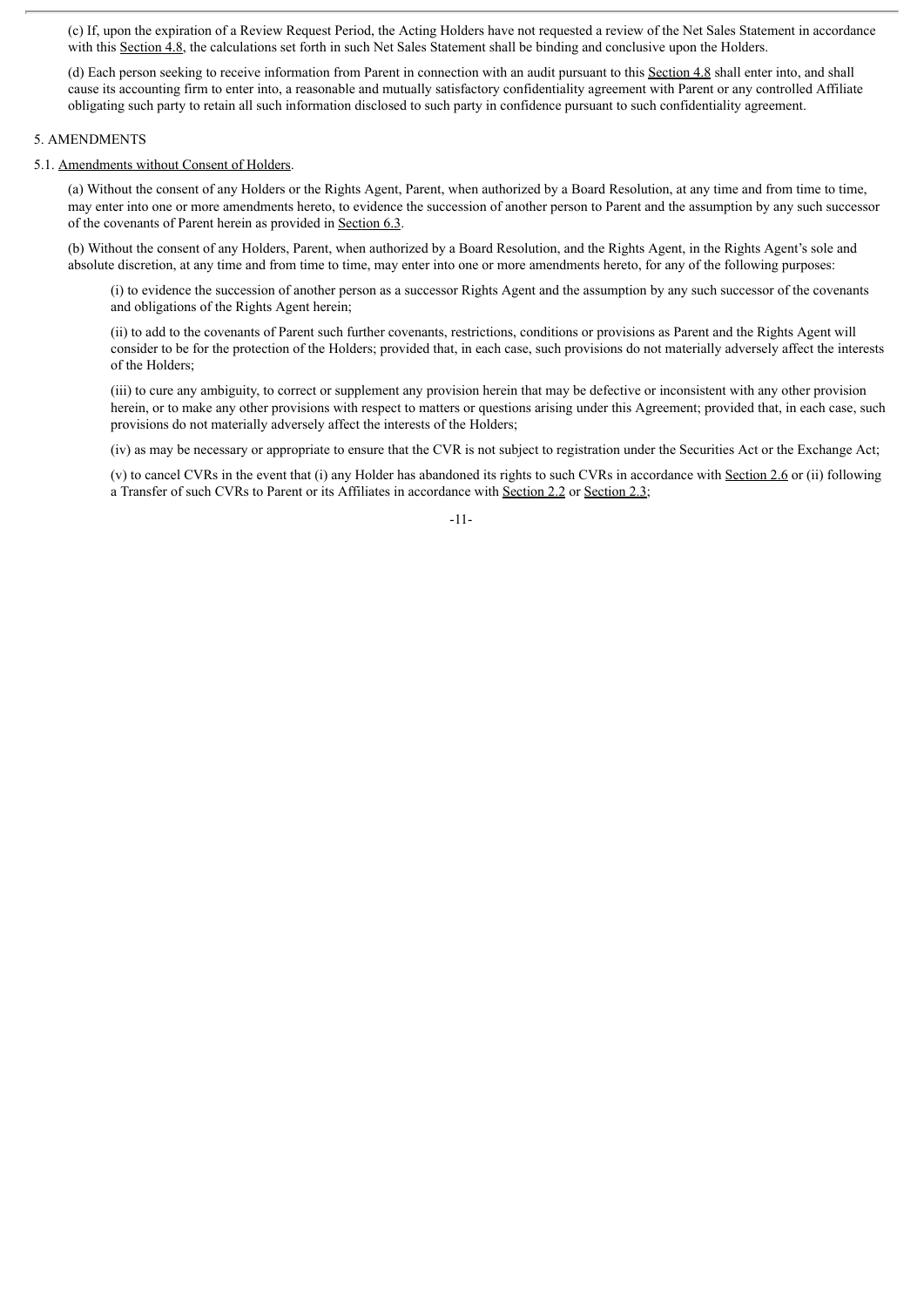(vi) as may be necessary to ensure that Parent complies with applicable Law; *provided* that in each case, such amendments shall not adversely affect the interests of the Holders; or

(vii) any other amendments hereto for the purpose of adding, eliminating or changing any provisions of this Agreement, unless such addition, elimination or change is materially adverse to the interests of the Holders.

(c) Promptly after the execution by Parent and the Rights Agent of any amendment pursuant to the provisions of this Section 5.1, Parent will mail (or cause the Rights Agent to mail) a notice thereof by first class mail to the Holders at their addresses as they appear on the CVR Register, setting forth in general terms the substance of such amendment.

### 5.2. Amendments with Consent of Holders.

(a) Subject to Section 5.1 (which amendments pursuant to Section 5.1 may be made without the consent of the Holders), with the consent of the Holders of not less than a majority of the outstanding CVRs, whether evidenced in writing or taken at a meeting of the Holders, Parent, when authorized by a Board Resolution, and the Rights Agent may enter into one or more amendments hereto for the purpose of adding, eliminating or changing any provisions of this Agreement, even if such addition, elimination or change is materially adverse to the interest of the Holders; provided, however, that no such amendment shall, without the consent of the Holders of sixty-five percent of the outstanding CVRs:

(i) modify in a manner adverse to the Holders (A) any provision contained herein with respect to the termination of this Agreement or the CVRs, (B) the time for, and amount of, any payment to be made to the Holders pursuant to this Agreement, or (C) the Milestones,

(ii) reduce the number of CVRs, or

(iii) modify any provisions of this Section 5.2, except to increase the percentage of Holders from whom consent is required or to provide that certain provisions of this Agreement cannot be modified or waived without the consent of the Holder of each outstanding CVR affected thereby.

(b) Promptly after the execution by Parent and the Rights Agent of any amendment pursuant to the provisions of this Section 5.2, Parent will mail (or cause the Rights Agent to mail) a notice thereof by first class mail to the Holders at their addresses as they appear on the CVR Register, setting forth such amendment.

5.3. Execution of Amendments. In executing any amendment permitted by this Section 5 the Rights Agent will be entitled to receive, and will be fully protected in relying upon, an opinion of counsel selected by Parent stating that the execution of such amendment is authorized or permitted by this Agreement. The Rights Agent may, but is not obligated to, enter into any such amendment that affects the Rights Agent's own rights, privileges, covenants or duties under this Agreement or otherwise.

-12-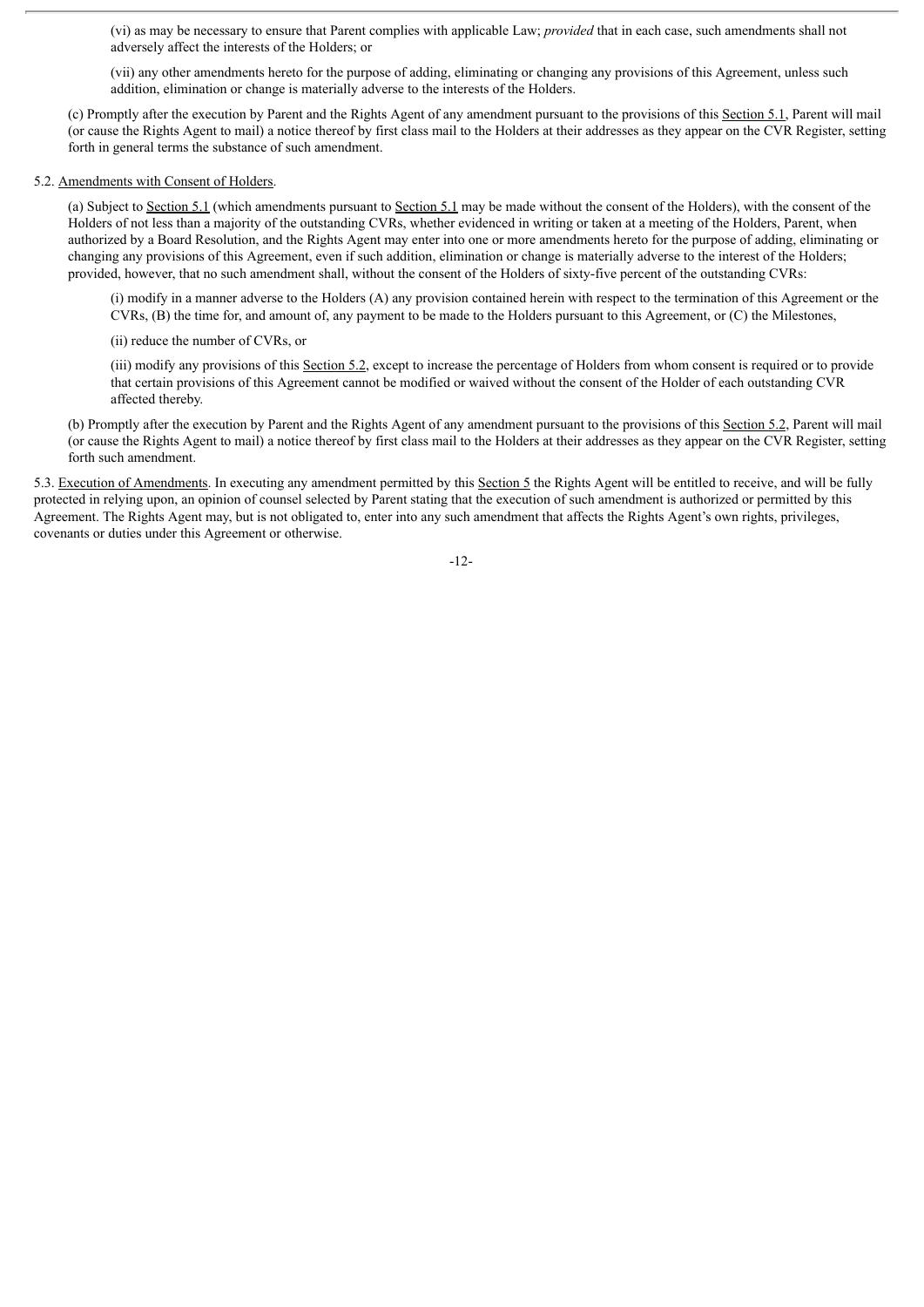5.4. Effect of Amendments. Upon the execution of any amendment under this Section 5, this Agreement will be modified in accordance therewith, such amendment will form a part of this Agreement for all purposes and every Holder will be bound thereby.

# 6. OTHER PROVISIONS OF GENERAL APPLICATION

6.1. Notices to Rights Agent and Parent. Any notice or other communication required or permitted hereunder shall be in writing and shall be deemed given when delivered in person, by overnight courier, by facsimile transmission (with receipt confirmed by telephone or by automatic transmission report) or by electronic mail, or two business days after being sent by registered or certified mail (postage prepaid, return receipt requested), as follows:

If to the Rights Agent, to it at:

[•] Telephone: [•] Facsimile: [•] Email: [ $\cdot$ ] Attention: [ $\cdot$ ] If to Parent, to it at: c/o Gurnet Point Capital 55 Cambridge Parkway, Suite 401 Cambridge, MA 02142 Email:  $[$ \*\*] Attention: Adam Dilluvio with a copy to: Latham & Watkins LLP 200 Clarendon Street Boston, MA 02116 Telephone: +1.617.948.6060 Facsimile: +1.212.751.4864 Email:  $\lceil$ <sup>\*\*</sup>] Attention: Peter Handrinos Leah Sauter

The Rights Agent or Parent may specify a different address or facsimile number by giving notice in accordance with this Section 6.1.

6.2. Notice to Holders. Where this Agreement provides for notice to Holders, such notice will be sufficiently given (unless otherwise herein expressly provided) if in writing and mailed, first-class postage prepaid, to each Holder affected by such event, at the Holder's address as it appears in the CVR Register, not later than the latest date, and not earlier than the earliest date, if any, prescribed for the giving of such notice. In any case where notice to Holders is given by mail, neither the failure to mail such notice, nor any defect in any notice so mailed, to any particular Holder will affect the sufficiency of such notice with respect to other Holders.

-13-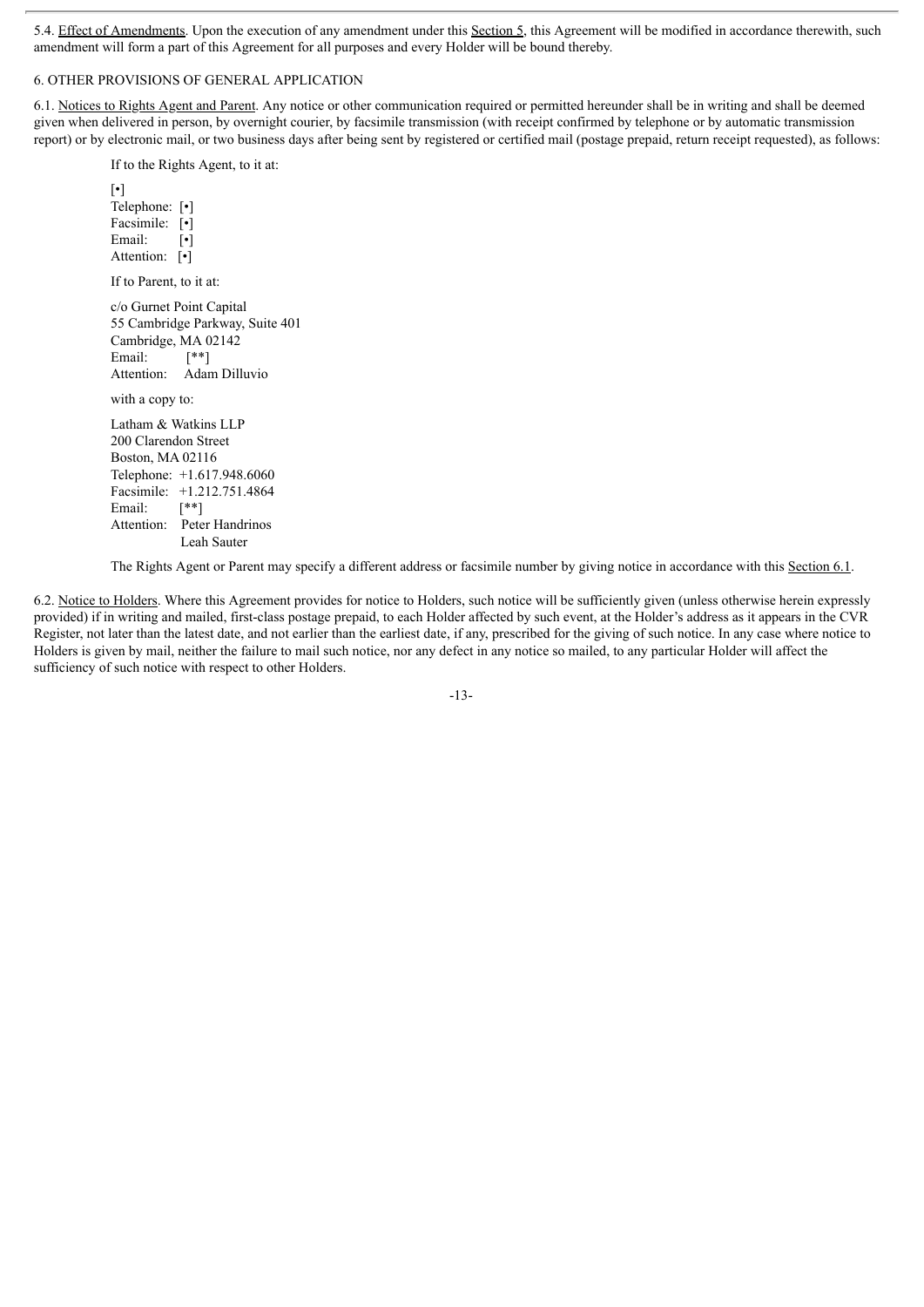6.3. Parent Successors and Assigns. Parent may assign, in its sole discretion and without the consent of any other party, any or all of its rights, interests and obligations hereunder to one or more direct or indirect wholly-owned subsidiaries of Parent or to any purchaser or licensee of substantial rights to TYMLOS (each, an "Assignee"). Any such Assignee may thereafter assign, in its sole discretion and without the consent of any other party, any or all of its rights, interests and obligations hereunder to one or more additional Assignees; provided, however, that in connection with any assignment to an Assignee, Parent and Merger Sub (and such other assignor, if applicable) shall agree to remain liable for the performance by Parent and Merger Sub (and such other assignor, if applicable) of their obligations hereunder. This Agreement will be binding upon, inure to the benefit of and be enforceable by Parent's successors, and this Agreement shall not restrict Parent's or any successor's ability to merge or consolidate pursuant to this Section 6.3 and each Assignee. If Parent assigns this Agreement to a third party prior to the termination of this Agreement in accordance with Section 6.9, the full Milestone Payment Amount shall become immediately due and payable to each of the Holders.

6.4. Benefits of Agreement. Nothing in this Agreement, express or implied, will give to any person (other than the Rights Agent, Parent, Parent's successors and assignees, and the Holders) any benefit or any legal or equitable right, remedy or claim under this Agreement or under any covenant or provision herein contained, all such covenants and provisions being for the sole benefit of the Rights Agent, Parent, Parent's successors and assignees, and the Holders. The rights of Holders are limited to those expressly provided in this Agreement.

6.5. Governing Law. This Agreement, the CVR and all actions arising under or in connection therewith shall be governed by and construed in accordance with the laws of the State of Delaware, regardless of the laws that might otherwise govern under applicable principles of conflicts of law thereof, provided, however, that the laws of the respective jurisdictions of incorporation of each of the parties shall govern the relative rights, obligations, powers, duties and other internal affairs of such party and its board of directors.

6.6. Severability. If any provision of this Agreement is held invalid or unenforceable by any court of competent jurisdiction, the other provisions of this Agreement shall remain in full force and effect. Any provision of this Agreement held invalid or unenforceable only in part or degree shall remain in full force and effect to the extent not held invalid or unenforceable. The parties further agree to replace such invalid or unenforceable provision of this Agreement with a valid and enforceable provision that will achieve, to the extent possible, the economic, business and other purposes of such invalid or unenforceable provision.

6.7. Counterparts and Signature. This Agreement may be executed in two or more counterparts (including by facsimile or by an electronic scan delivered by electronic mail), each of which shall be deemed an original but all of which together shall be considered one and the same agreement and shall become effective when counterparts have been signed by each of the parties hereto and delivered to the other party, it being understood that the parties need not sign the same counterpart.

-14-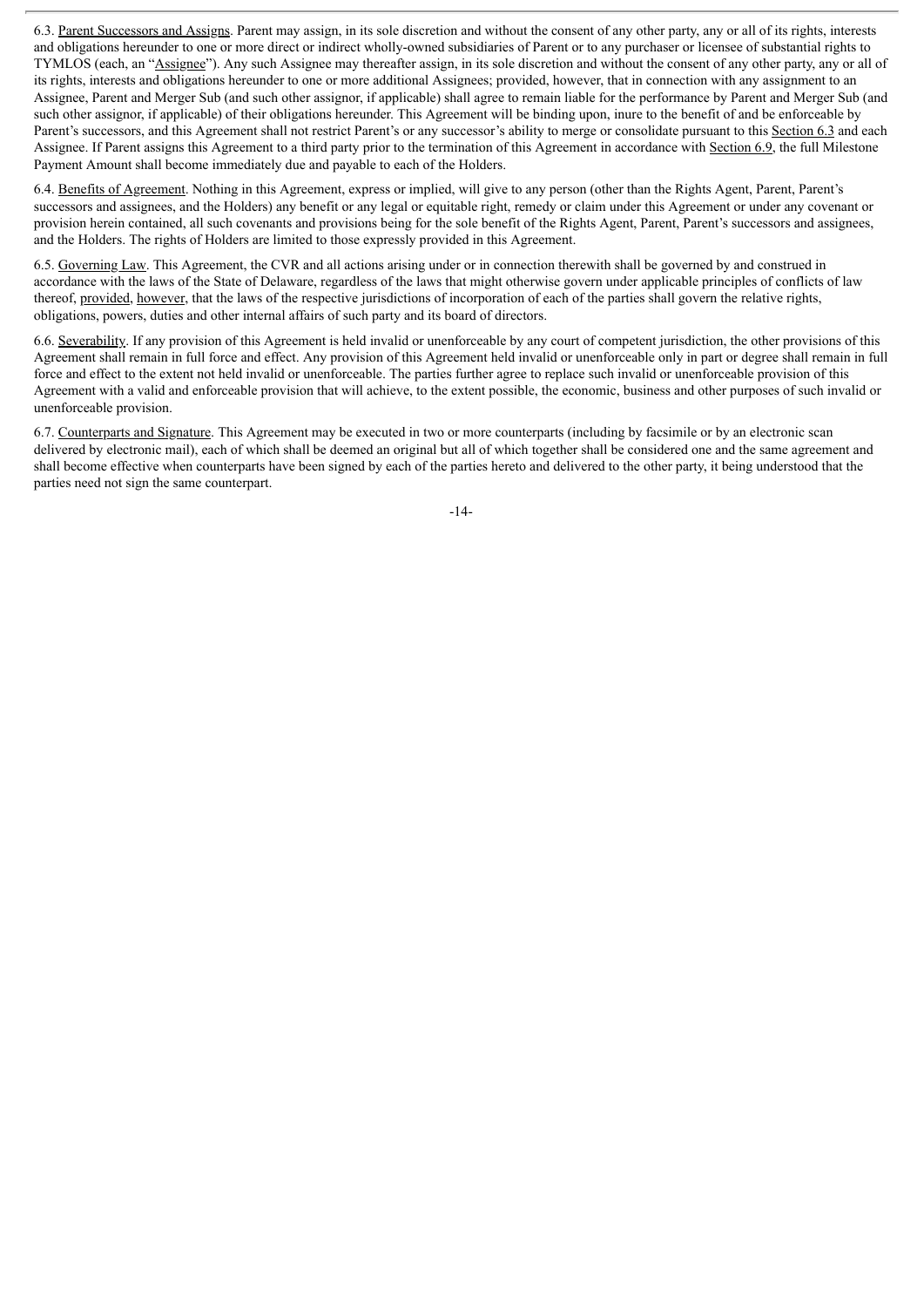### 6.8. Jurisdiction; Waiver of Jury Trial.

(a) Each of the parties hereto hereby (i) expressly and irrevocably submits to the exclusive personal jurisdiction of the Court of Chancery of the State of Delaware or if such Court of Chancery lacks subject matter jurisdiction, the United States District Court for the District of Delaware, in the event any dispute arises out of this Agreement or the Merger, (ii) agrees that it shall not attempt to deny or defeat such personal jurisdiction by motion or other request for leave from any such court and (iii) agrees that it shall not bring any action relating to this Agreement in any court other than the Court of Chancery of the State of Delaware or if such Court of Chancery lacks subject matter jurisdiction, the United States District Court for the District of Delaware; provided, that, each of the parties has the right to bring any action or proceeding for enforcement of a judgment entered by such court in any other court or jurisdiction.

(b) EACH PARTY HERETO ACKNOWLEDGES AND AGREES THAT ANY CONTROVERSY WHICH MAY ARISE UNDER THIS AGREEMENT IS LIKELY TO INVOLVE COMPLICATED AND DIFFICULT ISSUES, AND THEREFORE SUCH PARTY HEREBY IRREVOCABLY AND UNCONDITIONALLY WAIVES ANY RIGHT IT MAY HAVE TO A TRIAL BY JURY IN ANY LITIGATION ARISING OUT OF, RELATING TO OR IN CONNECTION WITH THIS AGREEMENT.

6.9. Termination. This Agreement will be terminated and of no force or effect, the parties hereto will have no liability hereunder, and no payments will be required to be made, upon the earlier to occur of (a) the payment in full of the potential Milestone Payment Amount required to be paid under the terms of this Agreement, (b) the expiration of the final Review Request Period (if there is no ongoing audit pursuant to Section 4.8), or (c) if a written request is received during the final Review Request Period, the later of (i) the date that the final Independent Accountant's written report is delivered to Parent and the Holders, or (ii) if applicable, the receipt of payment of the Milestone Payment Amount by all Holders, in each case, pursuant to Section 4.8.

6.10. Entire Agreement. This Agreement and the Merger Agreement (including the schedules, annexes and exhibits thereto and the documents and instruments referred to therein) contain the entire understanding of the parties hereto and thereto with reference to the transactions and matters contemplated hereby and thereby and supersedes all prior agreements, written or oral, among the parties with respect hereto and thereto. If and to the extent that any provision of this Agreement is inconsistent or conflicts with the Merger Agreement, this Agreement will govern and be controlling.

[*Remainder of page intentionally left blank*]

#### -15-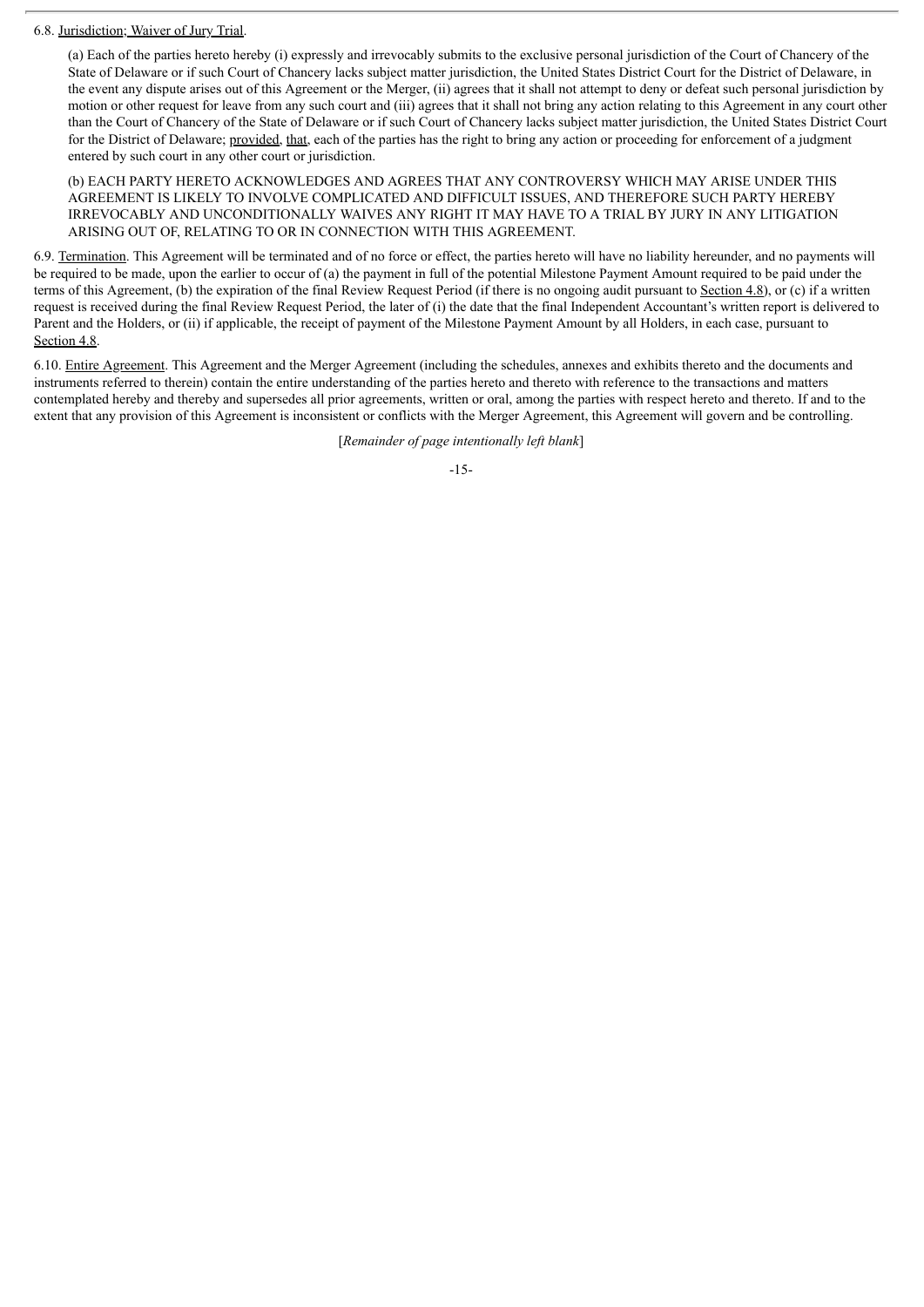IN WITNESS WHEREOF, each of the parties has caused this Agreement to be executed on its behalf by its duly authorized officers as of the day and year first above written.

 $\overline{a}$ 

GINGER ACQUISITION, INC.

By: <u> 1980 - Johann Barn, mars eta bainar eta baina eta baina eta baina eta baina eta baina eta baina eta baina e</u> Name: Title:

[RIGHTS AGENT]

By:

Name: Title: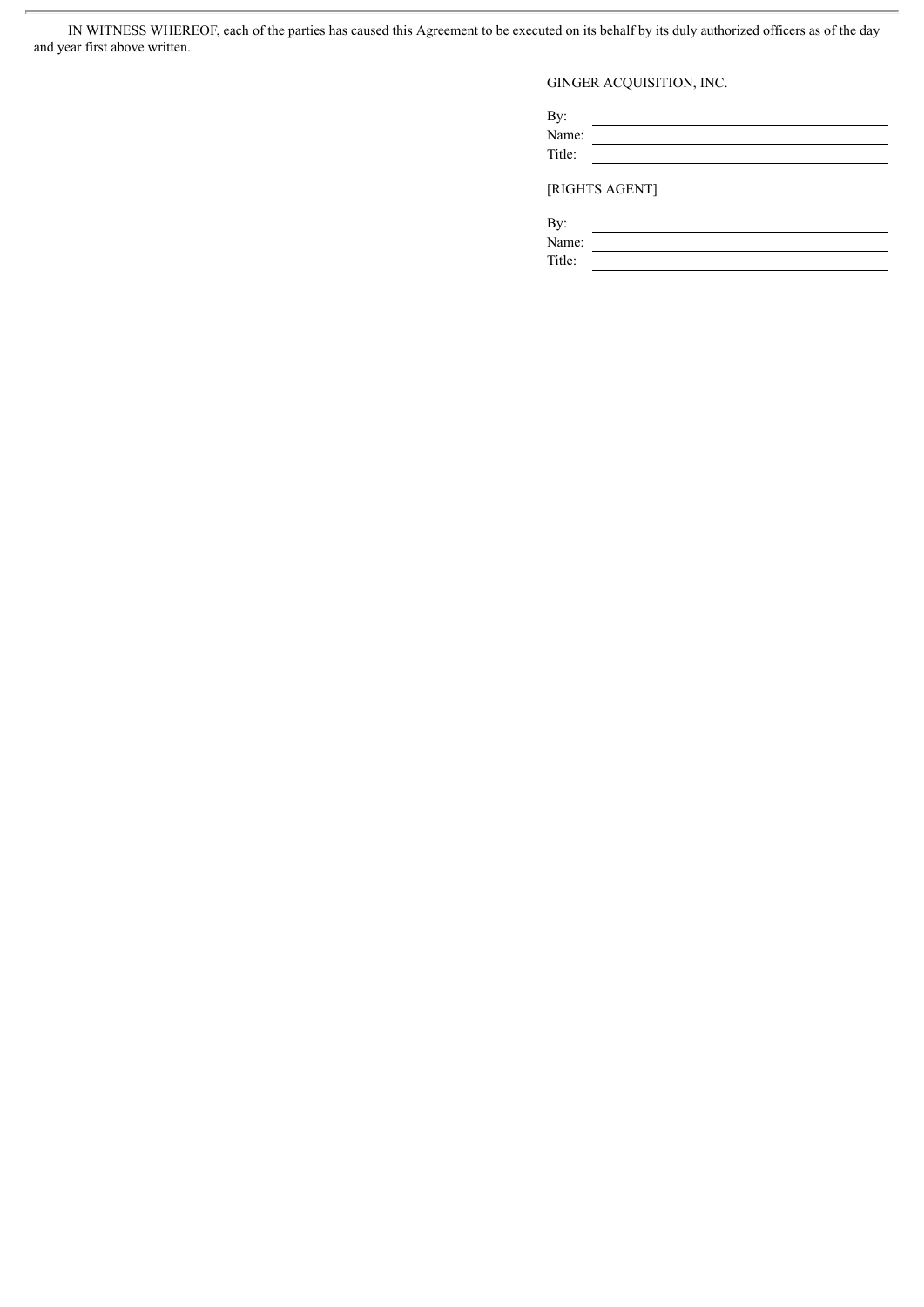# **Radius Health Announces Agreement to be Acquired by Gurnet Point Capital and Patient Square Capital**

- Transaction delivers immediate value and liquidity to Radius shareholders
- Result of nine-month strategic review process by the Radius Board to maximize shareholder value
- Potential per share value of \$11.00, including \$10.00 cash paid at closing and potential \$1.00 CVR
- Represents total transaction consideration of up to approximately \$890 million

**BOSTON and Cambridge, MA – June 23, 2022** – Radius Health, Inc. ("Radius" or the "Company") (Nasdaq: RDUS) today announced that it has entered into a definitive agreement to be acquired by Gurnet Point Capital ("Gurnet Point") and Patient Square Capital ("Patient Square") in a transaction valued at approximately \$890 million, including the assumption of debt and assuming full payment of the CVR (Contingent Value Right). Debt financing for this transaction will be provided by OrbiMed Advisors, LLC.

Under the terms of the merger agreement, an entity jointly owned by Gurnet Point and Patient Square will initiate a tender offer to acquire all of the outstanding shares of Radius for \$10.00 per share in cash plus a CVR of \$1.00 per share payable upon TYMLOS® (abaloparatide) net sales reaching \$300 million (inclusive of U.S. sales and Japan royalties or supply payments based on supply of TYMLOS for sale in Japan) during any consecutive 12-month period prior to December 31, 2025.

Including the CVR payment, Radius shareholders will receive up to an aggregate of \$547 million in cash. The upfront payment at closing represents a premium of 45% over the 30-day volume-weighted average price (VWAP) of Radius's common stock, and inclusive of the CVR payment, a 59% premium.

"The acquisition of Radius by Gurnet Point and Patient Square provides our shareholders with attractive, immediate value at a compelling premium, in addition to the potential future upside of TYMLOS through the CVR," said *Owen Hughes, Chairman of Radius Health*. "Today's announcement of the acquisition, which has been unanimously approved by the Radius Board, is the culmination of a thorough and rigorous strategic review process conducted over nine months by the Board and management with the assistance of external advisors. The extensive review included outreach to and interaction with multiple strategic parties and financial sponsors on all parts of our business. We are confident that this transaction maximizes value for shareholders and provides the clearest path forward for Radius."

*Kelly Martin, Chief Executive Of icer of Radius*, said, "This transaction provides shareholders with immediate value in addition to the potential future upside from the CVR. Over the past two years we have worked tirelessly to improve the business fundamentals of Radius. We are proud of what Radius and its dedicated employees have achieved to date."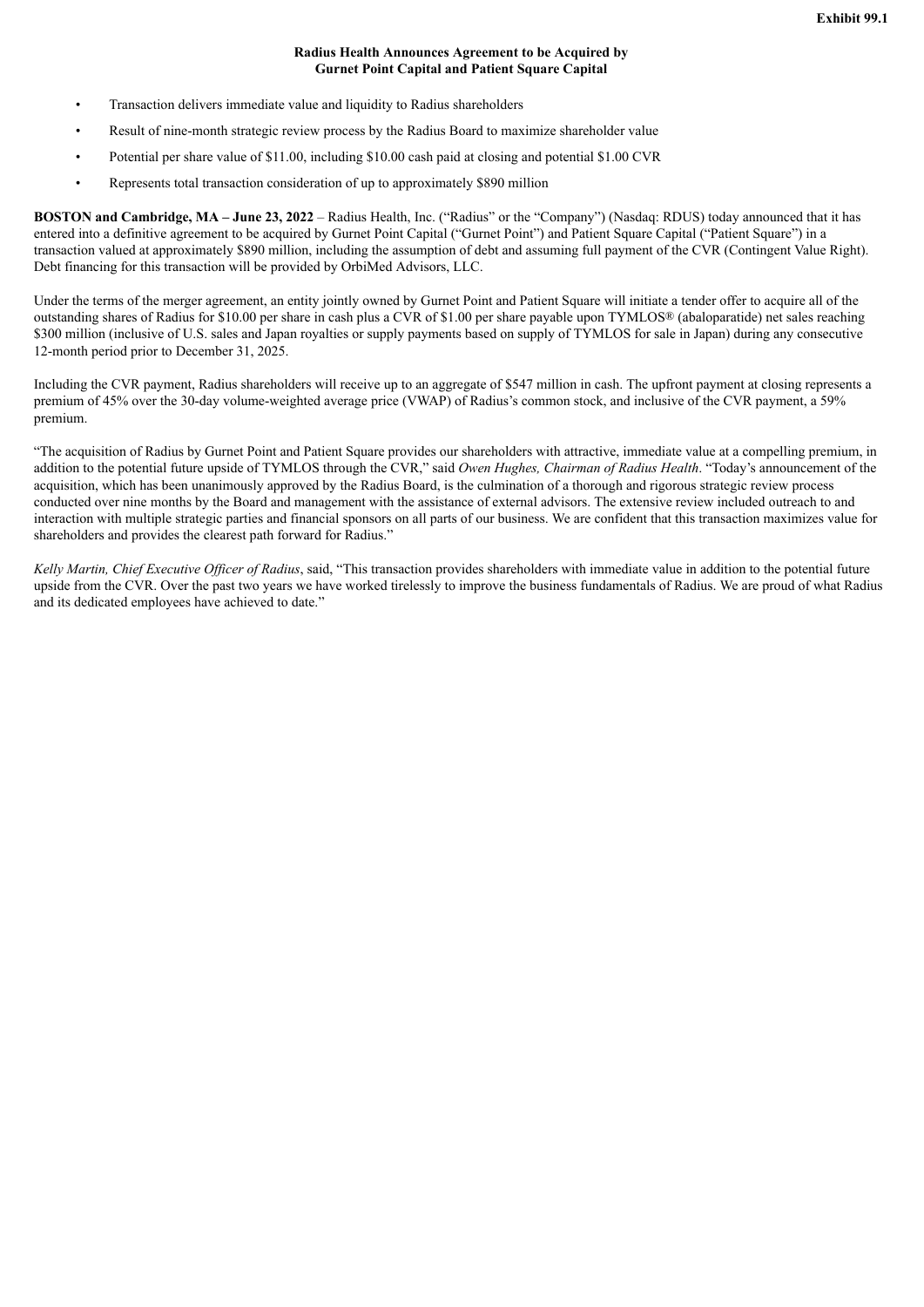*Travis Wilson, Partner at Gurnet Point*, said, "We are delighted to be acquiring Radius and providing additional resources to the Company during this critical time. We fully believe in the value of the Company's portfolio and are looking forward to working closely with the Company to deliver a positive impact for patients."

*Jim Momtazee, Managing Partner at Patient Square Capital*, stated, "Our investment approach is centered on backing businesses that improve patient lives and consistent with that we are excited to work with Radius to expand access to an important therapeutic."

# **Tender Offer and Transaction Details**

Under the terms of the merger agreement, an entity jointly owned by Gurnet Point and Patient Square will promptly commence a tender offer for all outstanding shares of Radius common stock at a price of \$10.00 per share in cash plus a CVR of \$1.00 per share that is payable upon TYMLOS® (abaloparatide) net sales reaching \$300 million (inclusive of U.S. sales and Japan royalties or supply payments based on supply of TYMLOS for sale in Japan) during any consecutive 12-month period prior to December 31, 2025. Radius' Board of directors unanimously recommends that Radius shareholders tender their shares in the tender offer. Upon the successful completion of the tender offer, the acquisition subsidiary will be merged into Radius, and any remaining shares of common stock of Radius that were not tendered in the tender offer will be canceled and converted into the right to receive the same consideration payable in the tender offer.

The transaction, which has been unanimously approved by the members of the Radius Board, is expected to close in the third quarter of 2022, subject to customary closing conditions, including Radius shareholders tendering a minimum number of shares and receipt of regulatory approvals. The transaction is not subject to a financing condition.

Following completion, Radius will become a private company and will no longer be subject to the reporting requirements of the Securities Exchange Act of 1934, as amended, nor be traded on Nasdaq Global Market. The Company plans to maintain operations in the Boston, MA and Wayne, PA areas.

#### **Advisors**

J.P. Morgan Securities LLC acted as exclusive financial advisor to Radius and Ropes & Gray LLP is serving as its legal advisor. Goldman Sachs & Co. LLC acted as exclusive financial advisor to Gurnet Point Capital and Patient Square Capital. Latham & Watkins, LLP is serving as Gurnet Point Capital's legal advisor. Kirkland & Ellis LLP is serving as Patient Square Capital's legal advisor. Covington & Burling LLP is serving as OrbiMed's legal advisor.

## **Webcast and Conference Call**

In connection with today's announcement, Radius will host a conference call and live audio webcast at 9:30 a.m. ET today, June 23, 2022, to review the proposed transaction.

### **Conference Call Information:**

**Date**: June 23, 2022 **Time**: 9:30 a.m. ET **Domestic Dial-In Number**: (866) 323-7965 **International Dial-In Number**: (346) 406-0961 **Conference ID**: 9693945 **Webcast Link**: https://edge.media-server.com/mmc/p/jqjdss3t

2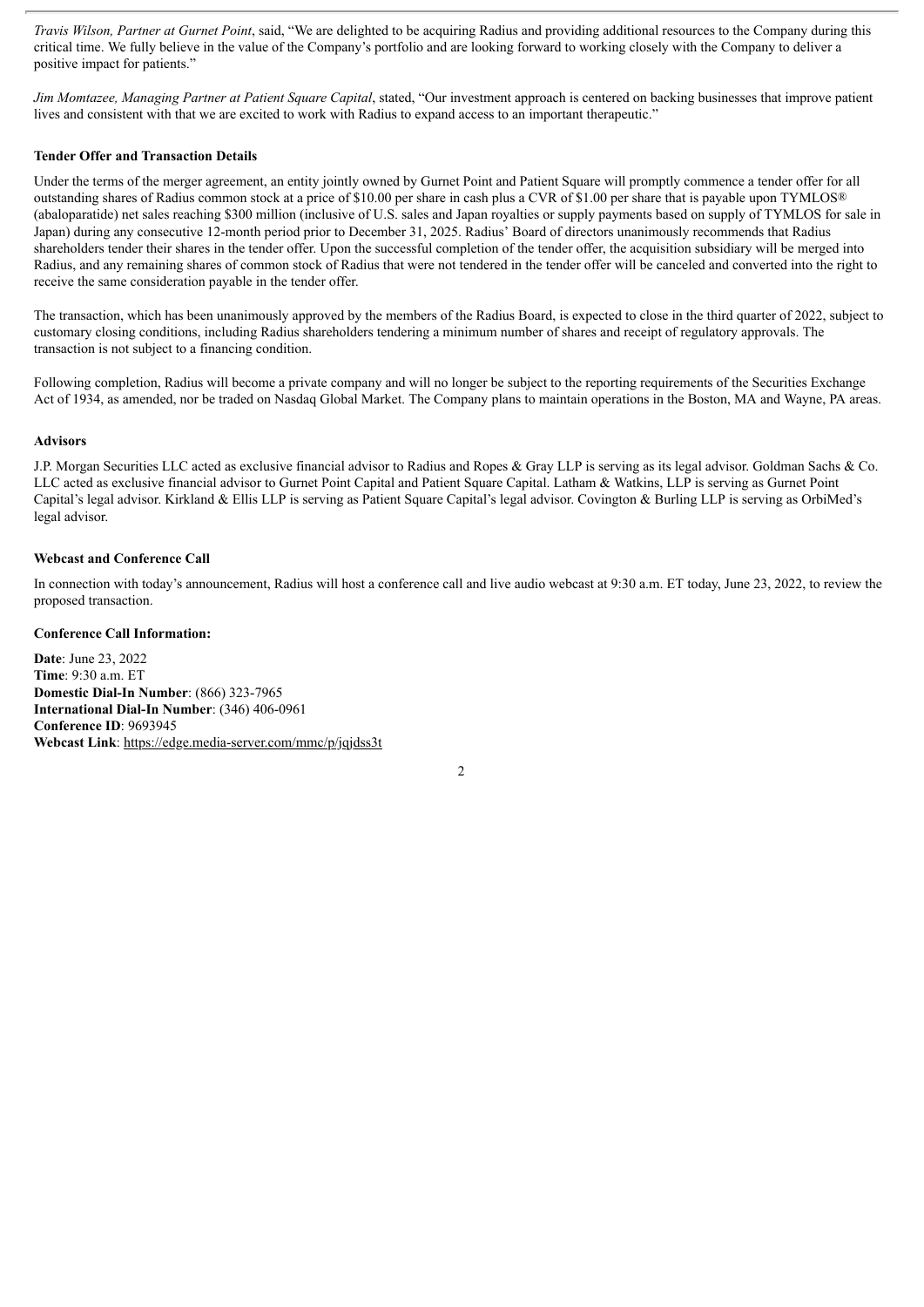A live audio webcast of the call can be accessed from the Investors section of the Company's website, www.radiuspharm.com. The full text of the announcement will also be available on the Company's website.

#### **About Radius**

Radius is a global biopharmaceutical company focused on addressing unmet medical needs in the areas of bone health, neuro- orphan diseases, and oncology. Radius' lead product, TYMLOS® (abaloparatide) injection, was approved by the U.S. Food and Drug Administration for the treatment of postmenopausal women with osteoporosis at high risk for fracture. The Radius clinical pipeline includes investigational abaloparatide injection for potential use in the treatment of men with osteoporosis; the investigational drug, elacestrant (RAD1901), for potential use in the treatment of hormonereceptor positive breast cancer out-licensed to Menarini Group; and the investigational drug RAD011, a synthetic cannabidiol oral solution with potential utilization in multiple neuro-endocrine, neurodevelopmental, or neuropsychiatric disease areas, initially targeting Prader-Willi syndrome, Angelman syndrome, and infantile spasms.

## **About Gurnet Point Capital**

Gurnet Point Capital is a leading healthcare fund that invests in de-risked life sciences companies. Gurnet Point primarily focuses on businesses that have high growth potential in the late product development and commercialization stages of their evolution. These companies become partners not just because of their capacity to generate economic value, but also because of their potential to deliver social impact. Gurnet Point's team of highly experienced industry executives work closely with its portfolio companies, with an active approach driving operational transformation and outsized returns. www.gurnetpointcapital.com

#### **About Patient Square Capital**

Patient Square Capital (www.patientsquarecapital.com) is a dedicated health care investment firm that partners with best-in-class management teams whose products, services and technologies improve health. Patient Square utilizes deep industry expertise, a broad network of relationships and a true partnership approach to make investments in companies grow and thrive. Patient Square invests in businesses that strive to improve patient lives, strengthen communities and create a healthier world. Patient Square's team of industry-leading executives is differentiated by the depth of focus in health care, the breadth of health care investing experience, and the network it can activate to drive differentiated outcomes.

#### **About OrbiMed**

OrbiMed is a leading healthcare investment firm, with \$18 billion in assets under management. OrbiMed invests globally across the healthcare industry, from start-ups to large multinational corporations, through a range of private equity funds, public equity funds, and royalty/credit funds. OrbiMed seeks to be a capital provider of choice, providing tailored financing solutions and extensive global team resources to help build world-class healthcare companies. OrbiMed's team of over 100 professionals is based in New York City, San Francisco, Shanghai, Hong Kong, Mumbai, Herzliya, and other key global markets. www.orbimed.com

### **Forward-Looking Statements**

This communication contains forward-looking statements. These statements are neither promises nor guarantees, and are subject to known and unknown risks, uncertainties and other important factors that may cause our actual results, performance or achievements to be materially different from any future results, performance or achievements expressed or implied by the forward-looking statements, including, but not

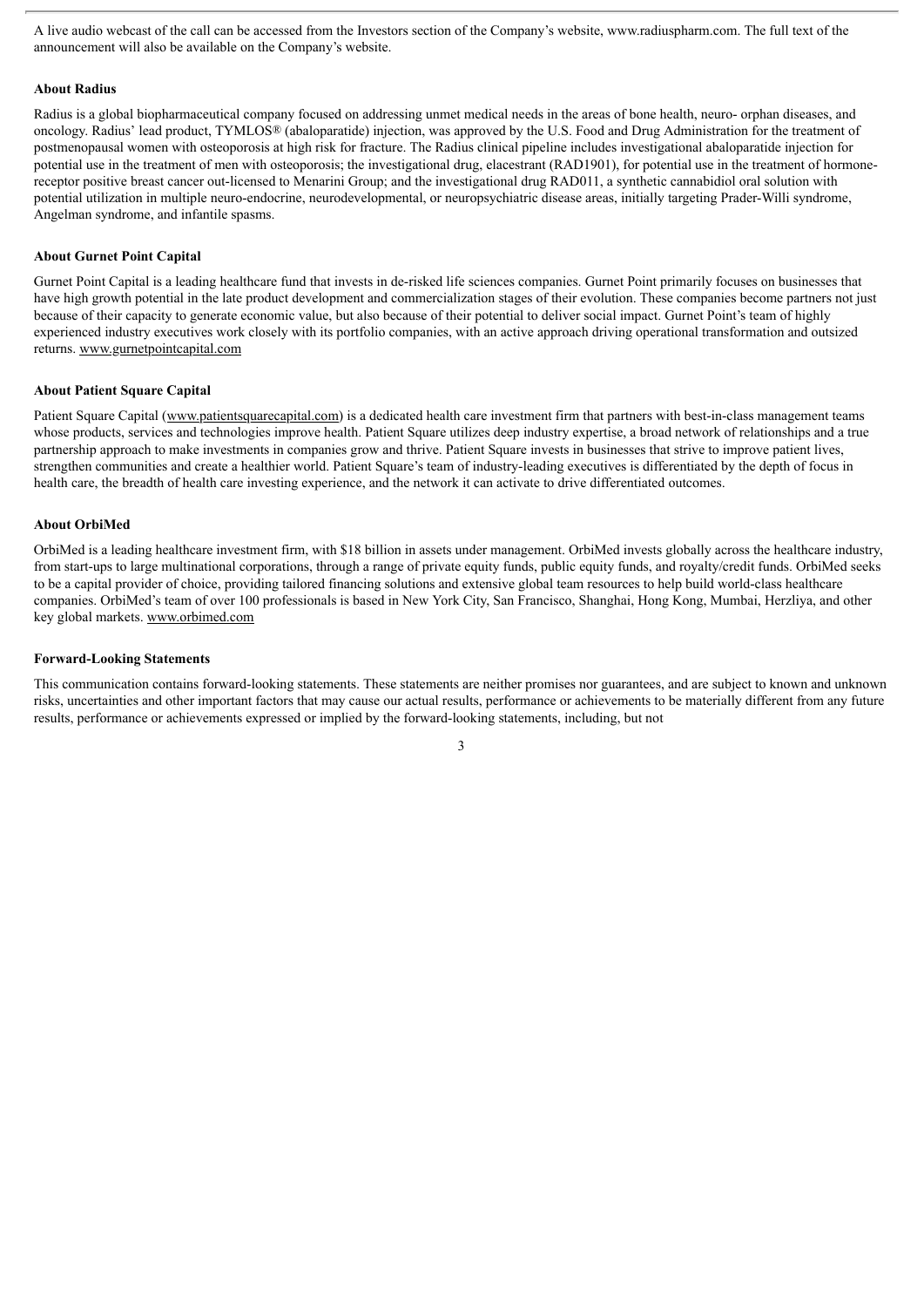limited to, the following: the conditions to the consummation of the tender offer commenced by an entity jointly owned by Gurnet Point and Patient Square (the "Offer") may not be waived or satisfied in the anticipated timeframe or at all; competing proposals may be made to acquire the Company; the adverse impact the ongoing COVID-19 pandemic is having and is expected to continue to have on our business, financial condition and results of operations, including our commercial operations and sales, clinical trials, preclinical studies, and employees; quarterly fluctuation in our financial results; our dependence on the success of TYMLOS, and our inability to ensure that TYMLOS will obtain regulatory approval outside the U.S. or be successfully commercialized in any market in which it is approved; risks related to manufacturing, supply and distribution; and the risk of litigation or other challenges regarding our intellectual property rights. These and other important risks and uncertainties discussed in our filings with the SEC, including under the caption "Risk Factors" in our Annual Report on Form 10-K for the year ending December 31, 2021, and subsequent filings with the Securities and Exchange Commission ("SEC"), could cause actual results to differ materially from those indicated by the forward-looking statements made in this communication. Forward-looking statements speak only as of the date they are made. Readers are cautioned not to put undue reliance on forward-looking statements, and the Company assumes no obligation to, and does not intend to, update or revise these forward-looking statements, whether as a result of new information, future events, or otherwise, unless required by law. The Company does not give any assurance that it will achieve its expectations.

# **Additional Information and Where to Find It**

The Offer for the all of the outstanding of common stock of Radius (the "Shares") referenced in this communication has not yet commenced. This communication is for informational purposes only and is neither an offer to purchase nor a solicitation of an offer to sell securities, nor is it a substitute for the tender offer materials that Ginger Acquisition, Inc., a Delaware corporation ("Parent") and Ginger Merger Sub Inc., a Delaware corporation and wholly owned subsidiary of Parent ("Purchaser") will file with the SEC, upon the commencement of the Offer. At the time the Offer is commenced, Parent and its acquisition subsidiary will file a tender offer statement on Schedule TO, and thereafter the Company will file a Solicitation/Recommendation Statement on Schedule 14D-9 with the SEC with respect to the Offer.

THE TENDER OFFER MATERIALS (INCLUDING AN OFFER TO PURCHASE, A RELATED LETTER OF TRANSMITTAL AND CERTAIN OTHER TENDER OFFER DOCUMENTS) AND THE SOLICITATION/RECOMMENDATION STATEMENT ON SCHEDULE 14D-9 WILL CONTAIN IMPORTANT INFORMATION. THE COMPANY'S STOCKHOLDERS ARE URGED TO READ THESE DOCUMENTS CAREFULLY WHEN THEY BECOME AVAILABLE (AS EACH MAY BE AMENDED OR SUPPLEMENTED FROM TIME TO TIME) BECAUSE THEY WILL CONTAIN IMPORTANT INFORMATION THAT HOLDERS OF THE COMPANY'S SECURITIES SHOULD CONSIDER BEFORE MAKING ANY DECISION REGARDING TENDERING THEIR SECURITIES. Holders of Shares can obtain these documents when they are filed and become available free of charge from the SEC's website at www.sec.gov or on the Company's website at www.radiuspharm.com.

### **Investor Contact**

Ethan Holdaway Email: investor-relations@radiuspharm.com Phone: (617) 583-2017

**Media Contact**

4